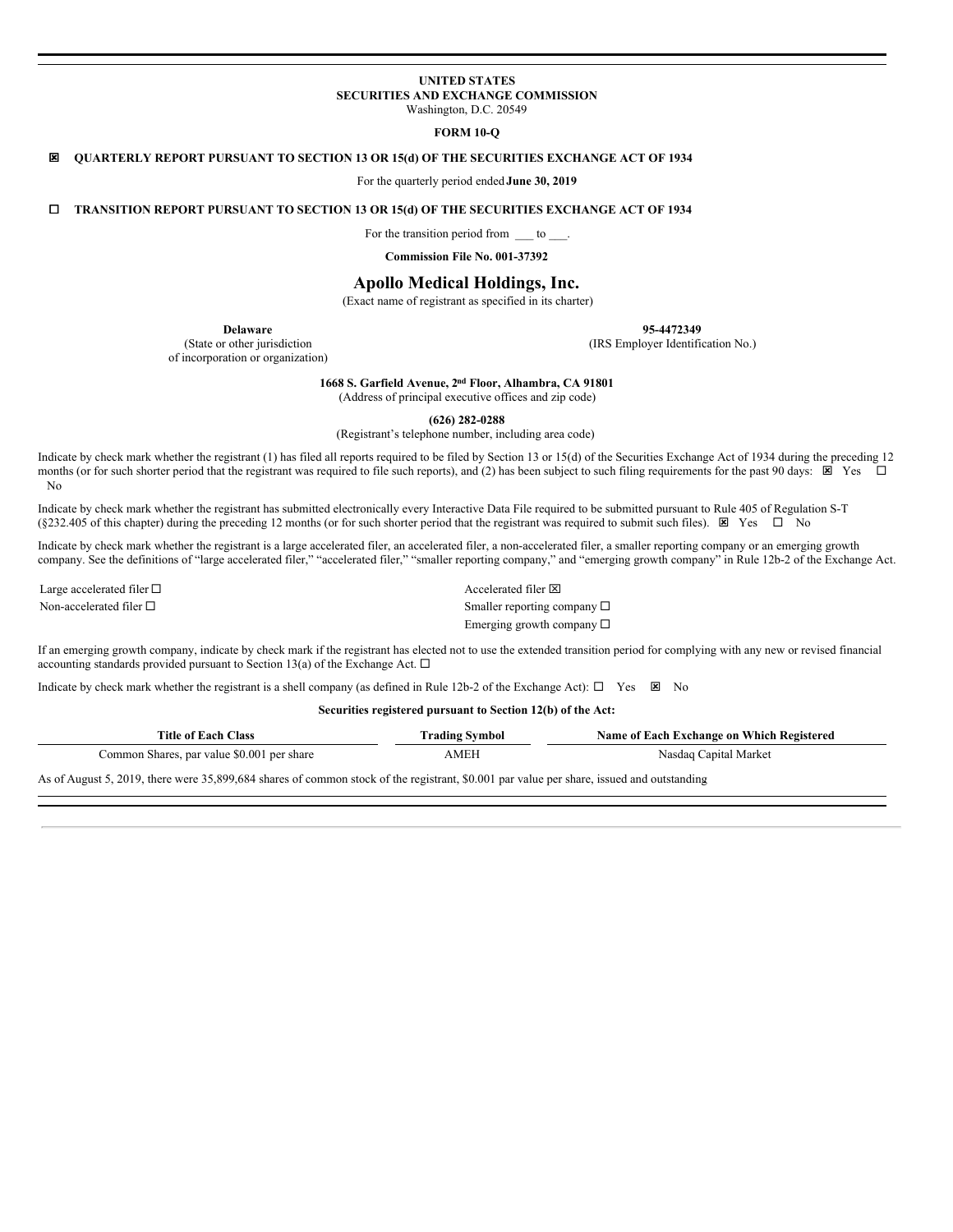# **APOLLO MEDICAL HOLDINGS, INC.**

# **INDEX TO FORM 10-Q FILING**

# **TABLE OF CONTENTS**

<span id="page-1-0"></span>

|                                       | PAGE |
|---------------------------------------|------|
| <b>Introductory Note</b>              |      |
| Note About Forward-Looking Statements |      |
|                                       |      |

#### **[PART](#page-4-0) I FINANCIAL [INFORMATION](#page-4-0)**

| Item 1. | Condensed Consolidated Financial Statements - Unaudited                                                    |           |
|---------|------------------------------------------------------------------------------------------------------------|-----------|
|         | Balance Sheets as of June 30, 2019 and December 31, 2018                                                   |           |
|         | Statements of Income for the Three and Six Months Ended June 30, 2019 and 2018                             |           |
|         | Statements of Mezzanine and Shareholders' Equity for the Three and Six Months Ended June 30, 2019 and 2018 |           |
|         | Statements of Cash Flows for the Six Months Ended June 30, 2019 and 2018                                   | <u>10</u> |
|         | Notes to Condensed Consolidated Financial Statements - Unaudited                                           | <u>13</u> |
| Item 2. | Management's Discussion and Analysis of Financial Condition and Results of Operations                      | <u>50</u> |
| Item 3. | <b>Quantitative and Qualitative Disclosures about Market Risk</b>                                          | <u>58</u> |
| Item 4. | <b>Controls and Procedures</b>                                                                             | <u>58</u> |
|         |                                                                                                            |           |

#### **[PART](#page-59-0) II OTHER [INFORMATION](#page-59-0)**

| Item 1.  | <b>Legal Proceedings</b>                                    | 60        |
|----------|-------------------------------------------------------------|-----------|
| Item 1A. | <b>Risk Factors</b>                                         | 60        |
| Item 2.  | Unregistered Sales of Equity Securities and Use of Proceeds | 60        |
| Item 3.  | <b>Defaults Upon Senior Securities</b>                      | <u>61</u> |
| Item 4.  | <b>Mine Safety Disclosures</b>                              | 61        |
| Item 5.  | Other Information                                           | 61        |
| Item 6.  | <b>Exhibits</b>                                             | 62        |
|          |                                                             |           |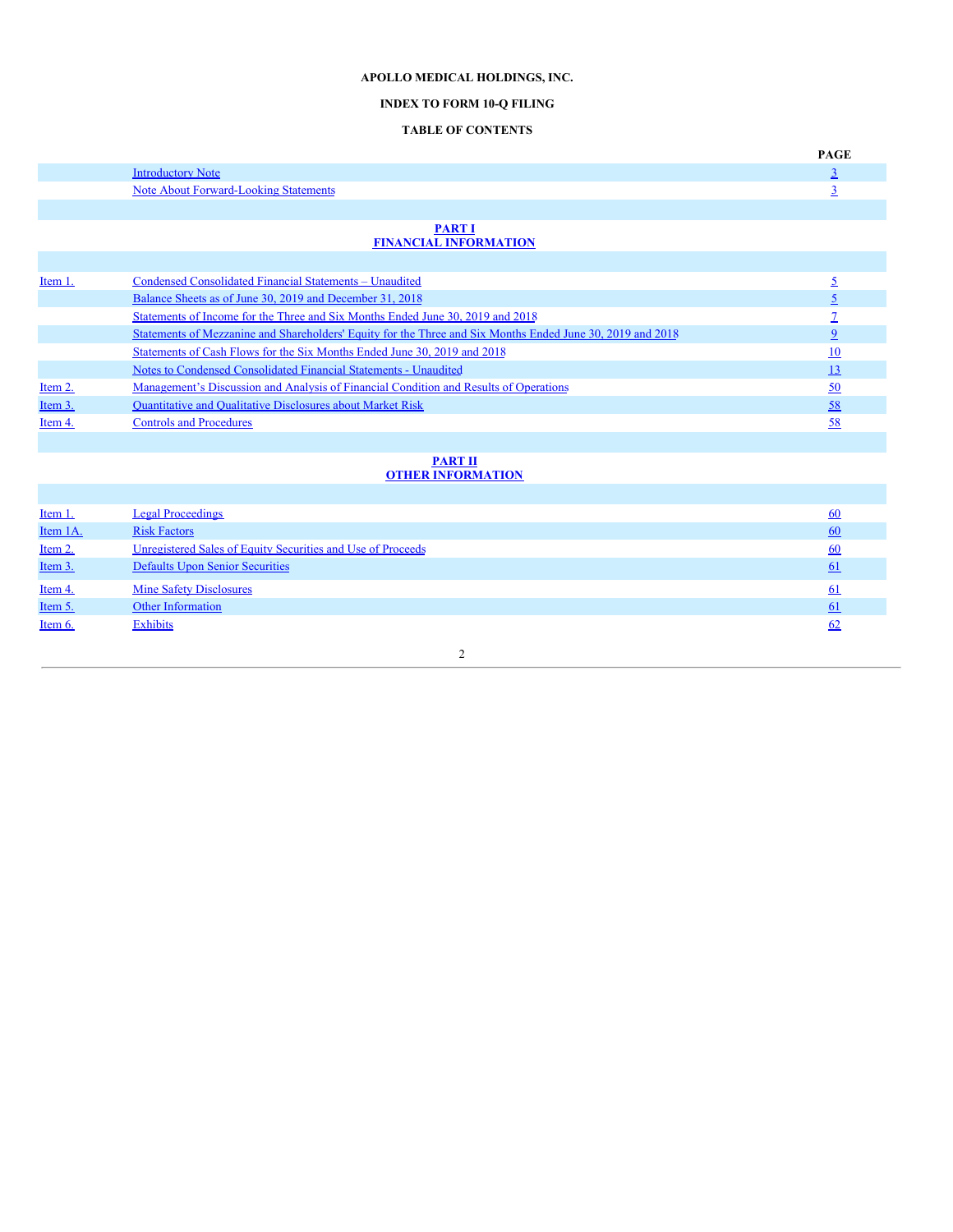### **INTRODUCTORY NOTE**

<span id="page-2-0"></span>Unless the context dictates otherwise, references in this Quarterly Report on Form 10-Q to the "Company," "we," "us," "our," and similar words are references to Apollo Medical Holdings, Inc., a Delaware corporation, and its consolidated subsidiaries and affiliated entities, as appropriate, including its consolidated variable interest entities ("VIEs").

The Centers for Medicare & Medicaid Services ("CMS") have not reviewed any statements contained in this Quarterly Report on Form 10-Q describing the participation of APA ACO, Inc. ("APAACO") in the next generation accountable care organization ("NGACO") model.

<span id="page-2-1"></span>Trade names and trademarks of the Company and its subsidiaries referred to herein and their respective logos, are our property. This Quarterly Report on Form 10-Q may contain additional trade names and/or trademarks of other companies, which are the property of their respective owners. We do not intend our use or display of other companies' trade names and/or trademarks, if any, to imply an endorsement or sponsorship of us by such companies, or any relationship with any of these companies.

### **NOTE ABOUT FORWARD-LOOKING STATEMENTS**

This document contains "forward-looking statements" within the meaning of the Private Securities Litigation Reform Act of 1995, Section 27A of the Securities Act of 1933, as amended (the "Securities Act"), and Section 21E of the Securities Exchange Act of 1934, as amended (the "Exchange Act"). All statements other than statements of historical fact are "forward-looking statements" for purposes of federal and state securities laws, including, but not limited to, any statements about our future business, financial condition, strategic transactions (including mergers, acquisitions and management services agreements), sources of revenue, operating results, plans, objectives, expectations and intentions, any projections of earnings, revenue or other financial items, such as our projected capitation from CMS and our future liquidity; any statements of any plans, targets, strategies and objectives of management for future operations such as any material opportunities that we believe exist for our Company; any statements concerning anticipated, proposed or prospective services, developments, timelines, costs, investments, returns, effects or results, such as our outlook regarding our NGACO, and our strategic transactions, including the prospects of and future investments for our strategic transactions; any statements regarding management's view of future expectations and prospects for us; any statements about prospective adoption of new accounting standards or effects of changes in accounting standards; any statements regarding future economic conditions or performance of our Company; any statements of belief; any statements of assumptions underlying any of the foregoing; and other statements that are not historical facts. Forward-looking statements may be identified by the use of forward-looking terms such as "anticipate," "could," "can," "may," "might," "potential," "predict," "should," "estimate," "expect," "project," "believe," "plan," "envision," "intend," "continue," "target," "seek," "will," "would," and the negative of such terms, other variations on such terms or other similar or comparable words, phrases or terminology. Forward-looking statements reflect current views with respect to future events and condition and are based on current estimates, expectations and assumptions only as of the date of this Quarterly Report on Form 10-Q and therefore are speculative in nature and subject to change. Although we believe that the expectations reflected in our forward-looking statements are reasonable, our future financial condition and results of operations, as well as any forward-looking statements, are subject to change and significant risks and uncertainties that could cause actual condition, outcomes and results to differ materially from those indicated by such statements. Should one or more of these risks or uncertainties materialize, or should any expectations or assumptions underlying the relevant forwardlooking statements prove incorrect, it could significantly affect our operations and may cause the actual actions, results, financial condition, performance or achievements of the Company and its consolidated subsidiaries and consolidated variable interest entities to be substantially different from any future actions, results, financial condition, performance or achievements, expressed or implied by any such forward-looking statements, as being expected, anticipated, intended, planned, believed, sought, estimated or projected on the basis of historical trends.

Some of the key factors impacting these risks and uncertainties include, but are not limited to:

- risks related to our ability to successfully locate new strategic targets and integrate our operations following mergers, acquisitions or other strategic transactions, including that the integration may be more costly or more time consuming and complex than anticipated and that synergies anticipated to be realized may not be fully realized or may take longer to realize than expected;
- our dependence on a few key payors;
- changes in federal and state programs and policies regarding medical reimbursements and capitated payments for health services we provide;
- the success of our focus on our NGACO, to which we have devoted, and intend to continue to devote, considerable effort and resources, financial and otherwise, including whether we can manage medical costs for patients assigned to us within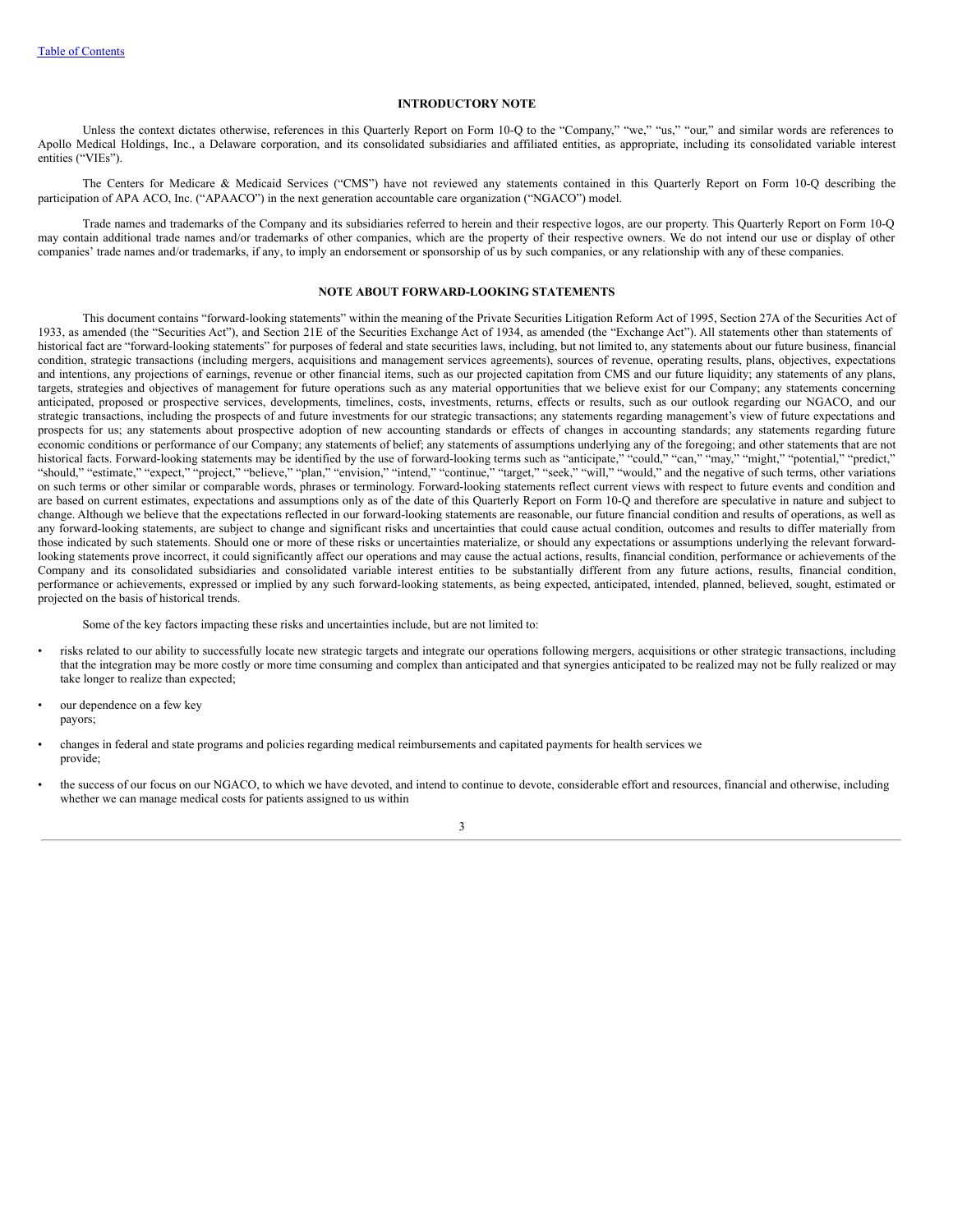the capitation received from CMS and whether we can continue to participate in the All-Inclusive Population-Based Payment Mechanism ("AIPBP Mechanism") of the NGACO Model as payments thereunder represent a significant part of our total revenues;

- our expenses may exceed capitation payments, whether from CMS under the AIPBP Mechanism or health plans, which could lead to substantial losses, and uncertainty related to the final settlements of such incurred expenses and our actual earnings that are generally determined in subsequent periods;
- general economic uncertainty;
- the impact of emerging and existing competitors;
- any adverse development in general market, business, economic, labor, regulatory and political conditions;
- changing government programs in which we participate for the provision of health services and on which we are also significantly dependent in generating revenue;
- changes in laws and regulations and other market-wide developments affecting our industry in general and our operations in particular, including the impact of any change to applicable laws and regulations relating to trade, monetary and fiscal policies, taxes, price controls, regulatory approval of new products, registration and licensure, healthcare reform and reimbursements for medical services from private insurance, on which we are significantly dependent in generating revenue and the impact, including additional costs, of mandates and other obligations that may be imposed upon us as a result of new or revised federal and state healthcare laws;
- risks related to our ability to raise capital as equity or debt to finance our growth and strategic transactions;
- our ability to retain key individuals, including members of senior management;
- the impact of rigorous competition in the healthcare industry;
- the impact of any potential future impairment of our assets;
- the effectiveness of our compliance and control initiatives;
- risks related to changes in accounting literature or accounting interpretations; and
- the fluctuations in the market value of our securities.

For a detailed description of these and other factors that could cause our actual results to differ materially from those expressed in any forward-looking statement, please see Item 1A entitled "Risk Factors," of our Annual Report on Form 10-K for the year ended December 31, 2018 as filed with the U.S. Securities and Exchange Commission ("SEC") on March 18, 2019. In light of the foregoing, investors are advised to carefully read this Quarterly Report on Form 10-Q and our most recent Annual Report on Form 10-K in connection with the important disclaimers set forth above and are urged not to rely on any forward-looking statements in reaching any conclusions or making any investment decisions about us or our securities. Except as required by law, we do not intend, and undertake no obligation, to update any statement, whether as a result of the receipt of new information, the occurrence of future events, the change of circumstances or otherwise. We further do not accept any responsibility for any projections or reports published by analysts, investors or other third parties.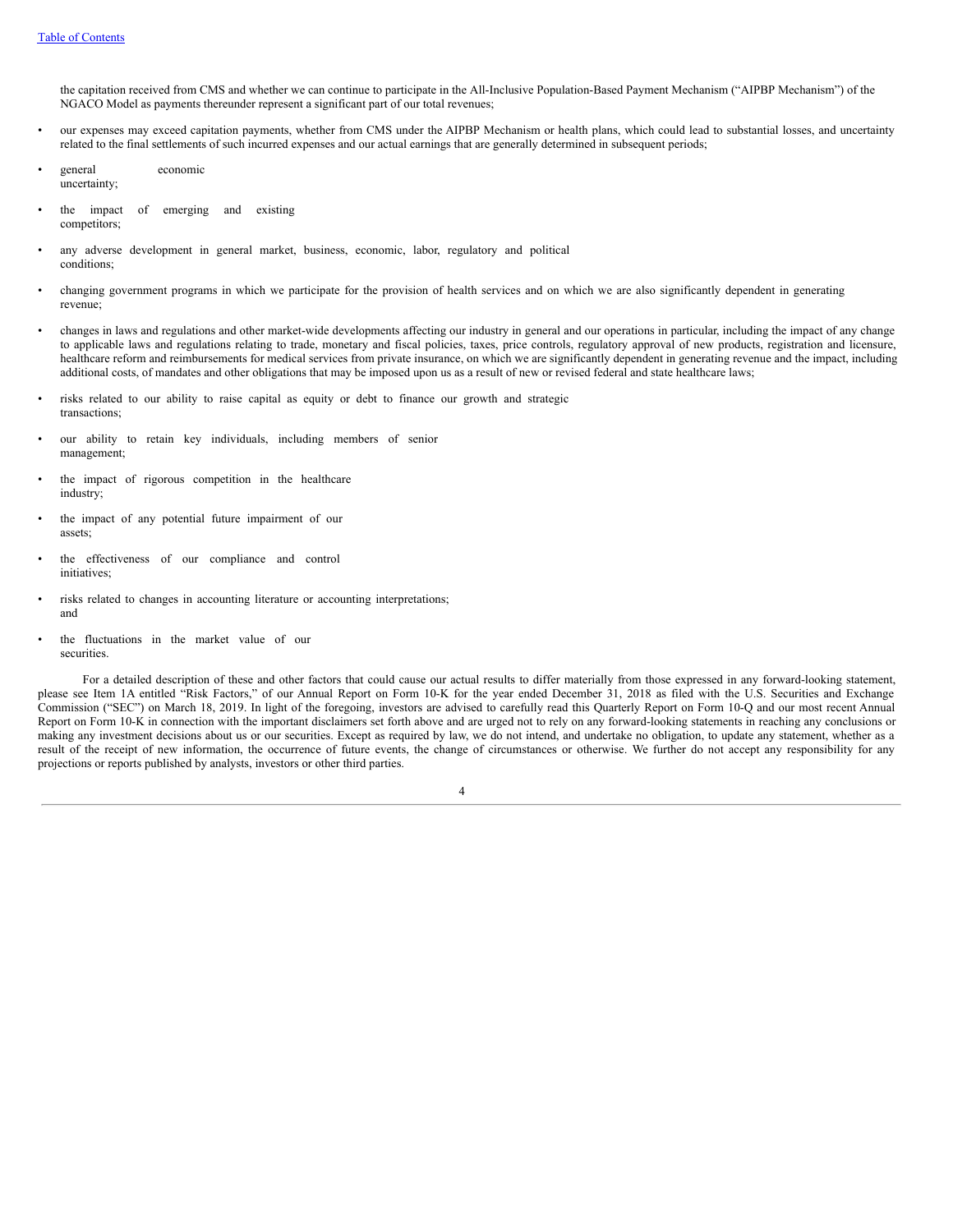# **PART I FINANCIAL INFORMATION**

# <span id="page-4-2"></span><span id="page-4-1"></span><span id="page-4-0"></span>**ITEM 1. FINANCIAL STATEMENTS**

#### **APOLLO MEDICAL HOLDINGS, INC. CONDENSED CONSOLIDATED BALANCE SHEETS (UNAUDITED)**

| \$<br>Cash and cash equivalents<br>\$<br>52,726,305<br>106,891,503<br>Restricted cash<br>3,537,470<br>Investment in marketable securities<br>1,127,102<br>1,149,828<br>Receivables, net<br>16,707,314<br>7,127,217<br>Receivables, net – related parties<br>64,057,647<br>49,328,739<br>Other receivables<br>12,900,211<br>1,003,133<br>Prepaid expenses and other current assets<br>7,385,098<br>10,121,935<br>Loan receivable – related parties<br>6,425,000<br>Total current assets<br>167,625,710<br>172,862,792<br>Land, property and equipment, net<br>12,101,373<br>12,721,082<br>Intangible assets, net<br>109,069,858<br>86,875,883<br>Goodwill<br>209,313,824<br>185,805,880<br>Loans receivable - related parties<br>17,500,000<br>17,500,000<br>Investment in other entities – equity method<br>35,903,041<br>34,876,980<br>Investment in a privately held entity that does not report net asset value per share<br>405,000<br>405,000<br>Restricted cash<br>740,212<br>745,470<br>Right-of-use assets<br>14,319,371<br>Other assets<br>1,205,962<br>1,351,576<br>400,704,255<br>340,136,257<br>512,999,049<br>\$<br>568,329,965<br>S |                                                        | <b>June 30,</b><br>2019 | December 31,<br>2018 |
|---------------------------------------------------------------------------------------------------------------------------------------------------------------------------------------------------------------------------------------------------------------------------------------------------------------------------------------------------------------------------------------------------------------------------------------------------------------------------------------------------------------------------------------------------------------------------------------------------------------------------------------------------------------------------------------------------------------------------------------------------------------------------------------------------------------------------------------------------------------------------------------------------------------------------------------------------------------------------------------------------------------------------------------------------------------------------------------------------------------------------------------------------|--------------------------------------------------------|-------------------------|----------------------|
|                                                                                                                                                                                                                                                                                                                                                                                                                                                                                                                                                                                                                                                                                                                                                                                                                                                                                                                                                                                                                                                                                                                                                   | <b>Assets</b>                                          |                         |                      |
|                                                                                                                                                                                                                                                                                                                                                                                                                                                                                                                                                                                                                                                                                                                                                                                                                                                                                                                                                                                                                                                                                                                                                   | <b>Current assets</b>                                  |                         |                      |
|                                                                                                                                                                                                                                                                                                                                                                                                                                                                                                                                                                                                                                                                                                                                                                                                                                                                                                                                                                                                                                                                                                                                                   |                                                        |                         |                      |
|                                                                                                                                                                                                                                                                                                                                                                                                                                                                                                                                                                                                                                                                                                                                                                                                                                                                                                                                                                                                                                                                                                                                                   |                                                        |                         |                      |
|                                                                                                                                                                                                                                                                                                                                                                                                                                                                                                                                                                                                                                                                                                                                                                                                                                                                                                                                                                                                                                                                                                                                                   |                                                        |                         |                      |
|                                                                                                                                                                                                                                                                                                                                                                                                                                                                                                                                                                                                                                                                                                                                                                                                                                                                                                                                                                                                                                                                                                                                                   |                                                        |                         |                      |
|                                                                                                                                                                                                                                                                                                                                                                                                                                                                                                                                                                                                                                                                                                                                                                                                                                                                                                                                                                                                                                                                                                                                                   |                                                        |                         |                      |
|                                                                                                                                                                                                                                                                                                                                                                                                                                                                                                                                                                                                                                                                                                                                                                                                                                                                                                                                                                                                                                                                                                                                                   |                                                        |                         |                      |
|                                                                                                                                                                                                                                                                                                                                                                                                                                                                                                                                                                                                                                                                                                                                                                                                                                                                                                                                                                                                                                                                                                                                                   |                                                        |                         |                      |
|                                                                                                                                                                                                                                                                                                                                                                                                                                                                                                                                                                                                                                                                                                                                                                                                                                                                                                                                                                                                                                                                                                                                                   |                                                        |                         |                      |
|                                                                                                                                                                                                                                                                                                                                                                                                                                                                                                                                                                                                                                                                                                                                                                                                                                                                                                                                                                                                                                                                                                                                                   |                                                        |                         |                      |
|                                                                                                                                                                                                                                                                                                                                                                                                                                                                                                                                                                                                                                                                                                                                                                                                                                                                                                                                                                                                                                                                                                                                                   |                                                        |                         |                      |
|                                                                                                                                                                                                                                                                                                                                                                                                                                                                                                                                                                                                                                                                                                                                                                                                                                                                                                                                                                                                                                                                                                                                                   | <b>Noncurrent assets</b>                               |                         |                      |
|                                                                                                                                                                                                                                                                                                                                                                                                                                                                                                                                                                                                                                                                                                                                                                                                                                                                                                                                                                                                                                                                                                                                                   |                                                        |                         |                      |
|                                                                                                                                                                                                                                                                                                                                                                                                                                                                                                                                                                                                                                                                                                                                                                                                                                                                                                                                                                                                                                                                                                                                                   |                                                        |                         |                      |
|                                                                                                                                                                                                                                                                                                                                                                                                                                                                                                                                                                                                                                                                                                                                                                                                                                                                                                                                                                                                                                                                                                                                                   |                                                        |                         |                      |
|                                                                                                                                                                                                                                                                                                                                                                                                                                                                                                                                                                                                                                                                                                                                                                                                                                                                                                                                                                                                                                                                                                                                                   |                                                        |                         |                      |
|                                                                                                                                                                                                                                                                                                                                                                                                                                                                                                                                                                                                                                                                                                                                                                                                                                                                                                                                                                                                                                                                                                                                                   |                                                        |                         |                      |
|                                                                                                                                                                                                                                                                                                                                                                                                                                                                                                                                                                                                                                                                                                                                                                                                                                                                                                                                                                                                                                                                                                                                                   |                                                        |                         |                      |
|                                                                                                                                                                                                                                                                                                                                                                                                                                                                                                                                                                                                                                                                                                                                                                                                                                                                                                                                                                                                                                                                                                                                                   |                                                        |                         |                      |
|                                                                                                                                                                                                                                                                                                                                                                                                                                                                                                                                                                                                                                                                                                                                                                                                                                                                                                                                                                                                                                                                                                                                                   |                                                        |                         |                      |
|                                                                                                                                                                                                                                                                                                                                                                                                                                                                                                                                                                                                                                                                                                                                                                                                                                                                                                                                                                                                                                                                                                                                                   |                                                        |                         |                      |
|                                                                                                                                                                                                                                                                                                                                                                                                                                                                                                                                                                                                                                                                                                                                                                                                                                                                                                                                                                                                                                                                                                                                                   |                                                        |                         |                      |
|                                                                                                                                                                                                                                                                                                                                                                                                                                                                                                                                                                                                                                                                                                                                                                                                                                                                                                                                                                                                                                                                                                                                                   | Total noncurrent assets                                |                         |                      |
|                                                                                                                                                                                                                                                                                                                                                                                                                                                                                                                                                                                                                                                                                                                                                                                                                                                                                                                                                                                                                                                                                                                                                   |                                                        |                         |                      |
|                                                                                                                                                                                                                                                                                                                                                                                                                                                                                                                                                                                                                                                                                                                                                                                                                                                                                                                                                                                                                                                                                                                                                   | <b>Total assets</b>                                    |                         |                      |
|                                                                                                                                                                                                                                                                                                                                                                                                                                                                                                                                                                                                                                                                                                                                                                                                                                                                                                                                                                                                                                                                                                                                                   | Liabilities, Mezzanine Equity and Stockholders' Equity |                         |                      |
|                                                                                                                                                                                                                                                                                                                                                                                                                                                                                                                                                                                                                                                                                                                                                                                                                                                                                                                                                                                                                                                                                                                                                   |                                                        |                         |                      |
|                                                                                                                                                                                                                                                                                                                                                                                                                                                                                                                                                                                                                                                                                                                                                                                                                                                                                                                                                                                                                                                                                                                                                   | <b>Current liabilities</b>                             |                         |                      |

| Accounts payable and accrued expenses | 30,658,273               | 25,075,489 |
|---------------------------------------|--------------------------|------------|
| Fiduciary accounts payable            | 1,798,807                | 1,538,598  |
| Medical liabilities                   | 42,942,898               | 33,641,701 |
| Income taxes payable                  | $\sim$                   | 11,621,861 |
| Bank loan                             | $\overline{\phantom{a}}$ | 40,257     |
| Finance lease obligation              | 101.741                  | 101,741    |
| Lease liabilities                     | 2,836,010                |            |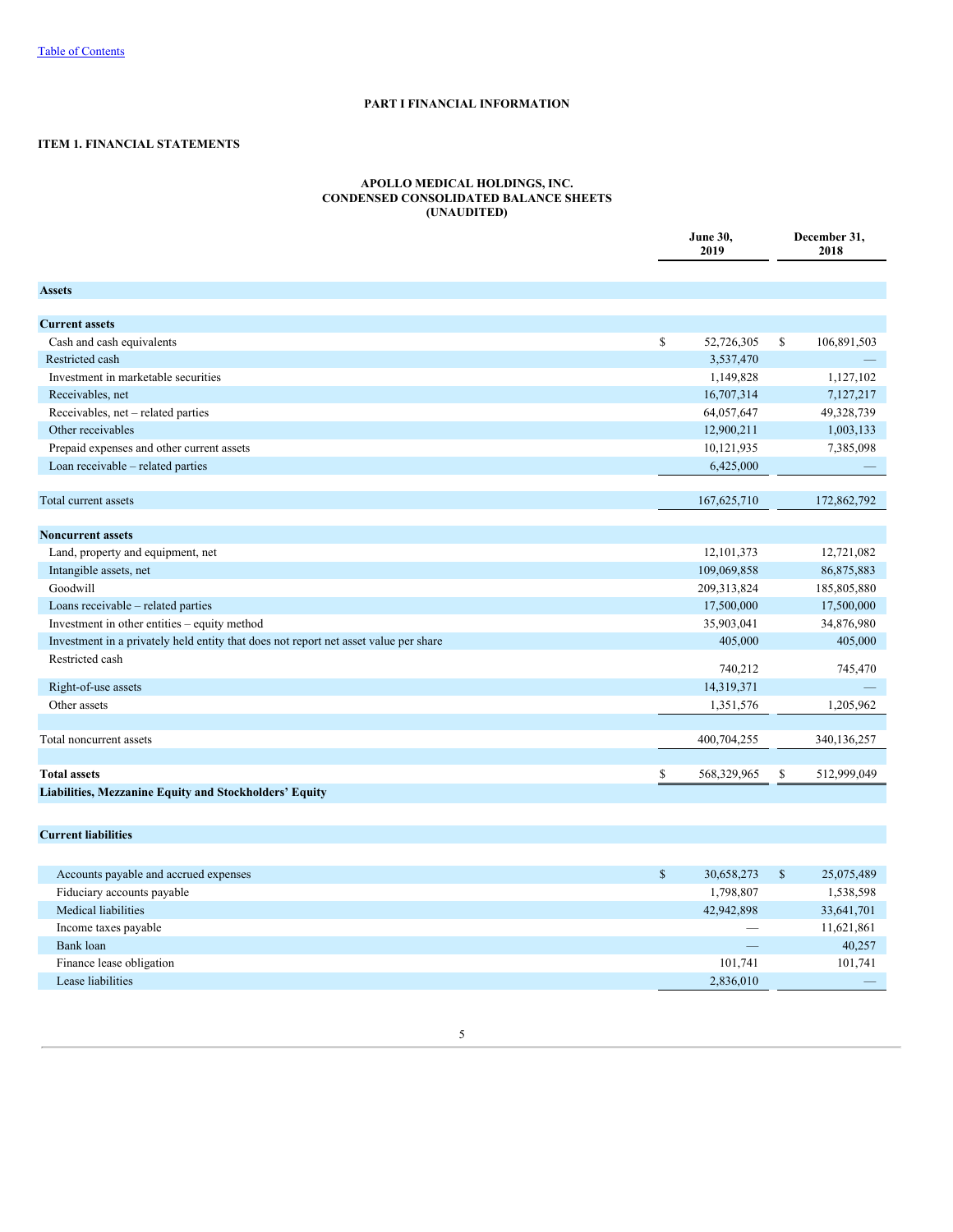### **APOLLO MEDICAL HOLDINGS, INC. CONDENSED CONSOLIDATED BALANCE SHEETS (Continued) (UNAUDITED)**

|                                                                                                                                                                                                                                                | <b>June 30,</b><br>2019    | December 31,<br>2018 |
|------------------------------------------------------------------------------------------------------------------------------------------------------------------------------------------------------------------------------------------------|----------------------------|----------------------|
| Total current liabilities                                                                                                                                                                                                                      | 78,337,729                 | 72,019,647           |
|                                                                                                                                                                                                                                                |                            |                      |
| <b>Noncurrent liabilities</b>                                                                                                                                                                                                                  |                            |                      |
| Lines of credit – related party                                                                                                                                                                                                                | 44,600,000                 | 13,000,000           |
| Deferred tax liability                                                                                                                                                                                                                         | 26,651,678                 | 19,615,935           |
| Liability for unissued equity shares                                                                                                                                                                                                           | 1,185,025                  | 1,185,025            |
| Finance lease obligation                                                                                                                                                                                                                       | 466,771                    | 517,261              |
| Lease liabilities                                                                                                                                                                                                                              | 11,416,750                 |                      |
|                                                                                                                                                                                                                                                |                            |                      |
| Total noncurrent liabilities                                                                                                                                                                                                                   | 84,320,224                 | 34,318,221           |
|                                                                                                                                                                                                                                                |                            |                      |
| <b>Total liabilities</b>                                                                                                                                                                                                                       | 162,657,953                | 106,337,868          |
|                                                                                                                                                                                                                                                |                            |                      |
| <b>Commitments and Contingencies (Note 10)</b>                                                                                                                                                                                                 |                            |                      |
|                                                                                                                                                                                                                                                |                            |                      |
| <b>Mezzanine equity</b>                                                                                                                                                                                                                        |                            |                      |
| Noncontrolling interest in Allied Physicians of California, a Professional Medical Corporation ("APC")                                                                                                                                         | 219,582,512                | 225, 117, 029        |
|                                                                                                                                                                                                                                                |                            |                      |
| <b>Stockholders' equity</b>                                                                                                                                                                                                                    |                            |                      |
| Series A Preferred stock, par value \$0.001; 5,000,000 shares authorized (inclusive of all preferred stock, including Series<br>B Preferred stock); 1,111,111 issued and zero outstanding at June 30, 2019 and December 31, 2018, respectively |                            |                      |
| Series B Preferred stock, par value \$0.001; 5,000,000 shares authorized (inclusive of all preferred stock, including Series<br>A Preferred stock); 555,555 issued and zero outstanding at June 30, 2019 and December 31, 2018, respectively   |                            |                      |
| Common stock, par value \$0.001; 100,000,000 shares authorized, 34,638,812 and 34,578,040 shares outstanding,<br>excluding 1,944,054 and 1,850,603 treasury shares, at June 30, 2019 and December 31, 2018, respectively                       | 34,639                     | 34,578               |
| Additional paid-in capital                                                                                                                                                                                                                     | 163,891,843                | 162,723,051          |
| Retained earnings                                                                                                                                                                                                                              | 21,473,083                 | 17,788,203           |
|                                                                                                                                                                                                                                                | 185,399,565                | 180,545,832          |
|                                                                                                                                                                                                                                                |                            |                      |
| Noncontrolling interest                                                                                                                                                                                                                        | 689,935                    | 998,320              |
|                                                                                                                                                                                                                                                |                            |                      |
| Total stockholders' equity                                                                                                                                                                                                                     | 186,089,500                | 181,544,152          |
|                                                                                                                                                                                                                                                |                            |                      |
| Total liabilities, mezzanine equity and stockholders' equity                                                                                                                                                                                   | $\mathbf S$<br>568,329,965 | 512.999.049<br>\$    |

The accompanying notes are an integral part of these unaudited condensed consolidated financial statements.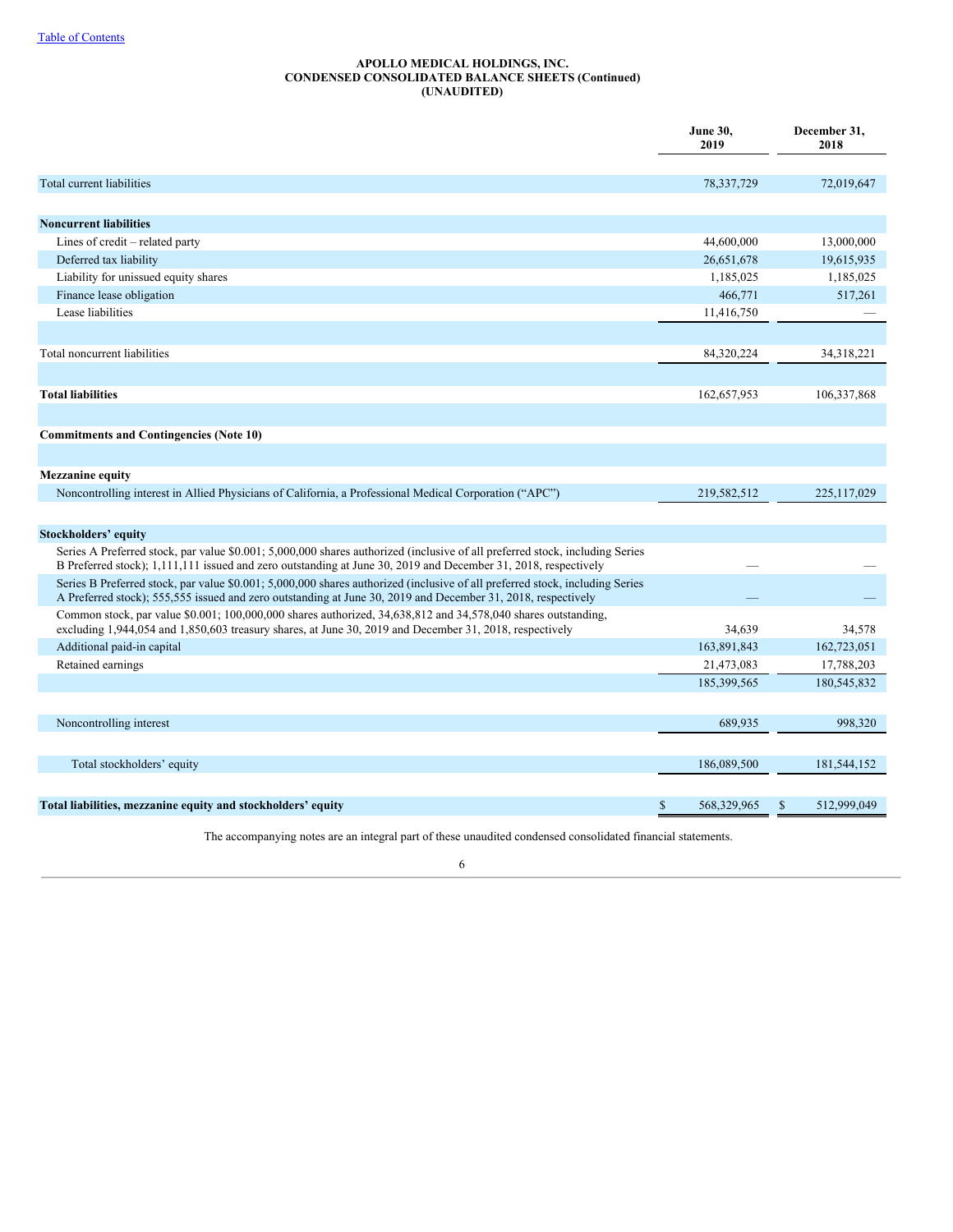#### **APOLLO MEDICAL HOLDINGS, INC. CONDENSED CONSOLIDATED STATEMENTS OF INCOME (UNAUDITED)**

<span id="page-6-0"></span>

| 2019<br>2018<br>2019<br>2018<br>Revenue<br>Capitation, net<br>103,223,692<br>90,316,182<br>174,740,470<br>176,221,466<br>Risk pool settlements and incentives<br>11,191,050<br>13,866,217<br>31,852,953<br>21,284,891<br>Management fee income<br>10,352,619<br>12,371,608<br>19,349,219<br>24,446,180<br>Fee-for-service, net<br>3,878,428<br>4,563,712<br>7,959,102<br>10,800,340<br>Other income<br>1,403,777<br>1,548,812<br>2,473,055<br>3,268,838<br>Total revenue<br>130,049,566<br>122,666,531<br>225,806,737<br>246,589,777<br><b>Operating expenses</b><br>Cost of services<br>101,363,101<br>99,705,571<br>184,795,575<br>184,320,257<br>General and administrative expenses<br>11,817,555<br>10,893,135<br>22,081,515<br>22,441,474<br>Depreciation and amortization<br>4,454,571<br>4,918,078<br>8,872,152<br>9,976,590<br>Provision for doubtful accounts<br>(2,314,429)<br>(1,363,415)<br>Total expenses<br>115,320,798<br>115,516,784<br>214,385,827<br>216,738,321<br>14,728,768<br>7,149,747<br>11,420,910<br>29,851,456<br>Income from operations<br>Other income (expense)<br>Income from equity method investments<br>(42, 282)<br>1,669,861<br>(891, 939)<br>1,641,837<br>Interest expense<br>(311,049)<br>(110, 683)<br>(522, 028)<br>(195, 684)<br>Interest income<br>473,664<br>492,723<br>796,672<br>762,541<br>Other income<br>24,229<br>211,345<br>275,745<br>187,752<br>Total other (expense) income, net<br>144,562<br>2,239,653<br>(405,950)<br>2,484,439<br>Income before provision for income taxes<br>14,873,330<br>9,389,400<br>11,014,960<br>32,335,895<br>4,209,399<br><b>Provision for income taxes</b><br>1,523,807<br>2,801,158<br>8,752,647<br>Net income<br>10,663,931<br>7,865,593<br>8,213,802<br>23,583,248<br>7,118,715<br>Net income attributable to noncontrolling interests<br>5,201,491<br>4,528,922<br>18,758,691<br>\$<br>3,545,216<br>2,664,102<br>\$<br>3,684,880<br>4,824,557<br>\$<br>Net income attributable to Apollo Medical Holdings, Inc.<br>\$<br>$\mathbb S$<br>$\mathbb{S}$<br>$0.10\,$<br>\$<br>0.08<br>0.11<br>\$<br>Earnings per share - basic<br>0.15<br>$\mathbb{S}$<br>Earnings per share - diluted<br>0.09<br>\$<br>$0.07\,$<br>\$<br>0.10<br>\$<br>0.13<br>34,540,059<br>Weighted average shares of common stock outstanding - basic<br>32,674,459<br>34,518,461<br>32,548,662<br>37,962,555<br>37,850,679<br>37,896,837<br>37,935,773<br>Weighted average shares of common stock outstanding - diluted |  | <b>Three Months Ended</b> | <b>June 30,</b> |  | <b>Six Months Ended</b><br><b>June 30.</b> |  |  |  |  |
|---------------------------------------------------------------------------------------------------------------------------------------------------------------------------------------------------------------------------------------------------------------------------------------------------------------------------------------------------------------------------------------------------------------------------------------------------------------------------------------------------------------------------------------------------------------------------------------------------------------------------------------------------------------------------------------------------------------------------------------------------------------------------------------------------------------------------------------------------------------------------------------------------------------------------------------------------------------------------------------------------------------------------------------------------------------------------------------------------------------------------------------------------------------------------------------------------------------------------------------------------------------------------------------------------------------------------------------------------------------------------------------------------------------------------------------------------------------------------------------------------------------------------------------------------------------------------------------------------------------------------------------------------------------------------------------------------------------------------------------------------------------------------------------------------------------------------------------------------------------------------------------------------------------------------------------------------------------------------------------------------------------------------------------------------------------------------------------------------------------------------------------------------------------------------------------------------------------------------------------------------------------------------------------------------------------------------------------------------------------------------------------------------------------------------------------------------------------------------------|--|---------------------------|-----------------|--|--------------------------------------------|--|--|--|--|
|                                                                                                                                                                                                                                                                                                                                                                                                                                                                                                                                                                                                                                                                                                                                                                                                                                                                                                                                                                                                                                                                                                                                                                                                                                                                                                                                                                                                                                                                                                                                                                                                                                                                                                                                                                                                                                                                                                                                                                                                                                                                                                                                                                                                                                                                                                                                                                                                                                                                                 |  |                           |                 |  |                                            |  |  |  |  |
|                                                                                                                                                                                                                                                                                                                                                                                                                                                                                                                                                                                                                                                                                                                                                                                                                                                                                                                                                                                                                                                                                                                                                                                                                                                                                                                                                                                                                                                                                                                                                                                                                                                                                                                                                                                                                                                                                                                                                                                                                                                                                                                                                                                                                                                                                                                                                                                                                                                                                 |  |                           |                 |  |                                            |  |  |  |  |
|                                                                                                                                                                                                                                                                                                                                                                                                                                                                                                                                                                                                                                                                                                                                                                                                                                                                                                                                                                                                                                                                                                                                                                                                                                                                                                                                                                                                                                                                                                                                                                                                                                                                                                                                                                                                                                                                                                                                                                                                                                                                                                                                                                                                                                                                                                                                                                                                                                                                                 |  |                           |                 |  |                                            |  |  |  |  |
|                                                                                                                                                                                                                                                                                                                                                                                                                                                                                                                                                                                                                                                                                                                                                                                                                                                                                                                                                                                                                                                                                                                                                                                                                                                                                                                                                                                                                                                                                                                                                                                                                                                                                                                                                                                                                                                                                                                                                                                                                                                                                                                                                                                                                                                                                                                                                                                                                                                                                 |  |                           |                 |  |                                            |  |  |  |  |
|                                                                                                                                                                                                                                                                                                                                                                                                                                                                                                                                                                                                                                                                                                                                                                                                                                                                                                                                                                                                                                                                                                                                                                                                                                                                                                                                                                                                                                                                                                                                                                                                                                                                                                                                                                                                                                                                                                                                                                                                                                                                                                                                                                                                                                                                                                                                                                                                                                                                                 |  |                           |                 |  |                                            |  |  |  |  |
|                                                                                                                                                                                                                                                                                                                                                                                                                                                                                                                                                                                                                                                                                                                                                                                                                                                                                                                                                                                                                                                                                                                                                                                                                                                                                                                                                                                                                                                                                                                                                                                                                                                                                                                                                                                                                                                                                                                                                                                                                                                                                                                                                                                                                                                                                                                                                                                                                                                                                 |  |                           |                 |  |                                            |  |  |  |  |
|                                                                                                                                                                                                                                                                                                                                                                                                                                                                                                                                                                                                                                                                                                                                                                                                                                                                                                                                                                                                                                                                                                                                                                                                                                                                                                                                                                                                                                                                                                                                                                                                                                                                                                                                                                                                                                                                                                                                                                                                                                                                                                                                                                                                                                                                                                                                                                                                                                                                                 |  |                           |                 |  |                                            |  |  |  |  |
|                                                                                                                                                                                                                                                                                                                                                                                                                                                                                                                                                                                                                                                                                                                                                                                                                                                                                                                                                                                                                                                                                                                                                                                                                                                                                                                                                                                                                                                                                                                                                                                                                                                                                                                                                                                                                                                                                                                                                                                                                                                                                                                                                                                                                                                                                                                                                                                                                                                                                 |  |                           |                 |  |                                            |  |  |  |  |
|                                                                                                                                                                                                                                                                                                                                                                                                                                                                                                                                                                                                                                                                                                                                                                                                                                                                                                                                                                                                                                                                                                                                                                                                                                                                                                                                                                                                                                                                                                                                                                                                                                                                                                                                                                                                                                                                                                                                                                                                                                                                                                                                                                                                                                                                                                                                                                                                                                                                                 |  |                           |                 |  |                                            |  |  |  |  |
|                                                                                                                                                                                                                                                                                                                                                                                                                                                                                                                                                                                                                                                                                                                                                                                                                                                                                                                                                                                                                                                                                                                                                                                                                                                                                                                                                                                                                                                                                                                                                                                                                                                                                                                                                                                                                                                                                                                                                                                                                                                                                                                                                                                                                                                                                                                                                                                                                                                                                 |  |                           |                 |  |                                            |  |  |  |  |
|                                                                                                                                                                                                                                                                                                                                                                                                                                                                                                                                                                                                                                                                                                                                                                                                                                                                                                                                                                                                                                                                                                                                                                                                                                                                                                                                                                                                                                                                                                                                                                                                                                                                                                                                                                                                                                                                                                                                                                                                                                                                                                                                                                                                                                                                                                                                                                                                                                                                                 |  |                           |                 |  |                                            |  |  |  |  |
|                                                                                                                                                                                                                                                                                                                                                                                                                                                                                                                                                                                                                                                                                                                                                                                                                                                                                                                                                                                                                                                                                                                                                                                                                                                                                                                                                                                                                                                                                                                                                                                                                                                                                                                                                                                                                                                                                                                                                                                                                                                                                                                                                                                                                                                                                                                                                                                                                                                                                 |  |                           |                 |  |                                            |  |  |  |  |
|                                                                                                                                                                                                                                                                                                                                                                                                                                                                                                                                                                                                                                                                                                                                                                                                                                                                                                                                                                                                                                                                                                                                                                                                                                                                                                                                                                                                                                                                                                                                                                                                                                                                                                                                                                                                                                                                                                                                                                                                                                                                                                                                                                                                                                                                                                                                                                                                                                                                                 |  |                           |                 |  |                                            |  |  |  |  |
|                                                                                                                                                                                                                                                                                                                                                                                                                                                                                                                                                                                                                                                                                                                                                                                                                                                                                                                                                                                                                                                                                                                                                                                                                                                                                                                                                                                                                                                                                                                                                                                                                                                                                                                                                                                                                                                                                                                                                                                                                                                                                                                                                                                                                                                                                                                                                                                                                                                                                 |  |                           |                 |  |                                            |  |  |  |  |
|                                                                                                                                                                                                                                                                                                                                                                                                                                                                                                                                                                                                                                                                                                                                                                                                                                                                                                                                                                                                                                                                                                                                                                                                                                                                                                                                                                                                                                                                                                                                                                                                                                                                                                                                                                                                                                                                                                                                                                                                                                                                                                                                                                                                                                                                                                                                                                                                                                                                                 |  |                           |                 |  |                                            |  |  |  |  |
|                                                                                                                                                                                                                                                                                                                                                                                                                                                                                                                                                                                                                                                                                                                                                                                                                                                                                                                                                                                                                                                                                                                                                                                                                                                                                                                                                                                                                                                                                                                                                                                                                                                                                                                                                                                                                                                                                                                                                                                                                                                                                                                                                                                                                                                                                                                                                                                                                                                                                 |  |                           |                 |  |                                            |  |  |  |  |
|                                                                                                                                                                                                                                                                                                                                                                                                                                                                                                                                                                                                                                                                                                                                                                                                                                                                                                                                                                                                                                                                                                                                                                                                                                                                                                                                                                                                                                                                                                                                                                                                                                                                                                                                                                                                                                                                                                                                                                                                                                                                                                                                                                                                                                                                                                                                                                                                                                                                                 |  |                           |                 |  |                                            |  |  |  |  |
|                                                                                                                                                                                                                                                                                                                                                                                                                                                                                                                                                                                                                                                                                                                                                                                                                                                                                                                                                                                                                                                                                                                                                                                                                                                                                                                                                                                                                                                                                                                                                                                                                                                                                                                                                                                                                                                                                                                                                                                                                                                                                                                                                                                                                                                                                                                                                                                                                                                                                 |  |                           |                 |  |                                            |  |  |  |  |
|                                                                                                                                                                                                                                                                                                                                                                                                                                                                                                                                                                                                                                                                                                                                                                                                                                                                                                                                                                                                                                                                                                                                                                                                                                                                                                                                                                                                                                                                                                                                                                                                                                                                                                                                                                                                                                                                                                                                                                                                                                                                                                                                                                                                                                                                                                                                                                                                                                                                                 |  |                           |                 |  |                                            |  |  |  |  |
|                                                                                                                                                                                                                                                                                                                                                                                                                                                                                                                                                                                                                                                                                                                                                                                                                                                                                                                                                                                                                                                                                                                                                                                                                                                                                                                                                                                                                                                                                                                                                                                                                                                                                                                                                                                                                                                                                                                                                                                                                                                                                                                                                                                                                                                                                                                                                                                                                                                                                 |  |                           |                 |  |                                            |  |  |  |  |
|                                                                                                                                                                                                                                                                                                                                                                                                                                                                                                                                                                                                                                                                                                                                                                                                                                                                                                                                                                                                                                                                                                                                                                                                                                                                                                                                                                                                                                                                                                                                                                                                                                                                                                                                                                                                                                                                                                                                                                                                                                                                                                                                                                                                                                                                                                                                                                                                                                                                                 |  |                           |                 |  |                                            |  |  |  |  |
|                                                                                                                                                                                                                                                                                                                                                                                                                                                                                                                                                                                                                                                                                                                                                                                                                                                                                                                                                                                                                                                                                                                                                                                                                                                                                                                                                                                                                                                                                                                                                                                                                                                                                                                                                                                                                                                                                                                                                                                                                                                                                                                                                                                                                                                                                                                                                                                                                                                                                 |  |                           |                 |  |                                            |  |  |  |  |
|                                                                                                                                                                                                                                                                                                                                                                                                                                                                                                                                                                                                                                                                                                                                                                                                                                                                                                                                                                                                                                                                                                                                                                                                                                                                                                                                                                                                                                                                                                                                                                                                                                                                                                                                                                                                                                                                                                                                                                                                                                                                                                                                                                                                                                                                                                                                                                                                                                                                                 |  |                           |                 |  |                                            |  |  |  |  |
|                                                                                                                                                                                                                                                                                                                                                                                                                                                                                                                                                                                                                                                                                                                                                                                                                                                                                                                                                                                                                                                                                                                                                                                                                                                                                                                                                                                                                                                                                                                                                                                                                                                                                                                                                                                                                                                                                                                                                                                                                                                                                                                                                                                                                                                                                                                                                                                                                                                                                 |  |                           |                 |  |                                            |  |  |  |  |
|                                                                                                                                                                                                                                                                                                                                                                                                                                                                                                                                                                                                                                                                                                                                                                                                                                                                                                                                                                                                                                                                                                                                                                                                                                                                                                                                                                                                                                                                                                                                                                                                                                                                                                                                                                                                                                                                                                                                                                                                                                                                                                                                                                                                                                                                                                                                                                                                                                                                                 |  |                           |                 |  |                                            |  |  |  |  |
|                                                                                                                                                                                                                                                                                                                                                                                                                                                                                                                                                                                                                                                                                                                                                                                                                                                                                                                                                                                                                                                                                                                                                                                                                                                                                                                                                                                                                                                                                                                                                                                                                                                                                                                                                                                                                                                                                                                                                                                                                                                                                                                                                                                                                                                                                                                                                                                                                                                                                 |  |                           |                 |  |                                            |  |  |  |  |
|                                                                                                                                                                                                                                                                                                                                                                                                                                                                                                                                                                                                                                                                                                                                                                                                                                                                                                                                                                                                                                                                                                                                                                                                                                                                                                                                                                                                                                                                                                                                                                                                                                                                                                                                                                                                                                                                                                                                                                                                                                                                                                                                                                                                                                                                                                                                                                                                                                                                                 |  |                           |                 |  |                                            |  |  |  |  |
|                                                                                                                                                                                                                                                                                                                                                                                                                                                                                                                                                                                                                                                                                                                                                                                                                                                                                                                                                                                                                                                                                                                                                                                                                                                                                                                                                                                                                                                                                                                                                                                                                                                                                                                                                                                                                                                                                                                                                                                                                                                                                                                                                                                                                                                                                                                                                                                                                                                                                 |  |                           |                 |  |                                            |  |  |  |  |
|                                                                                                                                                                                                                                                                                                                                                                                                                                                                                                                                                                                                                                                                                                                                                                                                                                                                                                                                                                                                                                                                                                                                                                                                                                                                                                                                                                                                                                                                                                                                                                                                                                                                                                                                                                                                                                                                                                                                                                                                                                                                                                                                                                                                                                                                                                                                                                                                                                                                                 |  |                           |                 |  |                                            |  |  |  |  |
|                                                                                                                                                                                                                                                                                                                                                                                                                                                                                                                                                                                                                                                                                                                                                                                                                                                                                                                                                                                                                                                                                                                                                                                                                                                                                                                                                                                                                                                                                                                                                                                                                                                                                                                                                                                                                                                                                                                                                                                                                                                                                                                                                                                                                                                                                                                                                                                                                                                                                 |  |                           |                 |  |                                            |  |  |  |  |
|                                                                                                                                                                                                                                                                                                                                                                                                                                                                                                                                                                                                                                                                                                                                                                                                                                                                                                                                                                                                                                                                                                                                                                                                                                                                                                                                                                                                                                                                                                                                                                                                                                                                                                                                                                                                                                                                                                                                                                                                                                                                                                                                                                                                                                                                                                                                                                                                                                                                                 |  |                           |                 |  |                                            |  |  |  |  |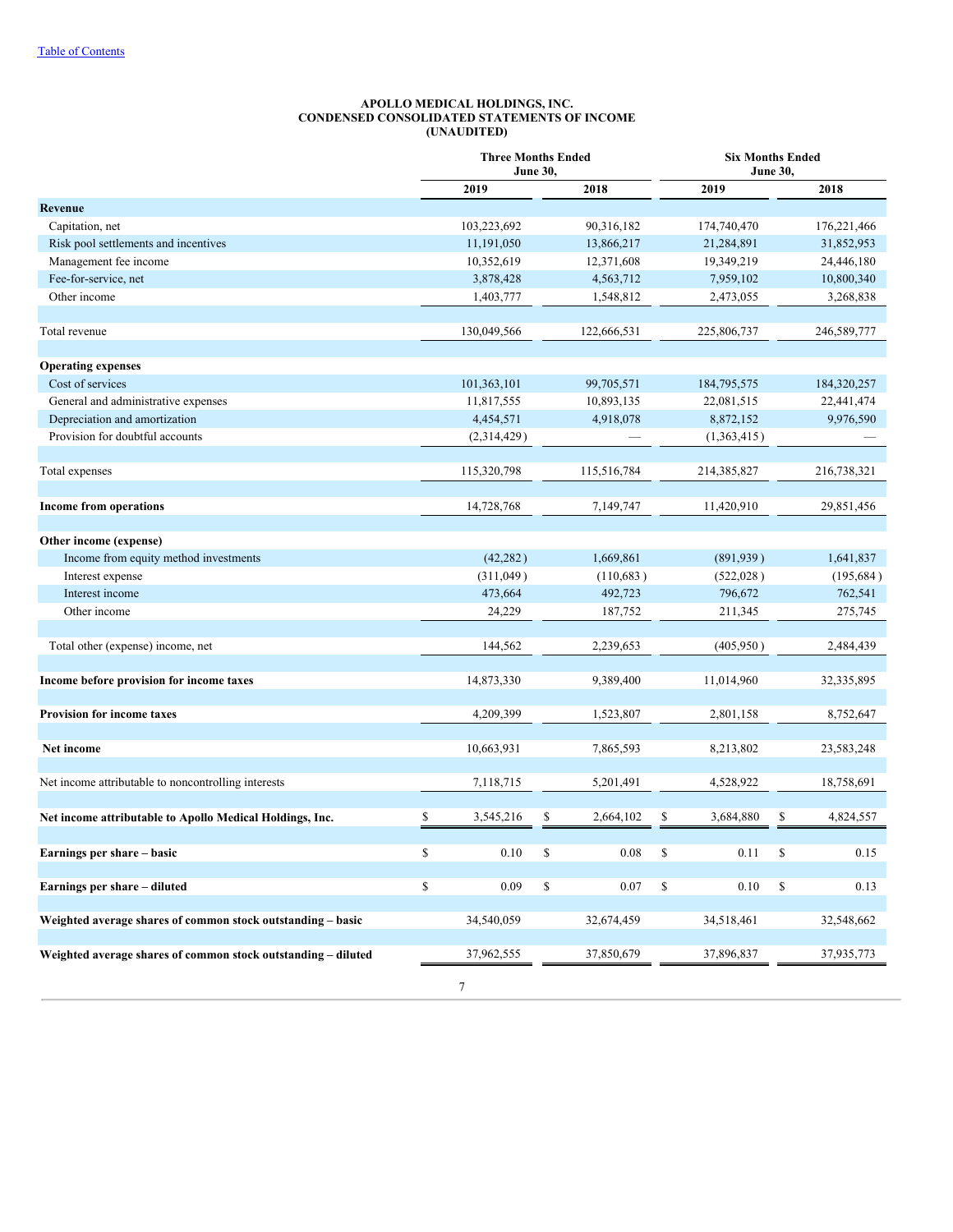# The accompanying notes are an integral part of these unaudited condensed consolidated financial statements.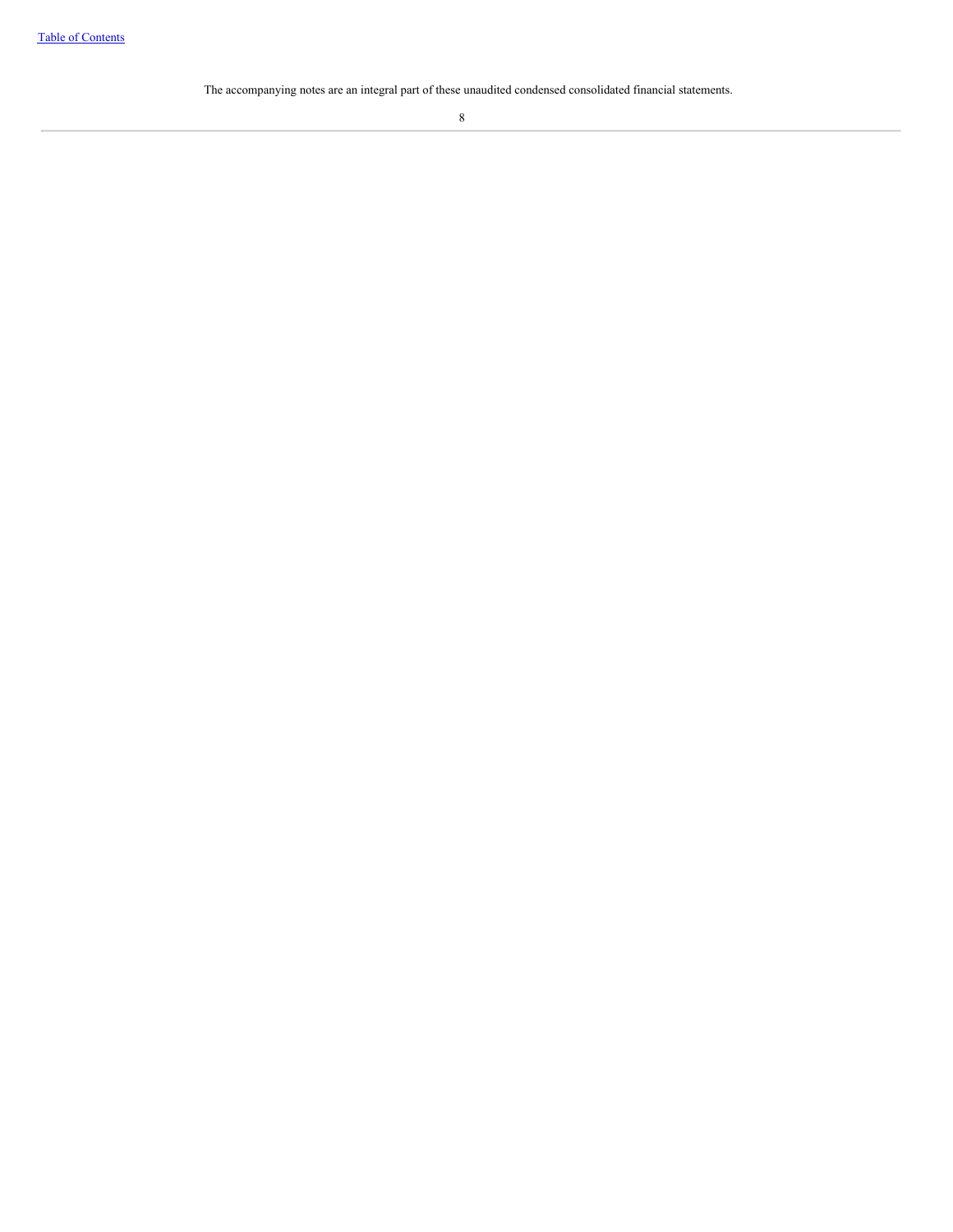#### <span id="page-8-0"></span>**APOLLO MEDICAL HOLDINGS, INC. CONDENSED CONSOLIDATED STATEMENTS OF MEZZANINE AND SHAREHOLDERS' EQUITY (UNAUDITED)**

| Mezzanine              |
|------------------------|
| $Equity -$             |
| Noncontrolling         |
| <b>Interest in APC</b> |

|                                                       | Noncontrolling |                 | <b>Common Stock Outstanding</b> |   | <b>Additional</b> |                 | Retained |                          | Noncontrolling |            | Shareholders' |             |
|-------------------------------------------------------|----------------|-----------------|---------------------------------|---|-------------------|-----------------|----------|--------------------------|----------------|------------|---------------|-------------|
|                                                       |                | <b>Interest</b> | <b>Shares</b>                   |   | Amount            | Paid-in Capital |          | Earnings                 | Interest       |            | Equity        |             |
| Balance January 1, 2019                               | s              | 225,117,029     | 34,578,040                      | S | 34,578            | 162,723,051     |          | 17,788,203               | S              | 998,320    |               | 181,544,152 |
| Net income                                            |                | (3,000,021)     |                                 |   |                   |                 |          | 139,664                  |                | 410,228    |               | 549,892     |
| Purchase of treasury shares                           |                | (40,000)        | (93, 451)                       |   | (93)              | 93              |          |                          |                |            |               |             |
| Shares issued for exercise of options<br>and warrants |                | 155,000         | 17,516                          |   | 17                | 139,957         |          |                          |                |            |               | 139,974     |
| Share-based compensation                              |                | 202,382         | 1,599                           |   | $\overline{c}$    | 142,750         |          |                          |                |            |               | 142,752     |
| Dividends                                             |                | (10,000,000)    | $\overline{\phantom{a}}$        |   |                   |                 |          | $\overline{\phantom{a}}$ |                |            |               |             |
| Balance at March 31, 2019                             |                | 212,434,390     | 34,503,704                      |   | 34,504            | 163,005,851     |          | 17,927,867               |                | 1,408,548  |               | 182,376,770 |
| Net income                                            |                | 6,895,740       |                                 |   |                   |                 |          | 3,545,216                |                | 222,975    |               | 3,768,191   |
| Purchase of treasury shares                           |                |                 |                                 |   |                   |                 |          | $\overline{\phantom{a}}$ |                |            |               |             |
| Shares issued for exercise of options<br>and warrants |                | 50,000          | 135,108                         |   | 135               | 757,993         |          |                          |                |            |               | 758,128     |
| Share-based compensation                              |                | 202,382         |                                 |   |                   | 127,999         |          |                          |                |            |               | 127,999     |
| Dividends                                             |                |                 |                                 |   |                   |                 |          |                          |                | (941, 588) |               | (941, 588)  |
| Balance at June 30, 2019                              |                | 219,582,512     | 34,638,812                      |   | 34,639            | 163,891,843     |          | 21,473,083               |                | 689,935    |               | 186,089,500 |

**Mezzanine Equity – Noncontrolling Interest in APC**

|                                                       | Noncontrolling |                 | <b>Common Stock Outstanding</b> |  |    | <b>Additional</b> |    | Retained        |              | Noncontrolling           |                 | Shareholders' |               |               |
|-------------------------------------------------------|----------------|-----------------|---------------------------------|--|----|-------------------|----|-----------------|--------------|--------------------------|-----------------|---------------|---------------|---------------|
|                                                       |                | <b>Interest</b> | <b>Shares</b>                   |  |    | Amount            |    | Paid-in Capital |              | Earnings                 | <b>Interest</b> |               | <b>Equity</b> |               |
| Balance January 1, 2018                               | S              | 172,129,744     | 32,304,876                      |  | \$ | 32,305            | S. | 158, 181, 192   | $\mathbb{S}$ | 1,734,531                | S               | 4,235,398     |               | 164, 183, 426 |
| ASC 606 Adoption                                      |                | 7,351,434       |                                 |  |    |                   |    |                 |              | 1,002,468                |                 |               |               | 1,002,468     |
| Net income                                            |                | 12,970,752      |                                 |  | S  |                   | S  |                 |              | 2,160,455                |                 | 586,448       |               | 2,746,903     |
| Purchase price adjustment from<br>merger              |                |                 |                                 |  |    |                   |    |                 |              |                          |                 |               |               |               |
| Shares issued for exercise of options<br>and warrants |                |                 | 309,826                         |  |    | 310               |    | 1,923,474       |              |                          |                 |               |               | 1,923,784     |
| Share-based compensation                              |                | 202,382         | 37,593                          |  |    | 38                |    | 631,524         |              |                          |                 |               |               | 631,562       |
| Noncontrolling interest capital<br>charge             |                |                 |                                 |  |    |                   |    |                 |              |                          |                 |               |               |               |
| Dividends                                             |                | (2,000,000)     |                                 |  |    |                   |    |                 |              |                          |                 |               |               |               |
| Balance at March 31, 2018                             |                | 190,654,312     | 32,652,295                      |  |    | 32,653            |    | 160,736,190     |              | 4,897,454                |                 | 4,821,846     |               | 170,488,143   |
| ASC 606 Adoption                                      |                |                 |                                 |  |    |                   |    |                 |              | $\overline{\phantom{a}}$ |                 |               |               |               |
| Net income                                            |                | 4,857,625       |                                 |  |    |                   |    |                 |              | 2,664,102                |                 | 343,866       |               | 3,007,968     |
| Purchase price adjustment from<br>merger              |                |                 |                                 |  |    |                   |    | 868,000         |              |                          |                 |               |               | 868,000       |
| Shares issued for exercise of options<br>and warrants |                | 200,000         | 188,875                         |  |    | 188               |    | 423,357         |              |                          |                 |               |               | 423,545       |
| Share-based compensation                              |                | 202,382         |                                 |  |    |                   |    |                 |              |                          |                 |               |               |               |
| Noncontrolling interest capital<br>charge             |                |                 |                                 |  |    |                   |    |                 |              |                          |                 | 27,500        |               | 27,500        |
| Balance at June 30, 2018                              |                | 195,914,319     | 32,841,170                      |  | \$ | 32,841            | S  | 162,027,547     | S            | 7,561,556                | s               | 5,193,212     |               | 174,815,156   |

The accompanying notes are an integral part of these unaudited condensed consolidated financial statements.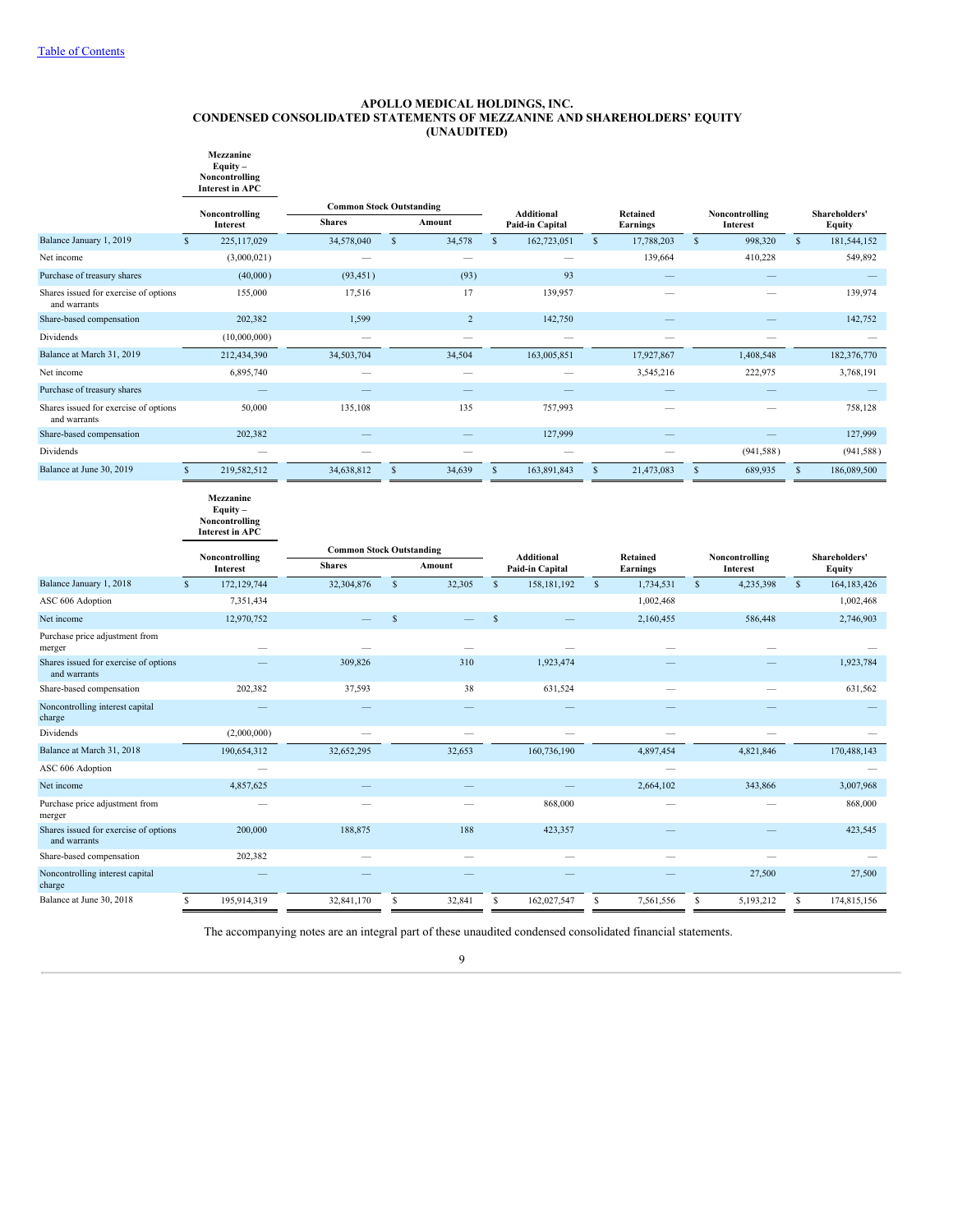#### **APOLLO MEDICAL HOLDINGS, INC. CONDENSED CONSOLIDATED STATEMENTS OF CASH FLOWS (UNAUDITED)**

<span id="page-9-0"></span>

|                                                                                             |              | <b>Six Months Ended</b> | <b>June 30,</b> |                |
|---------------------------------------------------------------------------------------------|--------------|-------------------------|-----------------|----------------|
|                                                                                             |              | 2019                    |                 | 2018           |
| <b>Cash flows from operating activities</b>                                                 |              |                         |                 |                |
| Net income                                                                                  | $\mathbb{S}$ | 8,213,802               | \$              | 23,583,248     |
| Adjustments to reconcile net income to net cash (used in) provided by operating activities: |              |                         |                 |                |
| Depreciation and amortization                                                               |              | 8,872,152               |                 | 9,976,590      |
| Loss on disposal of property and equipment                                                  |              |                         |                 | 41,782         |
| Provision for doubtful accounts                                                             |              | (1,363,415)             |                 |                |
| Share-based compensation                                                                    |              | 675,515                 |                 | 1,036,326      |
| Unrealized (gain) loss from investment in equity securities                                 |              | (14, 549)               |                 | 16,060         |
| Income from equity method investments                                                       |              | 891,939                 |                 | (1,641,837)    |
| Deferred tax                                                                                |              | (549, 198)              |                 | 706,813        |
| Changes in operating assets and liabilities, net of business combinations:                  |              |                         |                 |                |
| Receivable, net                                                                             |              | 587,637                 |                 | 4,410,363      |
| Receivable, net – related parties                                                           |              | (12,665,493)            |                 | (7, 234, 874)  |
| Other receivables                                                                           |              | (11,897,078)            |                 |                |
| Prepaid expenses and other current assets                                                   |              | (2,740,403)             |                 | (2,772,749)    |
| Right-of-use assets                                                                         |              | 1,098,111               |                 |                |
| Other assets                                                                                |              | (243, 112)              |                 | (95,258)       |
| Accounts payable and accrued expenses                                                       |              | 3,340,115               |                 | (692,000)      |
| Dividends payable                                                                           |              |                         |                 | 617,210        |
| Incentives payable                                                                          |              | ÷.                      |                 | (16,395,926)   |
| Fiduciary accounts payable                                                                  |              | 260,209                 |                 | (722, 934)     |
| Medical liabilities                                                                         |              | (3,818,517)             |                 | 2,881,017      |
| Income taxes payable                                                                        |              | (11,621,861)            |                 | (298, 439)     |
| Lease liabilities                                                                           |              | (1,043,927)             |                 |                |
| Net cash (used in) provided by operating activities                                         |              | (22,018,073)            |                 | 13,415,392     |
|                                                                                             |              |                         |                 |                |
| Cash flows from investing activities                                                        |              |                         |                 |                |
| Payments for business acquisition, net of cash acquired                                     |              | (41,518,084)            |                 |                |
| Advances on loans receivable                                                                |              | (6,425,000)             |                 | (2,500,000)    |
| Purchases of marketable securities                                                          |              | (8,177)                 |                 | (3,932)        |
| Purchases of investment - equity method                                                     |              | (2,158,000)             |                 | (16, 673, 840) |
| Purchases of a privately held entity that does not report net asset value per share         |              |                         |                 | (405,000)      |
| Purchases of property and equipment                                                         |              | (376, 419)              |                 | (682, 712)     |
| Dividend received                                                                           |              | 240,000                 |                 |                |
| Net cash used in investing activities                                                       |              | (50, 245, 680)          |                 | (20, 265, 484) |
|                                                                                             |              |                         |                 |                |
| <b>Cash flows from financing activities</b>                                                 |              |                         |                 |                |
| Repayment of bank loan                                                                      |              | (8,040,257)             |                 | (257, 374)     |
| Dividends paid                                                                              |              | (10, 941, 588)          |                 | (12,000,000)   |
| Change in noncontrolling interest capital                                                   |              |                         |                 | 27,500         |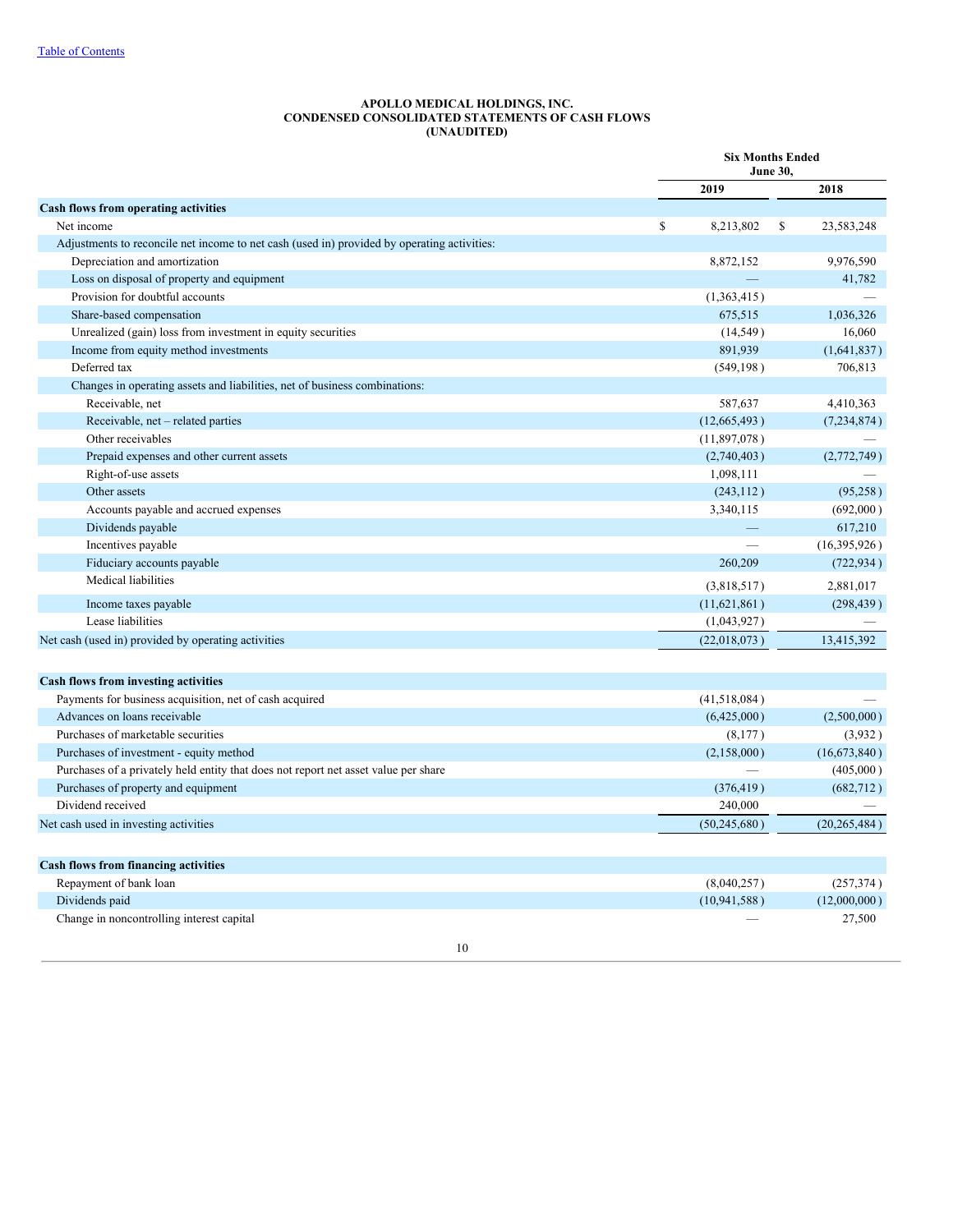| Payment of capital lease obligations                                                        |               | (50, 490)    |              | (48,999)    |
|---------------------------------------------------------------------------------------------|---------------|--------------|--------------|-------------|
| Proceeds from the exercise of stock options and warrants                                    |               | 898,102      |              | 2,347,329   |
| Repurchase of shares                                                                        |               | (40,000)     |              |             |
| Borrowings on line of credit                                                                |               | 39,600,000   |              | 8,000,000   |
| Proceeds from common stock offering                                                         |               | 205,000      |              | 200,000     |
| Net cash provided by (used in) financing activities                                         |               | 21,630,767   |              | (1,731,544) |
|                                                                                             |               |              |              |             |
| Net decrease in cash, cash equivalents and restricted cash                                  |               | (50,632,986) |              | (8,581,636) |
|                                                                                             |               |              |              |             |
| Cash, cash equivalents and restricted cash, beginning of period                             |               | 107,636,973  |              | 118,500,095 |
|                                                                                             |               |              |              |             |
| Cash, cash equivalents and restricted cash, end of period                                   | S             | 57,003,987   | S            | 109,918,459 |
|                                                                                             |               |              |              |             |
| Supplementary disclosures of cash flow information:                                         |               |              |              |             |
| Cash paid for income taxes                                                                  | $\mathsf{\$}$ | 16,700,000   | $\mathbb{S}$ | 11,612,590  |
| Cash paid for interest                                                                      |               | 438,976      |              | 144,544     |
|                                                                                             |               |              |              |             |
| Supplemental disclosures of non-cash investing and financing activities                     |               |              |              |             |
| Cashless exercise of stock options                                                          | $\mathbb{S}$  |              | $\mathbb{S}$ | 47          |
| Deferred tax liability adjustment to goodwill                                               |               | 8,355,343    |              | 1,110,456   |
| Refer to Note 16 for supplemental cash flow information related to the adoption of ASC 842. |               |              |              |             |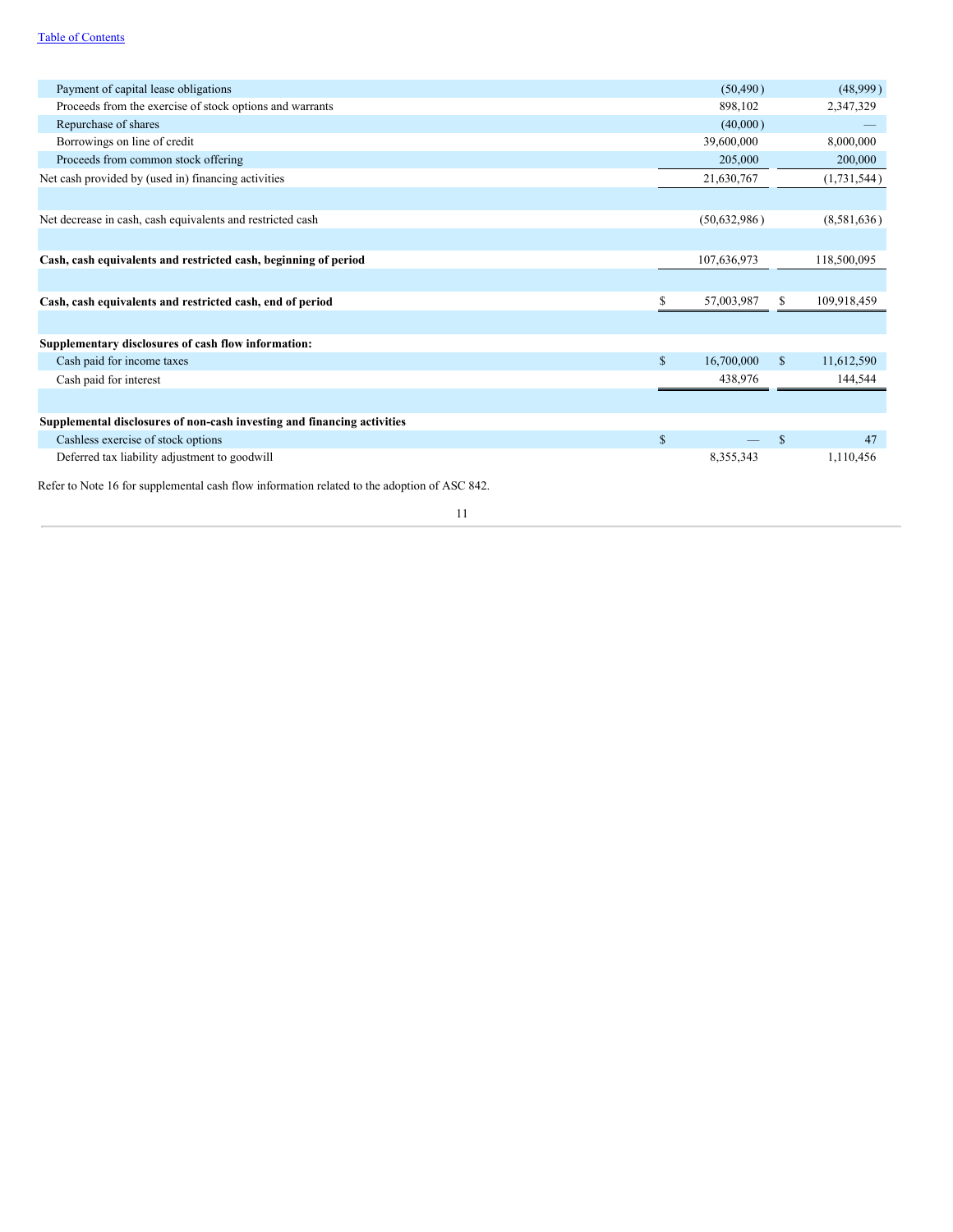### **APOLLO MEDICAL HOLDINGS, INC. CONDENSED CONSOLIDATED STATEMENTS OF CASH FLOWS (UNAUDITED)**

The following table provides a reconciliation of cash, cash equivalents, and restricted cash reported within the condensed consolidated balance sheets that sum to the total amounts of cash, cash equivalents, and restricted cash shown in the condensed consolidated statements of cash flows.

|                                                                                        | <b>Six Months Ended</b> | <b>June 30.</b> |             |
|----------------------------------------------------------------------------------------|-------------------------|-----------------|-------------|
|                                                                                        | 2019                    |                 | 2018        |
| Cash and cash equivalents                                                              | 52,726,305              |                 | 101,132,237 |
| Restricted cash – short-term - distributions to former NMM shareholders                |                         |                 | 8,040,870   |
| Restricted cash – letters of credit                                                    | 4,277,682               |                 | 745,352     |
| Total cash, cash equivalents, and restricted cash shown in the statement of cash flows | 57,003,987              |                 | 109,918,459 |

The accompanying notes are an integral part of these unaudited condensed consolidated financial statements.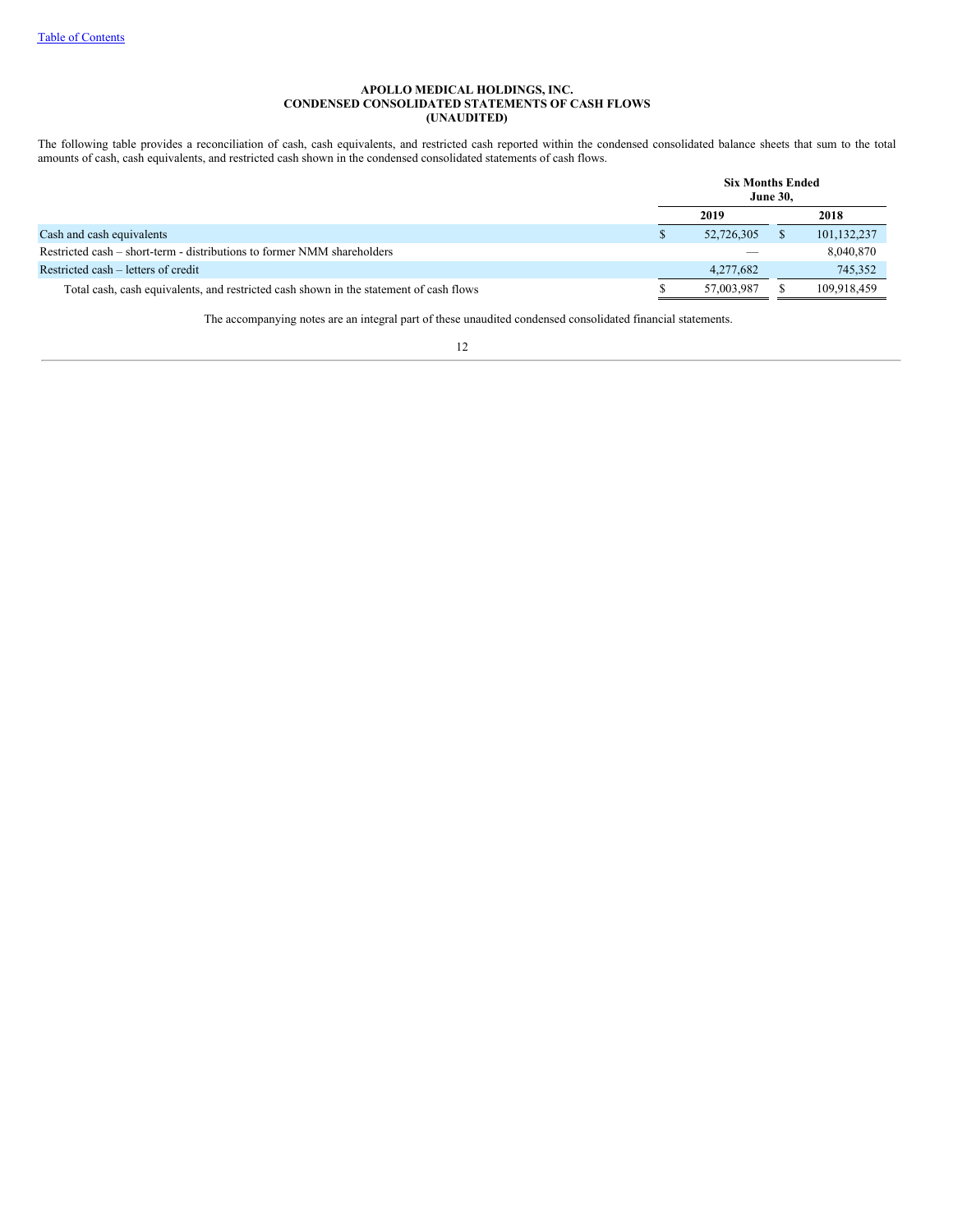### **APOLLO MEDICAL HOLDINGS, INC. NOTES TO CONDENSED CONSOLIDATED FINANCIAL STATEMENTS (UNAUDITED)**

#### <span id="page-12-0"></span>**1. Description of Business**

#### **Overview**

Apollo Medical Holdings, Inc. ("ApolloMed"), entered into an Agreement and Plan of Merger dated as of December 21, 2016 (as amended on March 30, 2017 and October 17, 2017) (the "Merger Agreement") among ApolloMed, Apollo Acquisition Corp., a California corporation and wholly-owned subsidiary of ApolloMed, Network Medical Management, Inc. ("NMM"), and Kenneth Sim, M.D. in his capacity as the representative of the shareholders of NMM, pursuant to which ApolloMed effected a merger with NMM (the "Merger"). The Merger closed and became effective on December 8, 2017 (the "Closing"). As a result of the Merger, NMM is now a wholly-owned subsidiary of ApolloMed and the former NMM shareholders own a majority of the issued and outstanding common stock of ApolloMed. For accounting purposes, the Merger is treated as a "reverse acquisition," and NMM is considered the accounting acquirer and ApolloMed is the accounting acquiree. Accordingly, as of the Closing, NMM's historical results of operations replaced ApolloMed's historical results of operations for all periods prior to the Merger, and the results of operations of both companies are included in the accompanying condensed consolidated financial statements for all periods following the Merger.

The combined company, following the Merger, together with its affiliated physician groups and consolidated entities (collectively, the "Company"), is a physician-centric integrated population health management company providing coordinated, outcomes-based medical care in a cost-effective manner and serving patients in California, the majority of whom are covered by private or public insurance provided through Medicare, Medicaid and health maintenance organizations ("HMOs"). A small portion of the Company's revenue is generated from non-insured patients. The Company provides care coordination services to each major constituent of the healthcare delivery system, including patients, families, primary care physicians, specialists, acute care hospitals, alternative sites of inpatient care, physician groups and health plans. The Company's physician network consists of primary care physicians, specialist physicians and hospitalists. The Company operates primarily through the following subsidiaries of ApolloMed: NMM, Apollo Medical Management, Inc. ("AMM"), APA ACO, Inc. ("APAACO") and Apollo Care Connect, Inc. ("Apollo Care Connect"), and their consolidated entities.

NMM was formed in 1994 as a management service organization ("MSO") for the purposes of providing management services to medical companies and independent practice associations ("IPAs"). The management services include primarily billing, collection, accounting, administrative, quality assurance, marketing, compliance and education.

Allied Physicians of California IPA, a Professional Medical Corporation d.b.a. Allied Pacific of California IPA ("APC") was incorporated on August 17, 1992 for the purpose of arranging health care services as an IPA. APC has contracts with various HMOs and other licensed health care service plans as defined in the California Knox-Keene Health Care Service Plan Act of 1975. Each HMO negotiates a fixed amount per member per month ("PMPM") that is to be paid to APC. In return, APC arranges for the delivery of health care services by contracting with physicians or professional medical corporations for primary care and specialty care services. APC assumes the financial risk of the cost of delivering health care services in excess of the fixed amounts received. Some of the risk is transferred to the contracted physicians or professional corporations. The risk is also minimized by stop-loss provisions in contracts with HMOs.

On July 1, 1999, APC entered into an amended and restated management and administrative services agreement with NMM (the initial management services agreement was entered into in 1997) for an initial fixed term of 30 years. In accordance with relevant accounting guidance, APC is determined to be a variable interest entity ("VIE") of the Company as NMM is the primary beneficiary with the ability to direct the activities (excluding clinical decisions) that most significantly affect APC's economic performance through its majority representation on the APC Joint Planning Board; therefore APC is consolidated by NMM. As of June 30, 2019 and December 31, 2018, APC had an ownership interest of 4.88% and 4.82% in ApolloMed, respectively.

Concourse Diagnostic Surgery Center, LLC ("CDSC") was formed on March 25, 2010 in the state of California. CDSC is an ambulatory surgery center in City of Industry, California. Its facility is Medicare Certified and accredited by the Accreditation Association for Ambulatory Healthcare, Inc. During 2011, APC invested \$0.6 million for a 41.59% ownership interest in CDSC. APC's ownership percentage in CDSC's capital stock increased to43.43% on July 31, 2016. CDSC is consolidated as a VIE by APC as it was determined that APC has a controlling financial interest in CDSC and is the primary beneficiary of CDSC.

APC-LSMA Designated Shareholder Medical Corporation ("APC-LSMA") was formed on October 15, 2012 as a designated shareholder professional corporation. Dr. Thomas Lam, a shareholder and the Chief Executive Officer and Chief Financial Officer of APC and Chief Executive Officer of ApolloMed, is a nominee shareholder of APC. APC makes all investment decisions on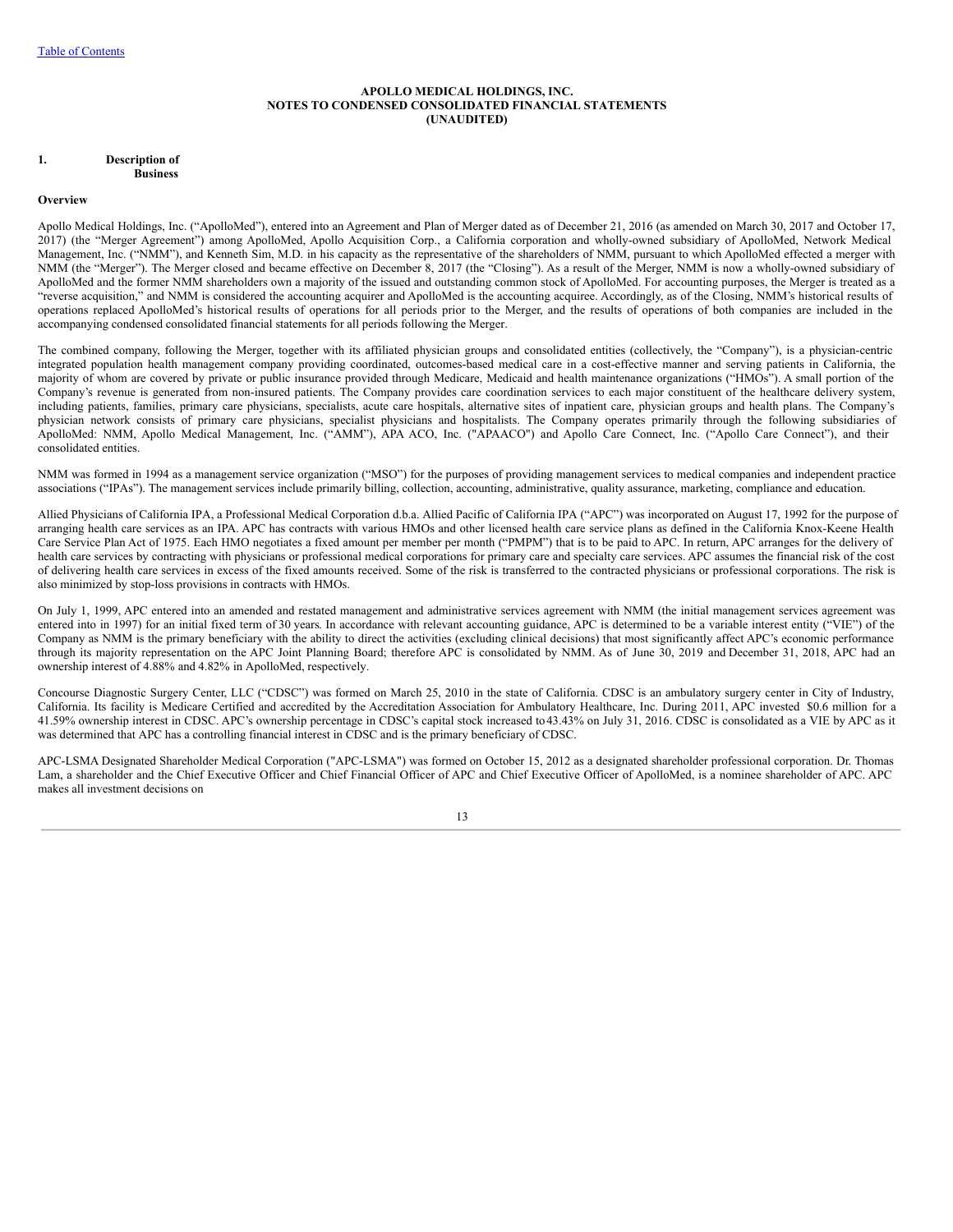behalf of APC-LSMA, funds all investments and receives all distributions from the investments. APC has the obligation to absorb losses and right to receive benefits from all investments made by APC-LSMA. APC-LSMA's sole function is to act as the nominee shareholder for APC in other California medical professional corporations. Therefore, APC-LSMA is controlled and consolidated by APC as the primary beneficiary of this VIE. The only activity of APC-LSMA is to hold the investments in medical corporations, including the IPA lines of business of LaSalle Medical Associates ("LMA"), Pacific Medical Imaging and Oncology Center, Inc. ("PMIOC"), Diagnostic Medical Group ("DMG") and AHMC International Cancer Center, a Medical Corporation ("ICC"). APC-LSMA also holds a 100% ownership interest in Maverick Medical Group, Inc. ("MMG") and Alpha Care Medical Group, Inc. ("Alpha Care").

Alpha Care, an IPA which has been operating in California since 1993 is a risk bearing organization engaged in providing professional services under capitation arrangements with its contracted health plans through a provider network consisting of primary care and specialty care physicians. Alpha Care specializes in delivering high-quality healthcare to over 180,000 enrollees and focuses on Medi-Cal/Medicaid, Commercial, and Medicare and Dual Eligible members in the Riverside and San Bernardino counties of Southern California.

ICC was formed on September 2, 2010 in the state of California. ICC is a professional medical corporation that has entered into agreements with HMOs, IPAs, medical groups and other purchasers of medical services for the arrangement of services to subscribers or enrollees. On November 15, 2016, APC-LSMA, a holding company of APC, agreed to purchase and acquire from ICC 40% of the aggregate issued and outstanding shares of capital stock of ICC for\$0.4 million in cash. Certain requirements to complete the investment transaction were completed in August 2017 and effective on October 31, 2017, ICC was consolidated by APC as a VIE as it was determined that APC is the primary beneficiary of ICC through its obligation to absorb losses and right to receive benefits that could potentially be significant to ICC.

Universal Care Acquisition Partners, LLC ("UCAP"), a 100% owned subsidiary of APC, was formed on June 4, 2014, for the purpose of holding an investment in Universal Care, Inc. ("UCI").

APAACO, jointly owned by NMM and AMM, began participating in the next generation accountable care organization model ("NGACO Model") of the Centers for Medicare & Medicaid Services ("CMS") in January 2017. The NGACO Model is a new CMS program that allows provider groups to assume higher levels of financial risk and potentially achieve a higher reward from participating in this new attribution-based risk sharing model. In addition to APAACO, NMM and AMM operated three accountable care organizations ("ACOs") that participated in the Medicare Shared Savings Program ("MSSP"), with the goal of improving the quality of patient care and outcomes through a more efficient and coordinated approach among providers. MSSP revenues are uncertain, and, if such amounts are payable by CMS, they will be paid on an annual basis significantly after the time earned, and are contingent on various factors, including achievement of the minimum savings rate for the relevant period. Such payments are earned and made on an "all or nothing" basis.

AMM, a wholly-owned subsidiary of ApolloMed, manages affiliated medical groups, which consist of ApolloMed Hospitalists, a Medical Corporation ("AMH"), a hospitalist company, Southern California Heart Centers, a Medical Corporation ("SCHC"), Bay Area Hospitalist Associates, Inc. ("BAHA"), a Medical Corporation, ApolloMed Care Clinic, a Professional Corporation ("ACC") and AKM Medical Group, Inc. ("AKM"). AMH provides hospitalist, intensivist and physician advisor services. SCHC is a specialty clinic that focuses on cardiac care and diagnostic testing. BAHA, ACC and AKM are no longer active to any material extent.

Apollo Care Connect, a wholly-owned subsidiary of ApolloMed, provides a cloud and mobile-based population health management platform that includes digital care plans, a case management module, connectivity with multiple healthcare tracking devices and the ability to integrate with multiple electronic health records to capture clinical data.

AP-AMH Medical Corporation ("AP-AMH") was formed on May 7, 2019 as a designated shareholder professional corporation. Dr. Thomas Lam, a shareholder, and the Chief Executive Officer and Chief Financial Officer of APC and Chief Executive Officer of ApolloMed, is the sole shareholder of AP-AMH. ApolloMed makes all the decisions on behalf of AP-AMH and funds and receives all the distributions from its operations. ApolloMed has the obligation to absorb losses or rights to receive benefits from the operations of AP-AMH. Therefore, AP-AMH is controlled and consolidated by ApolloMed as the primary beneficiary of this VIE.

On May 10, 2019, ApolloMed entered into a series of agreements with two of its affiliates, AP-AMH and APC as follows;

1. The Company agreed to lend AP-AMH \$545.0 million pursuant to a ten-year secured loan agreement. The loan will bear interest at a rate of10% per annum simple interest, will not be prepayable (except in certain limited circumstances), will require quarterly payments of interest only, and will be secured by a first priority security interest in all of AP-AMH's assets, including the shares of APC Series A Preferred Stock to be purchased by AP-AMH, to the extent that AP-AMH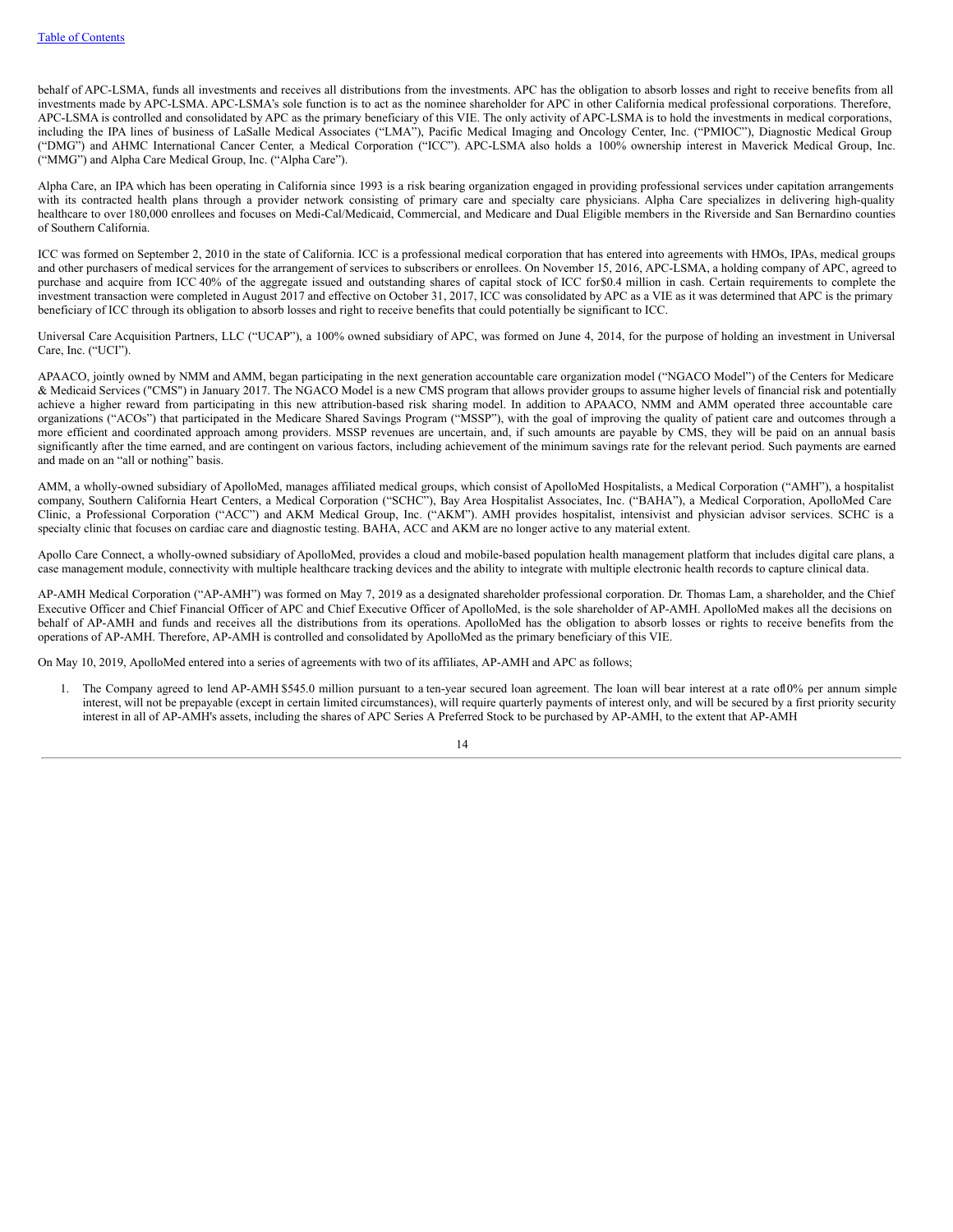is unable to make any interest payment when due because it has received dividends on the APC Series A Preferred Stock purchased with respect to such payment date in an amount insufficient to pay in full such interest payment, then the outstanding principal amount of the loan will be increased by the amount of any such accrued but unpaid interest, and any such increased principal amounts will bear interest at the rate of 10.75% per annum simple interest.

- 2. AP-AMH has agreed to purchase\$545.0 million of Series A Preferred Stock to be issued by APC to AP-AMH. Under the terms of the Series A Preferred Stock, AP-AMH is entitled to receive preferential, cumulative dividends that accrue on a daily basis and that are equal to the sum of (A) APC's net income from healthcare services, plus (B) any dividends received by APC from certain of APC's affiliated entities, less (C) any retained amounts.
- 3. APC has agreed to purchase\$300.0 million of the Company's common stock. The Company has agreed to grant APC certain registration rights with respect to the Company's common stock that APC purchases, and APC agreed to restrict its voting powers with respect to its shares.
- 4. The Company agreed to license certain of its trademarks to AP-AMH for a fee equal to a percentage of the aggregate gross revenues of AP-AMH. The license fee is payable out of any Series A Preferred Stock dividends received by AP-AMH from APC.
- 5. Through its subsidiary, the Company has agreed to provide certain administrative services to AP-AMH for a fee equal to a percentage of the aggregate gross revenues of AP-AMH. The administrative fee also is payable out of any APC Series A Preferred Stock dividends received by AP-AMH from APC.

The closing of foregoing transactions is contingent upon receiving the approval of the Company's stockholders. ApolloMed is holding a special meeting of its stockholders on August 27, 2019 in order to obtain the stockholder approvals necessary to complete the foregoing transactions. If consummated, these transactions will result in a fundamental change in the character of APC's healthcare services net income and how it is ultimately reflected on ApolloMed's consolidated statements of income. If consummated, the foregoing transactions will substantially affect the Company's future results of operations and its liquidity and capital resources.

| 2. | <b>Basis of</b>     |
|----|---------------------|
|    | <b>Presentation</b> |

#### **Basis of Presentation**

The accompanying condensed consolidated balance sheet at December 31, 2018, has been derived from audited consolidated financial statements, but does not include all disclosures required by accounting principles generally accepted in the United States of America ("U.S. GAAP"). The accompanying unaudited condensed consolidated financial statements as of June 30, 2019 and for the three and six months ended June 30, 2019 and 2018, have been prepared in accordance with U.S. GAAP for interim financial information and with the instructions to Form 10-Q and Article 8 of Regulation S-X. Accordingly, they do not include all of the information and footnotes required by U.S. GAAP for complete financial statements, and should be read in conjunction with the audited consolidated financial statements and related notes to the financial statements included in the Company's Annual Report on Form 10-K for the year ended December 31, 2018 as filed with the U.S. Securities and Exchange Commission ("SEC") on March 18, 2019. In the opinion of management, all material adjustments (consisting of normal recurring adjustments) considered necessary for a fair presentation have been made to the condensed consolidated financial statements. The condensed consolidated financial statements include all material adjustments (consisting of normal recurring accruals) necessary to make the condensed consolidated financial statements not misleading as required by Regulation S-X, Rule 10-01. The Company's quarterly results fluctuate. Operating results for the three and six months ended June 30, 2019 are not necessarily indicative of the results that may be expected for the year endingDecember 31, 2019 or any future periods.

### **Principles of Consolidation**

The condensed consolidated balance sheets as of June 30, 2019 and December 31, 2018, and the condensed consolidated statements of income for the three and six months ended June 30, 2019 and 2018, include the accounts of ApolloMed, its consolidated subsidiaries NMM, AMM, APAACO, Apollo Care Connect; ApolloMed's consolidated VIE, AP-AMH; NMM's subsidiaries, APCN-ACO, Inc. and Allied Physicians ACO, LLC; NMM's consolidated VIE, APC; APC's subsidiary, UCAP; and APC's consolidated VIEs, CDSC, APC-LSMA and ICC. Effective on June 1, 2019 the condensed consolidated balance sheet as of June 30, 2019 and condensed consolidated statements of income for the three and six months ended June 30, 2019, also include the accounts of Alpha Care.

15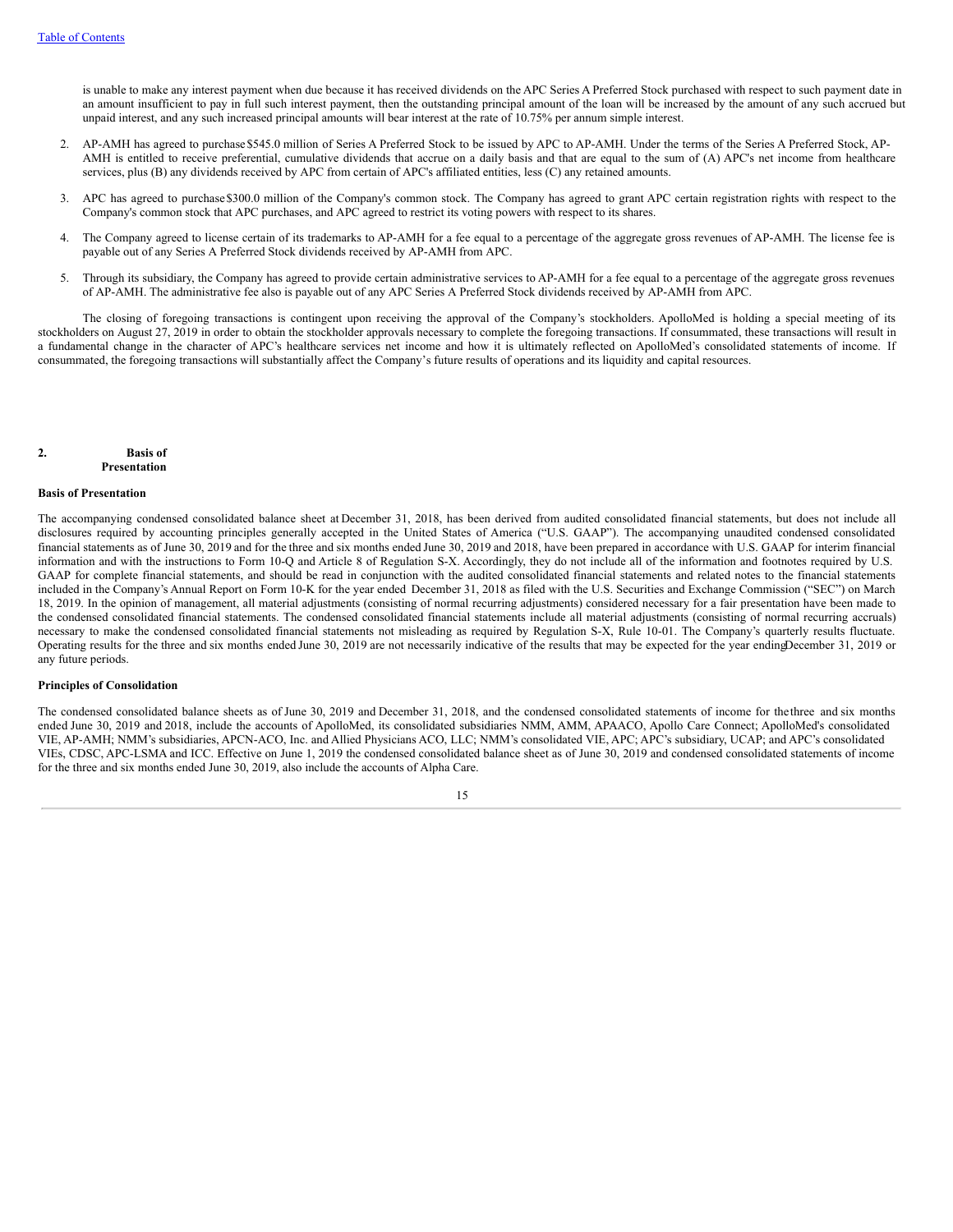All material intercompany balances and transactions have been eliminated in consolidation.

#### *Use of Estimates*

The preparation of the condensed consolidated financial statements and related disclosures in conformity with U.S. GAAP requires management to make estimates and assumptions that affect the reported amounts of assets and liabilities and disclosure of contingent assets and liabilities at the date of the condensed consolidated financial statements and the reported amounts of revenues and expenses during the reporting period. Significant items subject to such estimates and assumptions include collectability of receivables, recoverability of long-lived and intangible assets, business combination and goodwill valuation and impairment, accrual of medical liabilities (incurred, but not reported ("IBNR") claims), determination of full-risk and shared-risk revenue and receivables (including constraints and completion factors including historical medical loss ratios ("MLR")), income taxes, valuation of share-based compensation and right of use assets and lease liabilities. Management evaluates its estimates and assumptions on an ongoing basis using historical experience and other factors, including the current economic environment, and makes adjustments when facts and circumstances dictate. As future events and their effects cannot be determined with precision, actual results could differ materially from those estimates and assumptions.

#### *Reportable Segments*

The Company operates as one reportable segment, the healthcare delivery segment, and implements and operates innovative health care models to create a patient-centered, physician-centric experience. The Company reports its condensed consolidated financial statements in the aggregate, including all activities in one reportable segment.

### *Reclassifications*

Certain amounts disclosed in prior period financial statements have been reclassified to conform to the current period presentation. These reclassifications had no material effect on the Company's reported revenue, net income, cash flows or total assets.

### *Cash and Cash Equivalents*

The Company's cash and cash equivalents primarily consist of money market funds and certificates of deposit. The Company considers all highly liquid investments that are both readily convertible into known amounts of cash and mature within ninety days from their date of purchase to be cash equivalents.

The Company maintains its cash in deposit accounts with several banks, which at times may exceed the insured limits of the Federal Deposit Insurance Corporation ("FDIC"). The Company believes it is not exposed to any significant credit risk with respect to its cash, cash equivalents and restricted cash. As of June 30, 2019, the Company's deposit accounts with banks exceeded the FDIC's insured limit by approximately \$80.7 million. The Company has not experienced any losses to date and performs ongoing evaluations of these financial institutions to limit the Company's concentration of risk exposure.

#### *Investments in Marketable Securities*

The appropriate classification of investments is determined at the time of purchase and such designation is reevaluated at each balance sheet date. Investments in marketable debt securities have been classified and accounted for as held-to-maturity based on management's investment intentions relating to these securities. Held-to-maturity marketable securities are stated at amortized cost, which approximates fair value. As of June 30, 2019 and December 31, 2018, short-term marketable securities in the amount of approximately \$1.1 million, consist of certificates of deposit with various financial institutions, reported at par value plus accrued interest, with maturity dates from four months to twelve months (see fair value measurements of financial instruments below). Investments in certificates of deposits are classified as Level 1 investments in the fair value hierarchy.

#### *Receivables and Receivables – Related Parties*

The Company's receivables are comprised of accounts receivable, capitation and claims receivable, risk pool settlements and incentive receivables, management fee income and other receivables. Accounts receivable are recorded and stated at the amount expected to be collected.

The Company's receivables – related parties are comprised of risk pool settlements and incentive receivables, management fee income and other receivables. Receivables – related parties are recorded and stated at the amount expected to be collected.

Capitation and claims receivable relate to each health plan's capitation, which is received by the Company in the month following the month of service. Risk pool settlements and incentive receivables mainly consist of the Company's full risk pool receivable that is recorded quarterly based on reports received from our hospital partners and management's estimate of the Company's

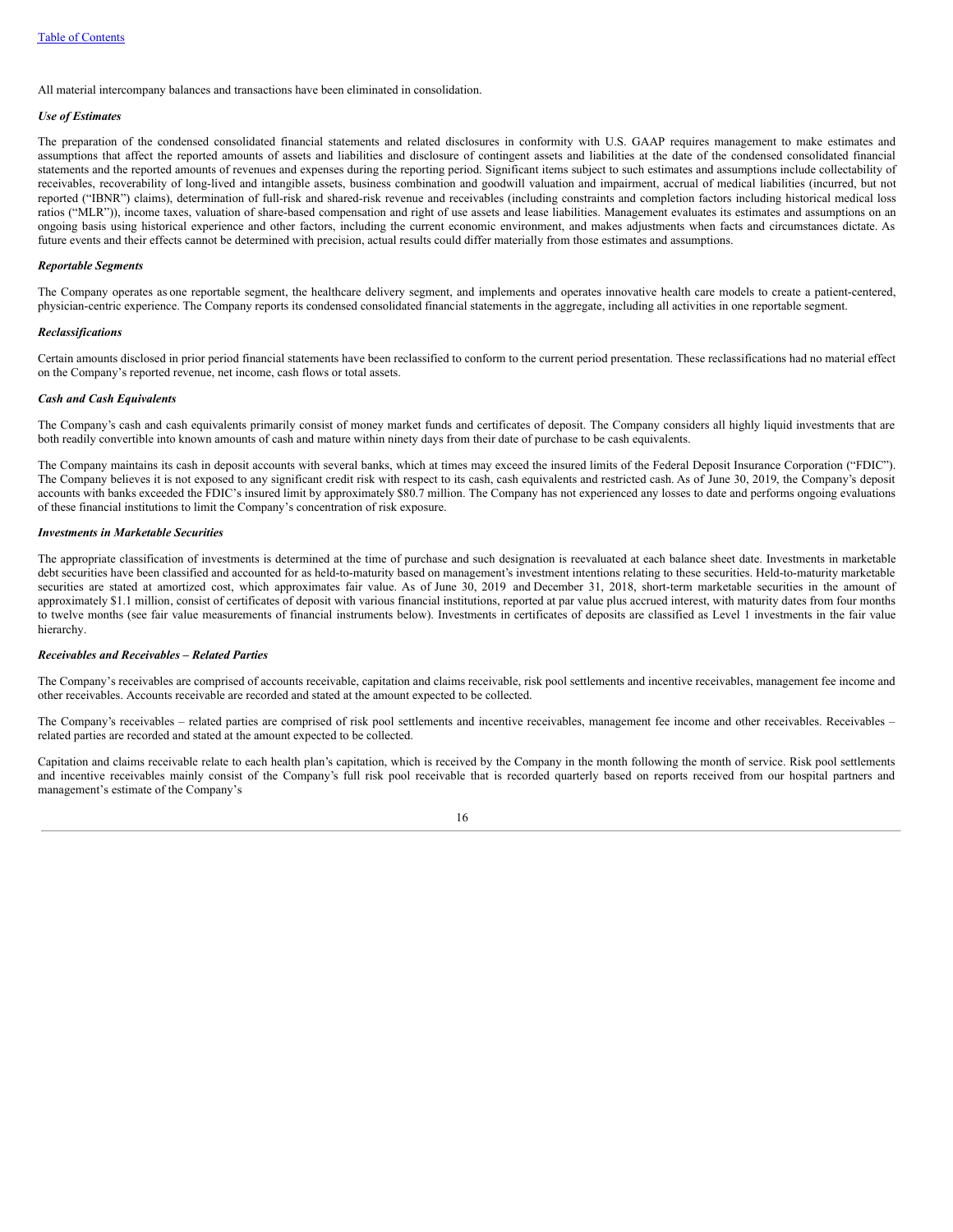portion of the estimated risk pool surplus for open performance years. Settlement of risk pool surplus or deficits occurs approximately 18 months after the risk pool performance year is completed. During the six months ended June 30, 2019, recoverable claims paid related to the2019 APAACO performance year to be administered following instructions from CMS, fee-for-services ("FFS") reimbursement for patient care, certain expense reimbursements, transportation reimbursements from the hospitals, and stop loss insurance premium reimbursements are included in "Other receivables" in the accompanying condensed consolidated balance sheet.

The Company maintains reserves for potential credit losses on accounts receivable. Management reviews the composition of accounts receivable and analyzes historical bad debts, customer concentrations, customer credit worthiness, current economic trends and changes in customer payment patterns to evaluate the adequacy of these reserves. The Company also regularly analyses the ultimate collectability of accounts receivable after certain stages of the collection cycle using a look-back analysis to determine the amount of receivables subsequently collected and adjustments are recorded when necessary. Reserves are recorded primarily on a specific identification basis.

Amounts are recorded as a receivable when the Company is able to determine amounts receivable under these contracts and/or agreements based on information provided and collection is reasonably likely to occur. The Company continuously monitors its collections of receivables and its policy is to write off receivables when they are determined to be uncollectible. As of June 30, 2019 and December 31, 2018, the Company's allowance for doubtful accounts was approximately \$2.9 million and approximately \$4.3 million, respectively.

#### *Concentrations of Risks*

The Company disaggregates revenue from contracts by service type and payor type. This level of detail provides useful information pertaining to how the Company generates revenue by significant revenue stream and by type of direct contracts. The consolidated statements of income present disaggregated revenue by service type. The following table presents disaggregated revenue generated by each payor type for the three and six months ended June 30, 2019 and 2018:

| Three Months Ended June 30, |              | 2019        |              | 2018        |  |  |
|-----------------------------|--------------|-------------|--------------|-------------|--|--|
|                             |              |             |              |             |  |  |
| Commercial                  | $\mathbb{S}$ | 25,364,588  | $\mathbb{S}$ | 29,601,757  |  |  |
| Medicare                    |              | 57,964,880  |              | 54,776,111  |  |  |
| Medicaid                    |              | 36,276,874  |              | 26,959,315  |  |  |
| Other third parties         |              | 10,443,224  |              | 11,329,348  |  |  |
| Revenue                     |              | 130,049,566 | \$           | 122,666,531 |  |  |
|                             |              |             |              |             |  |  |
| Six Months Ended June 30,   |              | 2019        |              | 2018        |  |  |
|                             |              |             |              |             |  |  |
| Commercial                  | $\mathbb{S}$ | 50,383,600  | $\mathbb{S}$ | 55,366,879  |  |  |
| Medicare                    |              | 95,062,722  |              | 107,331,859 |  |  |
| Medicaid                    |              | 61,647,399  |              | 62,552,664  |  |  |
| Other third parties         |              | 18,713,016  |              | 21,338,375  |  |  |
| Revenue                     | S            | 225,806,737 | \$           | 246,589,777 |  |  |

The Company had major payors that contributed the following percentage of net revenue:

|                    | For the Three Months Ended<br><b>June 30,</b> |          |
|--------------------|-----------------------------------------------|----------|
|                    | 2019                                          | 2018     |
|                    | $13.7\%$                                      | 11.3%    |
| Payor A<br>Payor B | $12.6\%$                                      | $16.6\%$ |
| Payor C            | $10.5\%$                                      | $11.6\%$ |
| Payor D            | $13.7\%$                                      | 17.9%    |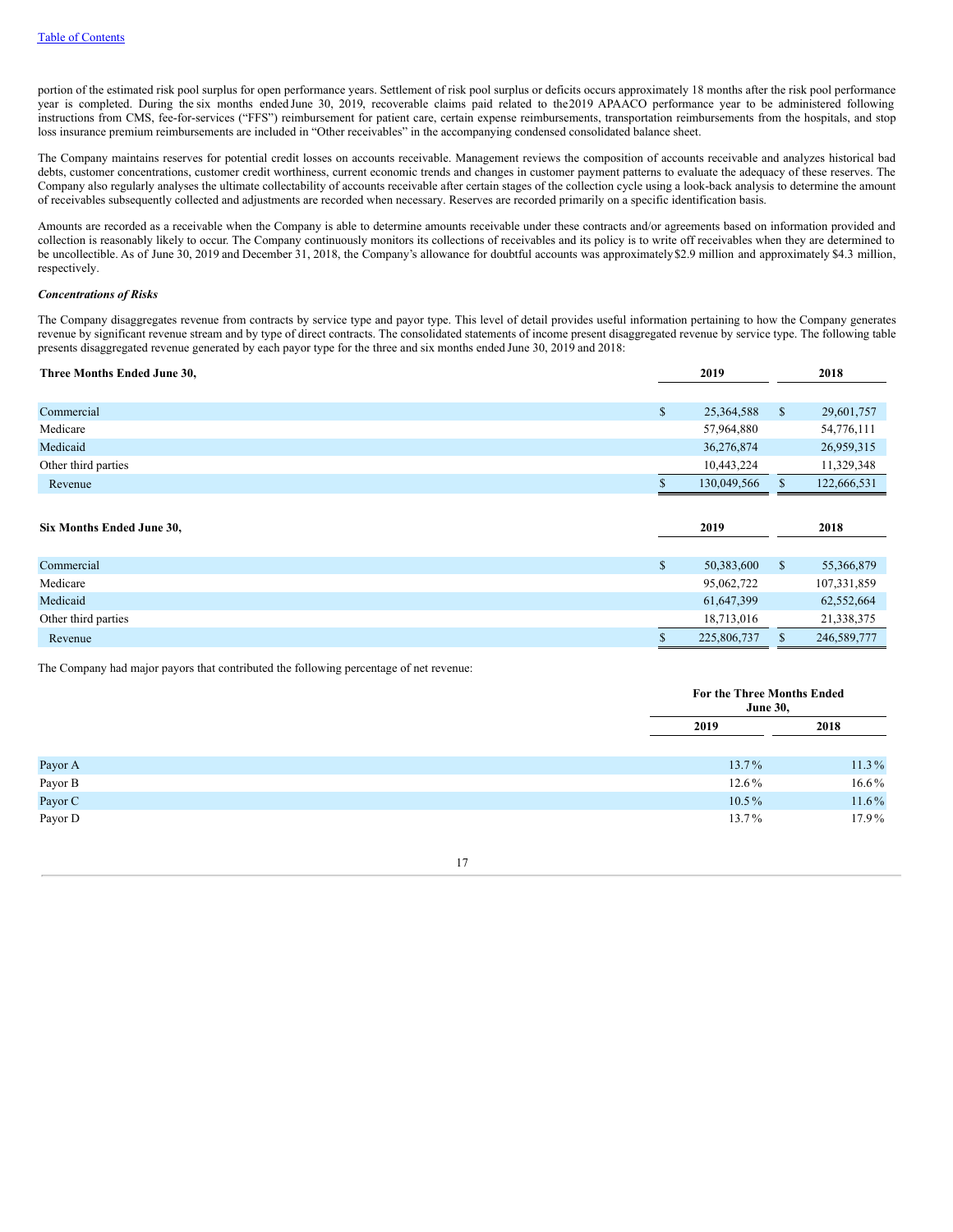|         | For the Six Months Ended<br><b>June 30,</b> |          |
|---------|---------------------------------------------|----------|
|         | 2019                                        | 2018     |
| Payor A | 15.8%                                       | 12.5%    |
| Payor B | $14.3\%$                                    | $15.7\%$ |
| Payor C | $11.7\%$                                    | 13.3%    |
| Payor D | $*9/0$                                      | 14.9%    |

### Less than  $10\%$  of total net revenues

The Company had major payors that contributed to the following percentage of receivables and receivables – related parties before the allowance for doubtful accounts:

|         | As of<br><b>June 30,</b><br>2019 | As of<br>December 31,<br>2018 |
|---------|----------------------------------|-------------------------------|
| Payor E | 29.0%                            | $34.1\%$                      |
| Payor F | 34.0%                            | 42.2%                         |

#### **Fair Value Measurements of Financial Instruments**

The Company's financial instruments consist of cash and cash equivalents, fiduciary cash, restricted cash, investment in marketable securities, receivables, loans receivable, accounts payable, certain accrued expenses, capital lease obligations, bank loan and the line of credit. The carrying values of the financial instruments classified as current in the accompanying condensed consolidated balance sheets are considered to be at their fair values, due to the short maturity of these instruments. The carrying amounts of the loan receivables – long term, bank loan, capital lease obligations and line of credit approximate fair value as they bear interest at rates that approximate current market rates for debt with similar maturities and credit quality.

Financial Accounting Standards Board ("FASB") ASC 820, *Fair Value Measurement* ("ASC 820"), applies to all financial assets and financial liabilities that are measured and reported on a fair value basis and requires disclosure that establishes a framework for measuring fair value and expands disclosure about fair value measurements. ASC 820 establishes a fair value hierarchy for disclosures of the inputs to valuations used to measure fair value.

This hierarchy prioritizes the inputs into three broad levels as follows:

*Level 1* —Inputs are unadjusted quoted prices in active markets for identical assets or liabilities that can be accessed at the measurement date.

*Level 2* —Inputs include quoted prices for similar assets and liabilities in active markets, quoted prices for identical or similar assets or liabilities in markets that are not active, inputs other than quoted prices that are observable for the asset or liability (i.e., interest rates and yield curves), and inputs that are derived principally from or corroborated by observable market data by correlation or other means (market corroborated inputs).

*Level 3* —Unobservable inputs that reflect assumptions about what market participants would use in pricing the asset or liability. These inputs would be based on the best information available, including the Company's own data.

The carrying amounts and fair values of the Company's financial instruments as ofJune 30, 2019 are presented below: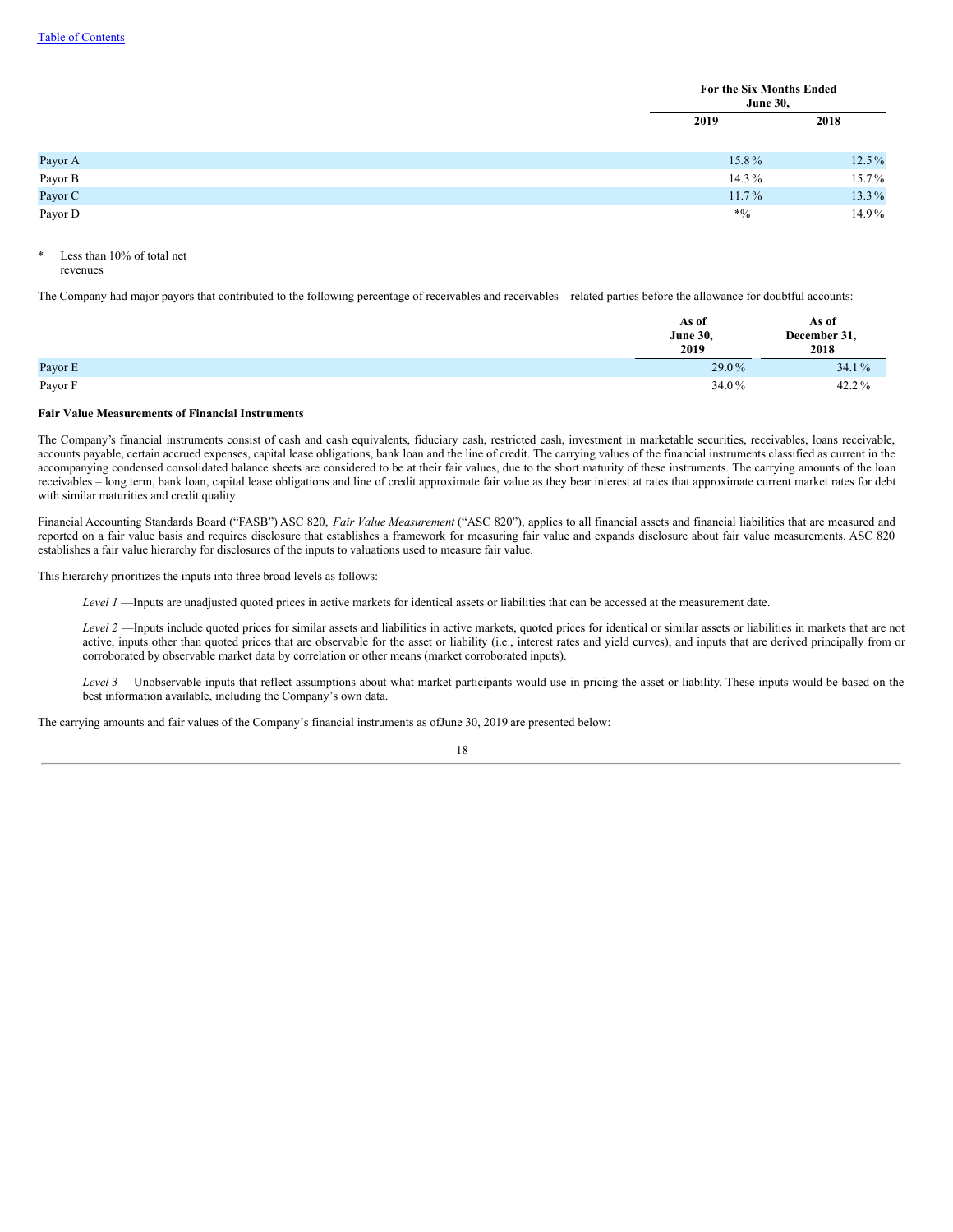|                                                 | <b>Fair Value Measurements</b> |                |   |                                 |  |                                 |   |            |
|-------------------------------------------------|--------------------------------|----------------|---|---------------------------------|--|---------------------------------|---|------------|
|                                                 |                                | <b>Level 1</b> |   | Level 2                         |  | Level 3                         |   | Total      |
| Assets                                          |                                |                |   |                                 |  |                                 |   |            |
| Money market funds*                             |                                | 28,534,501     | S | $\overline{\phantom{m}}$        |  | $\hspace{0.1mm}-\hspace{0.1mm}$ | ъ | 28,534,501 |
| Marketable securities – certificates of deposit |                                | 1,074,280      |   |                                 |  |                                 |   | 1,074,280  |
| Marketable securities – equity securities       |                                | 75,548         |   | -                               |  | _                               |   | 75,548     |
|                                                 |                                |                |   |                                 |  |                                 |   |            |
| Total                                           |                                | 29,684,329     | S | $\hspace{0.1mm}-\hspace{0.1mm}$ |  |                                 |   | 29,684,329 |

The carrying amounts and fair values of the Company's financial instruments as ofDecember 31, 2018 are presented below:

|                                                 | <b>Fair Value Measurements</b> |            |   |                          |  |                                 |   |            |
|-------------------------------------------------|--------------------------------|------------|---|--------------------------|--|---------------------------------|---|------------|
|                                                 |                                | Level 1    |   | Level 2                  |  | Level 3                         |   | Total      |
| Assets                                          |                                |            |   |                          |  |                                 |   |            |
| Money market funds*                             |                                | 85,500,745 | S | $\overline{\phantom{0}}$ |  | $\hspace{0.1mm}-\hspace{0.1mm}$ | ъ | 85,500,745 |
| Marketable securities – certificates of deposit |                                | 1,066,103  |   | $\overline{\phantom{a}}$ |  | $-$                             |   | 1,066,103  |
| Marketable securities – equity securities       |                                | 60,999     |   | _                        |  | $\overline{\phantom{a}}$        |   | 60,999     |
|                                                 |                                |            |   |                          |  |                                 |   |            |
| Total                                           |                                | 86,627,847 | S |                          |  | $\overline{\phantom{a}}$        | ъ | 86,627,847 |

### \* *Included in cash and cash equivalents*

There were no Level 3 inputs measured on a recurring basis for the six months ended June 30, 2019.

There have been no changes in Level 1, Level 2, or Level 3 classification and no changes in valuation techniques for these assets for thesix months ended June 30, 2019.

### *Intangible Assets and Long-Lived Assets*

Intangible assets with finite lives include network-payor relationships, management contracts and member relationships and are stated at cost, less accumulated amortization and impairment losses. These intangible assets are amortized on the accelerated method using the discounted cash flow rate.

Intangible assets with finite lives also include a patient management platform, as well as trade names and trademarks, whose valuations were determined using the cost to recreate method and the relief from royalty method, respectively. These assets are stated at cost, less accumulated amortization and impairment losses, and are amortized using the straight-line method.

Finite-lived intangibles and long-lived assets are reviewed for impairment whenever events or changes in circumstances indicate that the carrying amount of an asset may not be recoverable. If the expected future cash flows from the use of such assets (undiscounted and without interest charges) are less than the carrying value, a write-down would be recorded to reduce the carrying value of the asset to its estimated fair value. Fair value is determined based on appropriate valuation techniques. The Company determined that there was no impairment of its finite-lived intangible or long-lived assets during thesix months ended June 30, 2019 and 2018.

### *Goodwill and Indefinite-Lived Intangible Assets*

Under the ASC 350,*Intangibles – Goodwill and Other*("ASC 350"), goodwill and indefinite-lived intangible assets are reviewed at least annually for impairment.

At least annually, at the Company's fiscal year end, or sooner if events or changes in circumstances indicate that an impairment has occurred, the Company performs a qualitative assessment to determine whether it is more likely than not that the fair value of each reporting unit is less than its carrying amount as a basis for determining whether it is necessary to complete quantitative impairment assessments for each of the Company's three main reporting units (1) management services, (2) IPA, and (3) ACO. The Company is required to perform a quantitative goodwill impairment test only if the conclusion from the qualitative assessment is that it is more likely than not that a reporting unit's fair value is less than the carrying value of its assets. Should this be the case, a quantitative analysis is performed to identify whether a potential impairment exists by comparing the estimated fair values of the reporting units with their respective carrying values, including goodwill.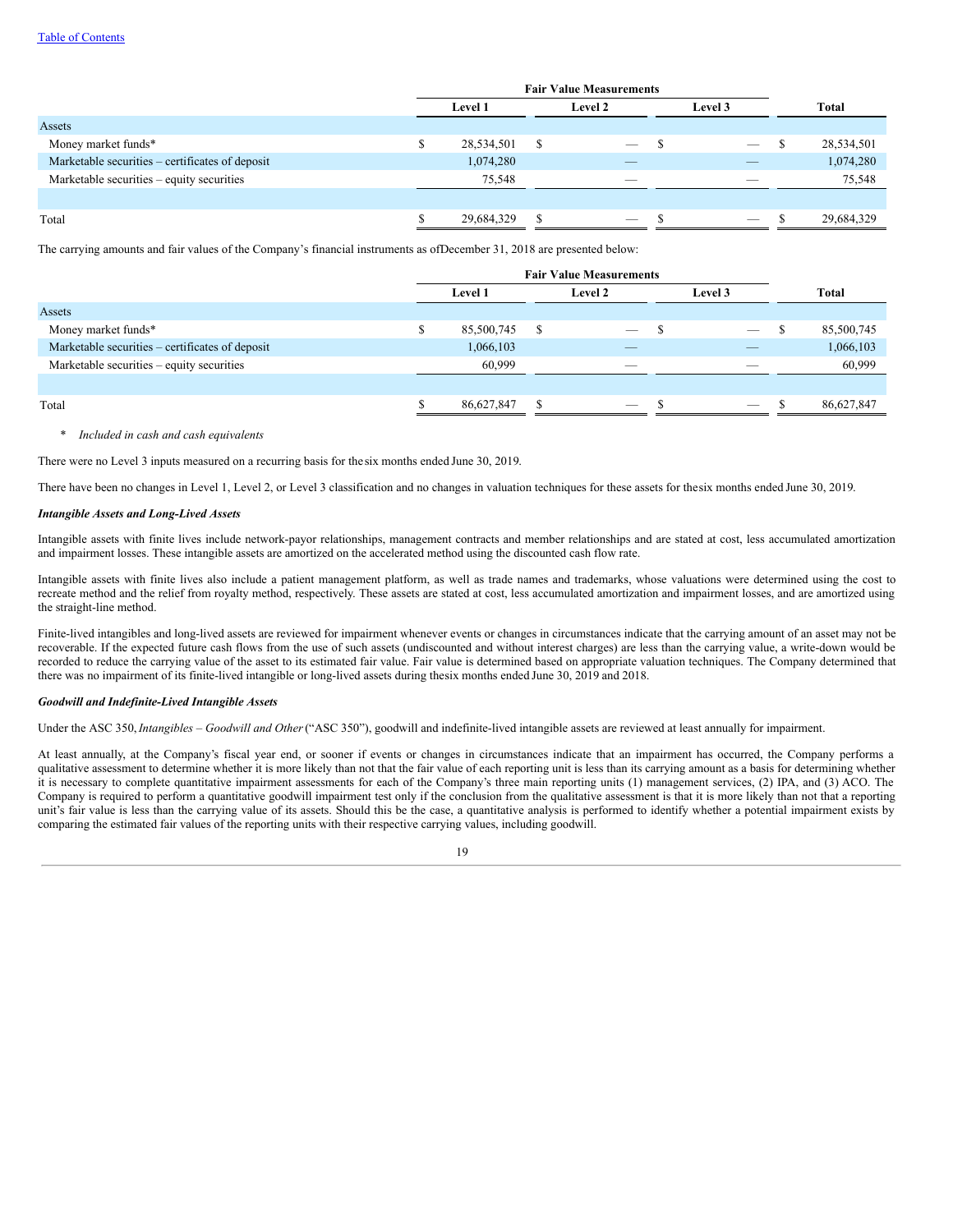An impairment loss is recognized if the implied fair value of the asset being tested is less than its carrying value. In this event, the asset is written down accordingly. The fair values of goodwill are determined using valuation techniques based on estimates, judgments and assumptions management believes are appropriate in the circumstances.

At least annually, indefinite-lived intangible assets are tested for impairment. Impairment for intangible assets with indefinite lives exists if the carrying value of the intangible asset exceeds its fair value. The fair values of indefinite-lived intangible assets are determined using valuation techniques based on estimates, judgments and assumptions management believes are appropriate in the circumstances.

The Company determined that there wasno impairment of its goodwill or indefinite-lived intangible assets during thesix months ended June 30, 2019 and 2018.

#### *Investments in Other Entities - Equity Method*

The Company accounts for certain investments using the equity method of accounting when it is determined that the investment provides the Company with the ability to exercise significant influence, but not control, over the investee. Significant influence is generally deemed to exist if the Company has an ownership interest in the voting stock of the investee of between 20% and 50%, although other factors, such as representation on the investee's board of directors, are considered in determining whether the equity method of accounting is appropriate. Under the equity method of accounting, the investment, originally recorded at cost, is adjusted to recognize the Company's share of net earnings or losses of the investee and is recognized in the accompanying condensed consolidated statements of income under "Income (loss) from equity method investments" and also is adjusted by contributions to and distributions from the investee. Equity method investments are subject to impairment evaluation. As of June 30, 2019, the Company recognized an impairment loss of \$0.3 million related to its investment in Pacific Ambulatory Surgery Center, LLC ("PASC") (included in loss from equity method investments in the accompanying condensed consolidated statements of income) as the Company does not expect to recover its investment (see Note 5).

#### *Medical Liabilities*

APC, APAACO and MMG are responsible for integrated care that the associated physicians and contracted hospitals provide to its enrollees. APC, APAACO and MMG provide integrated care to HMOs, Medicare and Medi-Cal enrollees through a network of contracted providers under sub-capitation and direct patient service arrangements. Medical costs for professional and institutional services rendered by contracted providers are recorded as cost of services expenses in the accompanying condensed consolidated statements of income.

An estimate of amounts due to contracted physicians, hospitals, and other professional providers is included in medical liabilities in the accompanying condensed consolidated balance sheets. Medical liabilities include claims reported as of the balance sheet date and estimates IBNR claims. Such estimates are developed using actuarial methods and are based on numerous variables, including the utilization of health care services, historical payment patterns, cost trends, product mix, seasonality, changes in membership, and other factors. The estimation methods and the resulting reserves are periodically reviewed and updated. Many of the medical contracts are complex in nature and may be subject to differing interpretations regarding amounts due for the provision of various services. Such differing interpretations may not come to light until a substantial period of time has passed following the contract implementation.

### *Revenue Recognition*

The Company adopted Accounting Standards Update ("ASU") 2014-9, "Revenue from Contracts with Customers (Topic 606)" on January 1, 2018 and recognizes revenue in accordance with the applicable guidance.

The Company receives payments from the following sources for services rendered: (i) commercial insurers; (ii) the federal government under the Medicare program administered by CMS; (iii) state governments under the Medicaid and other programs; (iv) other third party payors (e.g., hospitals and IPAs); and (v) individual patients and clients.

#### *Nature of Services and Revenue Streams*

Revenue primarily consists of capitation revenue, risk pool settlements and incentives, NGACO All-Inclusive Population-Based Payments ("AIPBP") revenue, management fee income, and FFS revenue. Revenue is recorded in the period in which services are rendered or the period in which the Company is obligated to provide services. The form of billing and related risk of collection for such services may vary by type of revenue and the customer. The following is a summary of the principal forms of the Company's billing arrangements and how revenue is recognized for each.

*Capitation, net*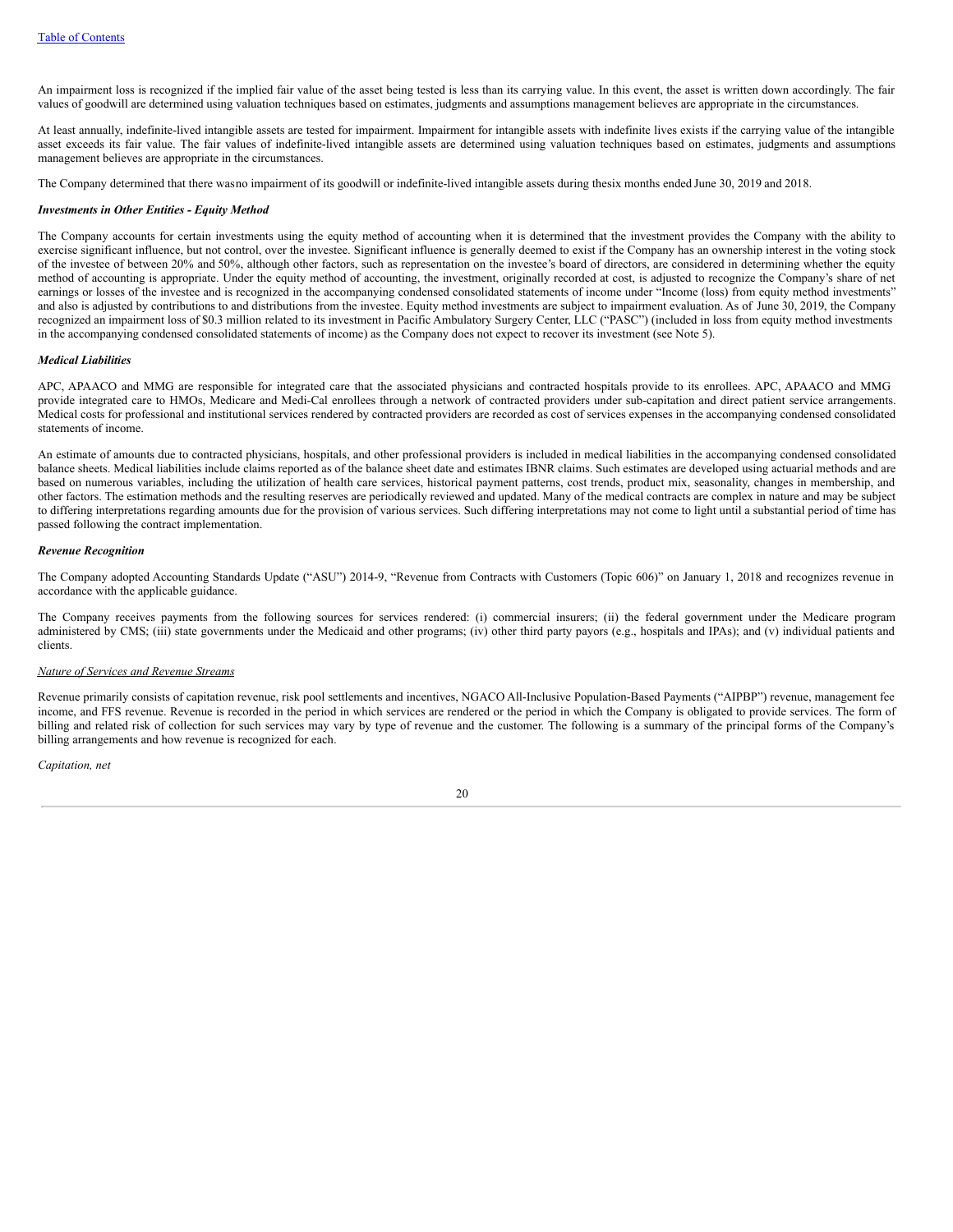Managed care revenues of the Company consist primarily of capitated fees for medical services provided by the Company under a capitated arrangement directly made with various managed care providers including HMOs. Capitation revenue is typically prepaid monthly to the Company based on the number of enrollees selecting the Company as their healthcare provider. Capitation revenue is recognized in the month in which the Company is obligated to provide services to plan enrollees under contracts with various health plans. Minor ongoing adjustments to prior months' capitation, primarily arising from contracted HMOs finalizing their monthly patient eligibility data for additions or subtractions of enrollees, are recognized in the month they are communicated to the Company. Additionally, Medicare pays capitation using a "Risk Adjustment" model, which compensates managed care organizations and providers based on the health status (acuity) of each individual enrollee. Health plans and providers with higher acuity enrollees will receive more and those with lower acuity enrollees will receive less. Under Risk Adjustment, capitation is determined based on health severity, measured using patient encounter data. Capitation is paid on a monthly basis based on data submitted for the enrollee for the preceding year and is adjusted in subsequent periods after the final data is compiled. Positive or negative capitation adjustments are made for Medicare enrollees with conditions requiring more or less healthcare services than assumed in the interim payments. Since the Company cannot reliably predict these adjustments, periodic changes in capitation amounts earned as a result of Risk Adjustment are recognized when those changes are communicated by the health plans to the Company.

PMPM managed care contracts generally have a term of one year or longer. All managed care contracts have a single performance obligation that constitutes a series for the provision of managed healthcare services for a population of enrolled members for the duration of the contract. The transaction price for PMPM contracts is variable as it primarily includes PMPM fees associated with unspecified membership that fluctuates throughout the contract. In certain contracts, PMPM fees also include adjustments for items such as performance incentives, performance guarantees and risk shares. The Company generally estimates the transaction price using the most likely amount methodology and amounts are only included in the net transaction price to the extent that it is probable that a significant reversal of cumulative revenue will not occur once any uncertainty is resolved. The majority of the Company's net PMPM transaction price relates specifically to the Company's efforts to transfer the service for a distinct increment of the series (e.g. day or month) and is recognized as revenue in the month in which members are entitled to service.

### *Risk Pool Settlements and Incentives*

APC enters into full risk capitation arrangements with certain health plans and local hospitals, which are administered by a third party, where the hospital is responsible for providing, arranging and paying for institutional risk and APC is responsible for providing, arranging and paying for professional risk. Under a full risk pool sharing agreement, APC generally receives a percentage of the net surplus from the affiliated hospital's risk pools with HMOs after deductions for the affiliated hospital's costs. Advance settlement payments are typically made quarterly in arrears if there is a surplus. Risk pool settlements under arrangements with health plans and hospitals are recognized using the most likely amount methodology and amounts are only included in revenue to the extent that it is probable that a significant reversal of cumulative revenue will not occur once any uncertainty is resolved. The assumptions for historical MLR, IBNR completion factor and constraint percentages were used by management in applying the most likely amount method.

Under capitated arrangements with certain HMOs APC participates in one or more shared risk arrangements relating to the provision of institutional services to enrollees (shared risk arrangements) and thus can earn additional revenue or incur losses based upon the enrollee utilization of institutional services. Shared risk capitation arrangements are entered into with certain health plans, which are administered by the health plan, where APC is responsible for rendering professional services, but the health plan does not enter into a capitation arrangement with a hospital and therefore the health plan retains the institutional risk. Shared risk deficits, if any, are not payable until and unless (and only to the extent of any) risk sharing surpluses are generated. At the termination of the HMO contract, any accumulated deficit will be extinguished.

Risk pool settlements under arrangements with HMOs are recognized, using the most likely amount methodology, and only included in revenue to the extent that it is probable that a significant reversal of cumulative revenue will not occur. Given the lack of access to the health plans' data and control over the members assigned to APC, the adjustments and/or the withheld amounts are unpredictable and as such APC's risk share revenue is deemed to be fully constrained until APC is notified of the amount by the health plan. Risk pools for the prior contract years are generally final settled in the third or fourth quarter of the following year.

In addition to risk-sharing revenues, the Company also receives incentives under "pay-for-performance" programs for quality medical care, based on various criteria. As an incentive to control enrollee utilization and to promote quality care, certain HMOs have designed the quality incentive programs and commercial generic pharmacy incentive programs to compensate the Company for efforts it takes to improve the quality of services and for efficient and effective use of pharmacy supplemental benefits provided to the HMO's members. The incentive programs track specific performance measures and calculate payments to the Company based on the performance measures. Incentives earned under "pay-for-performance" programs are recognized using the most likely amount methodology. However, as the Company does not have sufficient insight from the health plans on the amount and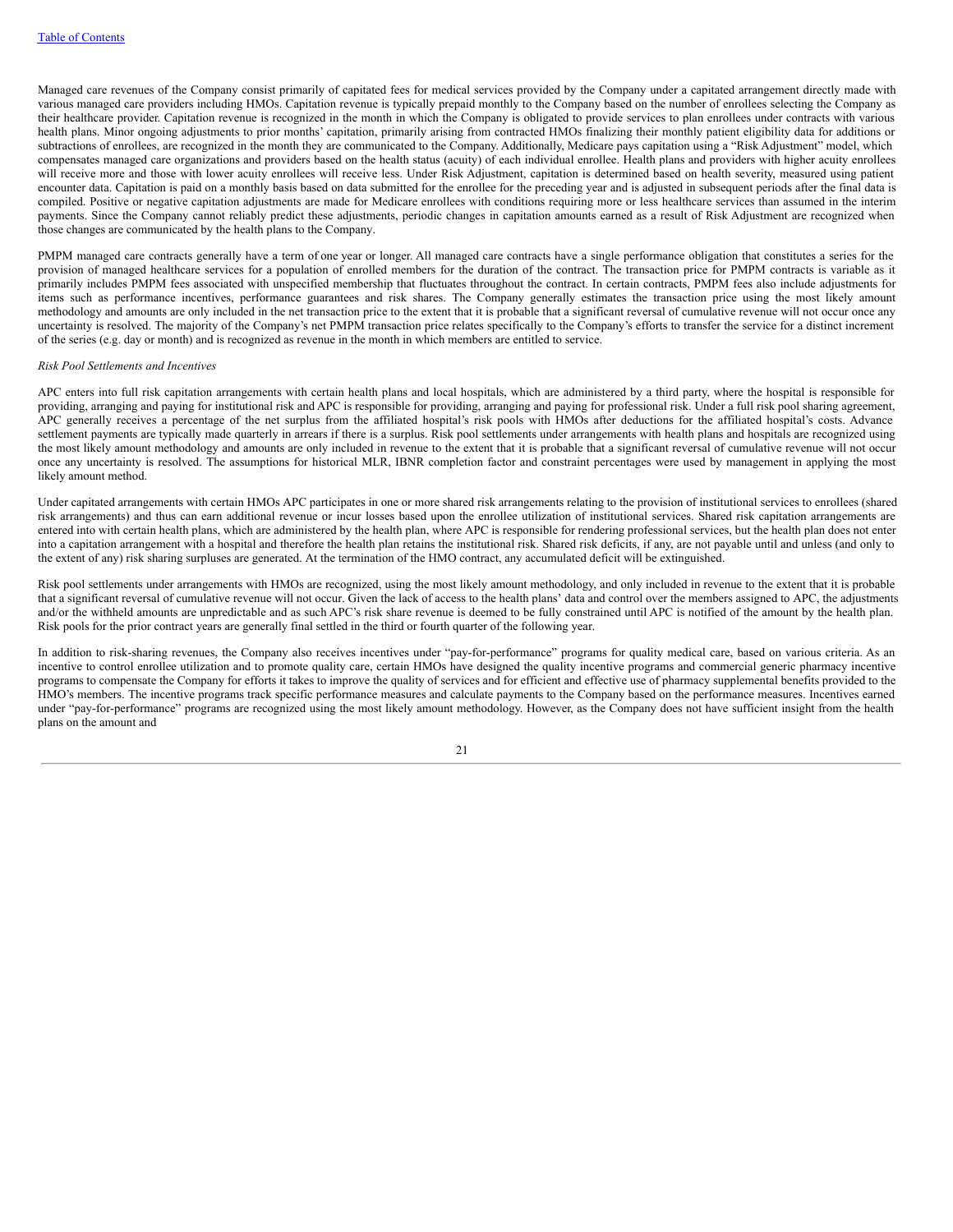timing of the shared risk pool and incentive payments, these amounts are considered to be fully constrained and only recorded when such payments are known and/or received.

Generally, for the foregoing arrangements, the final settlement is dependent on each distinct day's performance within the annual measurement period but cannot be allocated to specific days until the full measurement period has occurred and performance can be assessed. As such, this is a form of variable consideration estimated at contract inception and updated through the measurement period (i.e. the contract year), to the extent the risk of reversal does not exist and the consideration is not constrained.

### *NGACO AIPBP Revenue*

APAACO and CMS entered into a Next Generation ACO Model Participation Agreement (the "Participation Agreement") with an initial term oftwo performance years through December 31, 2018, which has been extended for another two renewal years.

For each performance year, the Company shall submit to CMS its selections for risk arrangement; the amount of the profit/loss cap; alternative payment mechanism; benefits enhancements, if any; and its decision regarding voluntary alignment under the NGACO Model. The Company must obtain CMS consent before voluntarily discontinuing any benefit enhancement during a performance year.

Under the NGACO Model, CMS aligns beneficiaries to the Company to manage (direct care and pay providers) based on a budgetary benchmark established with CMS. The Company is responsible for managing medical costs for these beneficiaries. The beneficiaries will receive services from physicians and other medical service providers that are both in-network and out-of-network. The Company receives capitation from CMS on a monthly basis to pay claims from in-network providers. The Company records such capitation received from CMS as revenue as the Company is primarily responsible and liable for managing the patient care and for satisfying provider obligations, is assuming the credit risk for the services provided by in-network providers through its arrangement with CMS, and has control of the funds, the services provided and the process by which the providers are ultimately paid. Claims from out-of-network providers are processed and paid by CMS and the Company's shared savings or losses in managing the services provided by out-of-network providers are generally determined on an annual basis after reconciliation with CMS. Pursuant to the Company's risk share agreement with CMS, the Company will be eligible to receive the savings or be liable for the deficit according to the budget established by CMS based on the Company's efficiency or lack thereof, respectively, in managing how the beneficiaries aligned to the Company by CMS are served by in-network and out-of-network providers. The Company's savings or losses on providing such services are both capped by CMS, and are subject to significant estimation risk, whereby payments can vary significantly depending upon certain patient characteristics and other variable factors. Accordingly, the Company recognizes such surplus or deficit upon substantial completion of reconciliation and determination of the amounts. The Company records NGACO capitation revenues monthly, as that is when the Company is obligated to provide services to its members. Excess, over claims paid plus an estimate for the related IBNR (see Note 8), monthly capitation received are deferred and recorded as a liability until actual claims are paid or incurred. CMS will determine if there were any excess capitation paid for the performance year and the excess is refunded to CMS. Further, in accordance with the guidance in ASC 606-10-55-36 through 55-40 on principal versus agent considerations, the Company records such revenues in the gross amount of consideration.

For each performance year, CMS shall pay the Company in accordance with the alternative payment mechanism, if any, for which CMS has approved the Company; the risk arrangement for which the Company has been approved by CMS; and as otherwise provided in the Participation Agreement. Following the end of each performance year and at such other times as may be required under the Participation Agreement, CMS will issue a settlement report to the Company setting forth the amount of any shared savings or shared losses and the amount of other monies. If CMS owes the Company shared savings or other monies, CMS shall pay the Company in full within 30 days after the date on which the relevant settlement report is deemed final, except as provided in the Participation Agreement. If the Company owes CMS shared losses or other monies owed as a result of a final settlement, the Company shall pay CMS in full within 30 days after the relevant settlement report is deemed final. If the Company fails to pay the amounts due to CMS in full within 30 days after the date of a demand letter or settlement report, CMS shall assess simple interest on the unpaid balance at the rate applicable to other Medicare debts under current provisions of law and applicable regulations. In addition, CMS and the U.S. Department of the Treasury may use any applicable debt collection tools available to collect any amounts owed by the Company.

The Company participates in the AIPBP track of the NGACO Model. Under the AIPBP track, CMS estimates the total annual expenditures for APAACO's assigned patients and pays that projected amount to the Company in monthly installments, and the Company is responsible for all Part A and Part B costs for in-network participating providers and preferred providers contracted by the Company to provide services to the assigned patients

As APAACO does not have sufficient insight into the financial performance of the shared risk pool with CMS because of unknown factors related to IBNR, risk adjustment factors, stop loss provisions, among other factors, an estimate cannot be developed. Due

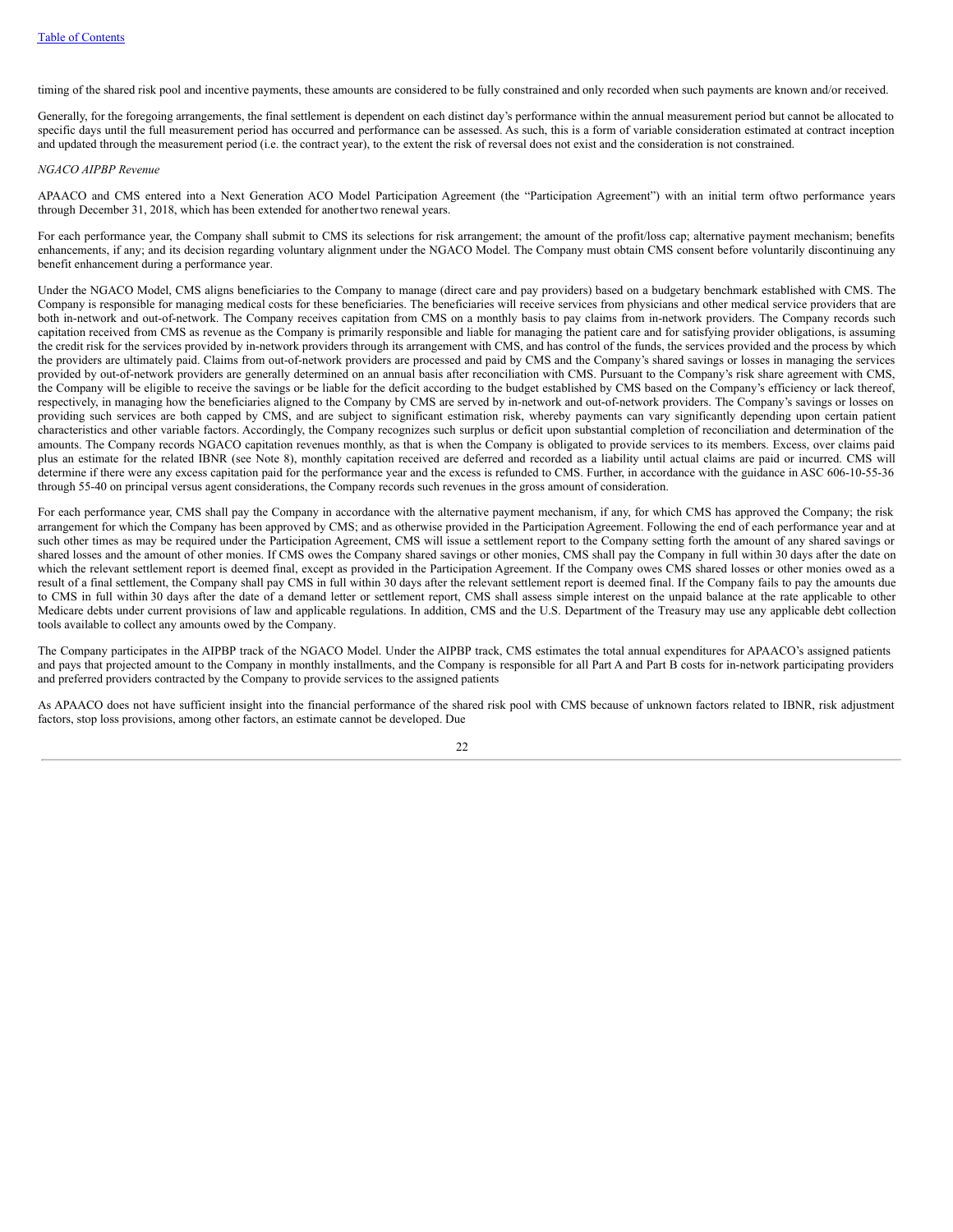to these limitations, APAACO cannot determine the amount of surplus or deficit that will probably not be reversed in the future and therefore this shared risk pool revenue is considered fully constrained.

For performance year 2018, the Company received monthly AIPBP payments at a rate of approximately\$7.3 million per month from CMS that started in February 2018, which was reduced to \$5.5 million per month beginning October 1, 2018. The Company will need to continue to comply with all terms and conditions in the Participation Agreement and various regulatory requirements to be eligible to participate in the AIPBP mechanism and/or NGACO Model. The Company continues to be eligible in receiving AIPBP payments under the NGACO Model for performance year 2019, with the effective date of the performance year beginning April 1, 2019. The monthly AIPBP payments have been increased from approximately \$5.5 million to approximately \$8.3 million per month for performance year 2019. The Company has received approximately \$24.8 million in total AIPBP payments for the six months ended June 30, 2019 of which \$17.8 million has been recognized as revenue. The Company also recorded an asset of approximately \$11.6 million related to recoverable claims paid during thesix months ended June 30, 2019 which will be administered following instructions from CMS. This balance is included in "Other receivables" in the accompanying condensed consolidated balance sheet.

### *Management Fee Income*

Management fee income encompasses fees paid for management, physician advisory, healthcare staffing, administrative and other non-medical services provided by the Company to IPAs, hospitals and other healthcare providers. Such fees may be in the form of billings at agreed-upon hourly rates, percentages of revenue or fee collections, or amounts fixed on a monthly, quarterly or annual basis. The revenue may include variable arrangements measuring factors such as hours staffed, patient visits or collections per visit against benchmarks, and, in certain cases, may be subject to achieving quality metrics or fee collections. The Company recognizes such variable supplemental revenues in the period when such amounts are determined to be fixed and therefore contractually obligated as payable by the customer under the terms of the respective agreement. The Company's MSA revenue also includes revenue sharing payments from the Company's partners based on their non-medical services.

The Company provides a significant service of integrating the services selected by the Company's clients into one overall output for which the client has contracted. Therefore, such management contracts generally contain a single performance obligation. The nature of the Company's performance obligation is to stand ready to provide services over the contractual period. Also, the Company's performance obligation forms a series of distinct periods of time over which the Company stands ready to perform. The Company's performance obligation is satisfied as the Company completes each period's obligations.

Consideration from management contracts is variable in nature because the majority of the fees are generally based on revenue or collections, which can vary from period to period. The Company has control over pricing. Contractual fees are invoiced to the Company's clients generally monthly and payment terms are typically due within 30 days. The variable consideration in the Company's management contracts meets the criteria to be allocated to the distinct period of time to which it relates because (i) it is due to the activities performed to satisfy the performance obligation during that period and (ii) it represents the consideration to which the Company expects to be entitled.

The Company's management contracts generally have long terms (e.g.,ten years), although they may be terminated earlier under the terms of the respective contracts. Since the remaining variable consideration will be allocated to a wholly unsatisfied promise that forms part of a single performance obligation recognized under the series guidance, the Company has applied the optional exemption to exclude disclosure of the allocation of the transaction price to remaining performance obligations.

### *Fee-for-Service Revenue*

FFS revenue represents revenue earned under contracts in which the Company bills and collects the professional component of charges for medical services rendered by the Company's contracted physicians and employed physicians. Under the FFS arrangements, the Company bills the hospitals and third-party payors for the physician staffing and further bills patients or their third-party payors for patient care services provided and receives payment. FFS revenue related to the patient care services is reported net of contractual allowances and policy discounts and are recognized in the period in which the services are rendered to specific patients. All services provided are expected to result in cash flows and are therefore reflected as net revenue in the condensed consolidated financial statements. The recognition of net revenue (gross charges less contractual allowances) from such services is dependent on such factors as proper completion of medical charts following a patient visit, the forwarding of such charts to the Company's billing center for medical coding and entering into the Company's billing system and the verification of each patient's submission or representation at the time services are rendered as to the payor(s) responsible for payment of such services. Revenue is recorded based on the information known at the time of entering of such information into the Company's billing systems as well as an estimate of the revenue associated with medical services.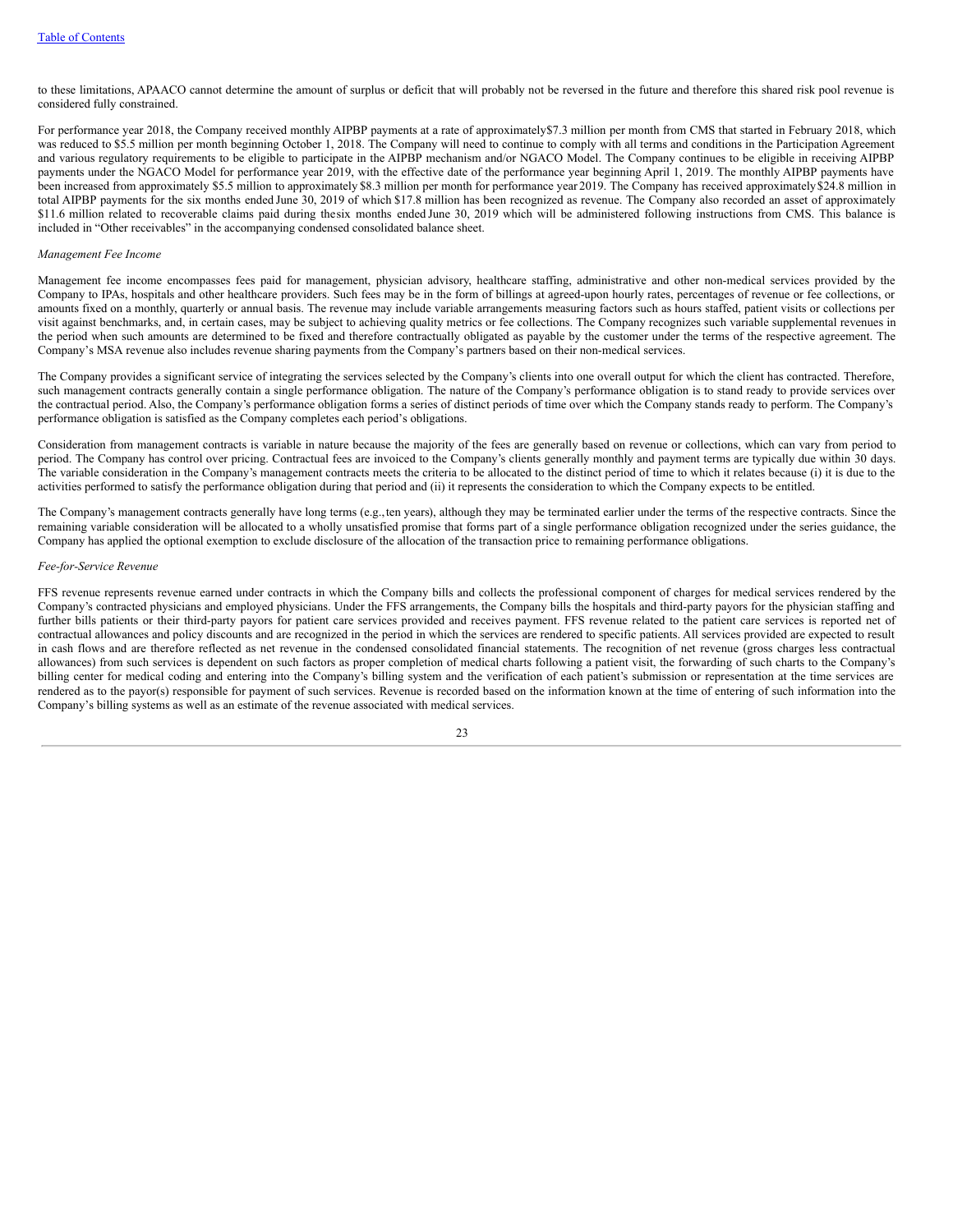The Company is responsible for confirming member eligibility, performing program utilization review, potentially directing payment to the provider and accepting the financial risk of loss associated with services rendered, as specified within the Company's client contracts. The Company has the ability to adjust contractual fees with clients and possess the financial risk of loss in certain contractual obligations. These factors indicate the Company is the principal and, as such, the Company records gross fees contracted with clients in revenues.

Consideration from FFS arrangements is variable in nature because fees are based on patient encounters, credits due to clients and reimbursement of provider costs, all of which can vary from period to period. Patient encounters and related episodes of care and procedures qualify as distinct goods and services, provided simultaneously together with other readily available resources, in a single instance of service, and thereby constitute a single performance obligation for each patient encounter and, in most instances, occur at readily determinable transaction prices. As a practical expedient, the Company adopted a portfolio approach for the FFS revenue stream to group contracts with similar characteristics and analyze historical cash collections trends. The contracts within the portfolio share the characteristics conducive to ensuring that the results do not materially differ under the new standard if it were to be applied to individual patient contracts related to each patient encounter. Accordingly, there was not a change in the Company's method to recognize revenue under ASC 606 from the previous accounting guidance.

Estimating net FFS revenue is a complex process, largely due to the volume of transactions, the number and complexity of contracts with payors, the limited availability at times of certain patient and payor information at the time services are provided, and the length of time it takes for collections to fully mature. These expected collections are based on fees and negotiated payment rates in the case of third-party payors, the specific benefits provided for under each patient's healthcare plans, mandated payment rates in the case of Medicare and Medicaid programs, and historical cash collections (net of recoveries) in combination with expected collections from third party payors.

The relationship between gross charges and the transaction price recognized is significantly influenced by payor mix, as collections on gross charges may vary significantly, depending on whether and with whom the patients the Company provides services to in the period are insured and the Company's contractual relationships with those payors. Payor mix is subject to change as additional patient and payor information is obtained after the period services are provided. The Company periodically assesses the estimates of unbilled revenue, contractual adjustments and discounts, and payor mix by analyzing actual results, including cash collections, against estimates. Changes in these estimates are charged or credited to the consolidated statement of income in the period that the assessment is made. Significant changes in payor mix, contractual arrangements with payors, specialty mix, acuity, general economic conditions and health care coverage provided by federal or state governments or private insurers may have a significant impact on estimates and significantly affect the results of operations and cash flows.

#### *Contract Assets*

Typically, revenues and receivables are recognized once the Company has satisfied its performance obligation. Accordingly, the Company's contract assets are comprised of receivables and receivables – related parties. Generally, the Company does not have material amounts of other contract assets.

The Company's billing and accounting systems provide historical trends of cash collections and contractual write-offs, accounts receivable agings and established fee adjustments from third-party payors. These estimates are recorded and monitored monthly as revenues are recognized. The principal exposure for uncollectible fee for service visits is from self-pay patients and, to a lesser extent, for co-payments and deductibles from patients with insurance.

#### *Contract Liabilities (Deferred Revenue)*

Contract liabilities are recorded when cash payments are received in advance of the Company's performance, or in the case of the Company's NGACO, the excess of AIPBP capitation received and the actual claims paid or incurred. The Company's contract liability balance was \$15.5 million and \$9.1 million as of June 30, 2019 and December 31, 2018, respectively, and is presented within "Accounts payable and accrued expenses" in the accompanying condensed consolidated balance sheets. During thesix months ended June 30, 2019, \$0.5 million of the Company's contracted liability accrued in2018 has been recognized as revenue.

#### *Leases*

On January 1, 2019, the Company adopted Accounting Standards Update ("ASU") 2016-2, "Leases (Topic 842)." Refer to "Recent Accounting Pronouncements" below and to Note 16 – Leases for further details.

The Company determines if an arrangement is a lease at inception. Operating leases are included in "Right-of-use assets" and "Lease liabilities" in the accompanying condensed consolidated balance sheets. Finance leases are included in "Land, property and equipment, net" and "Capital lease obligations" in the accompanying condensed consolidated balance sheets.

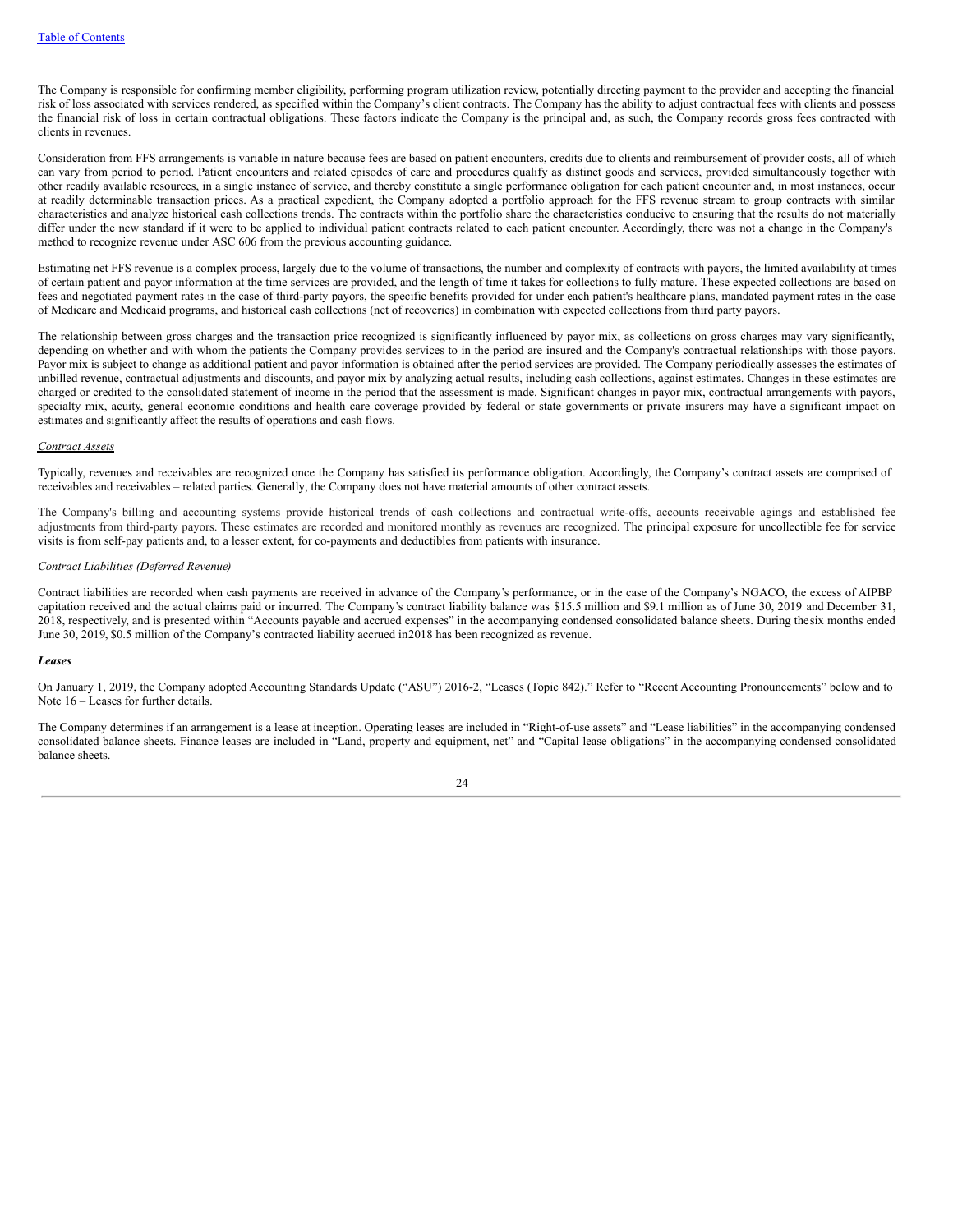Operating lease ROU assets and operating lease liabilities are recognized based on the present value of the future minimum lease payments over the lease term at commencement date. As none of our leases provide an implicit rate, we use our incremental borrowing rate based on the information available at commencement date in determining the present value of future payments. Our lease terms may include options to extend or terminate the lease when it is reasonably certain that we will exercise that option. Lease expense for minimum lease payments is recognized on a straight-line basis over the lease term.

#### *Income Taxes*

Federal and state income taxes are computed at currently enacted tax rates less tax credits using the asset and liability method. Deferred taxes are adjusted both for items that do not have tax consequences and for the cumulative effect of any changes in tax rates from those previously used to determine deferred tax assets or liabilities. Tax provisions include amounts that are currently payable, changes in deferred tax assets and liabilities that arise because of temporary differences between the timing of when items of income and expense are recognized for financial reporting and income tax purposes, changes in the recognition of tax positions and any changes in the valuation allowance caused by a change in judgment about the realizability of the related deferred tax assets. A valuation allowance is established when necessary to reduce deferred tax assets to amounts expected to be realized.

The Company uses a recognition threshold of more-likely-than-not and a measurement attribute on all tax positions taken or expected to be taken in a tax return in order to be recognized in the condensed consolidated financial statements. Once the recognition threshold is met, the tax position is then measured to determine the actual amount of benefit to recognize in the condensed consolidated financial statements.

#### *Share-Based Compensation*

The Company maintains a stock-based compensation program for employees, non-employees, directors and consultants. The value of share-based awards such as options is recognized as compensation expense on a cumulative straight-line basis over the vesting terms of the awards, adjusted for expected forfeitures. At times, the Company issues shares of its common stock to its employees, directors and consultants, which shares may be subject to the Company's repurchase right (but not obligation) that lapses based on performance of services in the future.

The Company accounts for share-based awards granted to persons other than employees and directors under ASC 505-50*Equity-Based Payments to Non-Employees*. As such the fair value of such shares of stock is periodically re-measured using an appropriate valuation model and income or expense is recognized over the vesting period.

### *Basic and Diluted Earnings Per Share*

Basic earnings per share ("EPS") is computed by dividing net income attributable to holders of the Company's common stock by the weighted average number of shares of common stock outstanding during the periods presented. Diluted earnings per share is computed using the weighted average number of shares of common stock outstanding plus the effect of dilutive securities outstanding during the periods presented, using the treasury stock method. Refer to Note 14 for a discussion of shares treated as treasury shares for accounting purposes.

### *Noncontrolling Interests*

The Company consolidates entities in which the Company has a controlling financial interest. The Company consolidates subsidiaries in which the Company holds, directly or indirectly, more than 50% of the voting rights, and VIEs in which the Company is the primary beneficiary. Noncontrolling interests represent third-party equity ownership interests (including certain VIEs) in the Company's consolidated entities. The amount of net income attributable to noncontrolling interests is disclosed in the consolidated statements of income.

#### *Mezzanine Equity*

Pursuant to APC's shareholder agreements, in the event of a disqualifying event, as defined in the agreements, APC could be required to repurchase the shares from the respective shareholders based on certain triggers outlined in the shareholder agreements. As the redemption feature of the shares is not solely within the control of APC, the equity of APC does not qualify as permanent equity and has been classified as mezzanine or temporary equity. Accordingly, the Company recognizes noncontrolling interests in APC as mezzanine equity in the condensed consolidated financial statements. APC's shares are not redeemable and it is not probable that the shares will become redeemable as of June 30, 2019 and December 31, 2018.

#### *Recent Accounting Pronouncements*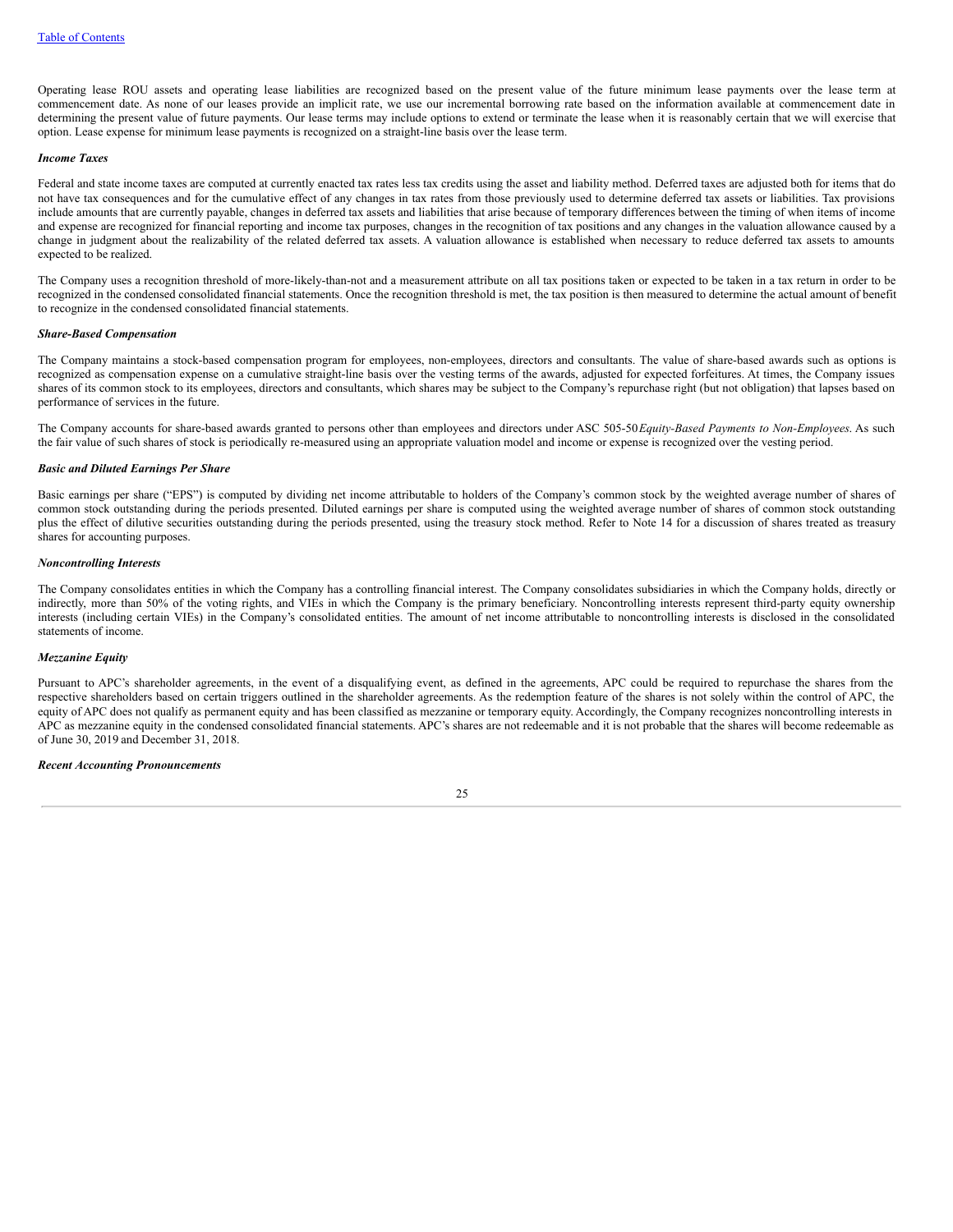In February 2016, the FASB issued ASU No. 2016-2, "Leases (Topic 842)" ("ASC 842"), which amends the existing accounting standards for leases to increase transparency and comparability among organizations by requiring the recognition of right of use ("ROU") assets and lease liabilities on the balance sheet. Most prominent among the changes in the standard is the recognition of ROU assets and lease liabilities by lessees for those leases classified as operating leases. Under the standard, disclosures are required to meet the objective of enabling users of financial statements to assess the amount, timing, and uncertainty of cash flows arising from leases.

The Company adopted ASC 842 effective January 1, 2019 using the following practical expedients as permitted under the transition guidance within the new standard; (i) not reassess whether any expired or existing contracts are or contain leases; not reassess the lease classification for any expired or existing leases; not reassess initial direct costs for existing leases; and (ii) use hindsight in determining the lease term and in assessing impairment of the entity's ROU assets. The Company has also implemented additional internal controls to enable future preparation of financial information in accordance with ASC 842.

The standard had a material impact on our consolidated balance sheets, but did not materially impact our consolidated results of operations and had no impact on cash flows. The most significant impact was the recognition of ROU assets of \$14.3 million and lease liabilities of \$14.3 million for operating leases, while our accounting for finance leases remained substantially unchanged. The 2018 comparative information has not been restated and continues to be reported under the accounting standards in effect for that period (ASC 840). Refer to Note 16 – Leases for further details.

ASC 842 provides a number of optional practical expedients in transition. The Company elected: (1)the "package of practical expedients", which permits it not to reassess under the new standard its prior conclusions about lease identification, lease classification, and initial direct costs, and (2)the use-of-hindsight in determining the lease term and in assessing impairment of ROU assets. In addition, ASC 842 provides practical expedients for an entity's ongoing accounting that the Company has elected, comprised of the following: (1)the election for classes of underlying asset to not separate non-lease components from lease components, and (2)the election for short-term lease recognition exemption for all leases that qualify. Refer to Note 16 – Leases for further details.

In June 2016, the FASB issued ASU No. 2016-13, "Financial Instruments-Credit Losses (Topic 326)-Measurement of Credit Losses on Financial Instruments" ("ASU 2016- 13"). The new standard requires entities to measure all expected credit losses for financial assets held at the reporting date based on historical experience, current conditions and reasonable and supportable forecasts. ASU 2016-13 will become effective for fiscal years beginning after December 15, 2019, with early adoption permitted. The Company is currently evaluating the impact ASU 2016-13 will have on the condensed consolidated financial statements.

In July 2017, the FASB issued ASU No. 2017-11, "Earnings Per Share (Topic 260): Distinguishing Liabilities from Equity (Topic 480); Derivatives and Hedging (Topic 815): (Part 1) Accounting for Certain Financial Instruments with Down Round Features, (Part II) Replacement of the Indefinite Deferral for Mandatorily Redeemable Financial Instruments of Certain Nonpublic Entities and Certain Mandatorily Redeemable Non-controlling Interests with a Scope Exception" ("ASU 2017-11"). The amendments in Part I of this Update change the classification analysis of certain equity-linked financial instruments (or embedded features) with down round features. When determining whether certain financial instruments should be classified as liabilities or equity instruments, a down round feature no longer precludes equity classification when assessing whether the instrument is indexed to an entity's own stock. The amendments also clarify existing disclosure requirements for equity-classified instruments. The amendments in Part 1 of this update are effective for fiscal years, and interim periods within those fiscal years, beginning after December 15, 2018. Early adoption is permitted, including adoption in any interim period. If an entity early adopts the amendments in an interim period, any adjustments should be reflected as of the beginning of the fiscal year that includes that interim period. The Company adopted ASU 2017-11 on January 1, 2019. The adoption of ASU 2017-11 did not have a material impact on the Company's condensed consolidated financial statements.

In October 2018, the FASB issued ASU No. 2018-17, "Consolidation (Topic 810): Targeted Improvements to Related Party Guidance for Variable Interest Entities" ("ASU 2018-17"). This ASU reduces the cost and complexity of financial reporting associated with consolidation of variable interest entities (VIEs). A VIE is an organization in which consolidation is not based on a majority of voting rights. The new guidance supersedes the private company alternative for common control leasing arrangements issued in 2014 and expands it to all qualifying common control arrangements. The amendments in this ASU are effective for fiscal years beginning after December 15, 2019, and interim periods within those fiscal years. The Company is currently assessing the impact the adoption of ASU 2018-17 will have on the Company's condensed consolidated financial statements.

With the exception of the new standards discussed above, there have been no other new accounting pronouncements that have significance, or potential significance, to the Company's financial position, results of operations and cash flows.

**3. Business Combination and Goodwill**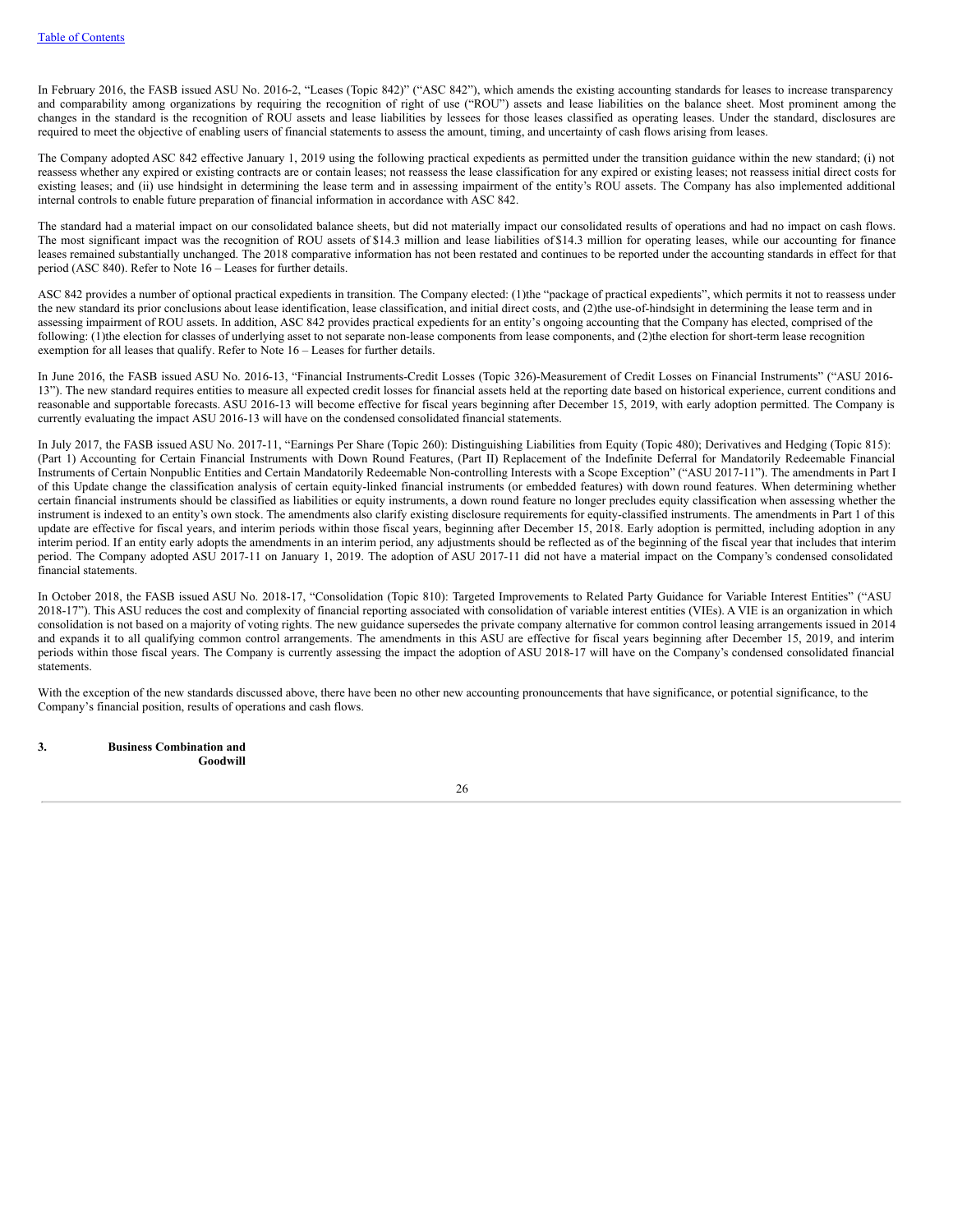On May 31, 2019, APC and APC-LSMA completed their acquisition of 100% of the capital stock of Alpha Care from Dr. Kevin Tyson for an aggregate purchase price of approximately \$45.1 million in cash, subject to post-closing adjustments. As part of the transaction the Company has paid\$2.0 million into an escrow account for potential post-closing adjustments. As of June 30, 2019 no post-closing adjustment is expected and as such the full amount is expected to be recovered, and is presented in the Prepaid expenses and other current assets line on the condensed consolidated balance sheets.

The following table summarizes the estimated fair values of the assets acquired and liabilities assumed, as of the acquisition date:

|                                        |          | Preliminary<br><b>Balance Sheet</b> |
|----------------------------------------|----------|-------------------------------------|
| <b>Assets acquired</b>                 |          |                                     |
| Cash and cash equivalents              | S        | 3,568,554                           |
| Accounts receivable, net               |          | 10,335,664                          |
| Other current assets                   |          | 1,534,212                           |
| Network relationship intangible assets |          | 29,858,000                          |
| Goodwill                               |          | 23,507,944                          |
| <b>Accounts Payable</b>                | \$       | (2,273,753)                         |
| Deferred tax liabilities               |          | (8,355,343)                         |
| <b>Medical liabilities</b>             |          | (13, 119, 714)                      |
| Net assets acquired                    |          | 45,055,564                          |
|                                        |          |                                     |
| Cash paid                              | $\sigma$ | 45,055,564                          |

The acquisition was accounted for under the purchase method of accounting. The purchase consideration of the acquired company was allocated to acquired tangible and intangible assets and liabilities based upon their fair values. The excess of the purchase consideration over the fair value of the net tangible and identifiable intangible assets acquired was recorded as goodwill. The determination of the fair value of assets and liabilities acquired requires the Company to make estimates and use valuation techniques when market value is not readily available. The results of operations of the company acquired have been included in the Company's financial statements from the date of acquisition. Transaction costs associated with business acquisitions are expensed as they are incurred.

At the time of acquisition, the Company estimates the amount of the identifiable intangible assets based on a valuation and the facts and circumstances available at the time. The Company determines the final value of the identifiable intangible assets as soon as information is available, but not more than 12 months from the date of acquisition.

Goodwill is not deductible for tax purposes.

The change in the carrying value of goodwill for the six months ended June 30, 2019 is as follows;

| Balance, January 1, 2019      | 185,805,880 |
|-------------------------------|-------------|
| Acquisition of Alpha Care     | 23,507,944  |
|                               |             |
| <b>Balance, June 30, 2019</b> | 209.313.824 |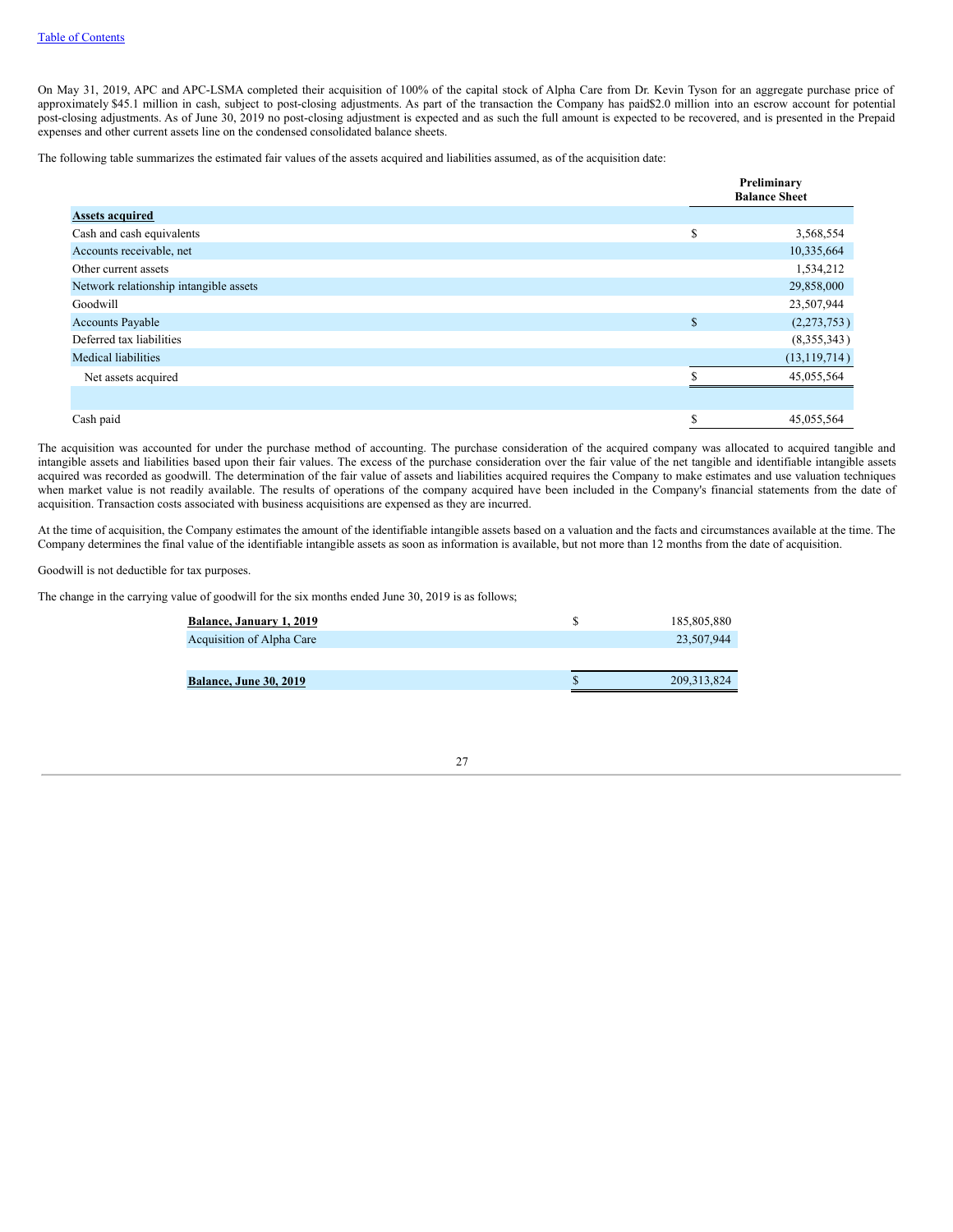### **4. Intangible Assets, Net**

At June 30, 2019, the Company's intangible assets, net, consisted of the following:

|                              | <b>Useful</b><br>Life<br>(Years) | <b>Gross</b><br><b>June 30,</b><br>2019 |             | Accumulated<br>Amortization |                          |        | <b>Net</b><br><b>June 30,</b><br>2019 |
|------------------------------|----------------------------------|-----------------------------------------|-------------|-----------------------------|--------------------------|--------|---------------------------------------|
| Indefinite Lived Assets:     |                                  |                                         |             |                             |                          |        |                                       |
| Medicare license             | N/A                              | \$                                      | 1,994,000   | S                           | $\overline{\phantom{m}}$ | ø<br>Э | 1,994,000                             |
| Amortized Intangible Assets: |                                  |                                         |             |                             |                          |        |                                       |
| Network relationships        | $11 - 15$                        |                                         | 139,741,000 |                             | (54,094,505)             |        | 85,646,495                            |
| Management contracts         | 15                               |                                         | 22,832,000  |                             | (8,616,362)              |        | 14,215,638                            |
| Member relationships         | 12                               |                                         | 6,696,000   |                             | (1,820,905)              |        | 4,875,095                             |
| Patient management platform  | 5                                |                                         | 2,060,000   |                             | (652, 333)               |        | 1,407,667                             |
| Tradename/trademarks         | 20                               |                                         | 1,011,000   |                             | (80,037)                 |        | 930,963                               |
|                              |                                  | ъ                                       | 174,334,000 |                             | (65, 264, 142)           |        | 109,069,858                           |

At December 31, 2018, the Company's intangible assets, net, consisted of the following:

|                              | <b>Useful</b><br>Life<br>(Years) |    | <b>Gross</b><br>December 31.<br>2018 |   | Accumulated<br>Amortization |          | <b>Net</b><br>December 31,<br>2018 |
|------------------------------|----------------------------------|----|--------------------------------------|---|-----------------------------|----------|------------------------------------|
| Indefinite Lived Assets:     |                                  |    |                                      |   |                             |          |                                    |
| Medicare license             | N/A                              | S  | 1.994.000                            | S |                             |          | 1,994,000                          |
| Amortized Intangible Assets: |                                  |    |                                      |   |                             |          |                                    |
| Network relationships        | $11 - 15$                        |    | 109,883,000                          |   | (48,361,773)                |          | 61,521,227                         |
| Management contracts         | 20                               |    | 22,832,000                           |   | (7,447,581)                 |          | 15,384,419                         |
| Member relationships         | 12                               |    | 6.696.000                            |   | (1,289,667)                 |          | 5,406,333                          |
| Patient management platform  | 5                                |    | 2,060,000                            |   | (446,333)                   |          | 1,613,667                          |
| Tradename/trademarks         | 20                               |    | 1,011,000                            |   | (54,763)                    |          | 956,237                            |
|                              |                                  | \$ | 144,476,000                          |   | (57,600,117)                | <b>S</b> | 86,875,883                         |

Included in depreciation and amortization on the accompanying condensed consolidated statements of income is amortization expense of\$3.8 million and \$4.2 million (excluding \$0.1 million of amortization expense for exclusivity incentives) for the three months ended June 30, 2019 and 2018, respectively, and\$7.7 million and \$8.6 million (excluding \$0.2 million of amortization expense for exclusivity incentives) for the six months ended June 30, 2019 and 2018, respectively.

Future amortization expense is estimated to be as follows for the years endingDecember 31:

|                                                     | Amount       |             |
|-----------------------------------------------------|--------------|-------------|
|                                                     |              |             |
| 2019 (excluding the six months ended June 30, 2019) | $\mathbf{D}$ | 8,155,000   |
| 2020                                                |              | 14,968,000  |
| 2021                                                |              | 13,257,000  |
| 2022                                                |              | 11,744,000  |
| 2023                                                |              | 10,090,000  |
| Thereafter                                          |              | 48,862,000  |
|                                                     |              |             |
|                                                     |              | 107,076,000 |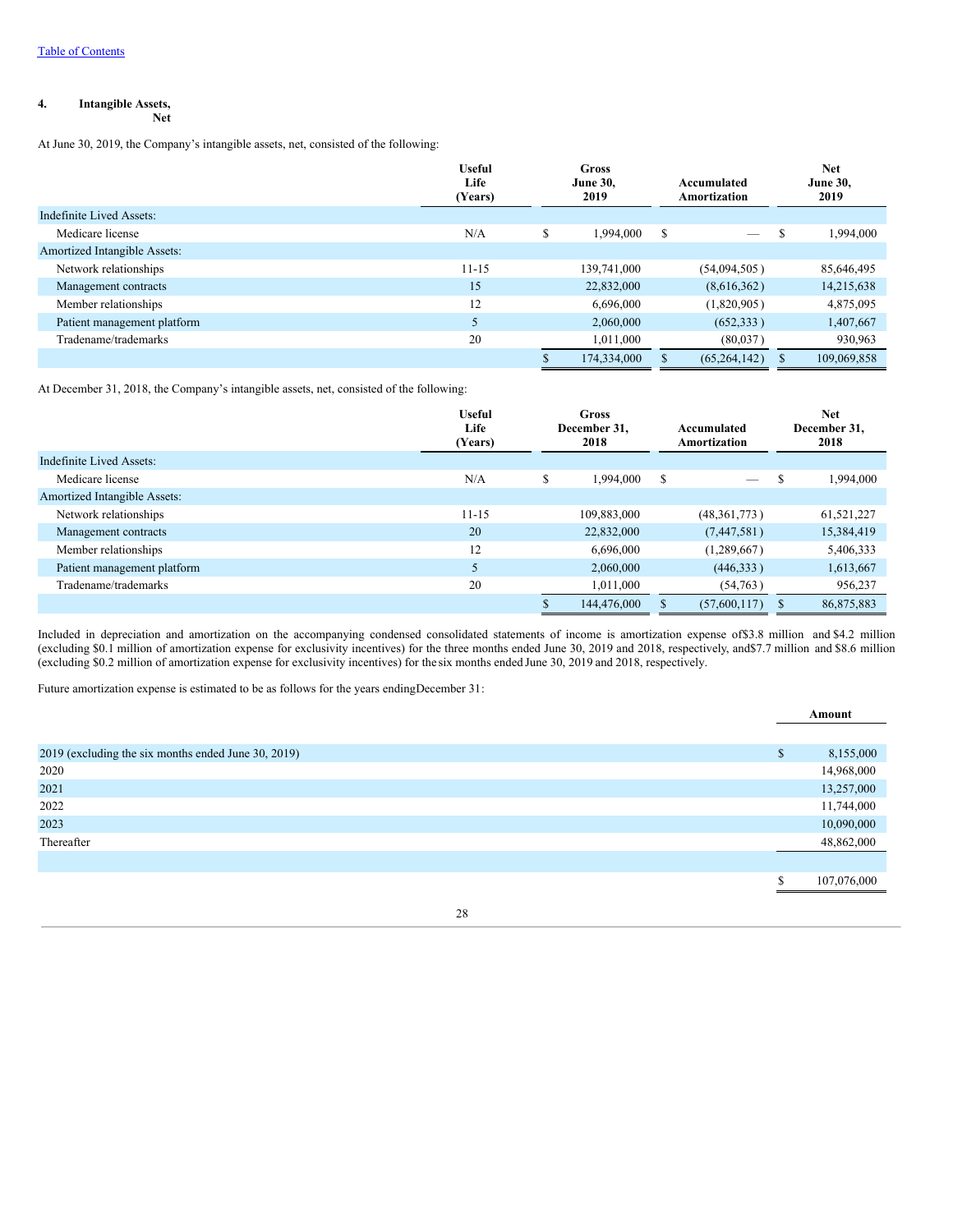#### **5. Investments in Other Entities**

### *Equity Method Investment Summary*

Investments in other entities – equity method consisted of the following:

|                                                   | <b>June 30.</b><br>2019 |   | December 31,<br>2018 |
|---------------------------------------------------|-------------------------|---|----------------------|
| LaSalle Medical Associates – IPA Line of Business | 6,827,190               | S | 7,054,888            |
| Pacific Medical Imaging & Oncology Center, Inc.   | 1,511,276               |   | 1,359,494            |
| Universal Care, Inc.                              | 8,159,432               |   | 2,635,945            |
| Accountable Health Care IPA- related party        | 665,372                 |   | 4,977,957            |
| Diagnostic Medical Group                          | 2,434,938               |   | 2,257,346            |
| Pacific Ambulatory Surgery Center, LLC            |                         |   | 285,198              |
| 531 W. College, LLC – related party               | 16,238,833              |   | 16,273,152           |
| MWN, LLC – related party                          | 66,000                  |   | 33,000               |
|                                                   | 35,903,041              |   | 34,876,980           |

### *LaSalle Medical Associates*

Founded by Dr. Albert Arteaga in 1996, LaSalle Medical Associates ("LMA") operates four neighborhood medical centers employing more than 120 dedicated healthcare professionals, treating children, adults and seniors in San Bernardino County, California. LMA's patients are primarily served by Medi-Cal. LMA accepts Blue Cross, Blue Shield, Molina, Care 1st, Health Net and Inland Empire Health Plan. LMA is also an IPA of independently contracted doctors, hospitals and clinics, delivering high quality care to more than 313,000 patients in Fresno, Kings, Los Angeles, Madera, Riverside, San Bernardino and Tulare Counties. During 2012, APC-LSMA and LMA entered into a share purchase agreement whereby APC-LSMA invested \$5.0 million for a 25% interest in LMA's IPA line of business. NMM has a management services agreement with LMA. APC accounts for its investment in LMA under the equity method as APC has the ability to exercise significant influence, but not control over LMA's operations. For the three months ended June 30, 2019 and 2018, APC recorded losses from this investment of \$1.3 million and \$0.6 million, respectively, in the accompanying condensed consolidated statements of income. For the six months ended June 30, 2019 and 2018, APC recorded losses from this investment of\$2.4 million and \$1.0 million, respectively, in the accompanying condensed consolidated statements of income. During the period ended June 30, 2019, the Company contributed \$2.1 million to LMA as part of its 25% interest. The accompanying condensed consolidated balance sheets include the related investment balance of \$6.8 million and \$7.1 million atJune 30, 2019 and December 31, 2018, respectively.

LMA's summarized balance sheets at June 30, 2019 and December 31, 2018 and summarized statements of operations for the six months ended June 30, 2019 and 2018 with respect to its IPA line of business are as follows:

### Balance Sheets

|                           |    |              | <b>June 30,</b><br>2019 |              | December 31,<br>2018 |
|---------------------------|----|--------------|-------------------------|--------------|----------------------|
| Assets                    |    |              |                         |              |                      |
|                           |    |              |                         |              |                      |
| Cash and cash equivalents |    | $\mathbb{S}$ | 6,338,344               | $\mathbb{S}$ | 18,444,702           |
| Receivables, net          |    |              | 6,864,902               |              | 2,897,337            |
| Other current assets      |    |              | 3,526,319               |              | 5,459,442            |
| Loan receivable           |    |              | 2,250,000               |              | 1,250,000            |
| Restricted cash           |    |              | 676,774                 |              | 667,414              |
|                           |    |              |                         |              |                      |
| Total assets              |    |              | 19,656,339              | \$.          | 28,718,895           |
|                           | 29 |              |                         |              |                      |
|                           |    |              |                         |              |                      |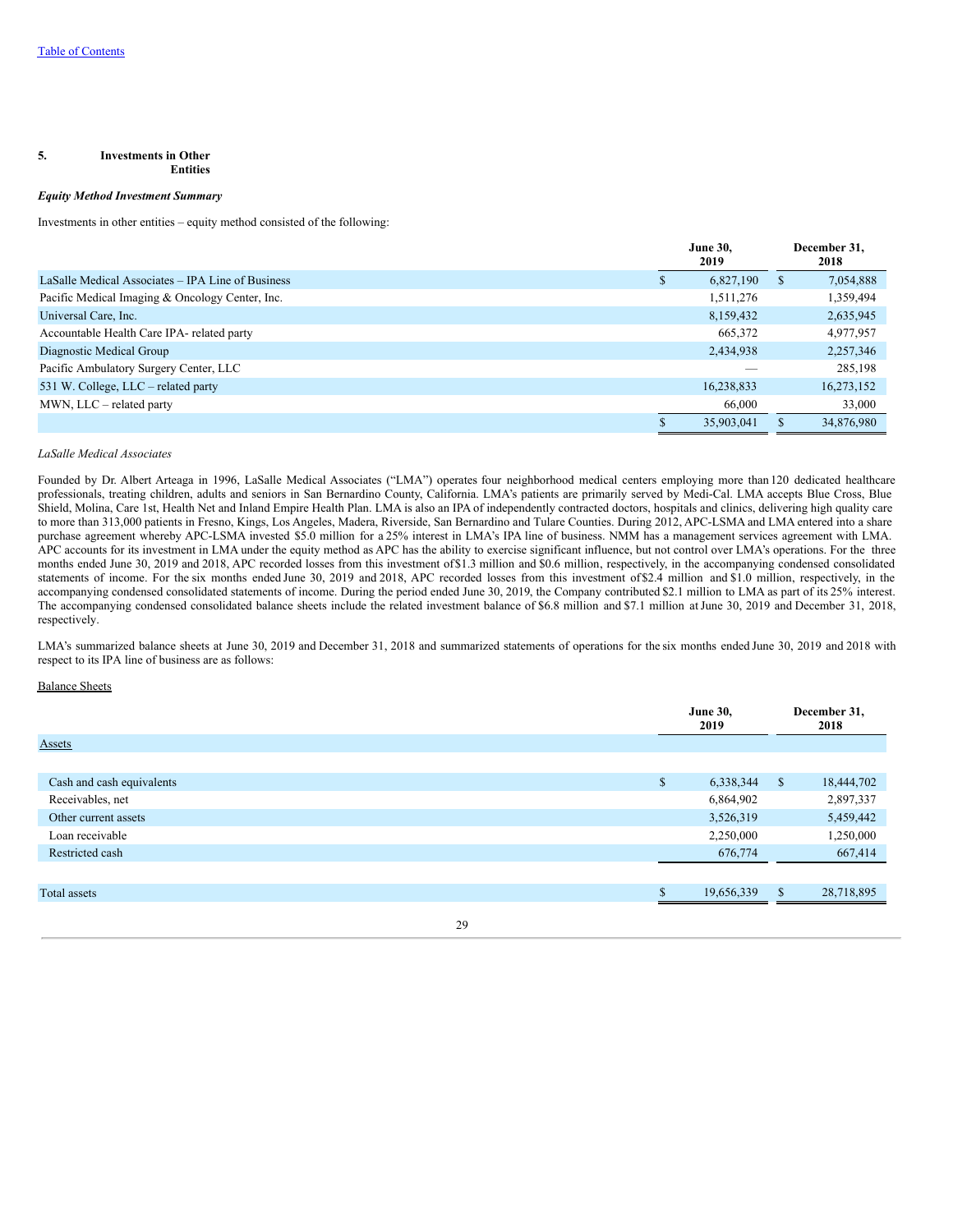### Liabilities and Stockholders' (Deficit) Equity

|                                                      | <b>June 30,</b><br>2019 |                                                       | December 31,<br>2018 |                                                       |
|------------------------------------------------------|-------------------------|-------------------------------------------------------|----------------------|-------------------------------------------------------|
| Current liabilities                                  | \$                      | 23,536,048                                            | $\mathbb{S}$         | 26,837,814                                            |
| Stockholders' (deficit) equity                       |                         | (3,879,709)                                           |                      | 1,881,081                                             |
|                                                      |                         |                                                       |                      |                                                       |
| Total liabilities and stockholders' (deficit) equity |                         | 19,656,339                                            | \$                   | 28,718,895                                            |
| <b>Statements of Operations</b>                      |                         |                                                       |                      |                                                       |
|                                                      |                         |                                                       |                      |                                                       |
|                                                      |                         | <b>Six Months</b><br>Ended<br><b>June 30,</b><br>2019 |                      | <b>Six Months</b><br>Ended<br><b>June 30,</b><br>2018 |
| Revenues                                             | \$.                     | 93,434,476                                            | $\mathbb{S}$         | 110,311,466                                           |
| Expenses                                             |                         | 102,845,266                                           |                      | 113,744,898                                           |
|                                                      |                         |                                                       |                      |                                                       |

### *Pacific Medical Imaging and Oncology Center, Inc.*

Incorporated in California in 2004, PMIOC provides comprehensive diagnostic imaging services using state-of-the-art technology. PMIOC offers high quality diagnostic services such as MRI/MRA, PET/CT, CT, nuclear medicine, ultrasound, digital x-rays, bone densitometry and digital mammography at its facilities.

In July 2015, APC-LSMA and PMIOC entered into a share purchase agreement whereby APC-LSMA invested\$1.2 million for a 40% ownership interest in PMIOC.

Pursuant to an Ancillary Service Contract with APC, PMIOC provides covered services on behalf of APC to enrollees under APC's health plans. Under the Ancillary Service Contract, APC paid PMIOC fees of approximately \$0.6 million and \$0.8 million, for the three months ended June 30, 2019 and 2018, respectively, and fees of approximately \$1.4 million and \$1.2 million for the six months ended June 30, 2019 and 2018, respectively. APC accounts for its investment in PMIOC under the equity method of accounting as APC has the ability to exercise significant influence, but not control over PMIOC's operations. During the three months ended June 30, 2019 and 2018, APC recorded income from this investment of approximately \$81,315 and \$62,606 respectively, in the accompanying condensed consolidated statements of income. For the six months ended June 30, 2019 and 2018, APC recorded income from this investment of \$0.2 million and \$36,581, respectively, in the accompanying condensed consolidated statements of income. The accompanying condensed consolidated balance sheets include the related investment balances of \$1.5 million and \$1.4 million at June 30, 2019 and December 31, 2018, respectively.

#### *Universal Care, Inc.*

UCI is a privately held health plan that has been in operation since 1985. UCI holds a license under the California Knox-Keene Health Care Services Plan Act to operate as a full-service health plan. UCI contracts with CMS under the Medicare Advantage Prescription Drug Program.

On August 10, 2015, UCAP purchased from UCI 100,000 shares of UCI class A-2 voting common stock from UCI for\$10.0 million, which shares comprise 48.9% of UCI's total outstanding shares and 50% of UCI's voting common stock. APC accounts for its investment in UCI under the equity method of accounting as APC has the ability to exercise significant influence, but not control over UCI's operations. During the three months ended June 30, 2019 and 2018, the Company recorded income from this investment of approximately \$4.5 million and \$1.7 million, respectively, in the accompanying condensed consolidated statements of income. During the six months ended June 30, 2019 and 2018, the Company recorded income from this investment of approximately\$5.5 million and \$1.7 million, respectively, in the accompanying condensed consolidated statements of income. The accompanying condensed consolidated balance sheets include the related investment balances of \$8.2 million and \$2.6 million at June 30, 2019 and December 31, 2018, respectively.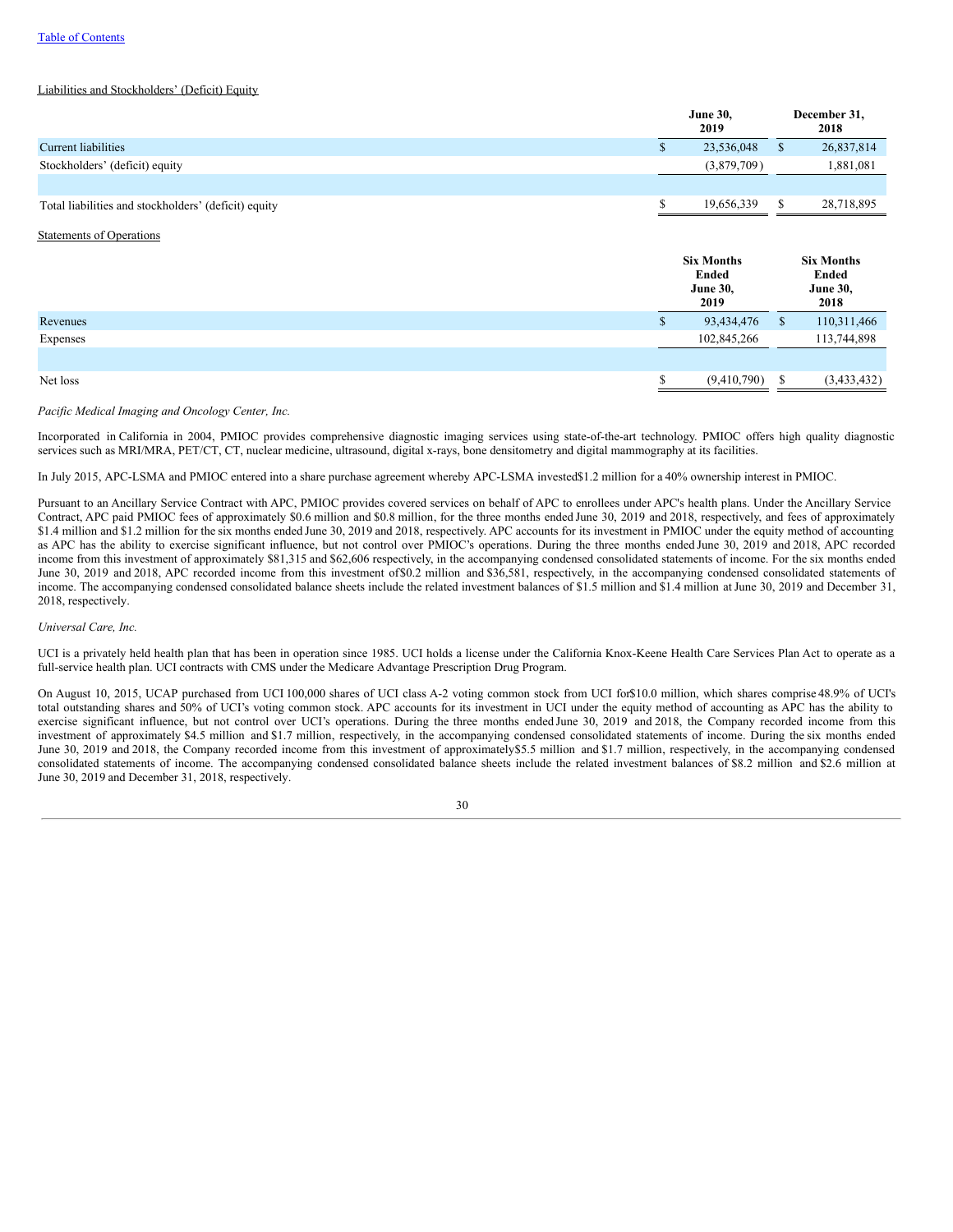UCI's balance sheets at June 30, 2019 and December 31, 2018 and statements of income for the six months ended June 30, 2019 and 2018 are as follows:

# Balance Sheets

|                             | <b>June 30,</b><br>2019 |               | December 31,<br>2018 |
|-----------------------------|-------------------------|---------------|----------------------|
| <b>Assets</b>               |                         |               |                      |
|                             |                         |               |                      |
| Cash                        | \$<br>44,503,392        | $\mathbb{S}$  | 27,812,520           |
| Receivables, net            | 48,820,720              |               | 46,978,703           |
| Other current assets        | 37,563,651              |               | 18,670,350           |
| Other assets                | 673,893                 |               | 661,621              |
| Property and equipment, net | 3,071,398               |               | 2,786,996            |
|                             |                         |               |                      |
| Total assets                | \$<br>134,633,054       | <sup>\$</sup> | 96,910,190           |

### Liabilities and Stockholders' Deficit

|                                             | <b>June 30,</b><br>2019 |   | December 31,<br>2018 |
|---------------------------------------------|-------------------------|---|----------------------|
| <b>Current liabilities</b>                  | 115,966,346             | S | 89,731,133           |
| Other liabilities                           | 25,005,609              |   | 25,024,043           |
| Stockholders' deficit                       | (6,338,901)             |   | (17, 844, 986)       |
|                                             |                         |   |                      |
| Total liabilities and stockholders' deficit | 134,633,054             |   | 96,910,190           |

### Statements of Income

|                                         |    | <b>Six Months</b><br>Ended<br><b>June 30,</b><br>2019 |               | <b>Six Months</b><br>Ended<br><b>June 30,</b><br>2018 |
|-----------------------------------------|----|-------------------------------------------------------|---------------|-------------------------------------------------------|
| Revenues                                | Ъ. | 247,517,017                                           | S             | 149,825,595                                           |
| Expenses                                |    | 239,388,926                                           |               | 146,614,334                                           |
|                                         |    |                                                       |               |                                                       |
| Income before benefit from income taxes |    | 8,128,091                                             |               | 3,211,261                                             |
| Benefit from income taxes               |    | (3,167,384)                                           |               | (289, 200)                                            |
|                                         |    |                                                       |               |                                                       |
| Net income (loss)                       |    | 11,295,475                                            | $\mathcal{S}$ | 3,500,461                                             |
|                                         |    |                                                       |               |                                                       |

*Accountable Health Care, IPA – Related Party*

Accountable Health Care IPA, a Professional Medical Corporation ("Accountable Health Care") is a California professional medical corporation that has served the local community in the greater Los Angeles County area through a network of physicians and health care providers for more than 20 years. Accountable currently has a network of over 400 primary and 700 specialty care physicians, and eight community and regional hospital medical centers that provide quality health care services to more than160,000 members of seven federally qualified health plans and multiple product lines, including Medi-Cal, Commercial, Medicare and Healthy Families.

On September 21, 2018, APC and NMM each exercised their option to convert their respective\$5.0 million loans into shares of Accountable Health Care capital stock (see Note 6). As a result, APC's \$5.0 million loan was converted into a25% equity interest with the remaining \$5.0 million loan held by NMM to be converted into an equity interest that will be determined based on a third party valuation of Accountable Health Care's current enterprise value. APC accounts for its investment in Accountable under the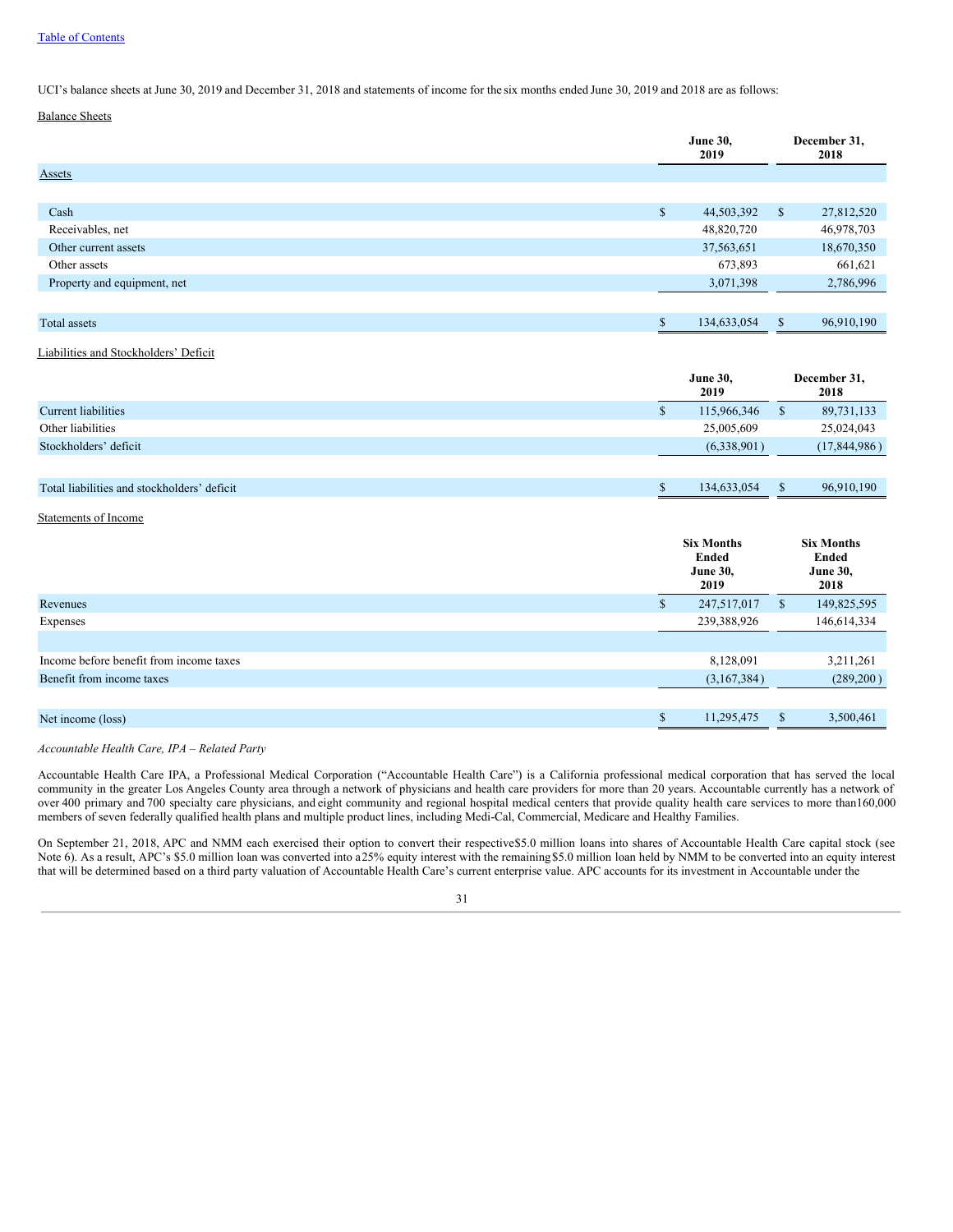equity method of accounting. During the three and six months ended June 30, 2019, the Company recorded losses from this investment of \$3.5 million and \$4.3 million, respectively, in the accompanying condensed consolidated statements of income. The accompanying condensed consolidated balance sheets include the related investment balances of \$0.7 million and \$5.0 million at June 30, 2019 and December 31, 2018, respectively.

On July 24, 2019, an agreement was reached between Accountable Health Care and APC-LSMA whereby APC-LSMA will assume all liabilities and assets of Accountable Health Care, in exchange for payment to Dr. Jay of \$7.3 million (see Note 17).

Accountable Health Care's balance sheets at June 30, 2019 and December 31, 2018 and statements of operations for the six months ended June 30, 2019 are as follows:

### Balance Sheets

|                             |               | <b>June 30,</b><br>2019 |              | December 31,<br>2018 |  |
|-----------------------------|---------------|-------------------------|--------------|----------------------|--|
| <b>Assets</b>               |               |                         |              |                      |  |
|                             |               |                         |              |                      |  |
| Cash                        | $\sigma$<br>Ф | 3,501,839               | $\mathbb{S}$ | 5,582,837            |  |
| Receivables, net            |               |                         |              | 11,246,477           |  |
| Other current assets        |               | 30,940                  |              | 30,940               |  |
| Other assets                |               | 1,312,768               |              | 1,312,768            |  |
| Property and equipment, net |               | 138,690                 |              | 138,690              |  |
|                             |               |                         |              |                      |  |
| <b>Total Assets</b>         |               | 4,984,237               | $\mathbf S$  | 18,311,712           |  |

# Liabilities and Stockholders' Deficit

|                                             | <b>June 30,</b><br>2019 | December 31,<br>2018 |
|---------------------------------------------|-------------------------|----------------------|
| <b>Current Liabilities</b>                  | 20,793,426              | 16,824,083           |
| Other Liabilities                           | 19,500,000              | 19,500,000           |
| Stockholders' deficit                       | (35,309,189)            | (18,012,371)         |
|                                             |                         |                      |
| Total liabilities and stockholders' deficit | 4.984.237               | 18, 311, 712         |

## **Statement of Operation**

|                                                          |                 | <b>Six Months</b><br>Ended<br><b>June 30,</b><br>2019 |
|----------------------------------------------------------|-----------------|-------------------------------------------------------|
| Revenues                                                 | S               | 46,813,524                                            |
| Expenses                                                 |                 | 64,063,864                                            |
|                                                          |                 |                                                       |
| Loss before provision for income taxes                   |                 | (17,250,340)                                          |
| Provision for income taxes                               |                 |                                                       |
|                                                          |                 |                                                       |
| Net loss*                                                | $\sigma$<br>аħ. | (17,250,340)                                          |
| * APC's allocation of net loss commenced on September 21 |                 |                                                       |

APC's allocation of net loss commenced on September 21, 2018.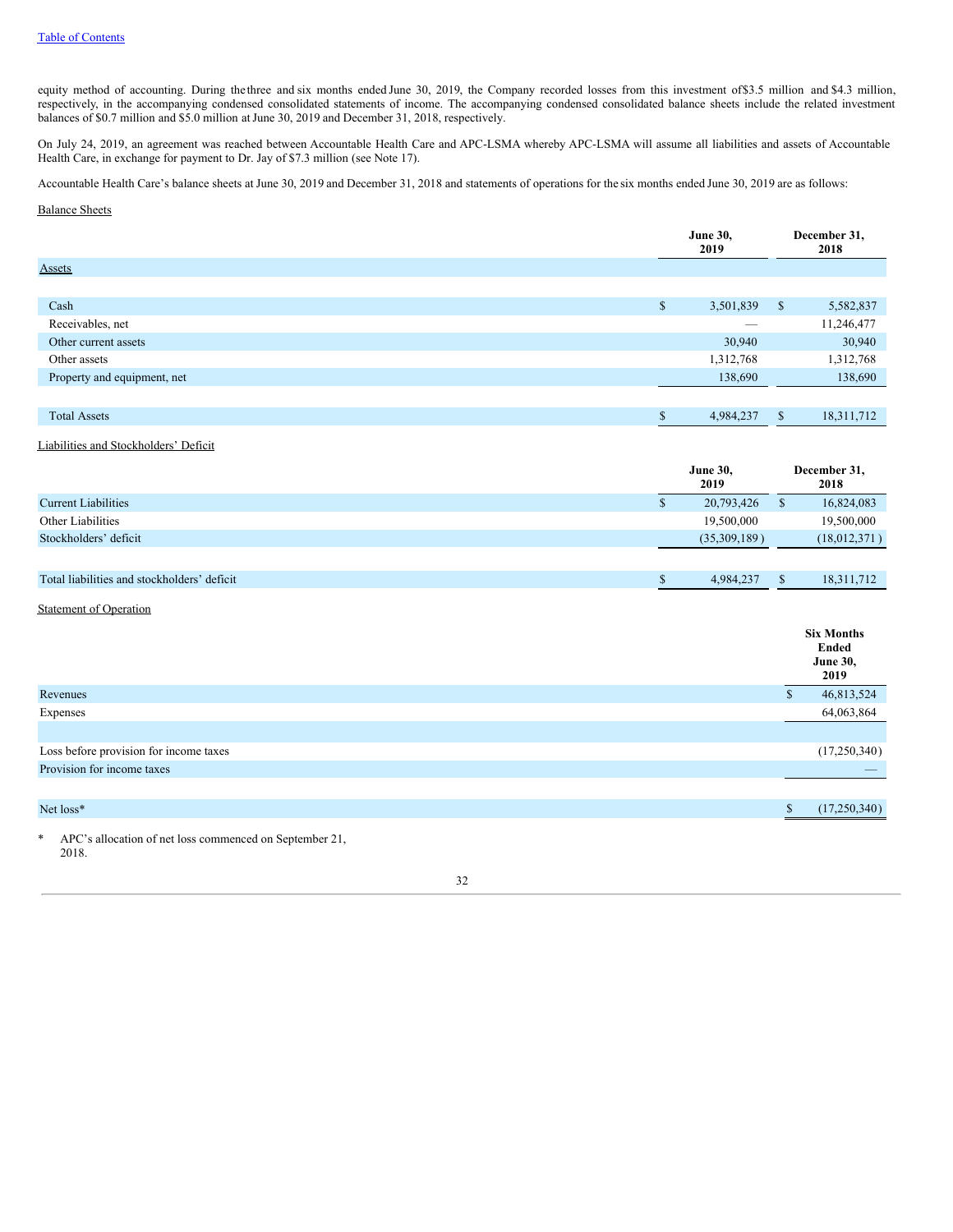#### *Diagnostic Medical Group*

On May 14, 2016, David C.P. Chen M.D., Inc., a California professional corporation doing business as Diagnostic Medical Group ("DMG"), David C.P. Chen M.D., individually and APC-LSMA, entered into a share purchase agreement whereby APC-LSMA acquired a 40% ownership interest in DMG for total cash consideration of\$1.6 million.

APC accounts for its investment in DMG under the equity method of accounting as APC has the ability to exercise significant influence, but not control over DMG's operations. For the three months ended June 30, 2019 and 2018, APC recorded income from this investment of\$0.2 million and \$0.4 million, respectively, in the condensed consolidated statements of income. For the six months ended June 30, 2019 and 2018, APC recorded income from this investment of\$0.4 million and \$0.7 million, respectively, in the condensed consolidated statements of income. During the six months ended June 30, 2019 the Company received dividends from its investment in DMG of\$0.3 million. The accompanying condensed consolidated balance sheets include the related investment balances of \$2.4 million and \$2.3 million as of June 30, 2019 and December 31, 2018, respectively.

### *Pacific Ambulatory Surgery Center, LLC*

PASC, a California limited liability company, is a multi-specialty outpatient surgery center that is certified to participate in the Medicare program and is accredited by the Accreditation Association for Ambulatory Health Care. PASC has entered into agreements with healthcare service plans, IPAs, medical groups and other purchasers of healthcare services for the provision of outpatient surgery center services to health plan subscribers and enrollees. On November 15, 2016, PASC and APC, entered into a membership interest purchase agreement whereby PASC sold 40% of its aggregate issued and outstanding membership interests to APC for total consideration of\$0.8 million.

During the six months ended June 30, 2019, the Company recognized an impairment loss of\$0.3 million related to its investment in PASC as the Company does not believe it will recover its investment balance. Such impairment loss is included in loss from equity method investment in the accompanying condensed consolidated statements of income.

APC accounted for its investment in PASC under the equity method of accounting as APC has the ability to exercise significant influence, but not control over PASC's operations. For the three and six months ended June 30, 2018, APC recorded income from this investment of\$87,407 and \$0.1 million, respectively, in the accompanying condensed consolidated statements of income. The accompanying condensed consolidated balance sheets include the related investment balance of \$0.3 million as of December 31, 2018.

In 2019, APC advanced \$0.3 million to PASC for working capital purposes. The repayment of the advance is based on collections of PASC's outstanding AR, and accordingly, the entire amount has been classified under "Other Assets" in the accompanying condensed consolidated balance sheets in the amount of \$0.3 million as of June 30, 2019.

#### *531 W. College LLC – Related Party*

In June 2018, College Street Investment LP, a California limited partnership ("CSI"), APC and NMM entered into an operating agreement to govern the limited liability company, 531 W. College, LLC and the conduct of its business, and to specify their relative rights and obligations. CSI, APC and NMM, each owns 50%, 25% and 25%, respectively, of member units based on initial capital contributions of \$16.7 million, \$8.3 million, and \$8.3 million, respectively.

On June 29, 2018, 531 W. College, LLC closed its purchase of a non-operational hospital located in Los Angeles from Societe Francaise De Bienfaisance Mutuelle De Los Angeles, a California nonprofit corporation, for a total purchase price of \$33.3 million. On April 23, 2019, NMM and APC entered into an agreement whereby NMM assigned and APC assumed NMM's 25% membership interest in 531 W. College, LLC for approximately \$8.3 million. Subsequently, APC has a 50% ownership in 531 W. College LLC with a total investment balance of approximately \$16.2 million.

APC accounts for its investment in 531 W. College, LLC under the equity method of accounting as APC has the ability to exercise significant influence, but not control over the operations of this joint venture. APC's investment is presented as an investment in other entities - equity method in the accompanying condensed consolidated balance sheet as of June 30, 2019 and December 31, 2018

For the six months ended June 30, 2019, APC recorded losses from its investment in 531 W. College LLC of \$34,319 in the accompanying condensed consolidated statements of income. The accompanying condensed consolidated balance sheets include the related investment balance of \$16.2 million related to APC's investment atJune 30, 2019.

531 W. College LLC's balance sheets atJune 30, 2019 and December 31, 2018 and statements of operations for the six months ended June 30, 2019 are as follows: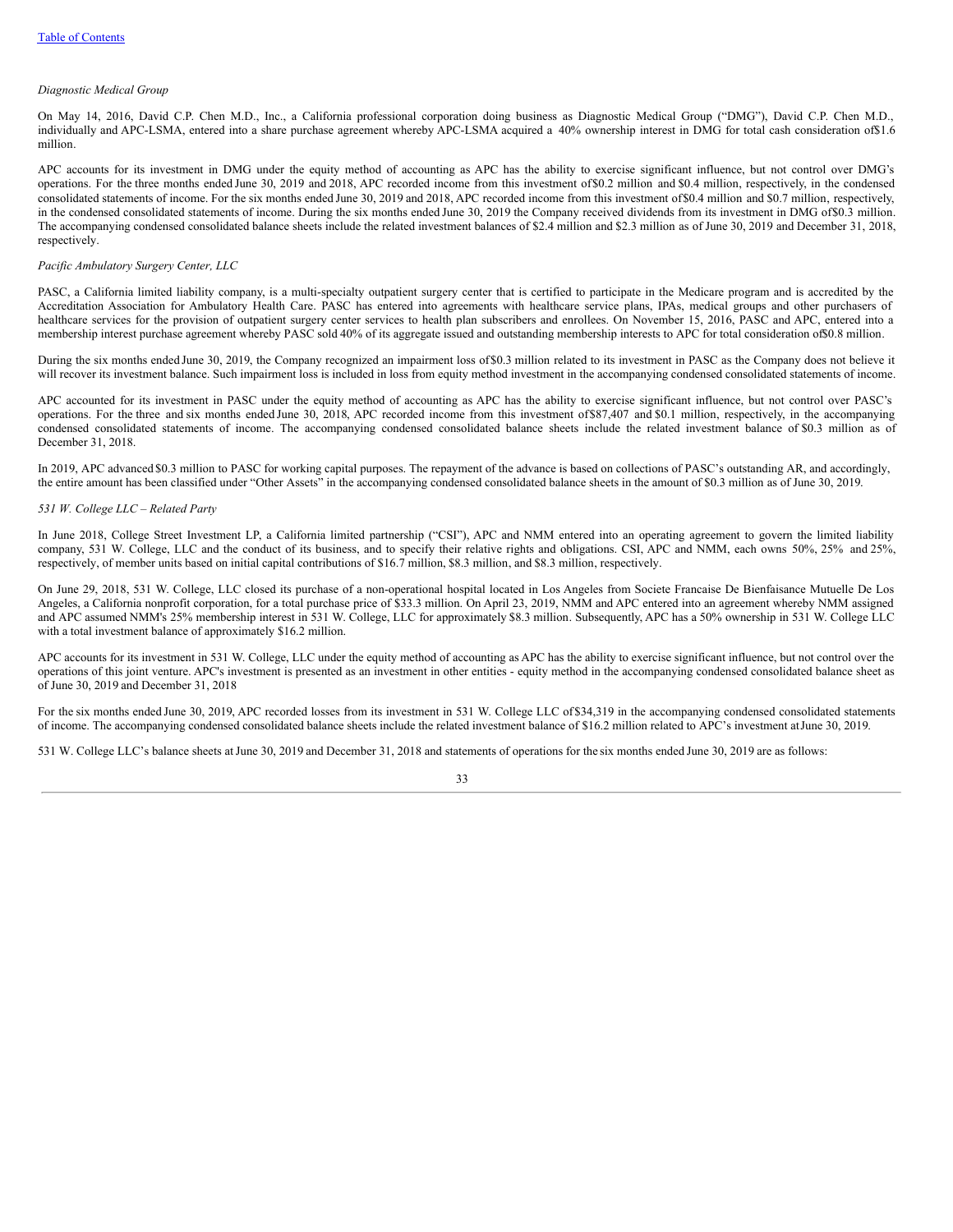#### Table of [Contents](#page-1-0)

Balance Sheet

|                                       |              | <b>June 30,</b><br>2019 |              | December 31,<br>2018 |
|---------------------------------------|--------------|-------------------------|--------------|----------------------|
| <b>Assets</b>                         |              |                         |              |                      |
|                                       |              |                         |              |                      |
| Cash                                  |              | 141,616                 |              | 158,088              |
| Other current assets                  |              |                         |              | 16,137               |
| Other assets                          |              | 70,000                  |              | 70,000               |
|                                       |              |                         |              |                      |
| Property and equipment, net           | $\mathbb{S}$ | 33,394,792              | $\mathbb{S}$ | 33,394,792           |
|                                       |              |                         |              |                      |
| Total assets                          | $\$$         | 33,606,408              | $\mathbb{S}$ | 33,639,017           |
|                                       |              |                         |              |                      |
| Liabilities and Members' Equity       |              |                         |              |                      |
|                                       |              |                         |              |                      |
| <b>Current liabilities</b>            | $\mathbb{S}$ | 1,128,741               | $\mathbb{S}$ | 1,007,413            |
| Stockholders' equity                  |              | 32,477,667              |              | 32,631,604           |
|                                       |              |                         |              |                      |
| Total liabilities and members' equity | \$           | 33,606,408              | \$           | 33,639,017           |
|                                       |              |                         |              |                      |
| <b>Statements of Operation</b>        |              |                         |              |                      |
|                                       |              |                         |              | June 30,<br>2019     |
| Revenues                              |              |                         |              |                      |
| Expenses                              |              |                         |              | 538,437              |
| Loss from operations                  |              |                         |              | (538, 437)           |
|                                       |              |                         |              |                      |
| Other Income                          |              |                         | $\$$         | 384,500              |
|                                       |              |                         |              |                      |
| Net loss*                             |              |                         | $\$$         | (153, 937)           |

The Company's investment in 531 W. College, LLC commenced on June 27, 2018.

### *MWN LLC – Related Party*

On December 18, 2018, NMM, 6 Founders LLC, a California limited liability company doing business as Pacific6 Enterprises ("Pacific6"), and Health Source MSO Inc., a California corporation ("HSMSO") entered into an operating agreement to govern MWN Community Hospital, LLC and the conduct of its business and to specify their relative rights and obligations. NMM, Pacific6, and HSMSO each owns 33.3% of the membership shares based on each member's initial capital contributions of \$3,000 and working capital contributions of \$30,000. During the six months ended June 30, 2019, NMM invested an additional \$33,000 for working capital purposes. The accompanying condensed consolidated balance sheets include the related investment balance of \$66,000 and \$33,000 as of June 30, 2019 and December 31, 2018, respectively.

### *Investment in privately held entity that does not report net asset value per share*

In May 2018, APC purchased 270,000 membership interests of MediPortal LLC, a New York limited liability company, for \$0.4 million or \$1.50 per membership interest, which represented an approximately 2.8% ownership interest. In connection with the initial purchase, APC received a5-year warrant to purchase an additional270,000 membership interests. Additionally, APC received a 5-year option to purchase an additional380,000 membership interests and a 5-year warrant to purchase 480,000 membership interests, which MediPortal LLC granted APC upon completion of its health portal, which has not been completed as of June 30, 2019. As APC does not have the ability to exercise significant influence, and lacks control, over the investee, this investment is accounted for using a measurement alternative which allows the investment to be measured at cost, adjusted for observable price changes and impairments, with changes recognized in net income.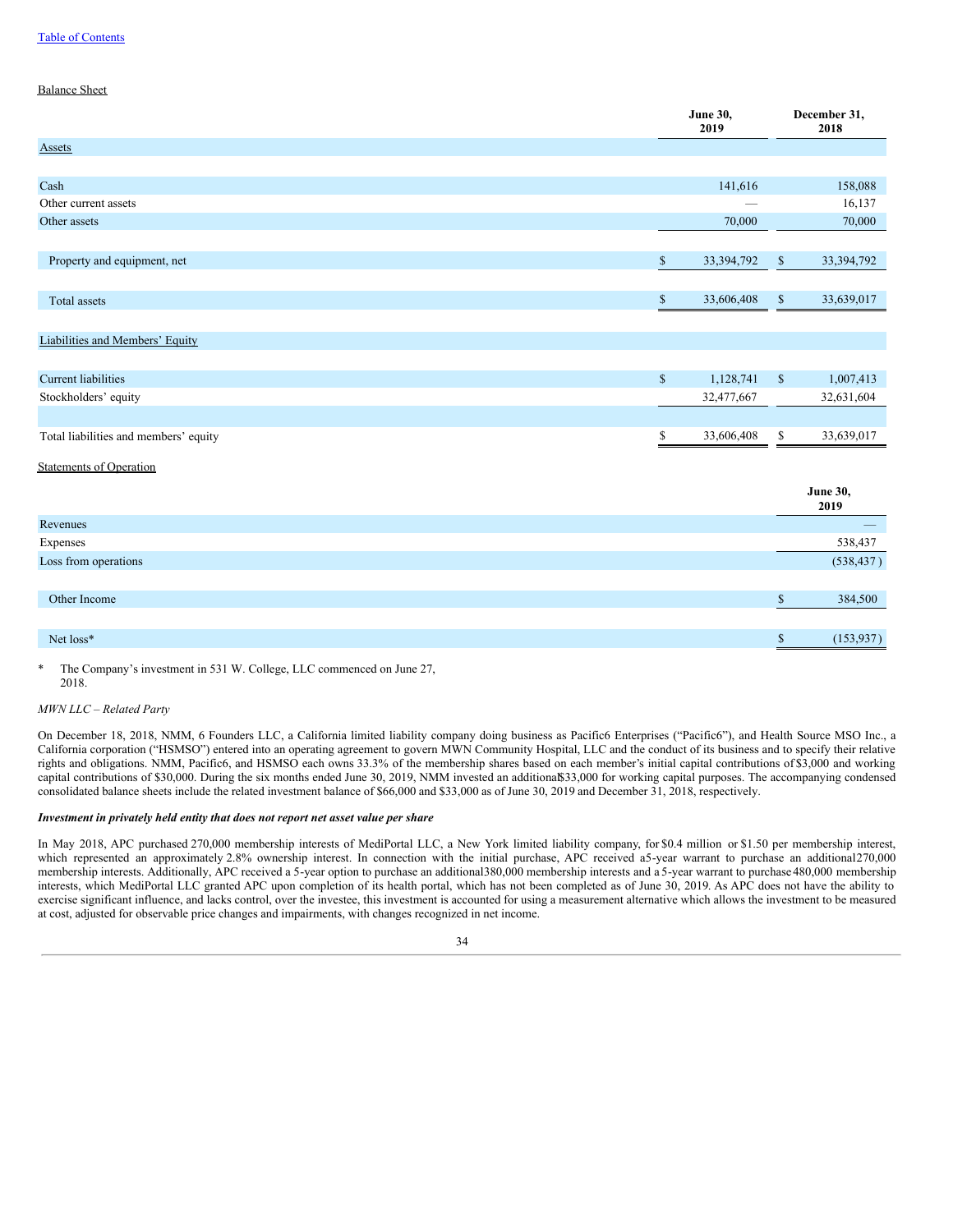#### **6. Loan Receivable – Related Parties**

### *Dr. Albert Arteaga*

On June 28, 2019 APC entered into a convertible secured promissory note with Dr. Albert H. Arteaga, M.D. ("Dr. Arteaga"), Chief Executive Officer of LMA, to loan\$6.4 million to Dr. Arteaga. Interest on the loan accrues at a rate that is equal to the prime rate plus 1% (6.50% as of June 30, 2019) and payable in monthly installments of interest only on the first day of each month until the maturity date of June 28, 2020, at which time, all outstanding principal and accrued interest thereon shall be due and payable in full. The note is secured by certain shares of LMA common stock held by Dr. Arteaga.

At any time on or before December 31, 2019, and upon written notice by APC to Dr. Arteaga, APC has the right, but not the obligation, to convert the entire outstanding principal amount of this note into shares of LMA common stock which equal 21.25% of the aggregate then-issued and outstanding shares of LMA common stock to be held by APC's designee, which may include APC-LSMA. If converted, APC-LSMA and APC's designee will collectively own 46.25% of the equity of LMA with the remaining 53.75% to be owned by Dr. Arteaga. The entire note receivable has been classified under loans receivable - related parties on the condensed consolidated balance sheets in the amount of as \$6.4 million as of June 30, 2019.

### *Accountable Health Care IPA*

On October 9, 2017, NMM and APC-LSMA entered into an agreement with Accountable Health Care, Signal Health Solutions, Inc. ("Signal"), a California corporation and George M. Jayatilaka, M.D. ("Dr. Jay"), individually, whereby concurrent with the execution of the agreement, APC-LSMA extended a line of credit to Dr. Jay in the principal amount of \$10.0 million ("Dr. Jay Loan") to fund the working capital needs of Accountable (\$5.0 million of which was funded by APC on behalf of APC-LSMA and the other \$5.0 million was funded by NMM to Dr. Jay). Interest on the Dr. Jay Loan accrues at a rate that is equal to the prime rate plus!% (6.50% as of June 30, 2019 and December 31, 2018) and payable in monthly installments of interest only on the first day of each month until the date that isthree years following the initial date of funding, at which time, all outstanding principal and accrued interest thereon shall be due and payable in full. The Dr. Jay Loan is not subordinated to any other indebtedness and is secured by a first-lien security interest in certain shares of Accountable owned by Dr. Jay. The outstanding balance as of June 30, 2019 and December 31, 2018 was \$5.0 million and \$5.0 million, respectively.

Concurrently with the funding of the Dr. Jay Loan, Dr. Jay loaned to Accountable Health Care the entire proceeds of the Dr. Jay Loan at the same interest rate and maturity date as the Dr. Jay Loan ("Dr. Jay-Accountable Subordinated Loan"). Repayment of the Dr. Jay-Accountable Subordinated Loan is subordinated to Accountable Health Care's creditors in a manner acceptable to the California Department of Managed Health Care ("DMHC").

At any time on or before the date that isone year following the initial funding date of the Dr. Jay Loan, APC-LSMA or its designee have the right, but not the obligation, to convert up to \$5.0 million of the outstanding principal amount into shares of Accountable Health Care's capital stock. At any time after the date that isone year following the funding date, the Dr. Jay Loan may be prepaid at any time. Within three years following the initial funding of the Dr. Jay Loan, APC-LSMA or its designee shall have the right, but not the obligation, to convert the then outstanding principal amount into Accountable Health Care shares based on Accountable Health Care's then-current valuation. On September 21, 2018, APC and NMM each exercised their option to convert their respective \$5.0 million loan into shares of Accountable Health Care capital stock. As a result, APC's \$5.0 million loan was converted into a25% equity interest with the remaining\$5.0 million loan held by NMM to be converted into an equity interest that will be determined based on a third party valuation of Accountable Health Care's current enterprise value, which has not been completed as of the filing date of this Report. APC accounted for its investment in Accountable Health Care under the equity method of accounting (See Note 5).

Subsequent to the funding of the Dr. Jay Loan, to the extent needed by Accountable Health Care for working capital needs as determined by APC-LSMA, APC-LSMA will extend an additional line of credit in the principal amount up to \$8.0 million. The funding mechanism, interest rate and maturity date of such additional line of credit shall be the same as the Dr. Jay Loan and additional collateral security in Accountable Health Care's issued and outstanding shares will be required. As of June 30, 2019 there has been no amounts drawn on this line of credit.

### *Universal Care, Inc.*

In 2015, APC advanced \$5.0 million on behalf of UCAP to UCI for working capital purposes. On June 29, 2018, and November 28, 2018, APC advanced an additional \$2.5 million and \$5.0 million, respectively. These subordinated loans accrue interest at the prime rate plus1%, or 6.50%, as of June 30, 2019 and December 31, 2018, with interest to be paid monthly. The repayment schedule is based on certain contingent criteria, and accordingly, the entire note receivable has been classified under loans receivable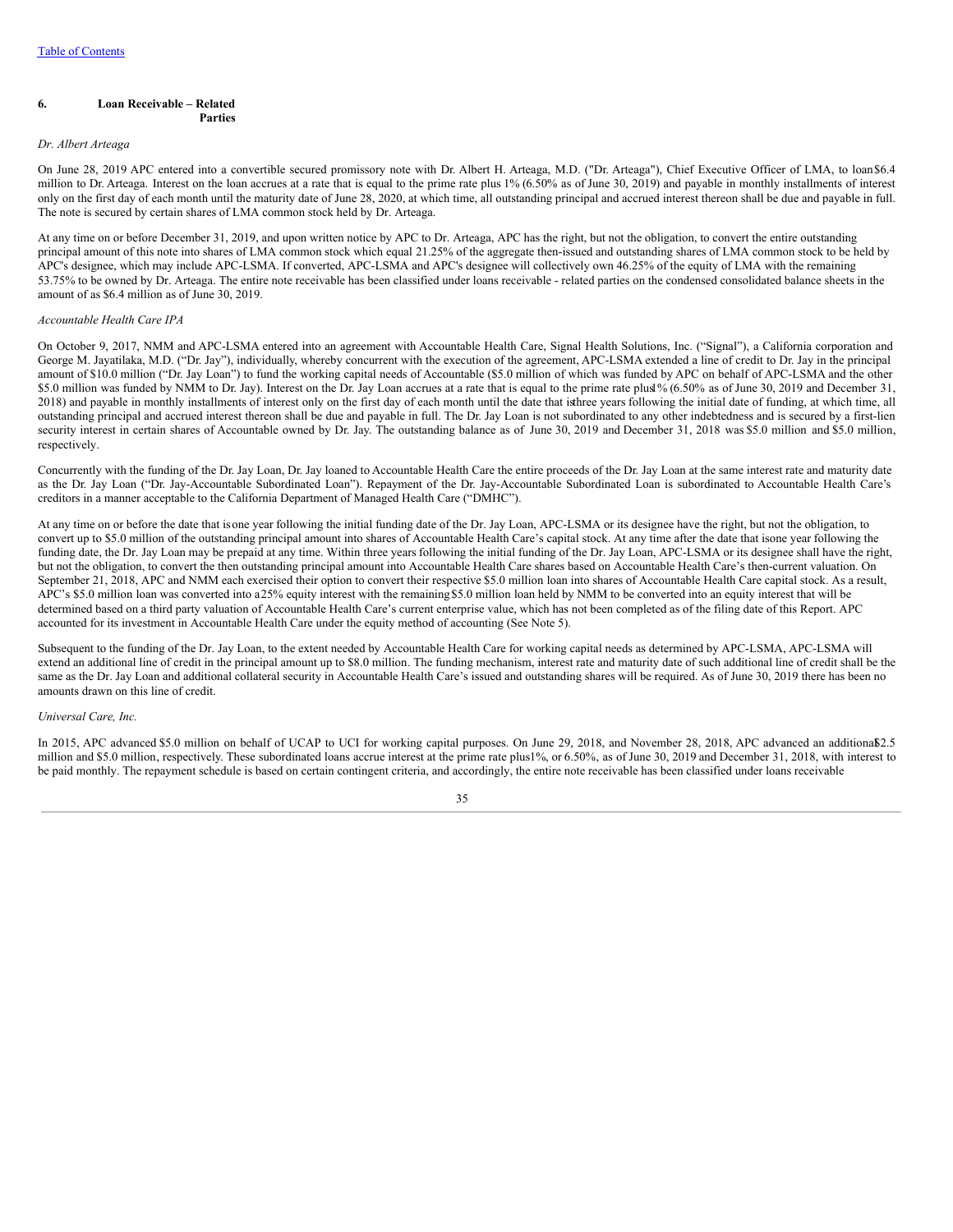- related parties on the condensed consolidated balance sheets in the amount of\$12.5 million as of June 30, 2019 and December 31, 2018.

### **7. Accounts Payable and Accrued Expenses**

The Company's accounts payable and accrued expenses consisted of the following:

|                                     |    | <b>June 30,</b><br>2019 | December 31,<br>2018 |
|-------------------------------------|----|-------------------------|----------------------|
| Accounts payable                    | ۰D | 4,768,708               | \$<br>4,481,544      |
| Specialty capitation payable        |    | 300,000                 | 300,000              |
| Subcontractor IPA risk pool payable |    | 2,760,162               | 2,532,750            |
| Professional fees                   |    | 3,249,220               | 2,251,741            |
| Due to related parties              |    | 1,072,563               | 1,488,313            |
| Contract liabilities                |    | 15,471,349              | 9,024,235            |
| Accrued compensation                |    | 3,036,271               | 4,996,906            |
|                                     |    |                         |                      |
|                                     |    | 30,658,273              | \$<br>25,075,489     |

#### **8. Medical Liabilities**

The Company's medical liabilities consisted of the following:

|                                                     | <b>June 30.</b><br>2019  |   | December 31,<br>2018 |
|-----------------------------------------------------|--------------------------|---|----------------------|
| <b>Balance, beginning of period</b>                 | 33,641,701               | S | 63,972,318           |
| Acquired from Alpha Care (see Note 3)               | 13,119,714               |   |                      |
| Claims paid for previous period                     | (39, 744, 468)           |   | (36, 549, 348)       |
| Incurred health care costs                          | 96,521,548               |   | 209,002,961          |
| Claims paid for current period                      | (60, 439, 690)           |   | (167, 537, 480)      |
| Payment to CMS based on APAACO 2017 year settlement | $\overline{\phantom{a}}$ |   | (34, 464, 826)       |
| Adjustments                                         | (155,907)                |   | (781, 924)           |
|                                                     |                          |   |                      |
| <b>Balance, end of period</b>                       | 42,942,898               |   | 33,641,701           |

### **9. Bank Loan and Lines of**

**Credit**

#### *Bank Loans*

In December 2010, ICC obtained a loan of\$4.6 million from a financial institution. The loan bears interest based on the Wall Street Journal "prime rate", or5.50% per annum, as of December 31, 2018. The loan was collateralized by the medical equipment ICC owns and guaranteed by one of ICC's shareholders. The loan matured on December 31, 2018 and final payment was made in January 2019.

### *Lines of Credit – Related Party*

On June 14, 2018, NMM amended its promissory note agreement with Preferred Bank ("NMM Business Loan Agreement"), which provides for loan availability of up t\$20.0 million with a maturity date ofJune 22, 2020. One of the Company's board members is the chairman and CEO of Preferred Bank. The NMM Business Loan Agreement was subsequently amended on September 1, 2018 to temporarily increase the loan availability from \$20.0 million to \$27.0 million for the period from September 1, 2018 through January 31, 2019, further extended to October 31, 2019 to facilitate the issuance of an additional standby letter of credit for the benefit of CMS. The interest rate is based on the Wall Street Journal "prime rate" plus 0.125%, or 5.625%, as of June 30, 2019 and December 31, 2018. The loan is guaranteed by Apollo Medical Holdings, Inc. and is collateralized by substantially all of the assets of NMM. The amounts outstanding as of June 30, 2019 and December 31, 2018 were \$5.0 million and \$13.0 million, respectively. As of June 30, 2019 and December 31, 2018, availability under this line of credit was\$15.4 million and \$0.7 million, respectively.

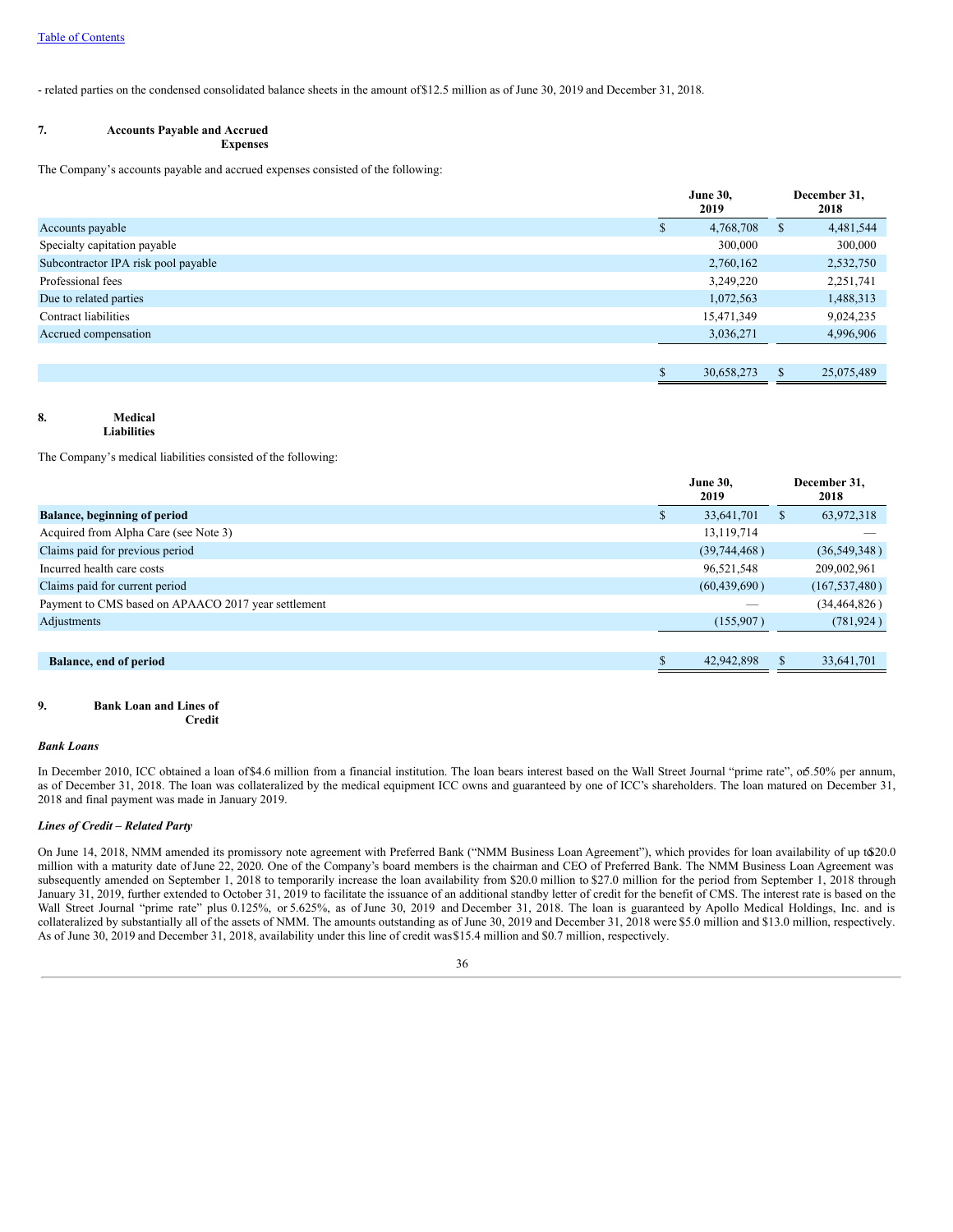On September 5, 2018, NMM entered into a non-revolving line of credit agreement with Preferred Bank, which provides for loan availability of up to\$20.0 million with a maturity date of September 5, 2019. This credit facility was subsequently amended on April 17, 2019 to reduce the loan availability from\$20.0 million to \$16.0 million. The interest rate is based on the Wall Street Journal "prime rate" plus 0.125%, or 5.625%, as of June 30, 2019 and December 31, 2018. The line of credit is guaranteed by Apollo Medical Holdings, Inc. and is collateralized by substantially all assets of NMM. NMM obtained this line of credit to finance potential acquisitions. Each drawdown from the line of credit is converted into a five-year term loan with monthly principal payments plus interest based on afive-year amortization schedule. The availability of the line of credit is reduced based on the aggregate amount drawn. As of June 30, 2019 and December 31, 2018, availability under this line of credit was\$16.0 million and \$20.0 million, respectively.

On June 14, 2018, APC amended its promissory note agreement with Preferred Bank, which provides for loan availability of up to\$10.0 million with a maturity date of June 22, 2020. This credit facility was subsequently amended on April 17, 2019 and June 11, 2019 to increase the loan availability from\$10.0 million to \$40.0 million and extend the maturity date through December 31, 2020. The interest rate is based on the Wall Street Journal "prime rate" plus 0.125%, or 5.625%, as of June 30, 2019 and December 31, 2018. The loan is also collateralized by substantially all assets of APC. During the six month period ended June 30, 2019 the Company drew down \$39.6 million for capital to acquire Alpha Care. The amount outstanding as of June 30, 2019 and December 31, 2018 was \$39.6 million and \$0, respectively. As of June 30, 2019 and December 31, 2018, availability under this line of credit was\$0.1 million and \$9.7 million, respectively.

#### *Standby Letters of Credit*

On March 3, 2017, APAACO established an irrevocable standby letter of credit with Preferred Bank (through the NMM Business Loan Agreement) for \$6.7 million for the benefit of CMS. The letter of credit expired on December 31, 2018 and was automatically extended without amendment for additional one - year periods from the present or any future expiration date, unless notified by the institution to terminate prior to 90 days from any expiration date. APAACO may continue to draw from the letter of credit for one year following the bank's notification of non-renewal. As of June 30, 2019, CMS has released the Company from this obligation.

On October 3, 2018, APAACO established a second irrevocable standby letter of credit with Preferred Bank (through the NMM Business Loan Agreement) for\$6.6 million for the benefit of CMS. The letter of credit expires on December 31, 2019 and is automatically extended without amendment for additional one - year periods from the present or any future expiration date, unless notified by the institution to terminate prior to 90 days from any expiration date. APAACO may continue to draw from the letter of credit for one year following the bank's notification of non-renewal.

APC established irrevocable standby letters of credit with a financial institution for a total of\$0.3 million for the benefit of certain health plans. The standby letters of credit are automatically extended without amendment for additional one-year periods from the present or any future expiration date, unless notified by the institution in advance of the expiration date that the letter will be terminated.

As part of the Alpha Care acquisition, the Company assumed responsibility over irrevocable standby letters of credit with two financial institutions for approximately\$3.5 million. The standby letters of credit expire will expire by October 2019 but are automatically extended without amendment for additionalone - year periods from the expiration date. In addition, the Company is required to maintain a cash balance equal to the amounts of the standby letters of credit. As of June 30, 2019, the amount of restricted cash associated to these standby letters of credit is \$3.5 million.

#### **10. Mezzanine and Stockholders' Equity**

# *Mezzanine*

## **APC**

Pursuant to the shareholder agreements that APC has entered into with its shareholders, in the event of certain disqualifying events specified in the agreements (e.g., the shareholder's death, disability or retirement from the practice of medicine or breach of physician or other agreements with APC), APC has the option to purchase the shares of APC capital stock held by such shareholder for a purchase price specified therein. As APC's shares of capital stock are redeemable upon the occurrence of events that are not solely within APC's control, such APC shares are classified as mezzanine or temporary equity rather than as permanent equity. Accordingly, the Company recognizes noncontrolling interests in APC as mezzanine equity in the condensed consolidated financial statements. APC's shares are not redeemable and it is not probable that the shares will become redeemable as of June 30, 2019 and December 31, 2018.

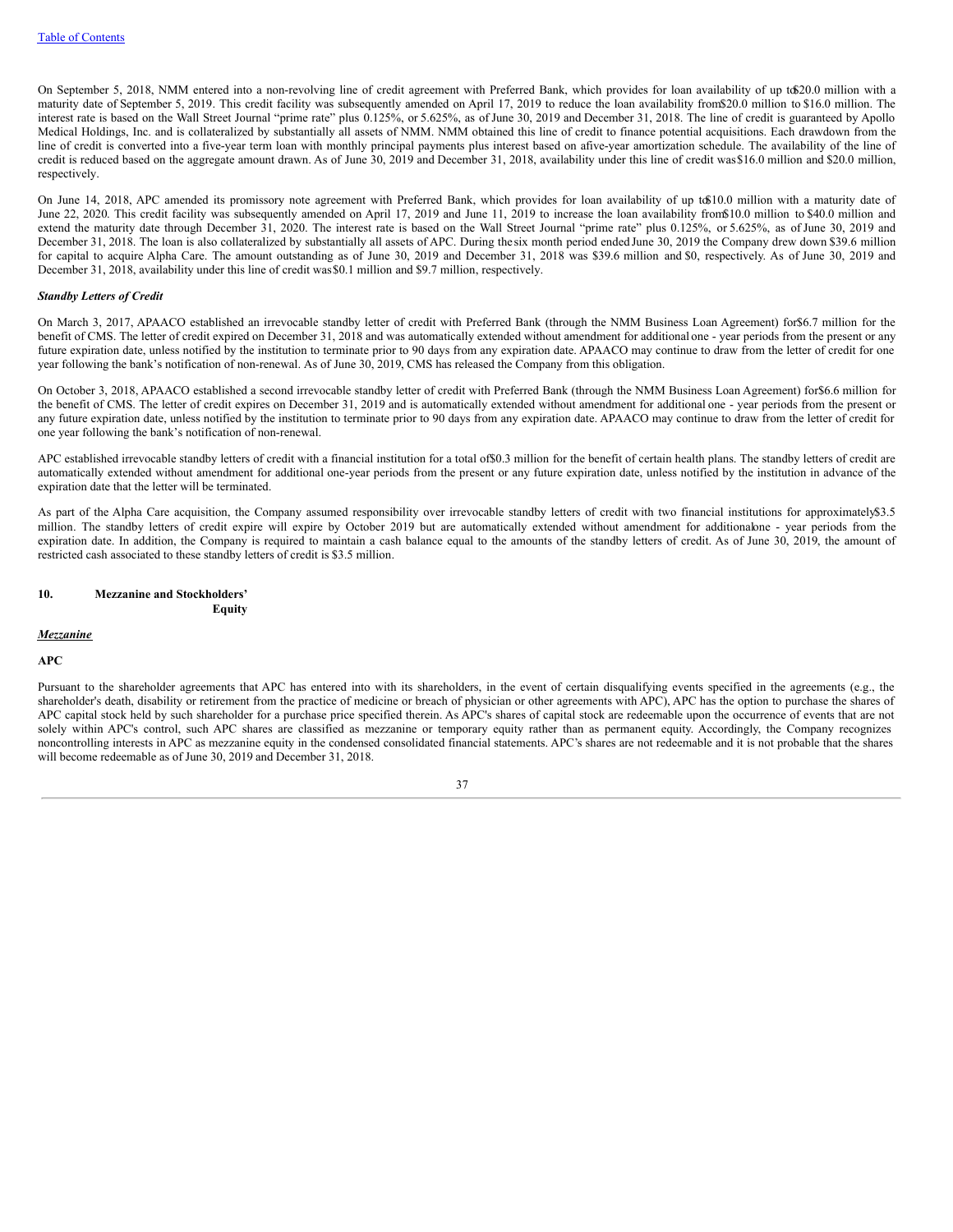On December 18, 2018, the Company entered into a settlement agreement and mutual release with former APCN shareholders to repurchase all the equity interests in APC previously held by these shareholders. APC paid approximately \$1.7 million to repurchase 1,662,571 shares of common stock.

### *Stockholders' Equity*

As of the date of this Report, 480,212 holdback shares have not been issued to certain former NMM shareholders who were NMM shareholders at the time of Closing of the Merger, as they have yet to submit properly completed letters of transmittal to ApolloMed in order to receive their pro rata portion of ApolloMed common stock and warrants as contemplated under the Merger Agreement. Pending such receipt, such former NMM shareholders have the right to receive, without interest, their pro rata share of dividends or distributions with a record date after the effectiveness of the Merger. The condensed consolidated financial statements have treated such shares of common stock as outstanding, given the receipt of the letter of transmittal is considered perfunctory and the Company is legally obligated to issue these shares in connection with the Merger.

See options and warrants section below for common stock issued upon exercise of stock options and stock purchase warrants.

#### **Options**

The Company's outstanding stock options consisted of the following:

|                                        | <b>Shares</b>            |               | Weighted<br>Average<br><b>Exercise Price</b> | Weighted<br>Average<br>Remaining<br>Contractual<br>Term<br>(Years) |               | Aggregate<br><b>Intrinsic</b><br>Value<br>(in millions) |
|----------------------------------------|--------------------------|---------------|----------------------------------------------|--------------------------------------------------------------------|---------------|---------------------------------------------------------|
| Options outstanding at January 1, 2019 | 647,240                  | <sup>\$</sup> | 5.62                                         | 4.13                                                               | $\mathcal{S}$ | 9.2                                                     |
| Options granted                        | 45,000                   |               | 18.11                                        | --                                                                 |               |                                                         |
| Options exercised                      | (111,000)                |               | 4.56                                         | _                                                                  |               | 1.4                                                     |
| Options forfeited                      | $\overline{\phantom{a}}$ |               |                                              | __                                                                 |               |                                                         |
|                                        |                          |               |                                              |                                                                    |               |                                                         |
| Options outstanding at June 30, 2019   | 581,240                  | \$.           | 6.79                                         | 3.44                                                               | £.            | 5.8                                                     |
|                                        |                          |               |                                              |                                                                    |               |                                                         |
| Options exercisable at June 30, 2019   | 547,490                  | \$            | 5.74                                         | 3.18                                                               | <sup>\$</sup> | 5.8                                                     |
|                                        |                          |               |                                              |                                                                    |               |                                                         |

During the six months ended June 30, 2019 and 2018, stock options were exercised for111,000 and 240,500 shares, respectively, of the Company's common stock, which resulted in proceeds of approximately \$0.5 million and \$0.8 million, respectively. The exercise price range from \$1.50 to \$5.79 per share for the exercises during the six months ended June 30, 2019 and ranged from\$0.01 to \$10.00 per share for the exercises during the six months ended June 30, 2018.

During the six months ended June 30, 2018 stock options were exercised pursuant to the cashless exercise provision of the option agreement, with respect to60,536 shares of the Company's common stock, which resulted in the Company issuing 47,576 net shares.

During the six months ended June 30, 2019, the Company granted 45,000 stock options to certain ApolloMed board members which were recognized at fair value, as determined using the Black-Scholes option pricing model and the following assumptions:

|                              | <b>June 30,</b><br>2019 |          |
|------------------------------|-------------------------|----------|
| <b>Expected Term</b>         | 3.0 years               |          |
| Expected volatility          | 100.27%                 |          |
| Risk-free interest rate      |                         | $2.51\%$ |
| Market value of common stock | 18.11                   |          |
| Annual dividend yield        |                         | $-$ %    |
| Forfeiture rate              |                         | $0\%$    |
|                              |                         |          |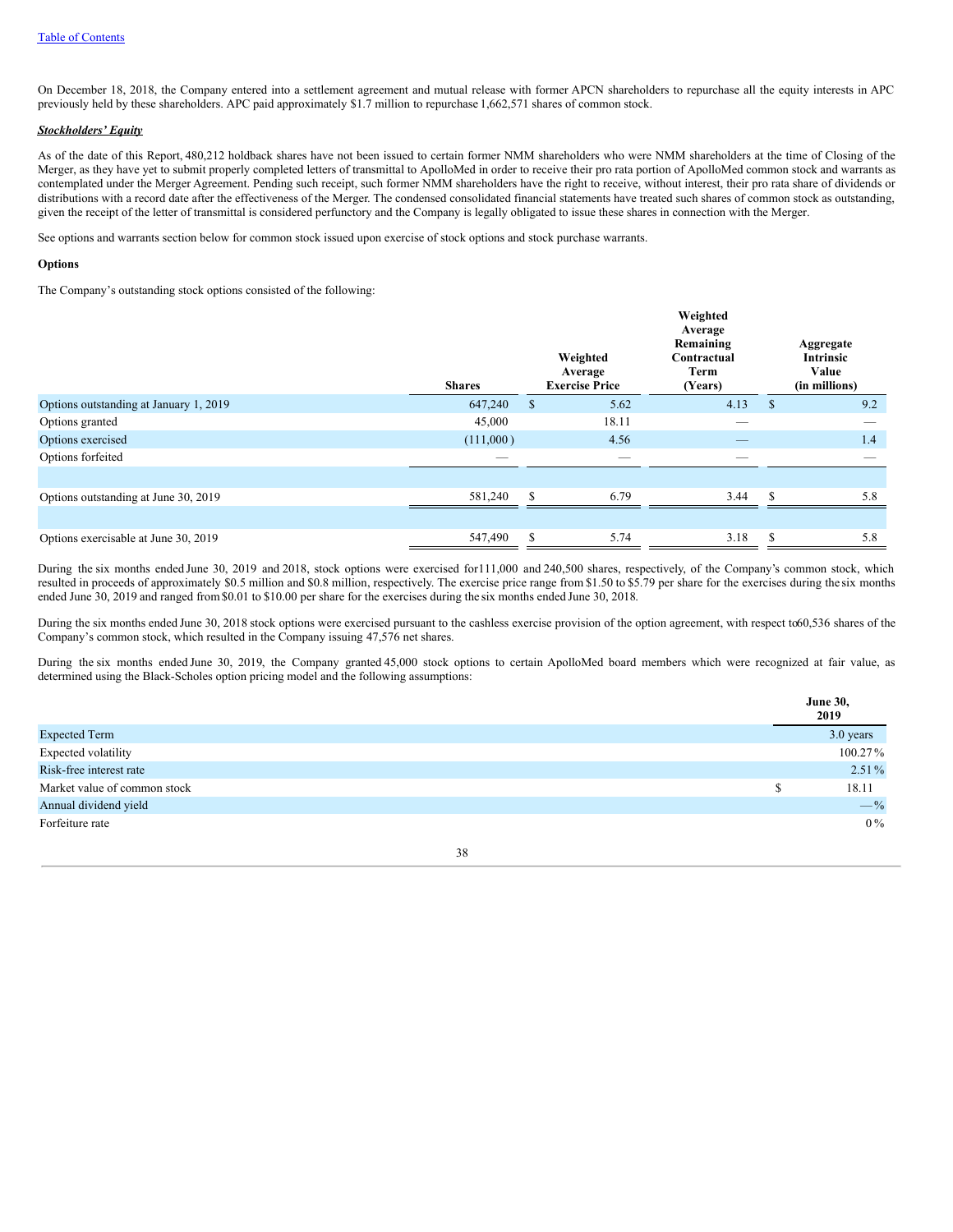During the six months ended June 30, 2019, the Company recorded approximately \$0.2 million of share-based compensation expense associated with the issuance of restricted shares of common stock and vesting of stock options which is included in General and administrative expenses in the accompanying condensed consolidated statement of income.

Outstanding stock options granted to primary care physicians to purchase shares of APC's common stock consisted of the following:

|                                                      | <b>Shares</b>            |   | Weighted<br>Average<br><b>Exercise Price</b> | Weighted<br>Average<br>Remaining<br>Contractual<br>Term<br>(Years) |          | Aggregate<br>Intrinsic<br>Value<br>(in millions) |
|------------------------------------------------------|--------------------------|---|----------------------------------------------|--------------------------------------------------------------------|----------|--------------------------------------------------|
| Options outstanding at January 1, 2019               | 853,800                  | S | 0.167                                        | 0.75                                                               | <b>S</b> | 0.5                                              |
| Options granted                                      |                          |   |                                              |                                                                    |          |                                                  |
| Options exercised                                    | _                        |   | _                                            | $\overline{\phantom{a}}$                                           |          |                                                  |
| Options expired/forfeited                            | $\overline{\phantom{a}}$ |   | $\overline{\phantom{a}}$                     | $\overline{\phantom{a}}$                                           |          |                                                  |
|                                                      |                          |   |                                              |                                                                    |          |                                                  |
| Options outstanding and exercisable at June 30, 2019 | 853,800                  | S | 0.167                                        | 0.25                                                               |          | 0.5                                              |

The aggregate intrinsic value is calculated as the difference between the exercise price and the estimated fair value of common stock as ofJune 30, 2019.

Share-based compensation expense related to option awards granted to primary care physicians to purchase shares of APC's common stock, are recognized over their respective vesting periods, and consisted of the following:

|                                   | <b>Three Months Ended</b><br><b>June 30,</b> |               |         |  |
|-----------------------------------|----------------------------------------------|---------------|---------|--|
|                                   | 2019                                         |               | 2018    |  |
| Share-based compensation expense: |                                              |               |         |  |
|                                   |                                              |               |         |  |
| General and administrative        | 202,382                                      | <sup>\$</sup> | 202,382 |  |
|                                   |                                              |               |         |  |
|                                   | 202,382                                      | <b>S</b>      | 202,382 |  |
|                                   |                                              |               |         |  |

|                                   | <b>Six Months Ended</b><br><b>June 30,</b> |  |         |  |  |
|-----------------------------------|--------------------------------------------|--|---------|--|--|
|                                   | 2019                                       |  | 2018    |  |  |
| Share-based compensation expense: |                                            |  |         |  |  |
|                                   |                                            |  |         |  |  |
| General and administrative        | 404,764                                    |  | 404,764 |  |  |
|                                   |                                            |  |         |  |  |
|                                   | 404,764                                    |  | 404,764 |  |  |
|                                   |                                            |  |         |  |  |

The remaining unrecognized share-based compensation expense of stock option awards granted to primary care physicians to purchase shares of APC's common stock as of June 30, 2019 was \$0.2 million which is expected to be recognized over the remaining term of3 months.

### **Warrants**

The Company's outstanding warrants consisted of the following: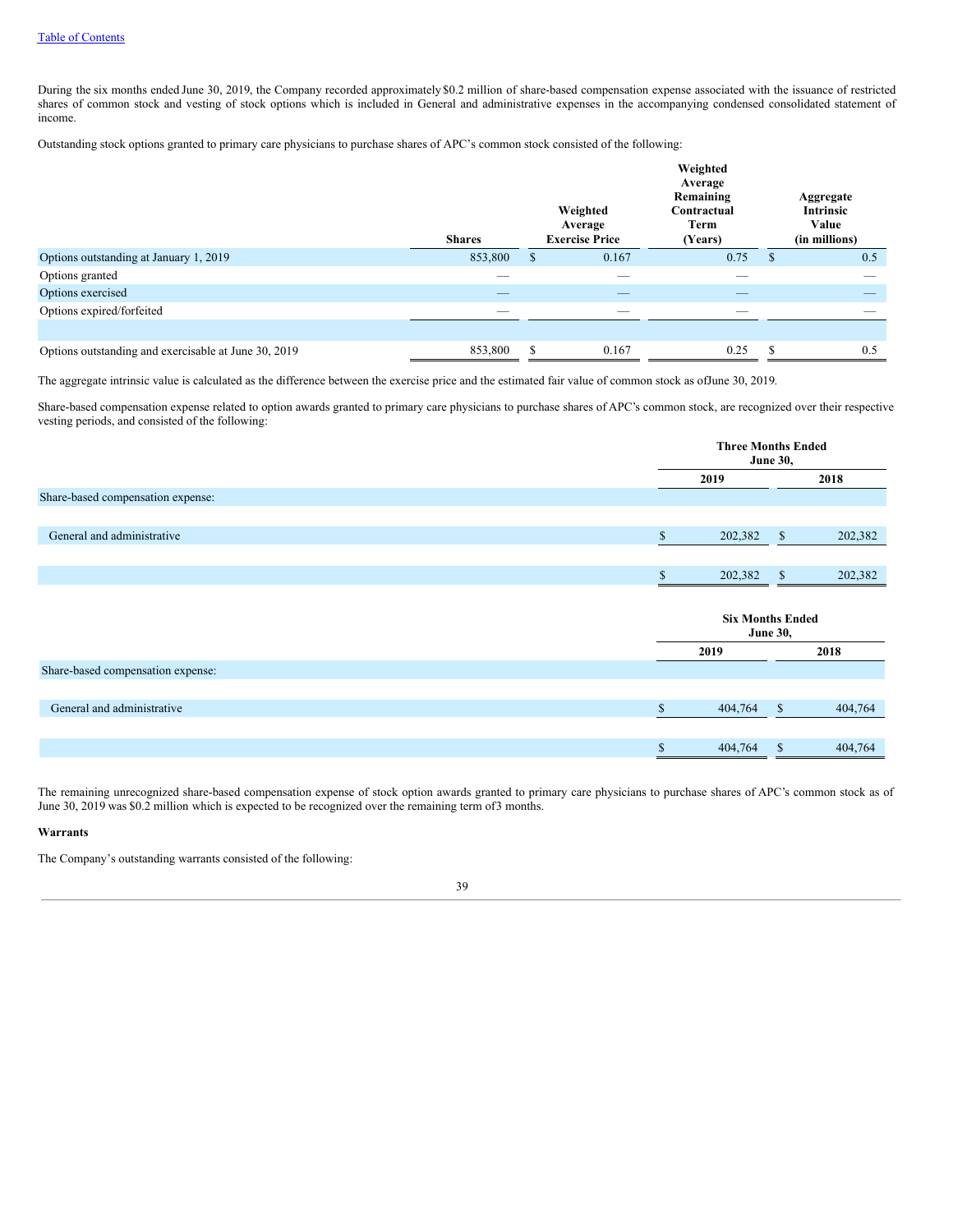|                            |                                           |                         | <b>Shares</b>                                               | Weighted<br>Average<br><b>Exercise Price</b> |                                | Weighted<br>Average<br>Remaining<br>Contractual<br>Term<br>(Years) |      |                                                                     | Aggregate<br>Intrinsic<br>Value<br>(in millions) |
|----------------------------|-------------------------------------------|-------------------------|-------------------------------------------------------------|----------------------------------------------|--------------------------------|--------------------------------------------------------------------|------|---------------------------------------------------------------------|--------------------------------------------------|
|                            | Warrants outstanding at January 1, 2019   |                         | 3,331,995                                                   | $\mathcal{S}$                                | 9.93                           |                                                                    | 2.97 | $\mathsf{\$}$                                                       | 33.1                                             |
| Warrants granted           |                                           |                         | -                                                           |                                              | -                              |                                                                    | -    |                                                                     |                                                  |
| Warrants exercised         |                                           |                         | (41, 624)                                                   |                                              | 9.41                           |                                                                    |      |                                                                     | 0.3                                              |
| Warrants expired/forfeited |                                           |                         |                                                             |                                              |                                |                                                                    |      |                                                                     |                                                  |
|                            |                                           |                         |                                                             |                                              |                                |                                                                    |      |                                                                     |                                                  |
|                            | Warrants outstanding at June 30, 2019     |                         | 3,290,371                                                   | \$                                           | 9.93                           |                                                                    | 2.48 | \$                                                                  | 22.3                                             |
|                            | <b>Exercise Price Per</b><br><b>Share</b> | Warrants<br>Outstanding | Weighted<br>Average<br>Remaining<br><b>Contractual Life</b> |                                              | Warrants<br><b>Exercisable</b> |                                                                    |      | Weighted<br>Average<br><b>Exercise Price</b><br>Per<br><b>Share</b> |                                                  |
| $\mathbf S$                | 9.00                                      | 1,053,269               |                                                             | 1.29                                         |                                | 1,053,269                                                          |      |                                                                     | 9.00                                             |
|                            | 10.00                                     | 1,408,220               |                                                             | 2.80                                         |                                | 1,408,220                                                          |      |                                                                     | 10.00                                            |
|                            | 11.00                                     | 828,882                 |                                                             | 3.44                                         |                                | 828,882                                                            |      |                                                                     | 11.00                                            |
|                            |                                           |                         |                                                             |                                              |                                |                                                                    |      |                                                                     |                                                  |
|                            | $9.00 - 11.00$                            | 3,290,371               |                                                             | 2.48                                         |                                | 3,290,371                                                          | \$   |                                                                     | 9.93                                             |

During the six months ended June 30, 2019 and 2018, common stock warrants were exercised for41,624 and 210,625 shares, respectively, of the Company's common stock, which resulted in proceeds of approximately \$0.4 million and \$1.5 million, respectively. The exercise price ranged from \$9.00 to \$11.00 per share for the exercises during the six months ended June 30, 2019 and \$4.00 to \$10.00 during the six months ended June 30,2018.

### **Treasury Stock**

APC owned 1,775,561 and 1,682,110 shares of ApolloMed's common stock as ofJune 30, 2019 and December 31, 2018, which are legally issued and outstanding but excluded from shares of common stock outstanding in the condensed consolidated financial statements, as such shares are treated as treasury shares for accounting purposes. Pursuant to the issuance of the Holdback Shares (see Note 14), 93,451 shares issued to APC are treated as treasury shares. The remaining treasury shares of168,493 were repurchased from the former APCN shareholders in 2018.

### **Dividends**

During the six months ended June 30, 2019 and 2018, APC paid dividends of \$10.0 million and \$2.0 million, respectively.

During the six months ended June 30, 2019, CDSC paid dividends of \$1.2 million.

**11. Commitments and Contingencies**

# *Regulatory Matters*

Laws and regulations governing the Medicare program and healthcare generally are complex and subject to interpretation. The Company believes that it is in compliance with all applicable laws and regulations and is not aware of any pending or threatened investigations involving allegations of potential wrongdoing. While no regulatory inquiries have been made, compliance with such laws and regulations can be subject to future government review and interpretation as well as significant regulatory action including fines, penalties, and exclusion from the Medicare and Medi-Cal programs.

As risk-bearing organizations, APC and Alpha Care is required to follow regulations of the California DMHC, including maintenance of minimum working capital, tangible net equity ("TNE"), cash-to-claims ratio and claims payment requirements prescribed by the California DMHC. TNE is defined as net equity less intangibles, less non-allowable assets (which include

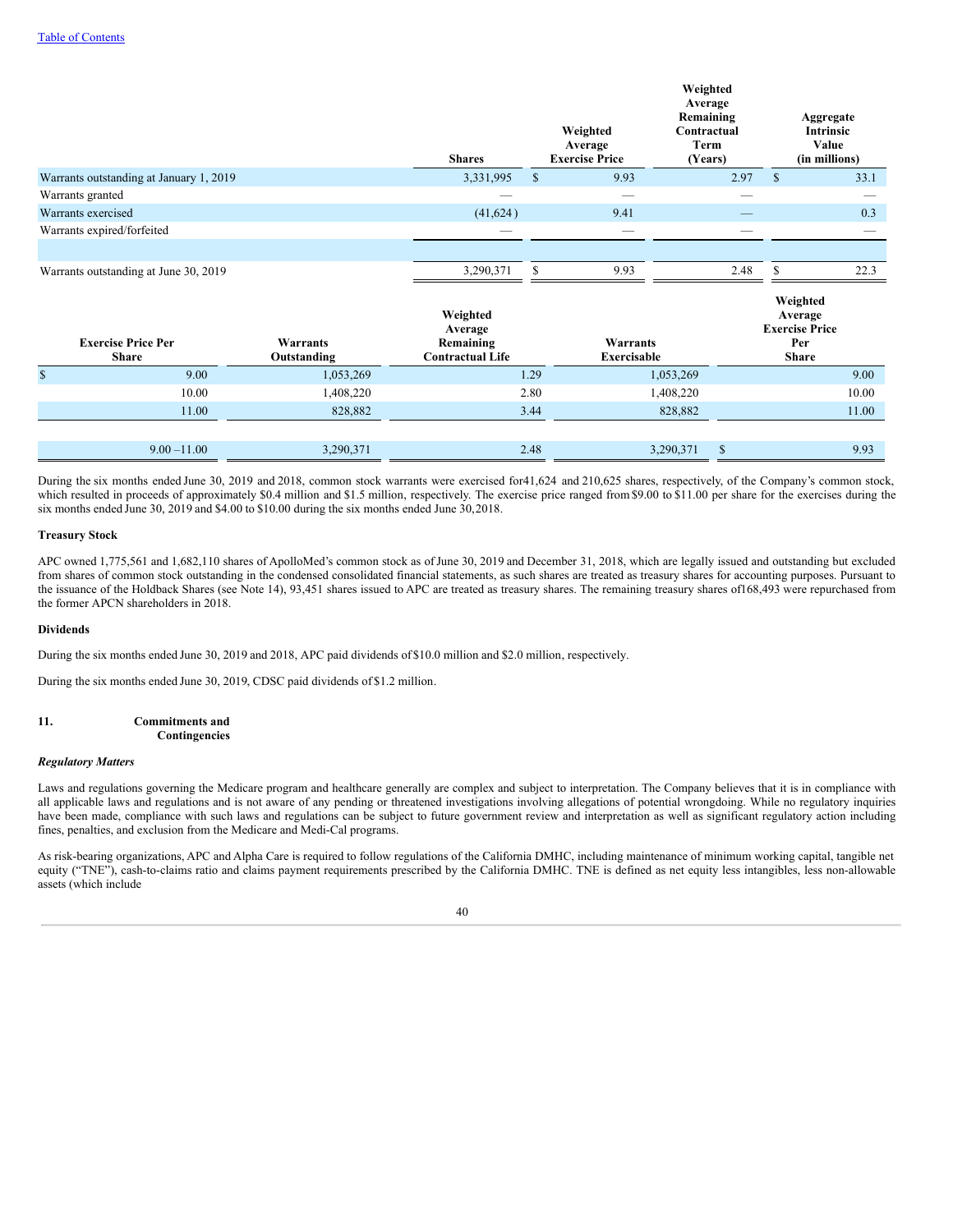unsecured amounts due from affiliates), plus subordinated obligations. AtJune 30, 2019 and December 31, 2018, APC and Alpha Care was in compliance with these regulations.

Many of the Company's payor and provider contracts are complex in nature and may be subject to differing interpretations regarding amounts due for the provision of medical services. Such differing interpretations may not come to light until a substantial period of time has passed following contract implementation. Liabilities for claims disputes are recorded when the loss is probable and can be estimated. Any adjustments to reserves are reflected in current operations.

#### *Af ordable Care Act*

The Patient Protection and Affordable Care Act ("PPACA") has made significant changes to the United States health care system. The legislation impacted multiple aspects of the health care system, including many provisions that change payments from Medicare, Medicaid and insurance companies. Under this legislation, 33 states have expanded their Medicaid programs to cover previously uninsured childless adults, and four additional states voted in 2018 to expand Medicaid or to elect a governor that pledged to expand Medicaid. In addition, many uninsured individuals have had the opportunity to purchase health insurance via state-based marketplaces, state-based marketplaces using a federal platform, state-partnership marketplaces or the federally-facilitated marketplace. PPACA also implemented a number of health insurance market reforms, such as allowing children to remain on their parents' health insurance until age 26 or prohibiting certain plans from denying coverage based on pre-existing conditions. Nationally, these reforms have reduced the number of uninsured individuals.

It is unclear what changes may be made to PPACA with the divided Congress, current presidential administration, and pending litigation over the validity of PPACA. The Administration has promulgated rules to broaden the availability of coverage options that do not comply with the full range of PPACA requirements for individual market coverage, namely Association Health Plans and Short-Term Limited-Duration Insurance. The Administration has also provided additional guidance on state PPACA waivers. These executive actions have been or may be challenged in court. In addition, the Tax Cuts and Jobs Act ("TCJA"), passed in December 2017, eliminates the individual mandate penalty under PPACA, effective January 1, 2019. The individual mandate penalty was included in PPACA to address concerns that other market reforms expanding access to coverage might produce adverse selection and higher premiums. The extent to which the repeal of the individual mandate penalty will impact the uninsured rate and 2019 premiums is unclear at this juncture. On December 14, 2018, the United States District Court for the Northern District of Texas ruled that the individual mandate without the penalty is unconstitutional and that PPACA is therefore invalid in its entirety. Litigation on this issue is ongoing, with the Administration indicating it will continue implementing PPACA pending any appeals, the court ordering expedited briefing on a potential stay and certification of an interlocutory appeal, and pending litigation in the United States District Court for the District of Maryland to ensure continued implementation of PPACA. This litigation along with any future legislative changes to PPACA or other federal and state legislation could have a material impact on the operations of the Company. The Company is continuing to monitor the legislative environment and developments in pending litigation for risks and uncertainties.

#### *Standby Letters of Credit*

As part of the APAACO participation with CMS, the Company must provide a financial guarantee to CMS, the guarantee generally must be in an amount equal to2% of our benchmark Medicare Part A and Part B expenditures. The Company has established an irrevocable standby letters of credit with Preferred Bank, which is affiliated with one of the Company's board members, of \$6.6 million for the 2018 performance year (see Note 9).

APC established irrevocable standby letters of credit with a financial institution for a total of\$0.3 million for the benefit of certain health plans. The standby letters of credit are automatically extended without amendment for additional one-year periods from the present or any future expiration date, unless notified by the institution in advance of the expiration date that the letter will be terminated (see Note 9).

As part of the Alpha Care acquisition the Company assumed responsibility over irrevocable standby letters of credit with two financial institution for approximately\$3.5 million. The standby letters of credit are automatically extended without amendment for additionalone - year periods from the expiration date (see Note 9).

#### *Litigation*

From time to time, the Company is involved in various legal proceedings and other matters arising in the normal course of its business. The resolution of any claim or litigation is subject to inherent uncertainty and could have a material adverse effect on the Company's financial condition, cash flows or results of operations.

*Prospect Medical Systems*

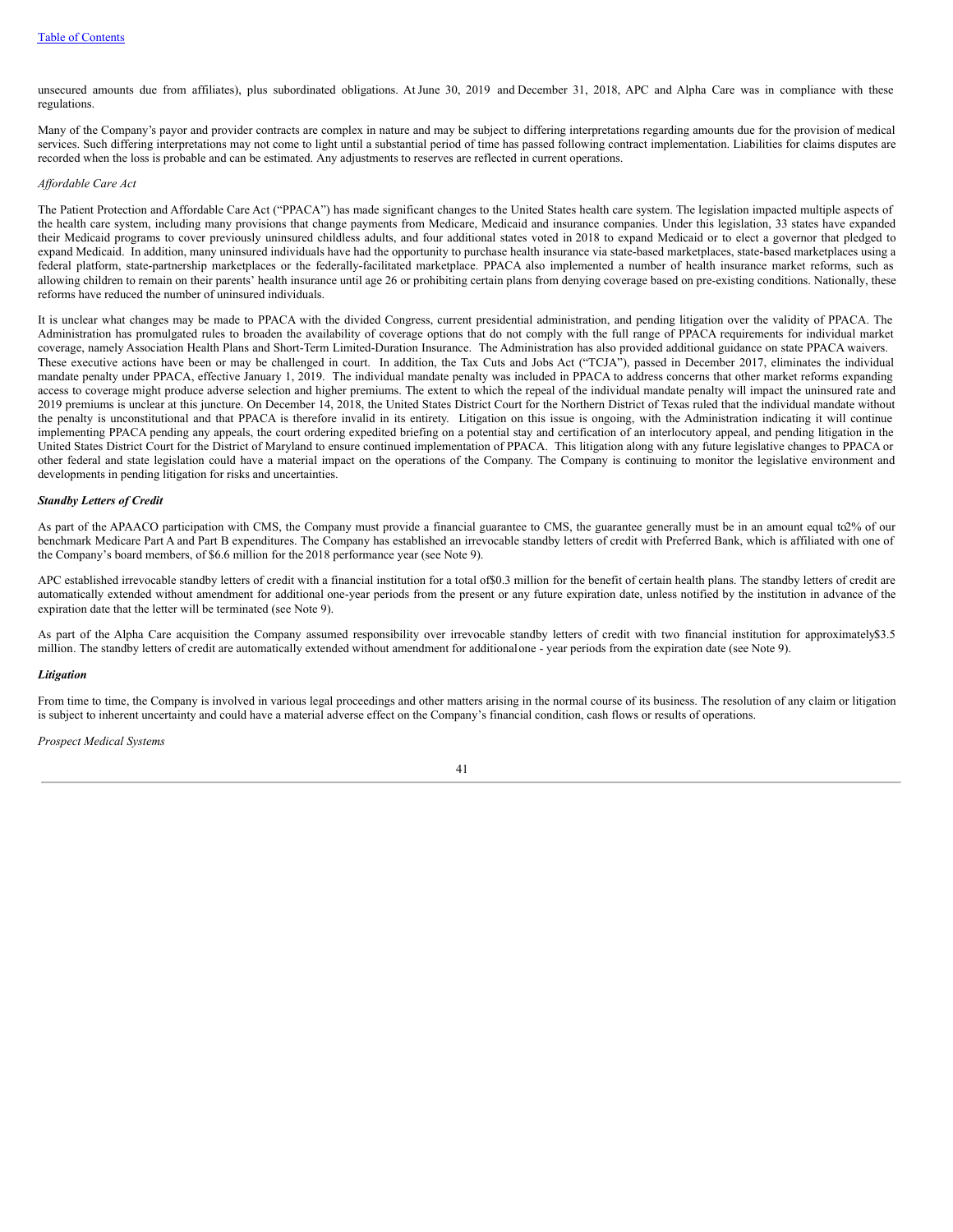On or about March 23, 2018 and April 3, 2018, a Demand for Arbitration and an Amended Demand for Arbitration were filed by Prospect Medical Group, Inc. and Prospect Medical Systems, Inc. (collectively, "Prospect") against MMG, ApolloMed and AMM with Judicial Arbitration Mediation Services in California, arising out of MMG's purported business plans, seeking damages in excess of \$5.0 million, and alleging breach of contract, violation of unfair competition laws, and tortious interference with Prospect's current and future economic relationships with its health plans and their members. MMG, ApolloMed and AMM dispute the allegations and intend to vigorously defend against this matter. The resolution of this matter and any potential range of loss in excess of any current accrual cannot be reasonably determined or estimated at this time primarily because the matter has not been fully arbitrated and presents unique regulatory and contractual interpretation issues.

### *Liability Insurance*

The Company believes that its insurance coverage is appropriate based upon the Company's claims experience and the nature and risks of the Company's business. In addition to the known incidents that have resulted in the assertion of claims, the Company cannot be certain that its insurance coverage will be adequate to cover liabilities arising out of claims asserted against the Company, the Company's affiliated professional organizations or the Company's affiliated hospitalists in the future where the outcomes of such claims are unfavorable. The Company believes that the ultimate resolution of all pending claims, including liabilities in excess of the Company's insurance coverage, will not have a material adverse effect on the Company's financial position, results of operations or cash flows; however, there can be no assurance that future claims will not have such a material adverse effect on the Company's business. Contracted physicians are required to obtain their own insurance coverage.

Although the Company currently maintains liability insurance policies on a claims-made basis, which are intended to cover malpractice liability and certain other claims, the coverage must be renewed annually, and may not continue to be available to the Company in future years at acceptable costs, and on favorable terms.

#### **12. Related Party Transactions**

On November 16, 2015, UCAP entered into a subordinated note receivable agreement with UCI, a48.9% owned equity method investee (See Note 5), in the amount of \$5.0 million. On June 28, 2018 and November 28, 2018, UCAP entered into two additional subordinated note receivable agreements with UCI in the amount of 2.5 million and \$5.0 million, respectively (see Note 6).

During the three and six months ended June 30, 2019 and 2018, NMM earned approximately \$5.2 million and \$5.2 million, respectively, and \$8.4 million and \$9.9 million, respectively, in management fees from LMA, which is accounted for under the equity method based on 25% equity ownership interest held by APC in LMA's IPA line of business (see Note 5).

During the three and six months ended June 30, 2019 and 2018, APC paid approximately \$0.6 million and \$0.8 million, respectively, and \$1.4 million and \$1.2 million, respectively, to PMIOC for provider services, which is accounted for under the equity method based on 40% equity ownership interest held by APC (see Note 5).

During the three and six months ended June 30, 2019 and 2018, APC paid approximately \$1.8 million and \$2.1 million, respectively, and \$3.8 million and \$3.7 million, respectively, to DMG for provider services, which is accounted for under the equity method based on 40% equity ownership interest held by APC (see Note 5).

During the three and six months ended June 30, 2019 and 2018, APC paid approximately \$0.1 million and \$0.1 million, respectively, and \$0.1 million and \$0.2 million, respectively, to Advanced Diagnostic Surgery Center for services as a provider. Advanced Diagnostic Surgery Center shares common ownership with certain board members of APC.

During the three and six months ended June 30, 2019 and 2018, APC paid approximately \$0.7 million and \$1.2 million, respectively, and \$2.0 million and \$1.9 million, respectively, to AMG, Inc. for services as a provider. AMG, Inc. shares common ownership with certain board members of APC.

During the three and six months ended June 30, 2019 and 2018, APC paid an aggregate of approximately \$7.1 million and \$11.6 million, respectively, and \$16.4 million and \$20.8 million, respectively, to shareholders of APC for provider services, which include approximately \$1.9 million and \$3.9 million, respectively, and \$5.1 million and \$6.1 million, respectively, to shareholders who are also officers of APC.

During the three and six months ended June 30, 2019 and 2018, NMM paid approximately \$0.3 million and \$0.3 million, respectively and \$0.5 million and \$0.5 million, respectively, to Medical Property Partners ("MPP") for an office lease. MPP shares common ownership with certain board members of NMM.

During the three and six months ended June 30, 2018, APC paid \$0.1 million and \$0.2 million, respectively, to Tag-2 Medical Investment Group, LLC ("Tag-2") for an office lease. Tag-2 shares common ownership with certain board members of APC.

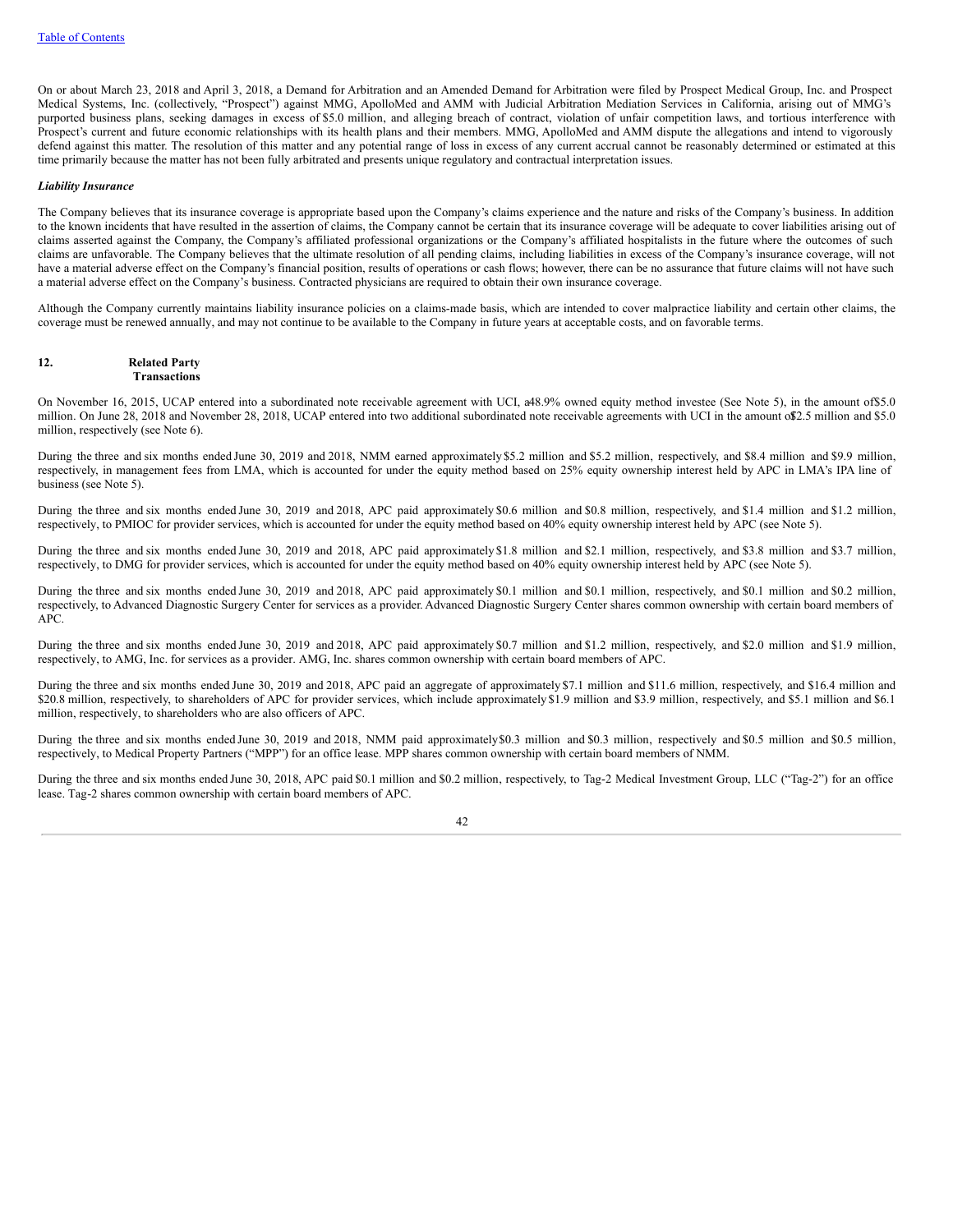During the three and six months ended June 30, 2019 and 2018, the Company paid approximately \$0.1 million and \$0.1 million, respectively, and \$0.2 million and \$0.1 million, respectively, to Critical Quality Management Corp ("CQMC") for an office lease. CQMC shares common ownership with certain board members of APC.

During the three and six months ended June 30, 2019 and 2018, SCHC paid approximately \$0.1 million and \$0.1 million, respectively, and \$0.2 million and \$0.2 million, respectively, to Numen, LLC ("Numen") for an office lease. Numen is owned by a shareholder of APC.

The Company has agreements with HSMSO, Aurion Corporation ("Aurion"), and AHMC Healthcare ("AHMC") for services provided to the Company. One of the Company's board members is an officer of AHMC, HSMSO and Aurion. Aurion is also partially owned by one of the Company's board members. The following table sets forth fees incurred and income earned related to AHMC, HSMSO and Aurion Corporation:

|                                 | <b>Three Months Ended</b><br><b>June 30,</b> |            |  | <b>Six Months Ended</b><br><b>June 30.</b> |  |            |  |             |
|---------------------------------|----------------------------------------------|------------|--|--------------------------------------------|--|------------|--|-------------|
|                                 |                                              | 2019       |  | 2018                                       |  | 2019       |  | 2018        |
| AHMC – Risk pool and Capitation |                                              | 16,350,000 |  | 14,000,000                                 |  | 27,950,000 |  | 33,400,000  |
| HSMSO – Management fees, net    |                                              | (265,000)  |  | (975,000)                                  |  | (915,000)  |  | (1,475,000) |
| Aurion – Management fees        |                                              | (100,000)  |  | (100,000)                                  |  | (200,000)  |  | (200,000)   |
|                                 |                                              |            |  |                                            |  |            |  |             |
| Net total                       |                                              | 15,985,000 |  | 12,925,000                                 |  | 26,835,000 |  | 31,725,000  |

The Company and AHMC has a risk sharing agreement with certain AHMC hospitals to share the surplus and deficits of each of the hospital pools. During thethree and six months ended June 30, 2019 and 2018, the Company has recognized risk pool revenue under this agreement of\$10.2 million and \$8.2 million respectively and \$25.0 million and \$31.8 million, respectively, for which \$51.9 million and \$44.2 million remain outstanding as of June 30, 2019 and December 31, 2018, respectively.

In addition, affiliates wholly-owned by the Company's officers, including our CEO, Dr. Lam, are reported in the accompanying condensed consolidated statement of income on a consolidated basis, together with the Company's subsidiaries, and therefore, the Company does not separately disclose transactions between such affiliates and the Company's subsidiaries as related party transactions.

For equity method investments, loans receivable and line of credits from related parties, see Notes 5, 6 and 9, respectively.

### **13. Income Taxes**

The Company uses the liability method of accounting for income taxes as set forth in ASC 740. Under the liability method, deferred taxes are determined based on differences between the financial statement and tax bases of assets and liabilities using enacted tax rates.

On an interim basis, the Company estimates what its anticipated annual effective tax rate will be and records a quarterly income tax provision (benefit) in accordance with the estimated annual rate, plus the tax effect of certain discrete items that arise during the quarter. As the year progresses, the Company refines its estimates based on actual events and financial results during the quarter. This process can result in significant changes to the Company's estimated effective tax rate. If and when this occurs, the income tax provision (benefit) will be adjusted during the quarter in which the estimates are refined so that the year-to-date provision reflects the estimated annual effective tax rate. These changes, along with adjustments to the Company's deferred taxes and related valuation allowance, may create fluctuations in the Company's overall effective tax rate from quarter to quarter.

As of June 30, 2019 due to the overall cumulative losses incurred in recent years, the Company maintained a full valuation allowance against its deferred tax assets related to loss entities the Company cannot consolidate under the Federal consolidation rules, as realization of these assets is uncertain.

The Company's effective tax rate for the six months ended June 30, 2019 differed from the U.S. federal statutory rate primarily due to state income taxes, income from flow through entities, and change in valuation allowance.

As of June 30, 2019, the Company does not have any unrecognized tax benefits related to various federal and state income tax matters. The Company will recognize accrued interest and penalties related to unrecognized tax benefits in income tax expense.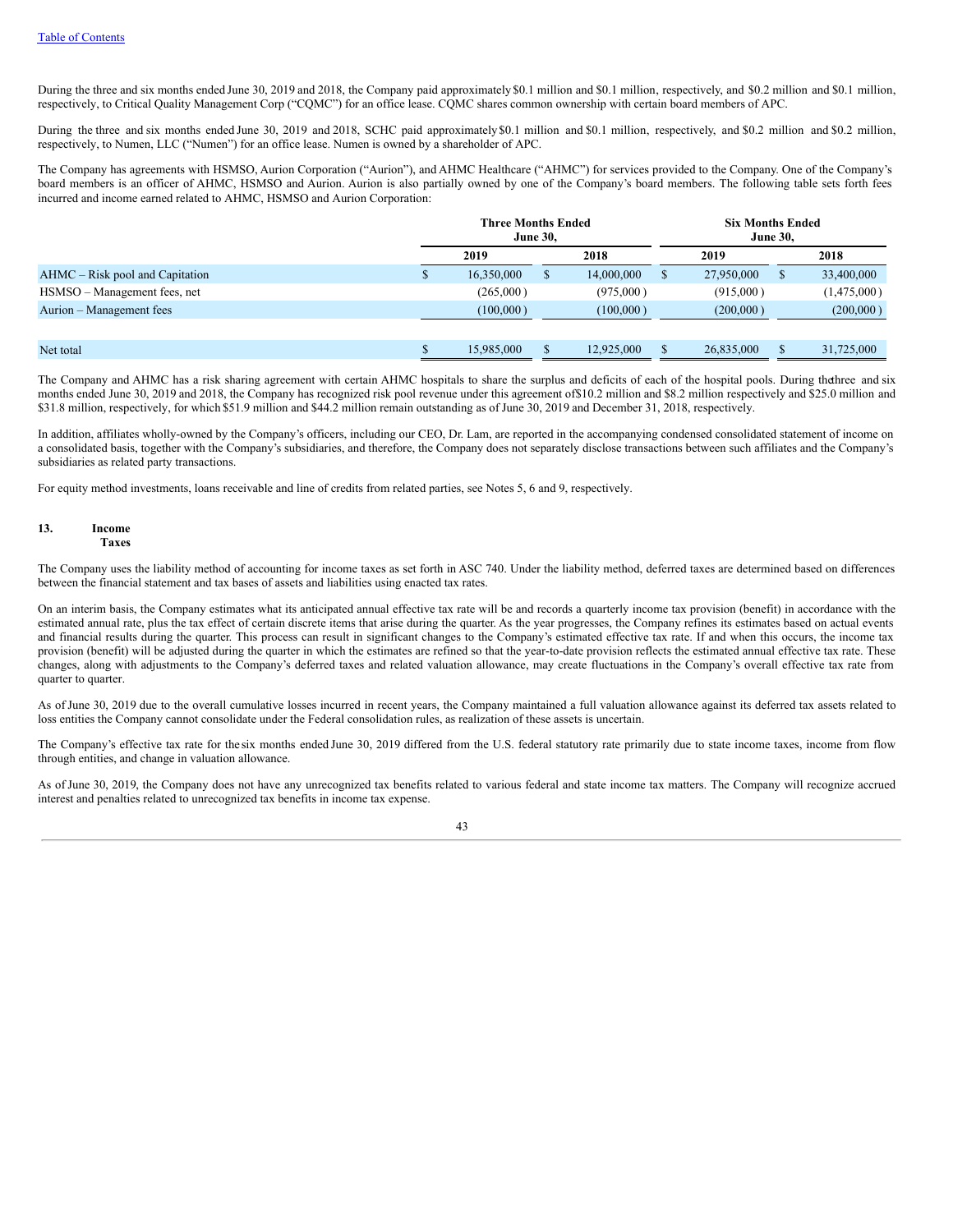The Company is subject to U.S. federal income tax as well as income tax in California. The Company and its subsidiaries' state and Federal income tax returns are open to audit under the statute of limitations for the years ended December 31, 2014 through December 31, 2017 and for the years ended December 31, 2015 throughDecember 31, 2017, respectively. The Company currently does not anticipate material unrecognized tax benefits within the next 12 months.

### **14. Earnings Per Share**

Basic earnings per share is calculated using the weighted average number of shares of the Company's common stock issued and outstanding during a certain period, and is calculated by dividing net income attributable to Apollo Medical Holdings, Inc. by the weighted average number of shares of the Company's common stock issued and outstanding during such period. Diluted earnings per share is calculated using the weighted average number of shares of common stock and potentially dilutive shares of common stock outstanding during the period, using the as-if converted method for secured convertible notes, preferred stock, and the treasury stock method for options and common stock warrants.

Pursuant to the Merger Agreement, ApolloMed held back 10% of the shares of its common stock that were issuable to NMM shareholders ("Holdback Shares") to secure indemnification of ApolloMed and its affiliates under the Merger Agreement. The Holdback Shares will be held for a period of up to 24 months, with 50% issued on the first anniversary of the merger and the remaining 50% issued on the second anniversary, after the closing of the Merger (to be distributed on a pro-rata basis to former NMM shareholders), during which ApolloMed may seek indemnification for any breach of, or noncompliance with, any provision of the Merger Agreement, by NMM. These Holdback Shares are excluded from the computation of basic earnings per share, but included in diluted earnings per share. As of June 30, 2019 and December 31, 2018 APC held 1,775,561 and 1,682,110 shares of ApolloMed's common stock, respectively, which are treated as treasury shares for accounting purposes and not included in the number of shares of common stock outstanding used to calculate earnings per share.

Below is a summary of the earnings per share computations:

| Three Months Ended June 30,                                   | 2019 |            | 2018 |            |
|---------------------------------------------------------------|------|------------|------|------------|
| Earnings per share $-$ basic                                  |      | 0.10       |      | 0.08       |
| Earnings per share – diluted                                  |      | 0.09       |      | 0.07       |
| Weighted average shares of common stock outstanding – basic   |      | 34,540,059 |      | 32,674,459 |
| Weighted average shares of common stock outstanding – diluted |      | 37,962,555 |      | 37,850,679 |
| Six Months Ended June 30,                                     | 2019 |            |      | 2018       |
|                                                               |      |            |      |            |
| Earnings per share $-$ basic                                  |      | 0.11       |      | 0.15       |
| Earnings per share – diluted                                  |      | 0.10       |      | 0.13       |
| Weighted average shares of common stock outstanding – basic   |      | 34,518,461 |      | 32,548,662 |

Below is a summary of the shares included in the diluted earnings per share computations:

| Three Months Ended June 30,                                   | 2019       | 2018       |
|---------------------------------------------------------------|------------|------------|
| Weighted average shares of common stock outstanding – basic   | 34,540,059 | 32,674,459 |
| 10% shares held back pursuant to indemnification clause       | 1.519.805  | 3,039,609  |
| Stock options                                                 | 363.593    | 692,506    |
| Warrants                                                      | 1.539.098  | .444.105   |
| Weighted average shares of common stock outstanding – diluted | 37,962,555 | 37,850,679 |

| Six Months Ended June 30,                                     | 2019       | 2018       |
|---------------------------------------------------------------|------------|------------|
| Weighted average shares of common stock outstanding – basic   | 34,518,461 | 32,548,662 |
| 10% shares held back pursuant to indemnification clause       | 1,519,805  | 3,039,609  |
| Stock options                                                 | 368,273    | 720,103    |
| Warrants                                                      | 1.490.298  | 1,627,399  |
| Weighted average shares of common stock outstanding – diluted | 37,896,837 | 37,935,773 |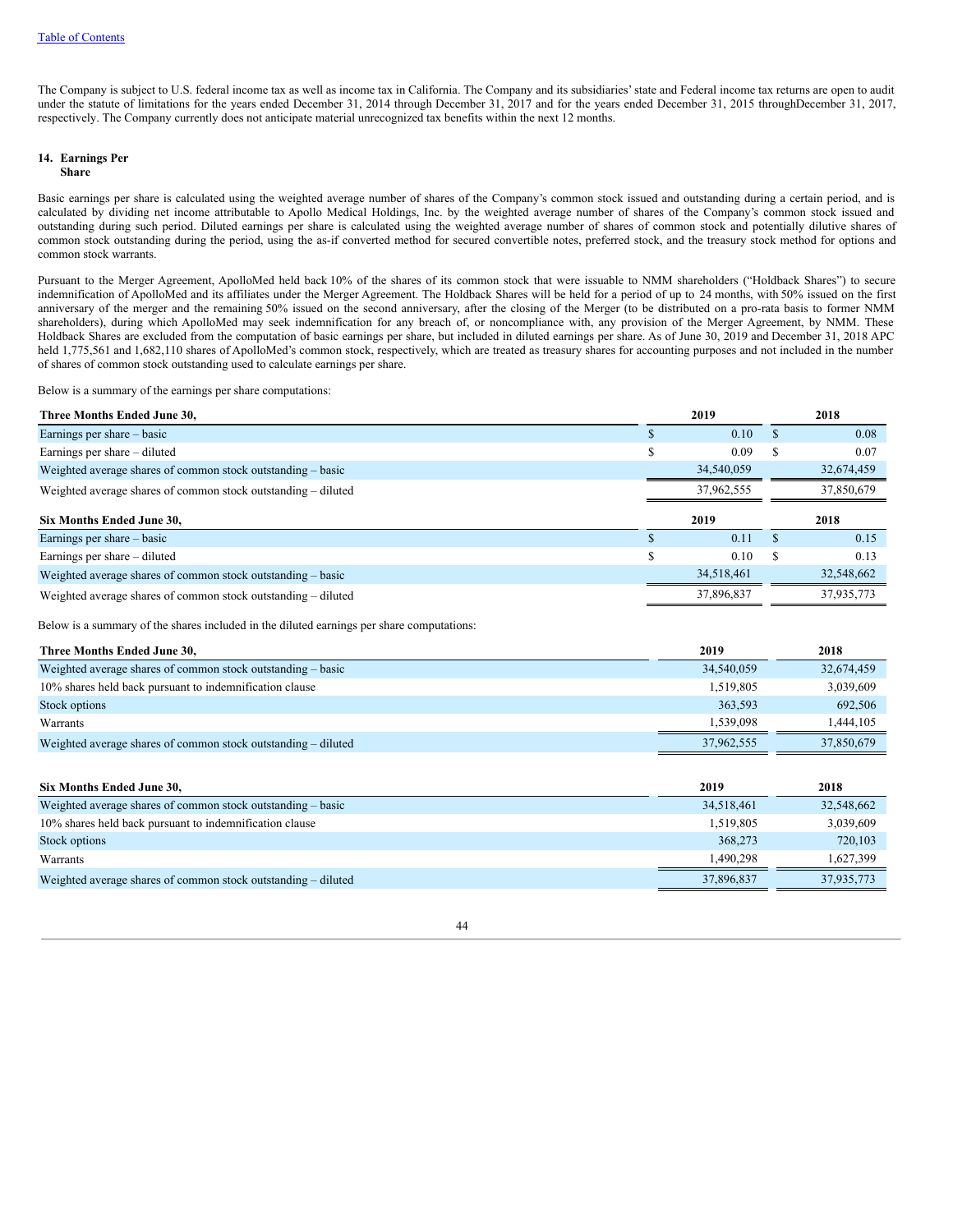### **15. Variable Interest Entities (VIEs)**

A VIE is defined as a legal entity whose equity owners do not have sufficient equity at risk, or, as a group, the holders of the equity investment at risk lack any of the following three characteristics: decision-making rights, the obligation to absorb losses, or the right to receive the expected residual returns of the entity. The primary beneficiary is identified as the variable interest holder that has both the power to direct the activities of the VIE that most significantly affect the entity's economic performance and the obligation to absorb expected losses or the right to receive benefits from the entity that could potentially be significant to the VIE.

The Company follows guidance on the consolidation of VIEs that requires companies to utilize a qualitative approach to determine whether it is the primary beneficiary of a VIE. See Note 2 – "Basis of Presentation and Summary of Significant Accounting Policies" to the accompanying condensed consolidated financial statements for information on how the Company determines VIEs and its treatment.

The following table includes assets that can only be used to settle the liabilities of APC, including Alpha Care, and the creditors of APC, including Alpha Care, have no recourse to the Company, nor do creditors of the Company have recourse against the assets of APC, including Alpha Care. These assets and liabilities, with the exception of the investment in a privately held entity that does not report net asset value per share and amounts due to affiliates, which are eliminated upon consolidation with NMM, are included in the accompanying condensed consolidated balance sheets.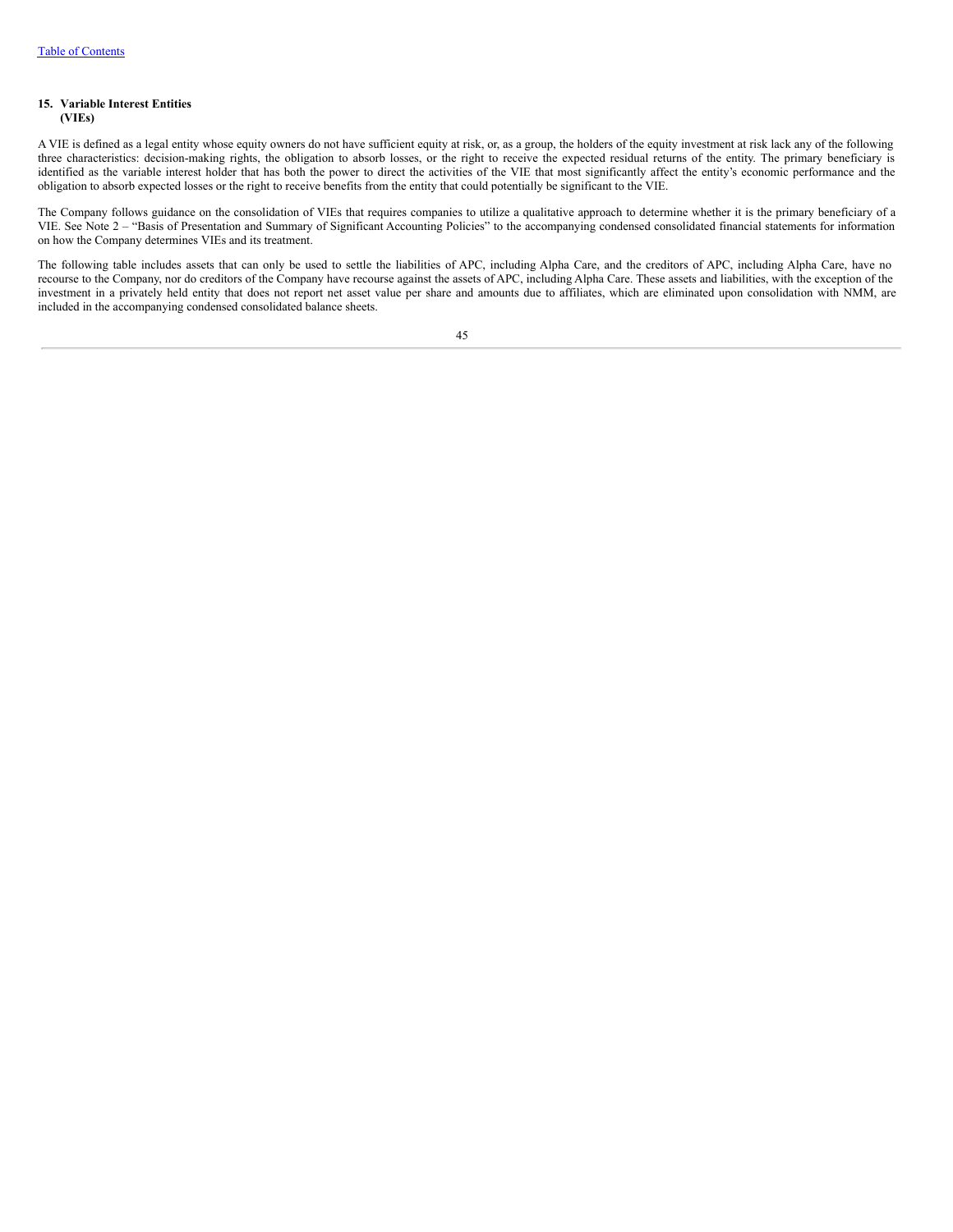|                                                                                      |              | <b>June 30,</b><br>2019 |              | December 31,<br>2018 |
|--------------------------------------------------------------------------------------|--------------|-------------------------|--------------|----------------------|
| <b>Assets</b>                                                                        |              |                         |              |                      |
| <b>Current assets</b>                                                                |              |                         |              |                      |
| Cash and cash equivalents                                                            | $\mathbb{S}$ | 23,985,866              | $\mathbb{S}$ | 71,726,342           |
| Restricted cash                                                                      |              | 3,537,470               |              |                      |
| Investment in marketable securities                                                  |              | 1,074,280               |              | 1,066,103            |
| Receivables, net                                                                     |              | 14,612,603              |              | 3,904,586            |
| Receivables, net - related party                                                     |              | 54,309,170              |              | 45,258,916           |
| Prepaid expenses and other current assets                                            |              | 6,263,045               |              | 3,647,654            |
| Loan receivable - related party, short term                                          |              | 6,425,000               |              |                      |
| Total current assets                                                                 |              | 110,207,434             |              | 125,603,601          |
|                                                                                      |              |                         |              |                      |
| <b>Noncurrent assets</b>                                                             |              |                         |              |                      |
| Land, property and equipment, net                                                    |              | 9,191,430               |              | 9,602,228            |
| Intangible assets, net                                                               |              | 83,395,176              |              | 58,984,420           |
| Goodwill                                                                             |              | 79,721,384              |              | 56,213,450           |
| Loans receivable - related parties                                                   |              | 12,500,000              |              | 12,500,000           |
| Investment in a privately held entity that does not report net asset value per share |              | 4,725,000               |              | 4,725,000            |
| Investments in other entities - equity method                                        |              | 36,060,869              |              | 26,707,404           |
| Restricted cash                                                                      |              | 740,212                 |              | 745,470              |
| Right-of-use assets                                                                  |              | 3,989,196               |              |                      |
| Other assets                                                                         |              | 1,063,164               |              | 839,085              |
| Total noncurrent assets                                                              |              | 231,386,431             |              | 170,317,057          |
| <b>Total assets</b>                                                                  | \$           | 341,593,865             | \$           | 295,920,658          |
| <b>Current liabilities</b>                                                           |              |                         |              |                      |
| Accounts payable and accrued expenses                                                | \$           | 6,982,147               | \$           | 6,378,751            |
| Fiduciary accounts payable                                                           |              | 1,798,807               |              | 1,538,598            |
| Medical liabilities                                                                  |              | 36,756,473              |              | 24,983,110           |
| Income taxes payable                                                                 |              |                         |              | 11,621,861           |
| Amount due to affiliate                                                              |              | 13,084,786              |              | 11,505,680           |
| Bank loan                                                                            |              |                         |              | 40,257               |
| Lease liabilities                                                                    |              | 837,984                 |              |                      |
| Capital lease obligations                                                            |              | 101,741                 |              | 101,741              |
| Total current liabilities                                                            |              | 59,561,938              |              | 56,169,998           |
|                                                                                      |              |                         |              |                      |
| <b>Noncurrent liabilities</b>                                                        |              |                         |              |                      |
| Lines of credit                                                                      |              | 39,600,000              |              |                      |
| Deferred tax liability                                                               |              | 21,383,614              |              | 15,693,159           |
| Liability for unissued equity shares                                                 |              | 1,185,025               |              | 1,185,025            |
| Lease liabilities                                                                    |              | 3,073,114               |              |                      |
| Capital lease obligations                                                            |              | 466,771                 |              | 517,261              |
| Total noncurrent liabilities                                                         |              | 65,708,524              |              | 17,395,445           |
| <b>Total liabilities</b>                                                             | S            | 125,270,462             | S            | 73,565,443           |
|                                                                                      |              |                         |              |                      |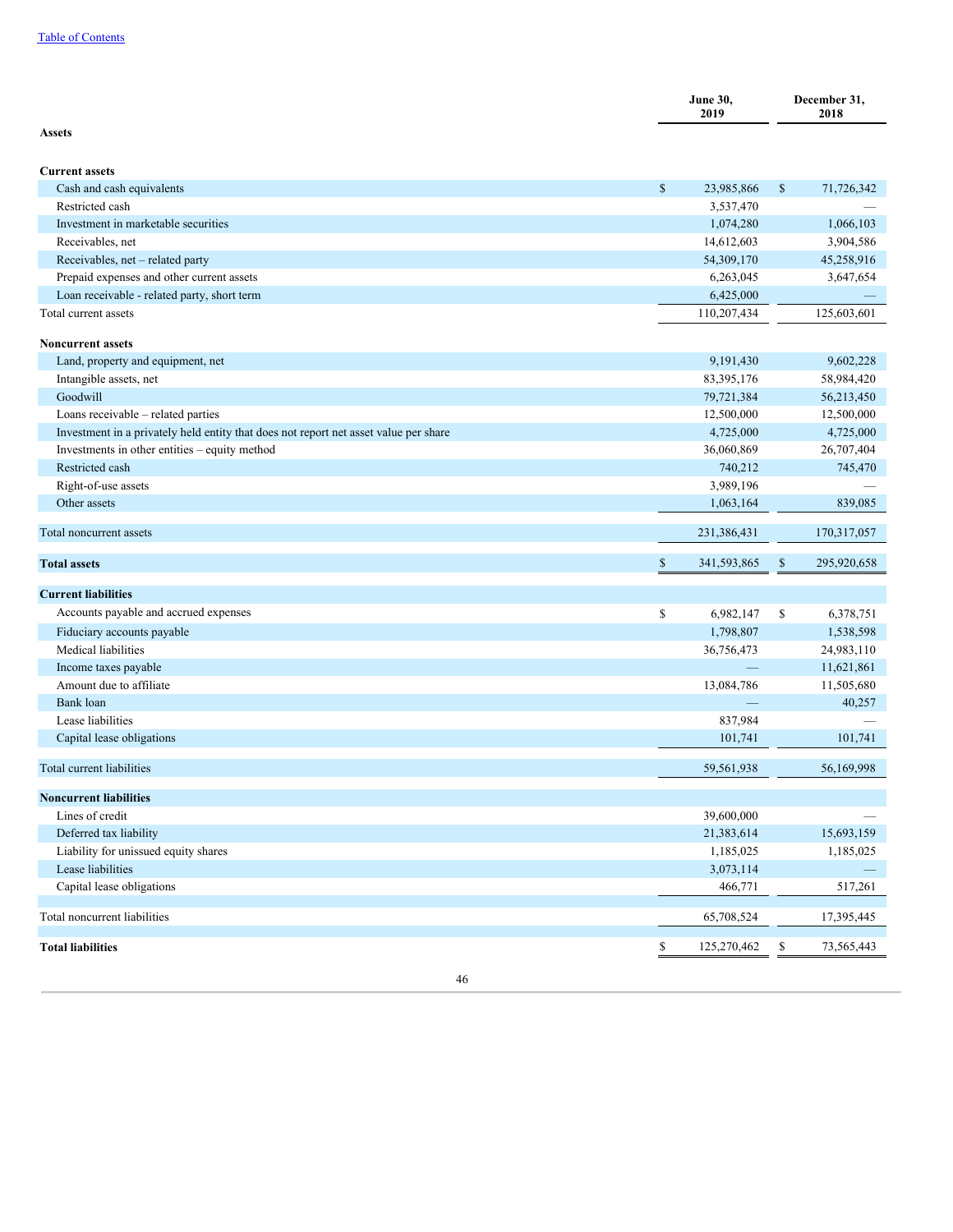The assets of the Company's other consolidated VIEs were not considered significant.

### **16. Leases**

The Company has operating and finance leases for corporate offices, doctors' offices, and certain equipment. These leases have remaining lease terms of1 month to 5 years, some of which may include options to extend the leases for up to 10 years, and some of which may include options to terminate the leases within one year. As ofJune 30, 2019 and December 31, 2018, assets recorded under finance leases were\$0.5 million, and accumulated depreciation associated with finance leases was\$0.2 million.

Also, the Company rents or subleases certain real estate to third parties, which are accounted for as operating leases.

Leases with an initial term of12 months or less are not recorded on the balance sheet.

The components of lease expense were as follows:

|                                                                |    |               | <b>Three Months</b><br>Ended June 30,<br>2019 |              | <b>Six Months Ended</b><br>June 30, 2019 |  |
|----------------------------------------------------------------|----|---------------|-----------------------------------------------|--------------|------------------------------------------|--|
| Operating lease cost                                           |    | <sup>\$</sup> | 1,240,275                                     | $\mathbb{S}$ | 2,342,959                                |  |
| Finance lease cost                                             |    |               |                                               |              |                                          |  |
| Amortization of lease expense<br>Interest on lease liabilities |    | $\mathbb{S}$  | 25,339<br>4,391                               | \$           | 50,489<br>8,970                          |  |
| Sublease income                                                |    |               |                                               |              |                                          |  |
|                                                                |    | <sup>\$</sup> | (105,900)                                     | - \$         | (206,080)                                |  |
| Total finance lease cost, net                                  |    |               | 1,164,105                                     | $\mathbb{S}$ | 2,196,338                                |  |
|                                                                | 47 |               |                                               |              |                                          |  |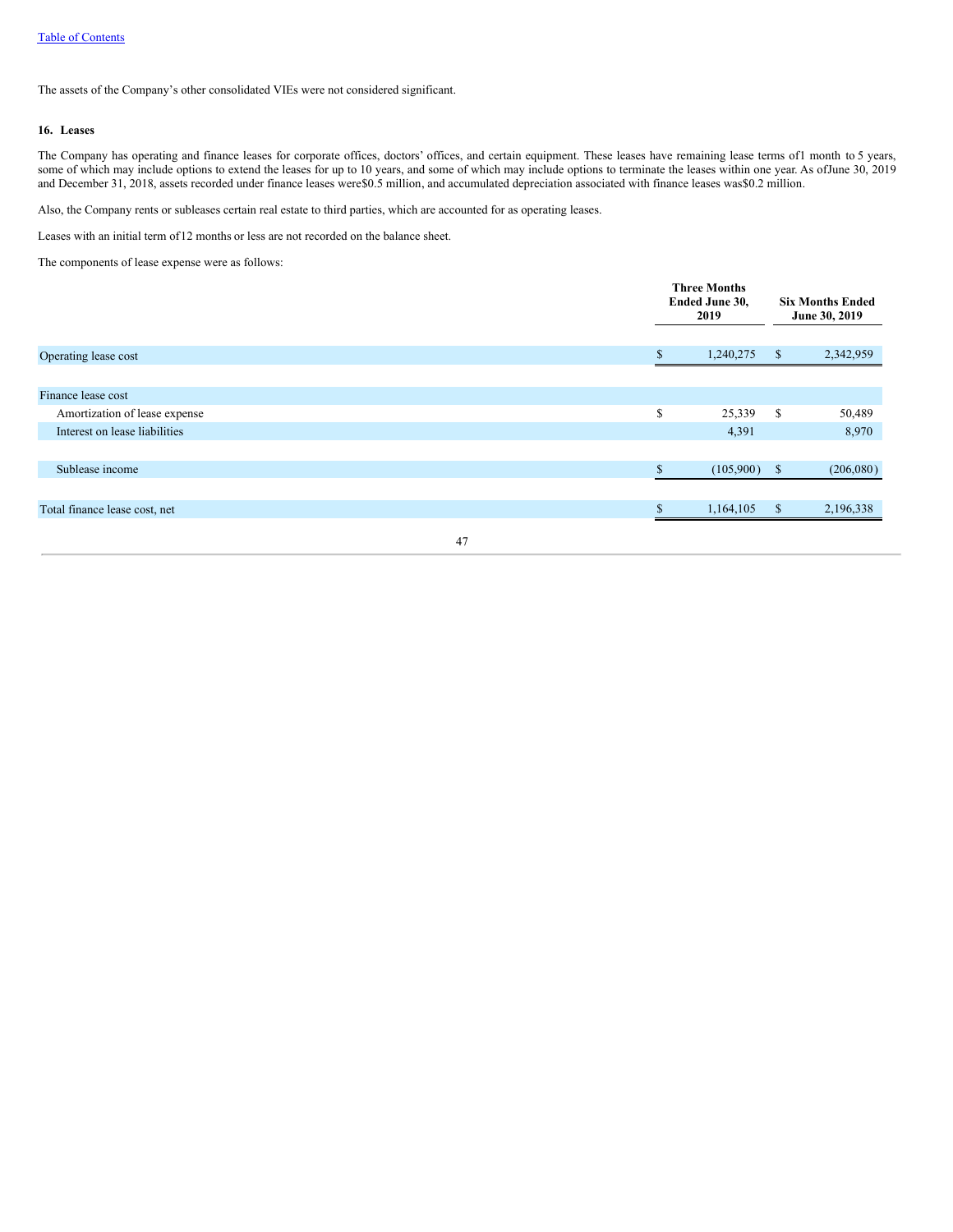Other information related to leases was as follows:

|                                                                         | <b>Three Months Ended</b><br>June 30, 2019 |           | <b>Six Months Ended</b><br>June 30, 2019 |
|-------------------------------------------------------------------------|--------------------------------------------|-----------|------------------------------------------|
| <b>Supplemental Cash Flows Information</b>                              |                                            |           |                                          |
|                                                                         |                                            |           |                                          |
| Cash paid for amounts included in the measurement of lease liabilities: |                                            |           |                                          |
| Operating cash flows from operating leases                              | \$                                         | 1,239,312 | \$<br>2,272,865                          |
| Operating cash flows from finance leases                                |                                            | 4,391     | 8,970                                    |
| Financing cash flows from finance leases                                |                                            | 25,339    | 50,489                                   |
|                                                                         |                                            |           |                                          |
| Right-of-use assets obtained in exchange for lease obligations:         |                                            |           |                                          |
| Operating leases                                                        |                                            | 6,441,363 | 15,417,482                               |
| Finance leases                                                          |                                            |           |                                          |
|                                                                         |                                            |           |                                          |
|                                                                         |                                            |           | <b>Six Months Ended</b><br>June 30, 2019 |
| <b>Weighted Average Remaining Lease Term</b>                            |                                            |           |                                          |
|                                                                         |                                            |           |                                          |
| Operating leases                                                        |                                            |           | 6.87 years                               |
| Finance leases                                                          |                                            |           | $5.00$ years                             |
|                                                                         |                                            |           |                                          |
| <b>Weighted Average Discount Rate</b>                                   |                                            |           |                                          |
|                                                                         |                                            |           |                                          |
| Operating leases                                                        |                                            |           | 6.18%                                    |
| Finance leases                                                          |                                            |           | 3.00%                                    |

Future minimum lease payments under non-cancellable leases as of June 30, 2019 and December 31, 2018 were as follows:

| June 30, 2019                                       | <b>Operating Leases</b> |            | <b>Finance Leases</b> |         |
|-----------------------------------------------------|-------------------------|------------|-----------------------|---------|
| 2019 (excluding the six months ended June 30, 2019) | \$                      | 1,917,285  | \$                    | 59,460  |
| 2020                                                |                         | 3,615,177  |                       | 118,920 |
| 2021                                                |                         | 2,421,637  |                       | 118,920 |
| 2022                                                |                         | 2,077,157  |                       | 118,920 |
| 2023                                                |                         | 1,797,423  |                       | 118,920 |
| Thereafter                                          |                         | 6,487,401  |                       | 79,278  |
|                                                     |                         |            |                       |         |
| Total future minimum lease payments                 |                         | 18,316,080 |                       | 614,418 |
| Less: imputed interest                              |                         | 4,063,320  |                       | 45,906  |
| Total lease obligations                             |                         | 14,252,760 |                       | 568,512 |
| Less: current portion                               |                         | 2,836,010  |                       | 101,741 |
| Long-term lease obligations                         |                         | 11,416,750 |                       | 466,771 |
|                                                     |                         |            |                       |         |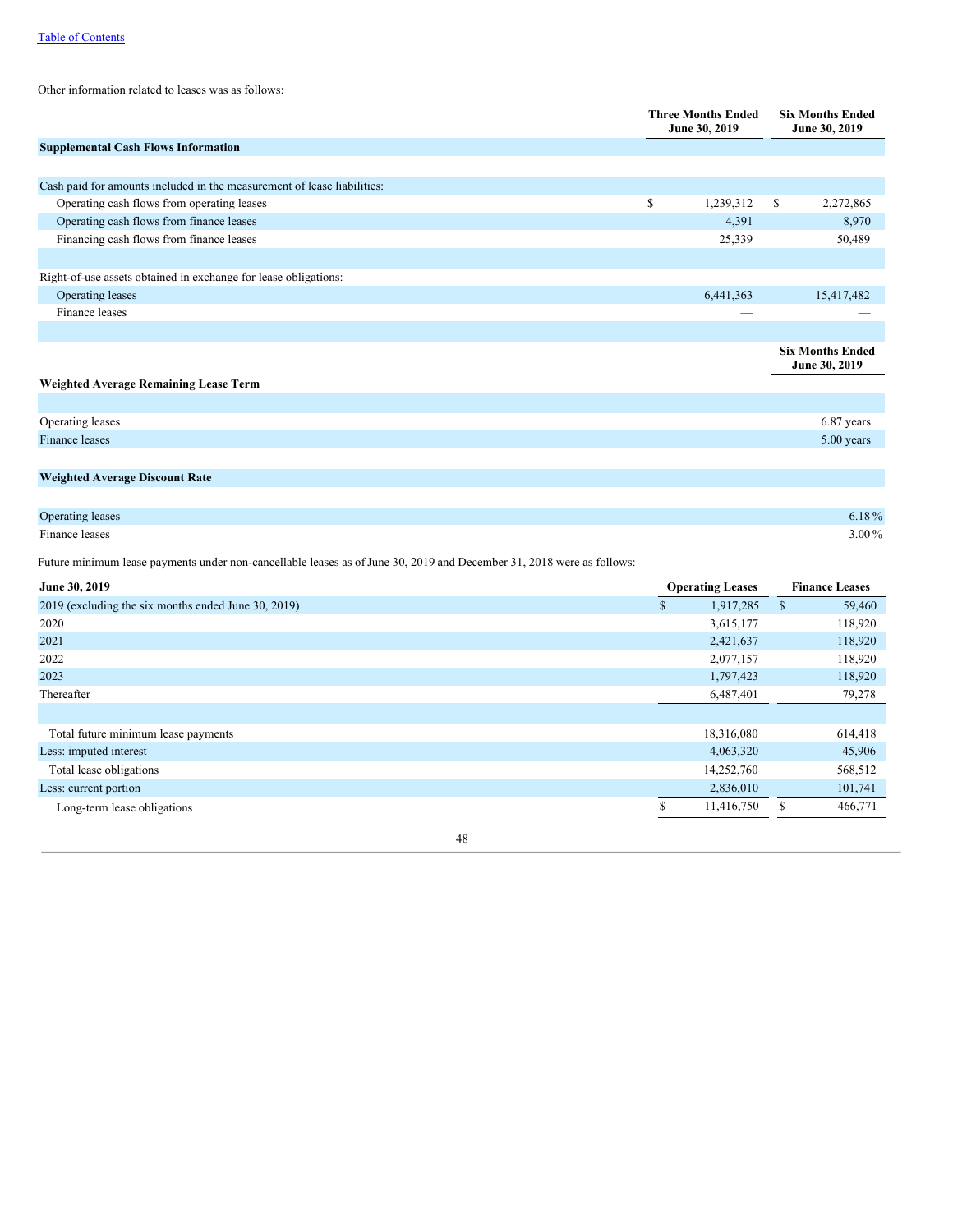| December 31, 2018                   | <b>Operating Leases</b> |      | <b>Finance Leases</b> |
|-------------------------------------|-------------------------|------|-----------------------|
| 2019                                | 2,848,000               | - \$ | 119,000               |
| 2020                                | 2,267,000               |      | 119,000               |
| 2021                                | 783,000                 |      | 119,000               |
| 2022                                | 487,000                 |      | 119,000               |
| 2023                                | 489,000                 |      | 119,000               |
| Thereafter                          | 243,000                 |      | 79,000                |
|                                     |                         |      |                       |
| Total future minimum lease payments | 7,117,000               |      | 674,000               |

As of June 30, 2019, the Company does not have additional operating and finance leases that have not yet commenced.

| 17. | <b>Subsequent</b> |
|-----|-------------------|
|     | Events            |

On July 24, 2019, an agreement was reached between Accountable Health Care and APC-LSMA whereby APC-LSMA will acquire from the transferring Accountable Health Care shareholder all of the remaining outstanding shares of Accountable Health Care that APC-LSMA does not already own, following which acquisition, APC-LSMA will become the sole shareholder of Accountable Health Care. As part of this settlement, on behalf of Accountable Health Care, APC will pay \$7.3 million as repayment of certain indebtedness owed by Accountable Health Care to the transferring Accountable Health Care shareholder.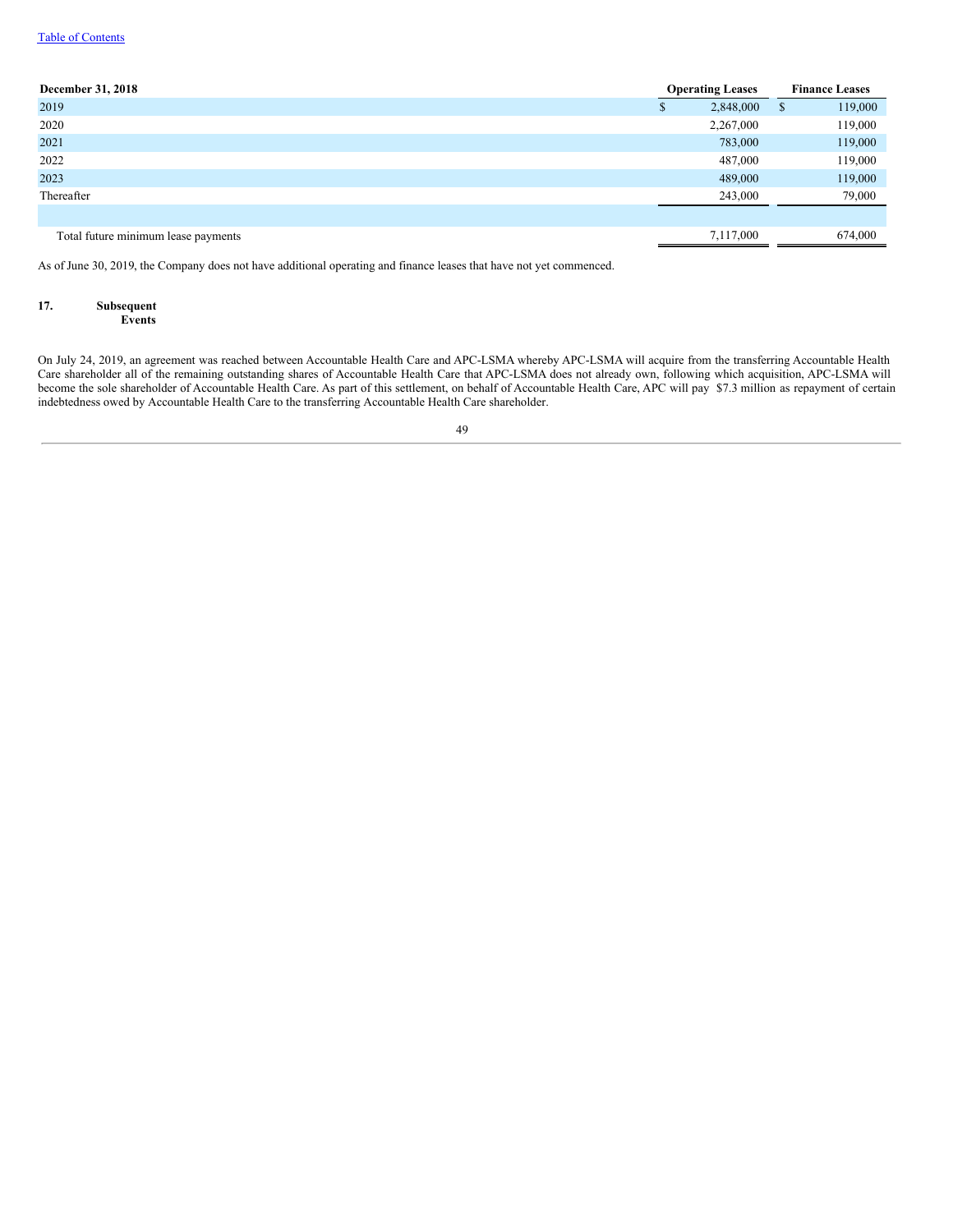### <span id="page-49-0"></span>**ITEM 2. MANAGEMENT'S DISCUSSION AND ANALYSIS OF FINANCIAL CONDITION AND RESULTS OF OPERATIONS**

The following management's discussion and analysis should be read in conjunction with the unaudited condensed consolidated financial statements and the notes thereto included in Part I, Item 1, "Financial Statements" of this Quarterly Report on Form 10-Q. In addition, reference is made to our audited consolidated financial statements and notes thereto and related Management's Discussion and Analysis of Financial Condition and Results of Operations included in our Annual Report on Form 10-K for the year ended December 31, 2018, filed with the U.S. Securities and Exchange Commission ("SEC") on March 18, 2019.

The following management's discussion and analysis contain forward-looking statements that reflect our plans, estimates, and beliefs as discussed in the "Forward-Looking Statements" at the beginning of this Quarterly Report on Form 10-Q. Our actual results could differ materially from those plans, estimates, and beliefs. Factors that could cause or contribute to these differences include those discussed below and elsewhere in this Quarterly Report on Form 10-Q as well as the factors discussed in Part I, Item 1A, *"Risk Factors" in our Annual Report on Form 10-K for the year ended December 31, 2018.*

In this section, "we," "our," "ours" and "us" refer to Apollo Medical Holdings, Inc. and its consolidated subsidiaries and affiliated entities, as appropriate, including its *consolidated variable interest entities ("VIEs").*

### **Overview**

We, together with our affiliated physician groups and consolidated entities, are a physician-centric integrated population health management company providing coordinated, outcomes-based medical care in a cost-effective manner and serving patients in California, the majority of whom are covered by private or public insurance provided through Medicare, Medicaid and health maintenance organizations ("HMOs"), with a small portion of our revenue coming from non-insured patients. We provide care coordination services to each major constituent of the healthcare delivery system, including patients, families, primary care physicians, specialists, acute care hospitals, alternative sites of inpatient care, physician groups and health plans. Our physician network consists of primary care physicians, specialist physicians and hospitalists. We operate primarily through Apollo Medical Holdings, Inc. ("ApolloMed") and the following subsidiaries: Network Medical Management ("NMM"), Apollo Medical Management, Inc. ("AMM"), APA ACO, Inc. ("APAACO") and Apollo Care Connect, Inc. ("Apollo Care Connect"), and their consolidated entities, including consolidated variable interest entities ("VIE").

Through our next generation accountable care organization ("NGACO") model and a network of independent practice associations ("IPAs") with more than 6,000 contracted physicians, which physician groups have agreements with various health plans, hospitals and other HMOs, we are currently responsible for coordinating the care for over 800,000 patients in California. These covered patients are comprised of managed care members whose health coverage is provided through their employers or who have acquired health coverage directly from a health plan or as a result of their eligibility for Medicaid or Medicare benefits. Our managed patients benefit from an integrated approach that places physicians at the center of patient care and utilizes sophisticated risk management techniques and clinical protocols to provide high-quality, cost effective care. To implement a patient-centered, physician-centric experience, we also have other integrated and synergistic operations, including (i) MSOs that provide management and other services to our affiliated IPAs, (ii) outpatient clinics and (iii) hospitalists that coordinate the care of patients in hospitals.

#### **Recent Developments**

The following describes certain recent developments that are important to understanding our overall results of operations and financial condition.

#### *Acquisition*

On May 31, 2019, under the terms of the stock purchase agreement, APC and APC-LSMA acquired 100% of the capital stock of Alpha Care Medical Group, Inc. ("Alpha Care") from Dr. Kevin Tyson for an aggregate purchase price of \$45.0 million in cash. Alpha Care, an IPA which has been operating in California since 1993, is a risk bearing organization engaged in providing professional services under capitation arrangements with its contracted health plans through a provider network consisting of primary care and specialty care physicians. Alpha Care specializes in delivering high-quality healthcare to over 180m000 enrollees and focuses on Medi-Cal/Medicaid, Commercial, and Medicare and Dual Eligible members in the Riverside and San Bernardino counties of Southern California.

*531 W. College*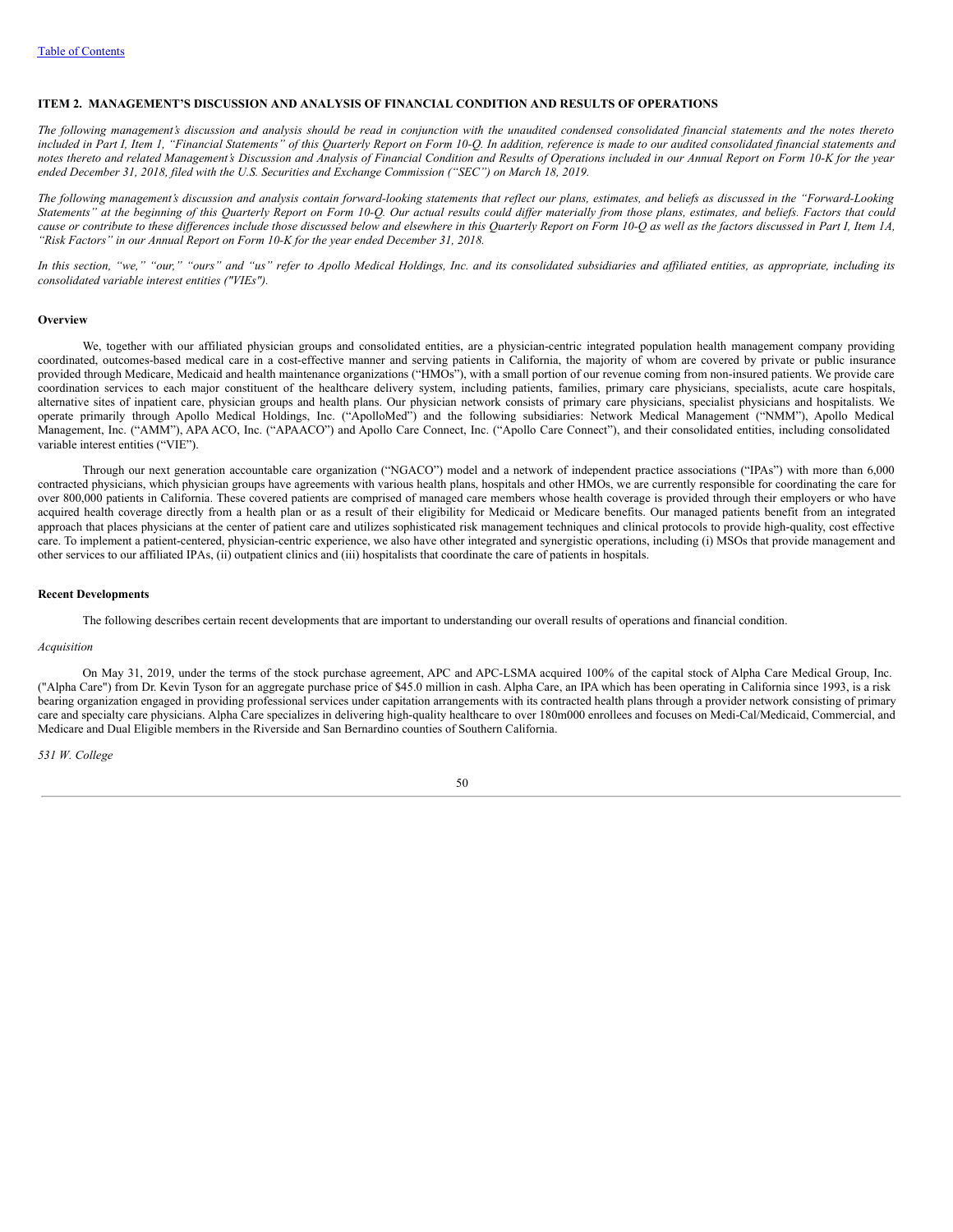On April 23, 2019, NMM and APC entered into an agreement whereby NMM assigned and APC assumed NMM's 25% membership interest in 531 W. College LLC for approximately \$8.3 million. Subsequently, APC has a 50% ownership in 531 W. College LLC with a total investment balance of approximately \$16.2 million.

#### *APC Business Transactions*

On May 10, 2019, ApolloMed entered into a series of agreements with two of its affiliates, AP-AMH Medical Corporation ("AP-AMH"), a newly formed designated shareholder professional corporation owned by Dr. Thomas Lam, Chief Executive Officer and Chief Financial Officer of APC and Chief Executive Officer of ApolloMed, and APC as follows;

- 1. The Company agreed to lend AP-AMH \$545.0 million pursuant to a ten-year secured loan agreement. The loan will bear interest at a rate of10% per annum simple interest, will not be prepayable (except in certain limited circumstances), will require quarterly payments of interest only, and will be secured by a first priority security interest in all of AP-AMH's assets, including the shares of APC Series A Preferred Stock to be purchased by AP-AMH, to the extent that AP-AMH is unable to make any interest payment when due because it has received dividends on the APC Series A Preferred Stock purchased with respect to such payment date in an amount insufficient to pay in full such interest payment, then the outstanding principal amount of the loan will be increased by the amount of any such accrued but unpaid interest, and any such increased principal amounts will bear interest at the rate of 10.75% per annum simple interest.
- 2. AP-AMH has agreed to purchase\$545.0 million of Series A Preferred Stock to be issued by APC to AP-AMH. Under the terms of the Series A Preferred Stock, AP-AMH is entitled to receive preferential, cumulative dividends that accrue on a daily basis and that are equal to the sum of (A) APC's net income from healthcare services, plus (B) any dividends received by APC from certain of APC's affiliated entities, less (C) any retained amounts.
- 3. APC has agreed to purchase\$300.0 million of the Company's common stock. The Company has agreed to grant APC certain registration rights with respect to the Company's common stock that APC purchases, and APC agreed to restrict its voting powers with respect to its shares.
- 4. The Company agreed to license certain of its trademarks to AP-AMH for a fee equal to a percentage of the aggregate gross revenues of AP-AMH. The license fee is payable out of any Series A Preferred Stock dividends received by AP-AMH from APC.
- 5. Through its subsidiary, the Company has agreed to provide certain administrative services to AP-AMH for a fee equal to a percentage of the aggregate gross revenues of AP-AMH. The administrative fee also is payable out of any APC Series A Preferred Stock dividends received by AP-AMH from APC.

The closing of foregoing transactions is contingent upon receiving the approval of the Company's stockholders. ApolloMed is holding a special meeting of its stockholders on August 27, 2019 in order to obtain the stockholder approvals necessary to complete the foregoing transactions. If consummated, these transactions will result in a fundamental change in the character of APC's healthcare services net income and how it is ultimately reflected on ApolloMed's consolidated statements of income. If consummated, the foregoing transactions will substantially affect the Company's future results of operations and its liquidity and capital resources.

### *Accountable Health Care*

On July 24, 2019, an agreement was reached between Accountable Health Care and APC-LSMA whereby APC-LSMA will acquire from the transferring Accountable Health Care shareholder all of the remaining outstanding shares of Accountable Health Care that APC-LSMA does not already own, following which acquisition, APC-LSMA will become the sole shareholder of Accountable Health Care. As part of this settlement, on behalf of Accountable Health Care, APC will pay \$7.3 million as repayment of certain indebtedness owed by Accountable Health Care to the transferring Accountable Health Care shareholder.

### **Key Financial Measures and Indicators**

#### Operating Revenues

Our revenue primarily consists of capitation revenue, risk pool settlements and incentives, NGACO All-Inclusive Population-Based Payments ("AIPBP") revenue, management fee income and fee-for-services ("FFS") revenue. The form of billing and related risk of collection for such services may vary by type of revenue and the customer.

Operating Expenses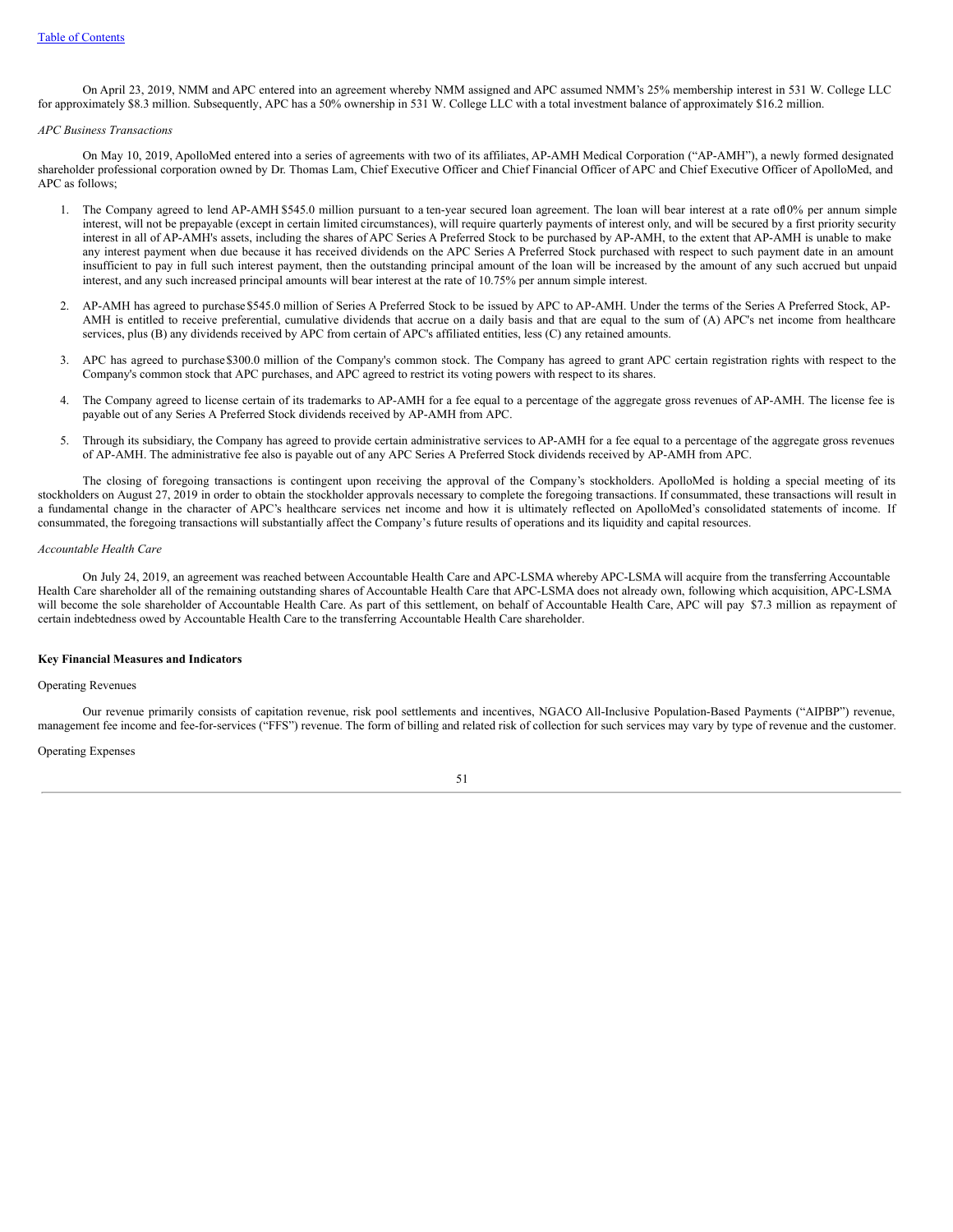Our largest expense is the patient care cost paid to contracted physicians, and the cost of providing management and administrative support services to our affiliated physician groups. These services include payroll, benefits, human resource services, physician practice billing, revenue cycle services, physician practice management, administrative oversight, coding services, and other consulting services.

# **Results of Operations**

### **Apollo Medical Holdings, Inc. Consolidated Condensed Statements of Income (Unaudited)**

|                                                          |              | <b>For the Three Months Ended</b> |               |                         |    |             |                         |
|----------------------------------------------------------|--------------|-----------------------------------|---------------|-------------------------|----|-------------|-------------------------|
|                                                          |              | <b>June 30,</b><br>2019           |               | <b>June 30,</b><br>2018 |    | \$ Change   | $\frac{0}{0}$<br>Change |
| Revenue                                                  |              |                                   |               |                         |    |             |                         |
| Capitation, net                                          | S            | 103,223,692                       | S.            | 90,316,182              | \$ | 12,907,510  | $14\%$                  |
| Risk pool settlements and incentives                     |              | 11,191,050                        |               | 13,866,217              |    | (2,675,167) | (19)%                   |
| Management fee income                                    |              | 10,352,619                        |               | 12,371,608              |    | (2,018,989) | $(16)\%$                |
| Fee-for-services, net                                    |              | 3,878,428                         |               | 4,563,712               |    | (685, 284)  | $(15)\%$                |
| Other income                                             |              | 1,403,777                         |               | 1,548,812               |    | (145, 035)  | (9)%                    |
| Total revenue                                            |              | 130,049,566                       |               | 122,666,531             |    | 7,383,035   | $6\%$                   |
| <b>Operating expenses</b>                                |              |                                   |               |                         |    |             |                         |
| Cost of services                                         |              | 101,363,101                       |               | 99,705,571              |    | 1,657,530   | $2\frac{9}{6}$          |
| General and administrative expenses                      |              | 11,817,555                        |               | 10,893,135              |    | 924,420     | $8\%$                   |
| Depreciation and amortization                            |              | 4,454,571                         |               | 4,918,078               |    | (463, 507)  | (9)%                    |
| Provision for bad debt                                   |              | (2,314,429)                       |               |                         |    | (2,314,429) | $-$ %                   |
| Total expenses                                           |              | 115,320,798                       |               | 115,516,784             |    | (195, 986)  | $-$ %                   |
| <b>Income from operations</b>                            |              | 14,728,768                        |               | 7,149,747               |    | 7,579,021   | 106 %                   |
| Other income (expense)                                   |              |                                   |               |                         |    |             |                         |
| Income from equity method investments                    |              | (42, 282)                         |               | 1,669,861               |    | (1,712,143) | (103)%                  |
| Interest expense                                         |              | (311,049)                         |               | (110,683)               |    | (200, 366)  | 181 %                   |
| Interest income                                          |              | 473,664                           |               | 492,723                 |    | (19,059)    | (4)%                    |
| Other income                                             |              | 24,229                            |               | 187,752                 |    | (163, 523)  | (87)%                   |
| Total other income, net                                  |              | 144,562                           |               | 2,239,653               |    | (2,095,091) | $(94)\%$                |
| Income before provision for income taxes                 |              | 14,873,330                        |               | 9,389,400               |    | 5,483,930   | 58 %                    |
| Provision for income taxes                               |              | 4,209,399                         |               | 1,523,807               |    | 2,685,592   | 176 %                   |
| Net income                                               | $\mathbb{S}$ | 10,663,931                        | $\mathsf{\$}$ | 7,865,593               | \$ | 2,798,338   | $36\%$                  |
|                                                          |              |                                   |               |                         |    |             |                         |
| Net income attributable to noncontrolling interests      |              | 7,118,715                         |               | 5,201,491               |    | 1,917,224   | $37 \%$                 |
| Net income attributable to Apollo Medical Holdings, Inc. | \$           | 3,545,216                         | \$            | 2,664,102               | \$ | 881,114     | 33 %                    |
|                                                          |              | 52                                |               |                         |    |             |                         |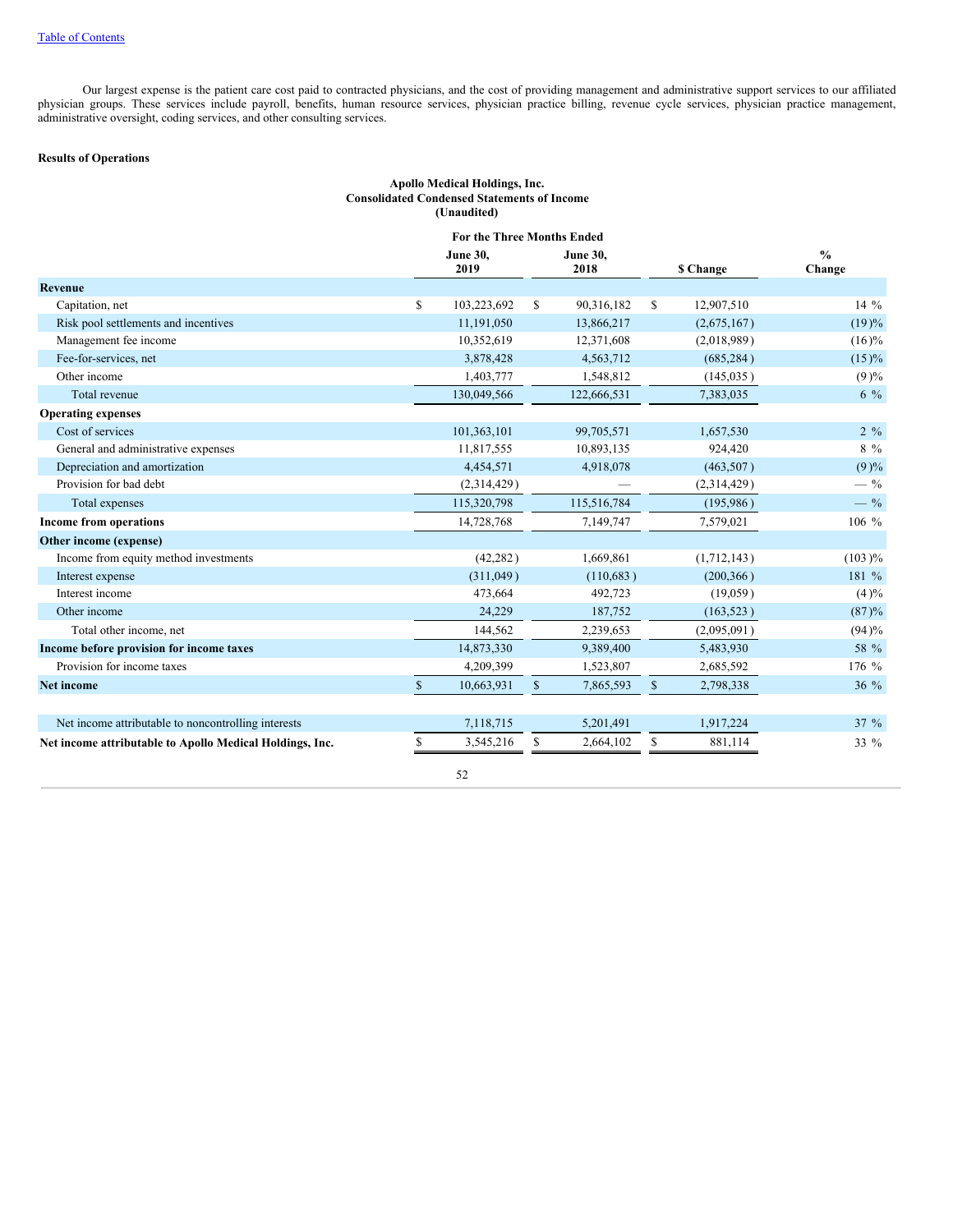|                                                          |              | <b>For the Six Months Ended</b> |                         |              |              |                |                         |
|----------------------------------------------------------|--------------|---------------------------------|-------------------------|--------------|--------------|----------------|-------------------------|
|                                                          |              | <b>June 30,</b><br>2019         | <b>June 30,</b><br>2018 |              |              | \$ Change      | $\frac{0}{0}$<br>Change |
| Revenue                                                  |              |                                 |                         |              |              |                |                         |
| Capitation, net                                          | S            | 174,740,470                     | \$                      | 176,221,466  | S            | (1,480,996)    | (1)%                    |
| Risk pool settlements and incentives                     |              | 21,284,891                      |                         | 31,852,953   |              | (10, 568, 062) | $(33)\%$                |
| Management fee income                                    |              | 19,349,219                      |                         | 24,446,180   |              | (5,096,961)    | $(21)\%$                |
| Fee-for-services, net                                    |              | 7,959,102                       |                         | 10,800,340   |              | (2,841,238)    | $(26)\%$                |
| Other income                                             |              | 2,473,055                       |                         | 3,268,838    |              | (795, 783)     | $(24)\%$                |
| Total revenue                                            |              | 225,806,737                     |                         | 246,589,777  |              | (20, 783, 040) | $(8)\%$                 |
| <b>Operating expenses</b>                                |              |                                 |                         |              |              |                |                         |
| Cost of services                                         |              | 184,795,575                     |                         | 184,320,257  |              | 475,318        | $-$ %                   |
| General and administrative expenses                      |              | 22,081,515                      |                         | 22,441,474   |              | (359.959)      | $(2)\%$                 |
| Depreciation and amortization                            |              | 8,872,152                       |                         | 9,976,590    |              | (1,104,438)    | (11)%                   |
| Provision for bad debt                                   |              | (1,363,415)                     |                         |              |              | (1,363,415)    | $-$ %                   |
| Total expenses                                           |              | 214,385,827                     |                         | 216,738,321  |              | (2,352,494)    | (1)%                    |
| <b>Income from operations</b>                            |              | 11,420,910                      |                         | 29,851,456   |              | (18, 430, 546) | $(62)\%$                |
| Other income (expense)                                   |              |                                 |                         |              |              |                |                         |
| Income from equity method investments                    |              | (891, 939)                      |                         | 1,641,837    |              | (2,533,776)    | $(154)$ %               |
| Interest expense                                         |              | (522, 028)                      |                         | (195, 684)   |              | (326, 344)     | 167 %                   |
| Interest income                                          |              | 796,672                         |                         | 762,541      |              | 34,131         | $4\%$                   |
| Other income                                             |              | 211,345                         |                         | 275,745      |              | (64, 400)      | $(23)\%$                |
| Total other income, net                                  |              | (405, 950)                      |                         | 2,484,439    |              | (2,890,389)    | $(116)\%$               |
| Income before provision for income taxes                 |              | 11,014,960                      |                         | 32, 335, 895 |              | (21,320,935)   | $(66)$ %                |
| Provision for income taxes                               |              | 2,801,158                       |                         | 8,752,647    |              | (5,951,489)    | (68)%                   |
| <b>Net income</b>                                        | $\mathbb{S}$ | 8,213,802                       | $\mathbb{S}$            | 23,583,248   | $\mathbb{S}$ | (15,369,446)   | $(65) \%$               |
|                                                          |              |                                 |                         |              |              |                |                         |
| Net income attributable to noncontrolling interests      |              | 4,528,922                       |                         | 18,758,691   |              | (14, 229, 769) | (76)%                   |
| Net income attributable to Apollo Medical Holdings, Inc. | \$           | 3,684,880                       | \$                      | 4,824,557    | S            | (1, 139, 677)  | $(24)\%$                |

### *Net Income Attributable to Apollo Medical Holdings, Inc.*

Our net income attributable to Apollo Medical Holdings, Inc. for the three months ended June 30, 2019 was\$3.5 million, as compared to net income of\$2.7 million for the same period in 2018, an increase of \$0.8 million or 33%.

Our net income attributable to Apollo Medical Holdings, Inc. for the six months ended June 30, 2019 was\$3.7 million, as compared to net income of\$4.8 million for the same period in 2018, a decrease of \$1.1 million or 24%.

### *Physician Groups and Patients*

As of June 30, 2019 and 2018, the total number of affiliated physician groups managed by us was 11 and 12 groups, respectively, and the total number of patients for whom we managed the delivery of healthcare services was approximately 812,000 and 1,019,000, respectively. The decrease was due to the closure of an affiliated physician group on January 31, 2019 as their primary health plan cancelled their contract.

#### *Revenue*

Our revenue for the three months ended June 30, 2019 was\$130.0 million, as compared to \$122.7 million for the three months ended June 30, 2018, an increase of \$7.3 million, or 6%. The increase in revenue was primarily attributable to the following;

(i) Capitation revenues increased by approximately \$12.9 million primarily due to the acquisition of Alpha Care as of May 31, 2019 which contributed revenues of approximately \$11.5 million for the three months ended June 30, 2019.

(ii) Risk pool revenue decreased by \$2.7 million due to the refinement of the assumptions used to estimate the amount of net surplus expected to be received from the affiliated hospitals' risk pools. Our estimated risk pool receivable is calculated

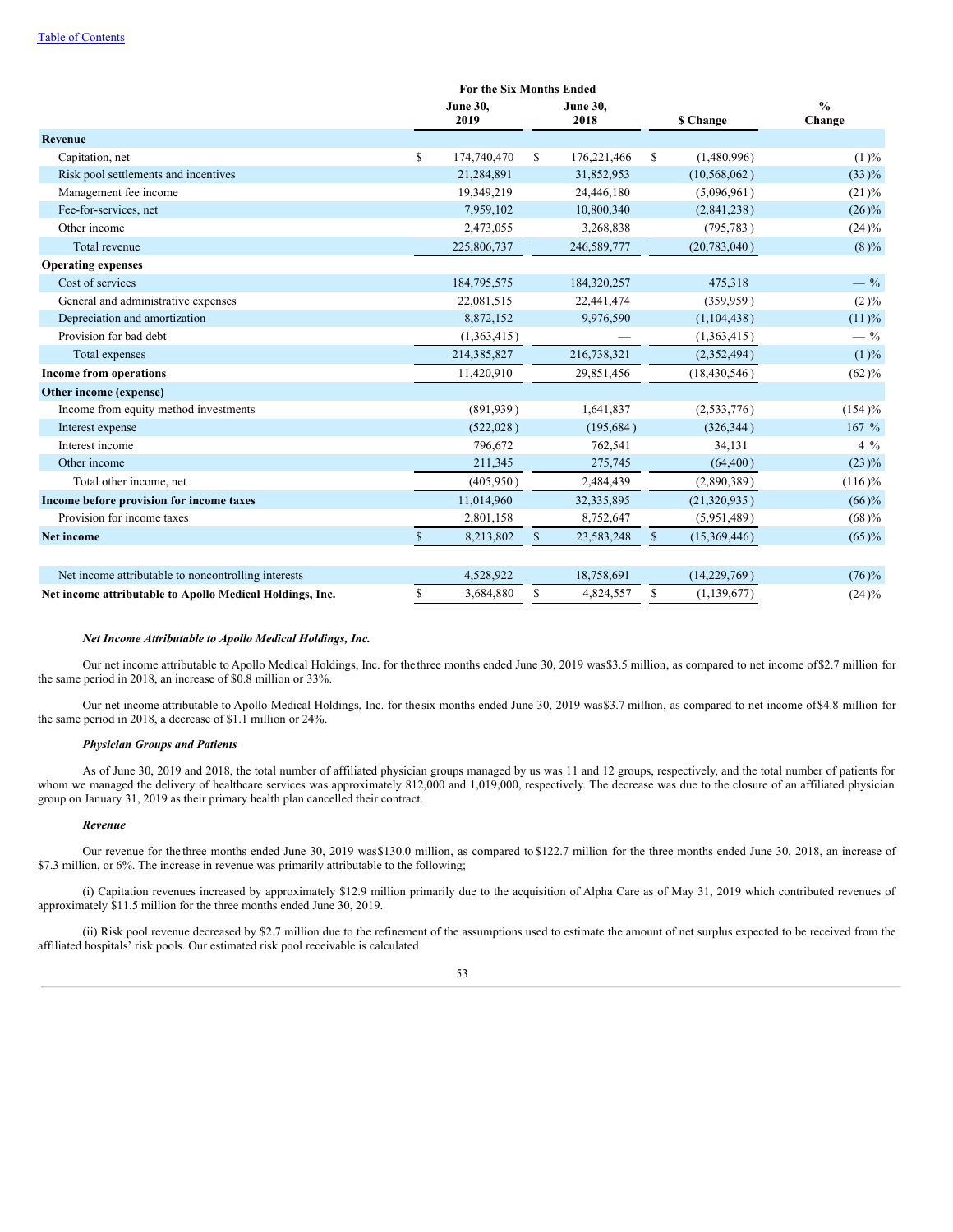based on reports received from our hospital partners and on management's estimate of the Company's portion of any estimated risk pool surpluses in which payments have not been received. The actual risk pool surpluses are settled approximately 18 months later.

(iii) Management fee income decreased by \$2.1 million mainly due to a decrease in the number of patients served by some of our affiliated physician groups, including an affiliated physician group that ceased operations as their primary health plan cancelled their contract.

(iv) Fee-for-service revenue decreased by \$0.7 million due to strategic decisions in 2018 to wind down several medical groups affiliated with Apollo Medical Holdings, Inc. prior to the Merger. The operations of these medical groups, BAHA, AKM, and MMG, were not consistent with the Company's future business plans.

(v) Other income decreased by \$0.1 million

Our revenue for the six months ended June 30, 2019 was\$225.8 million, as compared to \$246.6 million for the six months ended June 30, 2018, a decrease of\$20.8 million, or 8%. The decrease in revenue was primarily attributable to the following:

(i) Capitation revenues decreased by approximately \$1.5 million primarily due to the delayed commencement by the Centers for Medicare & Medicaid Services ("CMS") of APAACO's 2019 Next Generation ACO performance year to April 1, 2019. This decreased revenue is offset with revenues from Alpha Care which was acquired as of May 31, 2019 and contributed approximately \$11.5 million of revenue for the six month period ended June 30, 2019.

(ii) Risk pool revenue decreased by \$10.6 million due to the refinement of the assumptions used to estimate the amount of net surplus expected to be received from the affiliated hospitals' risk pools. Our estimated risk pool receivable is calculated based on reports received from our hospital partners and on management's estimate of the Company's portion of any estimated risk pool surpluses in which payments have not been received. The actual risk pool surpluses are settled approximately 18 months later.

(iii) Management fee income decreased by \$5.1 million mainly due to a decrease in the number of patients served by some of our affiliated physician groups, including an affiliated physician group that ceased operations as their primary health plan cancelled their contract.

(iv) Fee-for-service revenue decreased by \$2.8 million due to strategic decisions in 2018 to wind down several medical groups affiliated with Apollo Medical Holdings, Inc. prior to the Merger. The operations of these medical groups, BAHA, AKM, and MMG, were not consistent with the Company's future business plans.

(v) Other income decreased by \$0.8 million as a result of changes in the accrual of revenue related to maternity supplemental payments.

#### *Cost of Services*

Expenses related to cost of services for the three months ended June 30, 2019 were\$101.4 million, as compared to \$99.7 million for the same period in 2018, an increase of \$1.7 million, or 2%. The overall increase was due to a \$6.1 million increase in medical claims, capitation and other health services expenses and \$1.7 million increase in personnel costs to support continued growth in depth and breadth of our operations offset with a decrease in provider bonus payment of \$6.1 million.

Expenses related to cost of services for the six months ended June 30, 2019 were\$184.8 million, as compared to \$184.3 million for the same period in 2018, an increase of \$0.5 million, or 0%. The overall increase was due to an increase of \$1.7 million in personnel costs to support continued growth in depth and breadth of our operations and an increase in provider bonus of \$0.6 million offset by a \$1.8 million decrease in medical claims, capitation and other health services expense.

#### *General and Administrative Expenses*

General and administrative expenses for the three months ended June 30, 2019 were\$11.8 million, as compared to \$10.9 million for the same period in 2018, an increase of \$0.9 million, or 8%. The overall increase is due an increase in professional fees of \$1.6 million and management fees of \$0.9 million related to Alpha Care, offset with to a \$1.6 million decrease in overhead and personnel expense due to the strategic decisions to wind down legacy ApolloMed businesses.

General and administrative expenses for the six months ended June 30, 2019 were \$22.1 million, as compared to \$22.4 million for the same period in 2018, a decrease of \$0.3 million, or 2%. The overall decrease is due to a \$3.0 million decrease in overhead and personnel expense due to the strategic decisions to wind down legacy ApolloMed businesses, \$0.6 million decrease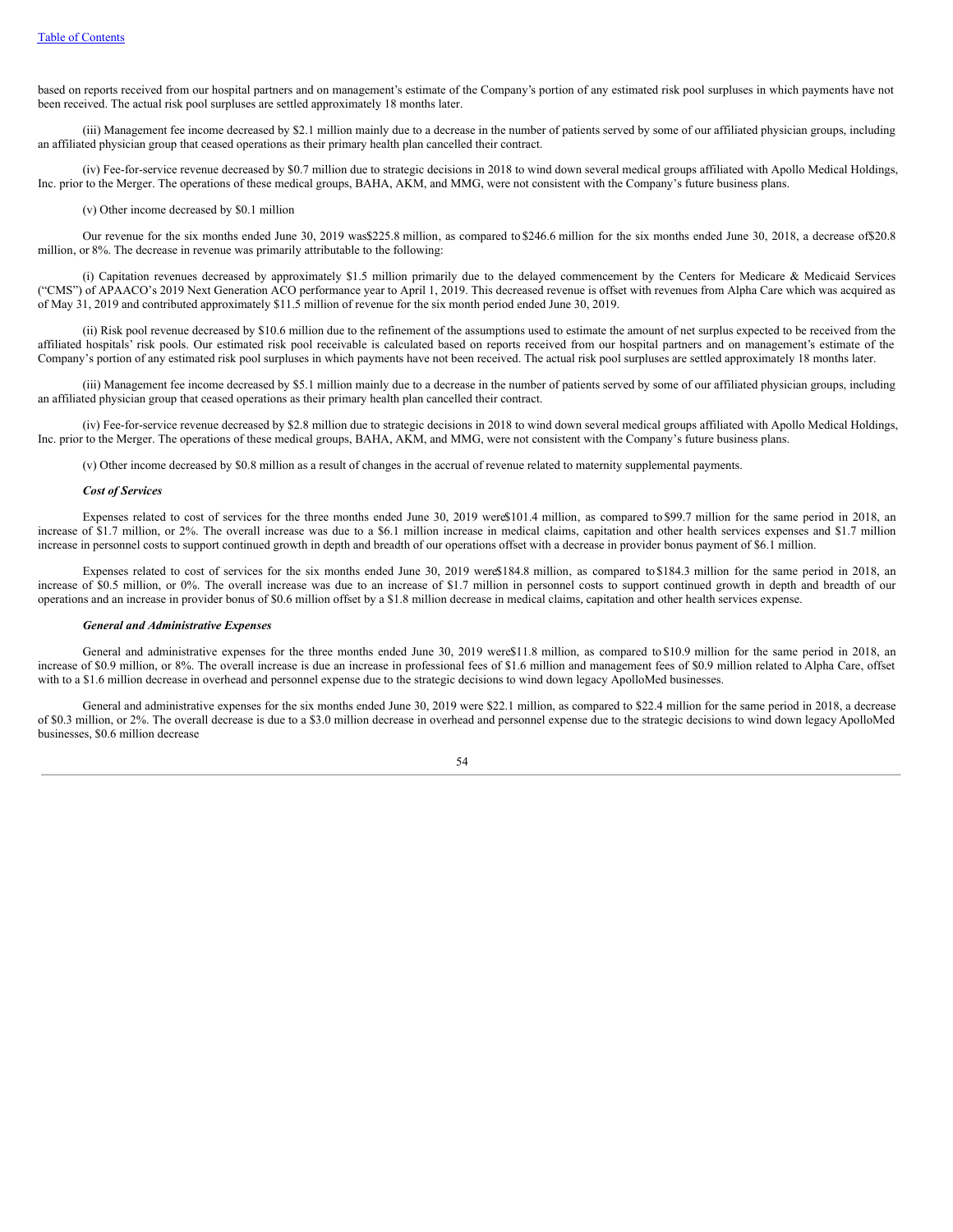in share based compensation, offset by an increase in professional fees of \$2.4 million and management fees of \$0.9 million related to Alpha Care.

### *Depreciation and Amortization*

Depreciation and amortization expense for the three and six months ended June 30, 2019 were \$4.5 million and \$8.9 million, respectively, as compared to \$4.9 million and \$10.0 million, respectively, for the same period in 2018. This amount includes depreciation of property and equipment and the amortization of intangible assets from the Merger.

### *Provision for Doubtful Accounts*

For the three and six months ended June 30, 2019 we released reserves related to certain management fees in the amount of \$3.8 million as collectability of the outstanding amount is no longer in doubt. As such our provision for doubtful accounts was a negative \$2.3 million and \$1.4 million for the three and six months ended June 30, 2019, respectively.

### *Income from Equity Method Investments*

Loss from equity method investments for the three months ended June 30, 2019 was 42,282, as compared to income from equity method investments of \$1.7 million for the same period in 2018, a decrease of \$1.7 million, or 103%. The decrease was primarily due to losses from our investments in LMA's IPA line of business and Accountable Health Care of \$1.3 million and \$3.5 million, respectively, offset with earnings from our investments in UCI, DMG, and PMIOC of \$4.5 million, \$0.2 million, and \$0.1 million, respectively, in the three months ended June 30, 2019 as compared to earnings from our investments in UCI, DMG, PASC, and PMIOC of \$1.7 million, \$0.4 million, \$0.1 million, and \$0.1 million, respectively, offset by losses from our investments in LMA's IPA line of business of \$0.6 million, in the same period in 2018.

Loss from equity method investments for the six months ended June 30, 2019 was \$0.9 million, as compared to income from equity method investments of \$1.6 million for the same period in 2018, a decrease of \$2.5 million, or 154%. The decrease was primarily due to losses from our investments in LMA's IPA line of business and Accountable Health Care of \$2.4 million and \$4.3 million, respectively, in the six months ended June 30, 2019. In addition to the recognition of an impairment loss of \$0.3 million related to our investment in PASC as we do not expect to recover our investment. These losses were offset with earnings from our investments in UCI, DMG, and PMIOC of \$5.5 million, \$0.4 million, and \$0.2 million, respectively. This is compared to earnings from our investments in UCI, DMG, PASC, and PMIOC of \$1.7 million, \$0.7 million, \$0.1 million, and \$0.1 million, respectively, offset by losses from our investments in LMA's IPA line of business of \$1.0 million in the same period in 2018.

#### *Interest Expense*

Interest expense for the three and six months ended June 30, 2019 and 2018 were \$0.3 million and \$0.5 million, respectively, and \$0.1 million and \$0.2 million, respectively, and reflects interest on debt obligations associated with bank loans.

#### *Interest Income*

Interest income for the three and six months ended June 30, 2019 was \$0.5 million and \$0.8 million, respectively, as compared to \$0.5 million and \$0.8 million, respectively, for the three and six months ended June 30, 2018. Interest income reflects interest earned on cash held in money market accounts and the interest from notes receivable.

#### *Other Income*

Other income for the three and six months ended June 30, 2019 was \$24,229 and \$0.2 million, respectively, as compared to \$0.2 million and \$0.3 million, respectively for the same periods in 2018. Other income reflects rental income received.

### *Income Tax (Benefit) Provision*

Income tax expense was \$4.2 million for the three months ended June 30, 2019, as compared to \$1.5 million for the same period in 2018. The increase in tax expense was due to increased income in the three months ended June 30, 2019 period as compared to the same period in 2018, as described above.

Income tax expense was \$2.8 million for the six months ended June 30, 2019, as compared to \$8.8 million for the same period in 2018. The decrease in tax expense was due to lower earnings in the six months ended June 30, 2019 period as compared to the same period in 2018, as described above.

#### *Net Income Attributable to Noncontrolling Interests*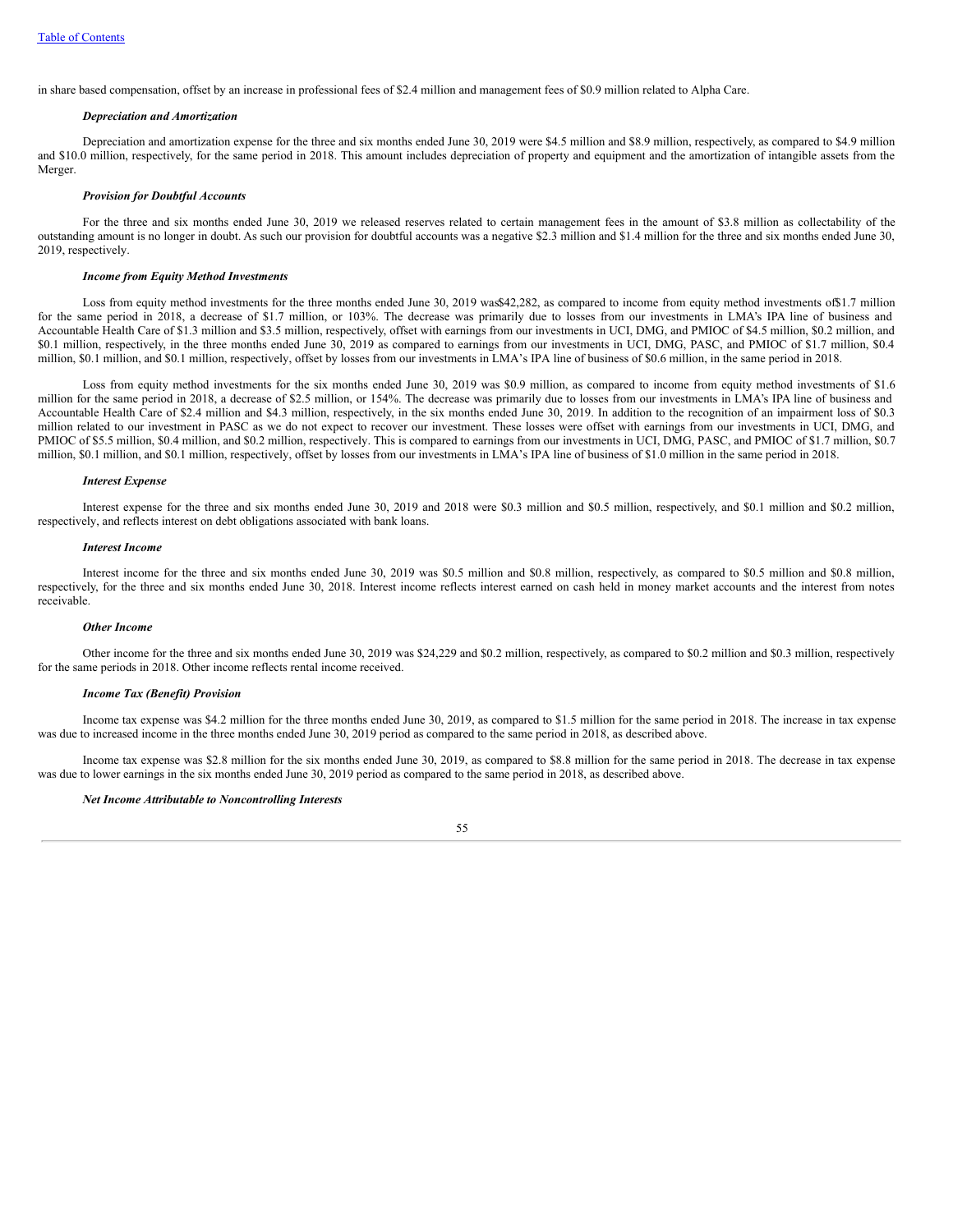Net income attributable to noncontrolling interests was \$7.1 million for the three months ended June 30, 2019 compared to \$5.2 million for the same period in 2018, an increase of \$1.9 million, or 37%. The increase was primarily due to an increase in net income generated from APC mainly attributable to timing of provider costs.

Net income attributable to noncontrolling interests was \$4.5 million for the six months ended June 30, 2019, compared to \$18.8 million for the same period in 2018, a decrease of \$14.3 million, or 76%. This decrease was primarily due to lower net income generated from APC mainly attributable to a reduction in risk pool revenue and dividend paid out.

### **Liquidity and Capital Resources**

Cash, cash equivalents and investment in marketable securities at June 30, 2019 totaled\$53.9 million. Working capital totaled \$89.3 million at June 30, 2019, compared to \$100.8 million at December 31, 2018, a decrease of \$11.5 million, or 11.4%.

We have historically financed our operations primarily through internally generated funds. We generate cash primarily from capitations, risk pool settlements and incentives, fees for medical management services provided to our affiliated physician groups, as well as fee-for-service reimbursements. We generally invest cash in money market accounts, which are classified as cash and cash equivalents. We believe we have sufficient liquidity to fund our operations at least through the next twelve months.

Our cash, cash equivalents and restricted cash decreased by\$50.6 million from \$107.6 million at December 31, 2018 to\$57.0 million at June 30, 2019. Cash used in operating activities during the six months ended June 30, 2019 was \$22.0 million. The cash used in operations during the six months ended June 30, 2019 is a function of net income of \$8.2 million, adjusted for the following non-cash operating items: depreciation and amortization of\$8.9 million, share-based compensation of \$0.7 million, and losses from equity method investments of approximately \$0.9 million, offset by a release of provision for doubtful accounts of \$1.4 million and a change in deferred tax liability of \$0.5 million. Our cash provided by operating activities includes a net decrease in operating assets and liabilities of\$38.8 million.

Cash used in investing activities during the six months ended June 30, 2019 was\$50.2 million, due primarily to the acquisition of a business, net of cash, of\$41.5 million, a loan advance of \$6.4 million, funding for an equity method investment of \$2.2 million, and purchases of property and equipment of \$0.4 million, offset with dividends received of \$0.3 million during the six months ended June 30, 2019.

Cash provided by financing activities during the six months ended June 30, 2019 was\$21.6 million primarily due to net borrowings of\$31.6 million and proceeds from exercise of stock options and warrants of \$0.9 million offset by dividend payments of \$10.9 million during the six months ended June 30, 2019.

### **Credit Facilities**

### *Lines of Credit* – *Related Party*

NMM has a credit facility with Preferred Bank to borrow up to \$20.0 million that matures on June 22, 2020. The credit facility was subsequently amended on September 1, 2018 to temporarily increase the loan availability from \$20.0 million to \$27.0 million for the period from September 1, 2018 through January 31, 2019, further extended to October 31, 2019, pursuant to an amendment entered into March 5, 2019 to facilitate the issuance of an additional standby letter of credit for the benefit of CMS. The amount outstanding as of June 30, 2019 and December 31, 2018 was \$5.0 million and \$13.0 million and is classified as long-term. The interest rate is based on the Wall Street Journal "prime rate" plus 0.125%, or 5.625%, as of June 30, 2019 and December 31, 2018. As of June 30, 2019 and December 31, 2018, availability under this line of credit was \$15.4 million and \$0.7 million, respectively.

NMM has a non-revolving line of credit facility with Preferred Bank, which provides for loan availability of up to \$20.0 million with a maturity date of September 5, 2019. This credit facility was subsequently amended on April 17, 2019 to reduce the loan availability from \$20.0 million to \$16.0 million. The interest rate is based on the Wall Street Journal "prime rate" plus 0.125%, or 5.625% as of June 30, 2019 and December 31, 2018. The line of credit was obtained to finance potential acquisitions, with each drawdown to be converted into a five-year term loan with monthly principal payments plus interest based on a five-year amortization schedule, the availability of the line of credit is reduced accordingly based on the aggregate amount drawn. As of June 30, 2019 and December 31, 2018, availability under this line of credit was \$16.0 million and \$20.0 million, respectively.

APC has a credit facility with Preferred Bank to borrow up to \$10.0 million that matures on June 22, 2020. No amounts have been drawn on this facility. This credit facility was subsequently amended on April 17, 2019 to increase the loan availability from \$10.0 million to \$40.0 million. The interest rate is based on the Wall Street Journal "prime rate" plus 0.125%, or 5.625%, as of June 30, 2019 and December 31, 2018. As of June 30, 2019 and December 31, 2018, availability under this line of credit was \$0.1 million and \$9.7 million, respectively. Because APC is a VIE of NMM, loans obtained by APC can only be used to fund the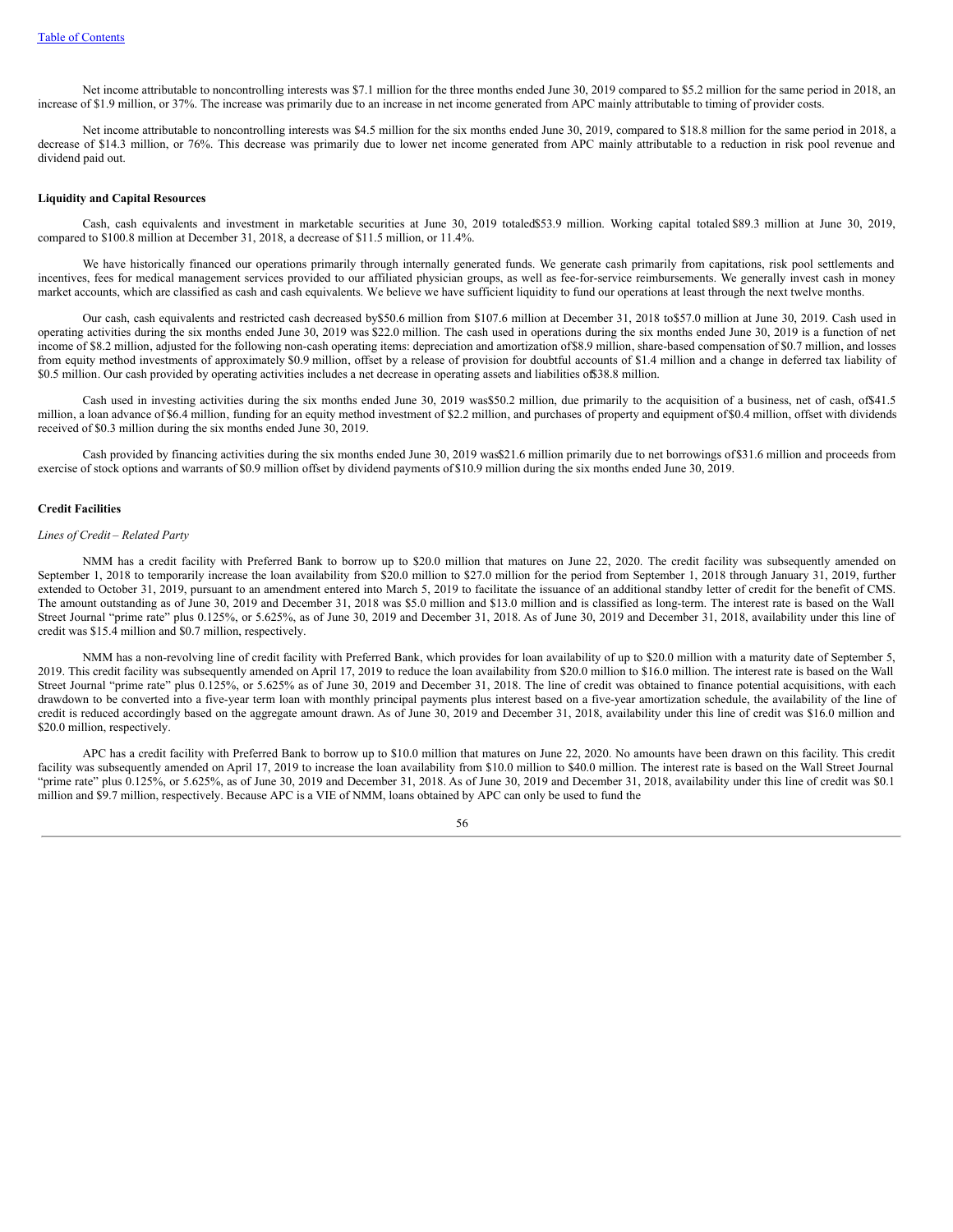operations of that company, and, accordingly, we are not liable for the repayment of any of APC's borrowings under the Preferred Bank credit facility. In addition, this credit facility is not available to support NMM's liquidity needs and can only be used for APC.

#### *Bank Loans*

In December 2010, ICC obtained a loan of \$4.6 million from a financial institution. The loan bears interest based on the Wall Street Journal "prime rate", or 5.50% per annum, as of December 31, 2018. The loan is collateralized by the medical equipment ICC owns and guaranteed by one of ICC's shareholders. The loan matured on December 31, 2018 and final payment was made in January 2019. As of December 31, 2018, the balance outstanding was \$40,257 and is classified as current liabilities.

#### *Intercompany Loans*

Each of AMH, MMG, BAHA, ACC, AKM and SCHC has entered into an Intercompany Loan Agreement with AMM under which AMM has agreed to provide a revolving loan commitment to each such affiliated entities in an amount set forth in each Intercompany Loan Agreement. Each Intercompany Loan Agreement provides that AMM's obligation to make any advances automatically terminates concurrently with the termination of the management agreement with the applicable affiliated entity. In addition, each Intercompany Loan Agreement provides that (i) any material breach by the shareholder of record of the applicable Physician Shareholder Agreement or (ii) the termination of the management agreement with the applicable affiliated entity constitutes an event of default under the Intercompany Loan Agreement. All the intercompany loans have been eliminated in consolidation. The following is a summary of the intercompany loans during the six-month period ended June 30, 2019:

|             |   |            |                                      | Six Months Ended June 30, 2019 |                                                      |               |                          |               |                                               |    |                                             |
|-------------|---|------------|--------------------------------------|--------------------------------|------------------------------------------------------|---------------|--------------------------|---------------|-----------------------------------------------|----|---------------------------------------------|
| Entity      |   | Facility   | <b>Interest</b><br>rate<br>per Annum |                                | <b>Maximum</b><br><b>Balance</b><br>During<br>Period |               | Ending<br><b>Balance</b> |               | <b>Principal Paid</b><br><b>During Period</b> |    | <b>Interest</b><br>Paid<br>During<br>Period |
| <b>AMH</b>  | Ф | 10,000,000 | $10\%$                               | S                              | 5,403,941                                            | <sup>\$</sup> | 5,403,941                | <sup>\$</sup> | 770,000                                       | \$ |                                             |
| ACC         |   | 1,000,000  | $10\%$                               |                                | 1,288,643                                            |               | 1,283,078                |               | 5,565                                         |    |                                             |
| <b>MMG</b>  |   | 3,000,000  | $10\%$                               |                                | 3,148,477                                            |               | 3,148,477                |               |                                               |    |                                             |
| AKM         |   | 5,000,000  | $10\%$                               |                                |                                                      |               |                          |               |                                               |    |                                             |
| <b>SCHC</b> |   | 5,000,000  | $10\%$                               |                                | 4,321,481                                            |               | 4,321,481                |               | _                                             |    |                                             |
| <b>BAHA</b> |   | 250,000    | $10\%$                               |                                | 4,065,992                                            |               | 4,065,992                |               | __                                            |    |                                             |
|             |   | 24,250,000 |                                      |                                | 18,228,534                                           |               | 18,222,969               |               | 775,565                                       | Ф  | _                                           |

### **Critical Accounting Policies and Estimates**

The preparation of financial statements and related disclosures in conformity with accounting principles generally accepted in the United States of America ("U.S. GAAP") requires our management to make judgments, assumptions and estimates that affect the amounts of revenue, expenses, income, assets and liabilities, reported in our condensed consolidated financial statements and accompanying notes. Actual results and the timing of recognition of such amounts could differ from those judgments, assumptions and estimates. In addition, judgments, assumptions and estimates routinely require adjustment based on changing circumstances and the receipt of new or better information. Understanding our accounting policies and the extent to which our management uses judgment, assumptions and estimates in applying these policies, therefore, is integral to understanding our financial statements. Critical accounting policies and estimates are defined as those that are reflective of significant judgments and uncertainties, and potentially result in materially different results under different assumptions and conditions. We summarize our most significant accounting policies in relation to the accompanying condensed consolidated financial statements in Note 2 thereto. Please also refer to the Critical Accounting Policies section of Management's Discussion and Analysis of Financial Condition and Results of Operations included in our Annual Report on Form 10-K for the fiscal year ended December 31, 2018.

### **New Accounting Pronouncements**

See Note 2 to the accompanying condensed consolidated financial statements for recently issued accounting pronouncements, including information on new accounting standards and the future adoption of such standards.

### **Off Balance Sheet Arrangements**

As of June 30, 2019, we had no off-balance sheet arrangements.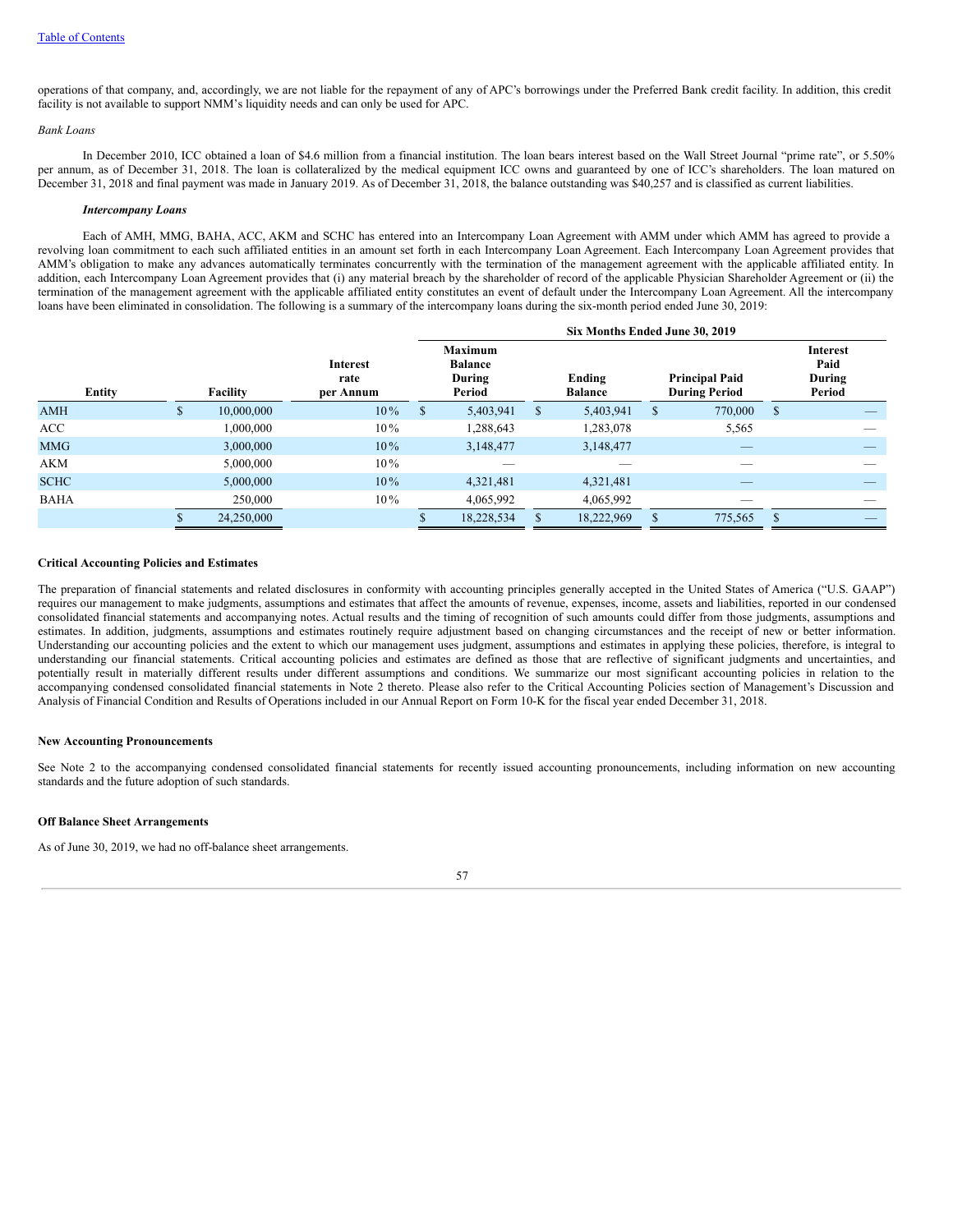### **Inflation**

<span id="page-57-0"></span>Inflation and changing prices have had no effect on our continuing operations over our two most recent fiscal years.

### **ITEM 3. QUANTITATIVE AND QUALITATIVE DISCLOSURES ABOUT MARKET RISK**

<span id="page-57-1"></span>Not applicable.

### **ITEM 4. CONTROLS AND PROCEDURES**

We conducted an evaluation, under the supervision and with the participation of management, including our chief executive officer and chief financial officer, of the effectiveness of the design and operation of our disclosure controls and procedures (as defined in Rules  $13a-15(e)$  and  $15d-15(e)$  under the Securities Exchange Act of 1934, as amended) as of the end of the period covered by this quarterly report. Based on this evaluation, our chief executive officer and chief financial officer concluded that, as of the evaluation date, our disclosure controls and procedures were not effective at the reasonable assurance level.

Our disclosure controls and procedures are designed to ensure that the information relating to our company, including our consolidated subsidiaries, required to be disclosed in our SEC reports is recorded, processed, summarized and reported within the time periods specified in SEC rules and forms, and is accumulated and communicated to our management, including our chief executive officer and chief financial officer, as appropriate to allow for timely decisions regarding required disclosure.

Our management, including our chief executive officer and chief financial officer, does not expect that our disclosure controls or our internal control over financial reporting will prevent or detect all errors and all fraud. A control system, no matter how well designed and operated, can provide only reasonable, not absolute, assurance that the control system's objectives will be met. The design of any system of controls is based in part on certain assumptions about the likelihood of future events, and there can be no assurance that any design will succeed in achieving its stated goals under all potential future conditions, and must reflect the facts that there are resource constraints and that the benefits of controls have to be considered relative to their costs. The inherent limitations in internal control over financial reporting include the realities that judgments can be faulty and that breakdowns can occur because of simple error or mistake. Controls also can be circumvented by the individual acts of some persons, by collusion of two or more people, or by management override of controls. In addition, over time, controls may become inadequate because of changes in circumstances, or the degree of compliance with the policies and procedures may deteriorate.

Based on management's assessment of our internal control over financial reporting as of June 30, 2019, the following material weakness existed as of that date:

The Company did not maintain effective internal controls over the review of completeness and accuracy of data included in the full risk pool reports provided by an external party based on which material amounts of revenue were recognized. These reports are used to record an adjustment to accrue for additional surplus amounts, which represents a significant estimate of the expected variable consideration to be received upon settlement, primarily as it relates to revenue adjustments. As a result, unless remediated, there is a reasonable possibility that the Company's controls will fail to prevent or detect a misstatement related to full risk pools; and inaccuracies in the full risk pool reports could result in a potential material misstatement if not detected.

Notwithstanding the material weakness discussed above, our management, including our chief executive officer and chief financial officer, concluded that the condensed consolidated financial statements in this Report on Form 10-Q fairly present, in all material respects, the Company's financial condition, results of operations and cash flows for the periods presented, in conformity with U.S. GAAP.

#### *Remediation Plan for Material Weakness in Internal Control over Financial Reporting*

We are currently in the process of implementing our remediation plans. To date, we have implemented and are continuing to implement a number of measures to address the material weakness identified. Our management has taken the following actions that materially affect, or are reasonably likely to materially affect, our internal control over financial reporting: The Company continues to design new procedures to test the reliability of the information included in future full risk pool reports prepared for the Company by an external party and expects to implement these procedures during 2019 to remediate this control gap.

#### *Changes in Internal Control Over Financial Reporting*

Beginning January 1, 2019, we implemented ASC 842, Leases. Although the new leasing standard did not have a material impact on our results of operations or cash flows, it did have a material impact on our financial position due to the recording of an operating lease right-of-use asset and operating lease liability beginning January 1, 2019. As a result, we implemented changes to our processes related to leases and the control activities within them during the three months ended March 31, 2019. These included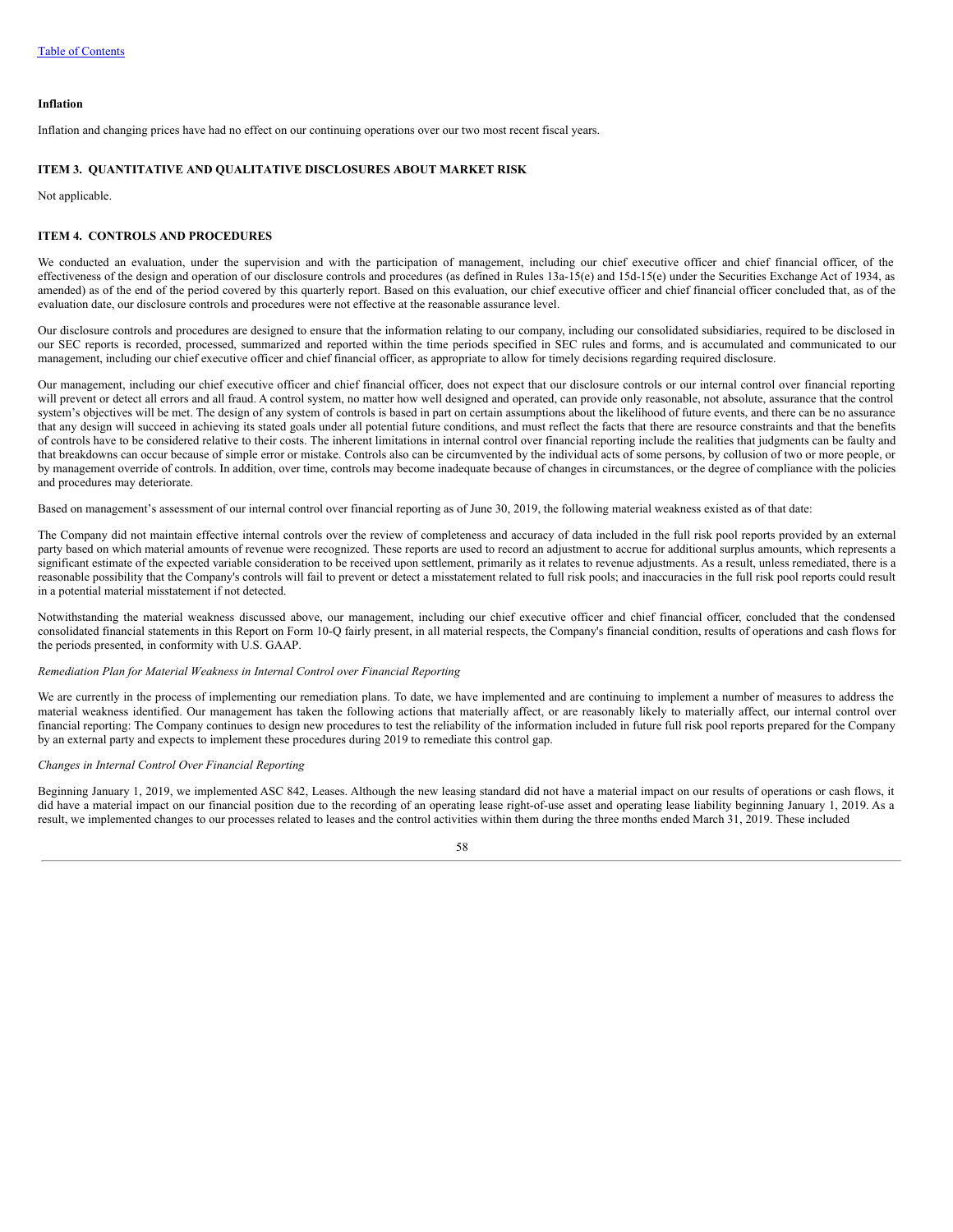ongoing contract review requirements and gathering of information provided for disclosures, as well as other requirements of the new lease guidance.

There were no other changes in our internal control over financial reporting (as defined in Rule 13a-15(f) under the Securities Exchange Act of 1934, as amended) during the period covered by this quarterly report that have materially affected, or are reasonably likely to materially affect, our internal control over financial reporting.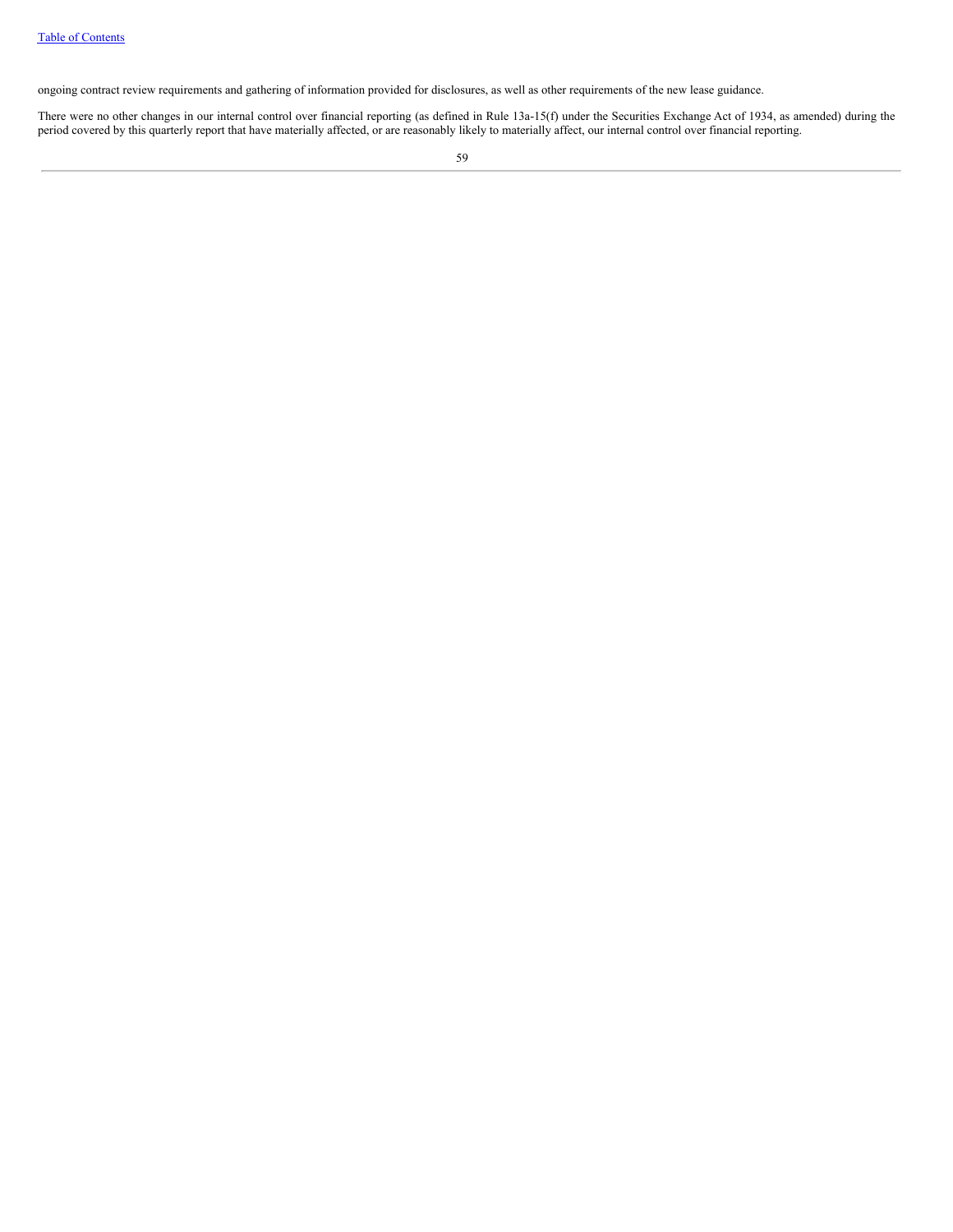### **PART II – OTHER INFORMATION**

## <span id="page-59-1"></span><span id="page-59-0"></span>**ITEM 1. LEGAL PROCEEDINGS**

In the ordinary course of our business, we from time to time become involved in pending and threatened legal actions and proceedings, most of which involve claims of medical malpractice related to medical services that are provided by our affiliated hospitalists. Many of the Company's payor and provider contracts are complex in nature and may be subject to differing interpretations regarding amounts due for the provision of medical services, which may not come to light until a substantial period of time has passed following contract implementation. We may also become subject to other lawsuits which could involve significant claims and/or significant defense costs, but as of the date of this Quarterly Report on Form 10-Q, except as disclosed, we are not a party to any lawsuit or proceeding, which in the opinion of management is expected to individually or in the aggregate have a material adverse effect on us or our business. Nonetheless, the resolution of any claim or litigation is subject to inherent uncertainty and could have a material adverse effect on the Company's financial condition, cash flows or results of operations.

#### <span id="page-59-2"></span>**ITEM 1A. RISK FACTORS**

Our business, financial condition and operating results are affected by a number of factors, whether currently known or unknown, including risks specific to us or the healthcare industry as well as risks that affect businesses in general. In addition to the information and risk factors set forth in this Quarterly Report, you should carefully consider the factors discussed in Part I, Item 1A, "Risk Factors" in our Annual Report on Form 10-K for the year ended December 31, 2018 filed with the SEC on March 18, 2019. The risks disclosed in such Annual Report and in this Quarterly Report could materially adversely affect our business, financial condition, cash flows or results of operations and thus our stock price. We believe there have been no material changes in our risk factors from those disclosed in the Annual Report and those described below. However, additional risks and uncertainties not currently known or we currently deem to be immaterial may also materially adversely affect our business, financial condition or results of operations.

These risk factors may be important to understanding other statements in this Quarterly Report and should be read in conjunction with the condensed consolidated financial statements and related notes in Part I, Item 1, "Financial Statements" and Part I, Item 2, "Management's Discussion and Analysis of Financial Condition and Results of Operations" of this Quarterly Report. Because of such risk factors, as well as other factors affecting the Company's financial condition and operating results, past financial performance should not be considered to be a reliable indicator of future performance, and investors should not use historical trends to anticipate results or trends in future periods.

### *Risks Related to the Proposed APC Transaction.*

On May 10, 2019, ApolloMed, AP-AMH and APC entered into a series of interrelated transactions (the "APC Transactions"). Pursuant to the APC Transactions, ApolloMed has agreed to loan \$545,000,000 to AP-AMH (the "AP-AMH Loan"), all of which AP-AMH will use to purchase 1,000,000 shares of Series A Preferred Stock of APC. ApolloMed will acquire the AP-AMH Loan funds by (i) entering into a \$250,000,000 senior secured credit facility from a commercial bank and immediately drawing down \$245,000,000 in cash and (ii) by selling \$300,000,000 shares of ApolloMed common stock to APC in a separate, but interrelated, purchase that will be offset against \$300,000,000 of AP-AMH's purchase price for its APC Series A Preferred Stock. These transactions, if consummated, will expose the Company to numerous additional risk, including without limitation, the following: AP-AMH may never be able to repay the AP-AMH Loan; whether or not AP-AMH repays the loan, ApolloMed will be obligated to pay principal and interest on the \$250,000,000 secured senior credit facility; in connection with the credit facility, the creditor will have a first priority perfected security interest over all of the assets of ApolloMed and its subsidiaries, and such creditor would be able to foreclose on those assets if ApolloMed defaults on its obligations under the credit facility and security agreement; a disconnect arises between APC achieving net income, declaring and paying dividends to AP-AMH, and AP-AMH's payments to ApolloMed, which disconnect could materially impact the Company's financial results and ability to make its required payments on the AP-AMH Loan; APC may be prohibited from paying, or may be unable to pay the dividends on the Series A Preferred Stock, including under the California Corporations Code, which could cause the APC Transactions structure to collapse; regulators could determine that the post-APC Transactions consolidated structure amounts to ApolloMed violating California's corporate practice of medicine doctrine; and ApolloMed may be deemed an investment company, which could impose burdensome compliance requirements on the Company and restrict its future activities. See also "Risk Factors" beginning on page 57 of the Company's definitive proxy statement filed with the SEC on July 31, 2019.

### <span id="page-59-3"></span>**ITEM 2. UNREGISTERED SALES OF EQUITY SECURITIES AND USE OF PROCEEDS**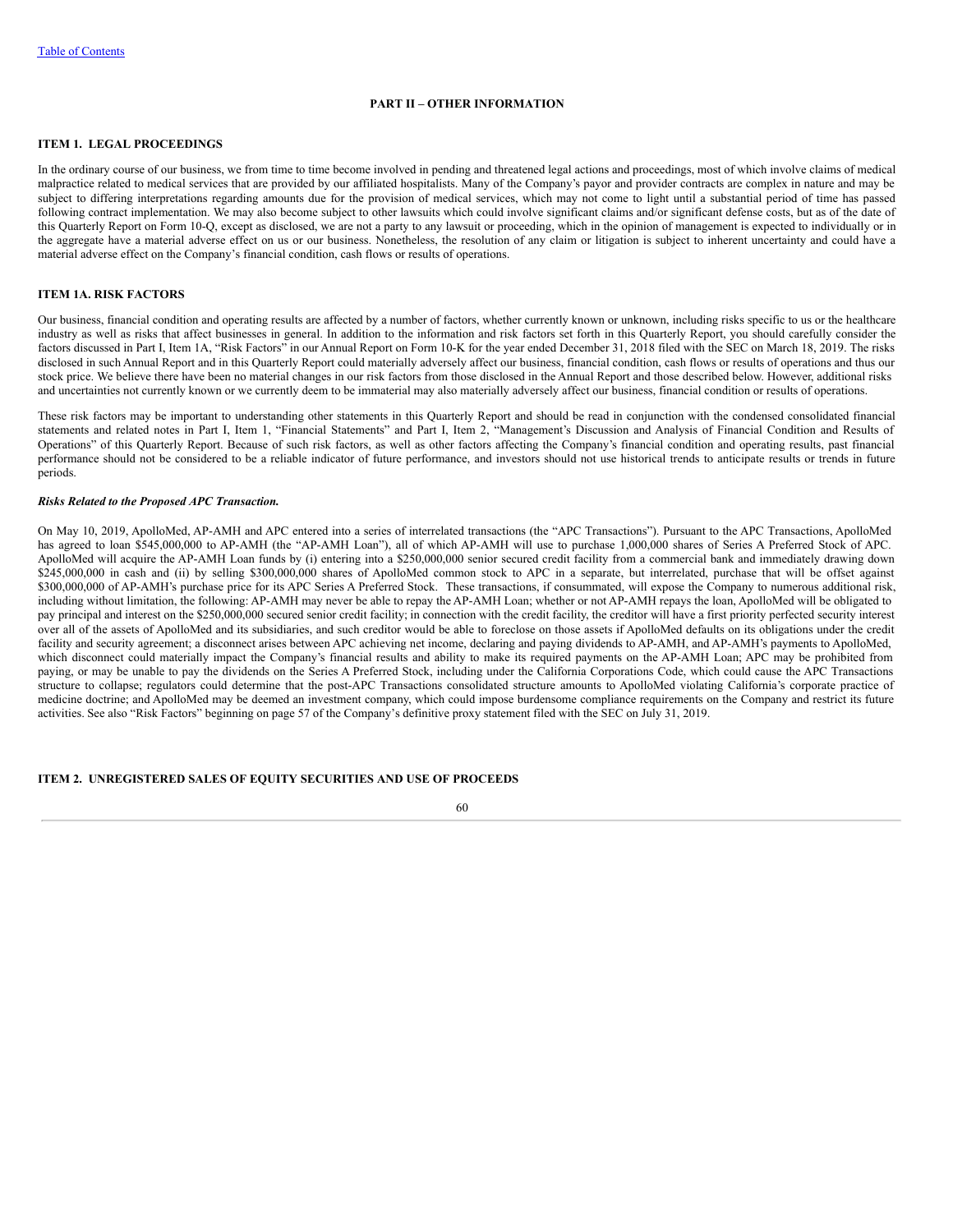During the three months ended June 30, 2019 the Company issued an aggregate of 30,067 shares of common stock and received approximately \$278,447 from the exercise of certain warrants at an exercise price of \$9.00-\$10.00 per share. The foregoing issuances were exempt from the registration provisions of the Securities Act of 1933, as amended, pursuant to Section 4(a)(2) thereof, and/or Regulation D promulgated thereunder.

# <span id="page-60-0"></span>**ITEM 3. DEFAULTS UPON SENIOR SECURITIES**

<span id="page-60-1"></span>None

# **ITEM 4. MINE SAFETY DISCLOSURES**

<span id="page-60-2"></span>Not applicable.

# **ITEM 5. OTHER INFORMATION**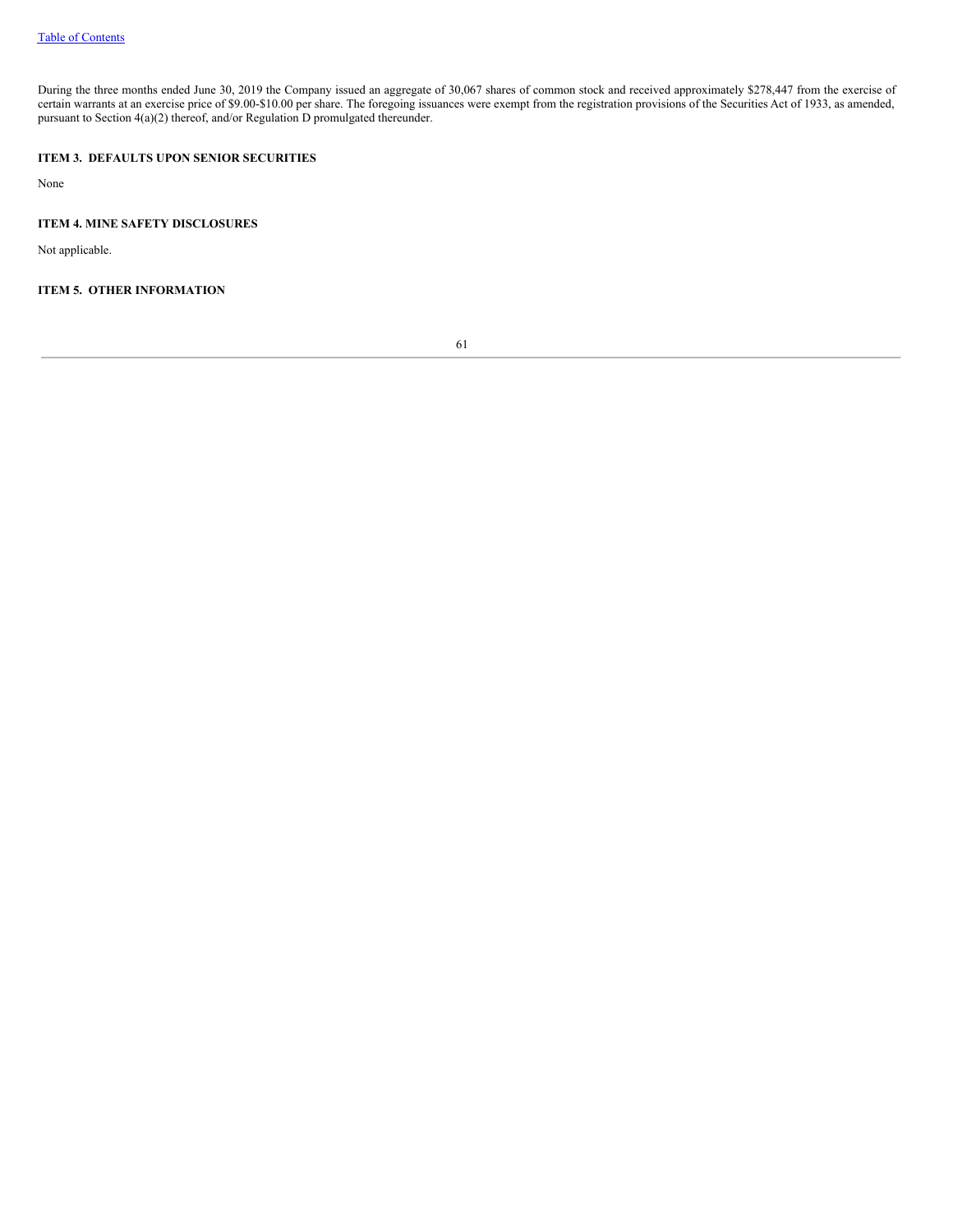# <span id="page-61-0"></span>**ITEM 6. EXHIBITS**

The following exhibits are either incorporated by reference into or filed or furnished with this Quarterly Report on Form 10-Q, as indicated below.

| <b>Exhibit</b><br>No. | <b>Description</b>                                                                                                                                                                                                                                                                                                                                                                                                 |
|-----------------------|--------------------------------------------------------------------------------------------------------------------------------------------------------------------------------------------------------------------------------------------------------------------------------------------------------------------------------------------------------------------------------------------------------------------|
| 2.11                  | Agreement and Plan of Merger, dated December 21, 2016, among Apollo Medical Holdings, Inc., Network Medical Management, Inc., Apollo<br>Acquisition Corp. and Kenneth Sim, M.D. (the "Merger Agreement") (incorporated herein by reference to Annex A to the joint proxy<br>statement/prospectus filed pursuant to Rule 424(b)(3) on November 15, 2017 that is a part of a Registration Statement on Form S-4).    |
| 2.2                   | Amendment to the Merger Agreement, dated March 30, 2017, among Apollo Medical Holdings, Inc., Network Medical Management, Inc., Apollo<br>Acquisition Corp. and Kenneth Sim, M.D. (incorporated herein by reference to Annex A to the joint proxy statement/prospectus filed pursuant to Rule<br>$424(b)(3)$ on November 15, 2017 that is a part of a Registration Statement on Form S-4).                         |
| 2.3                   | Amendment No. 2 to the Merger Agreement, dated October 17, 2017, among Apollo Medical Holdings, Inc., Network Medical Management, Inc.,<br>Apollo Acquisition Corp. and Kenneth Sim, M.D. (incorporated herein by reference to Annex A to the joint proxy statement/prospectus filed pursuant<br>to Rule 424(b)(3) on November 15, 2017 that is a part of a Registration Statement on Form S-4).                   |
| 2.4                   | Stock purchase agreement dated March 15, 2019.                                                                                                                                                                                                                                                                                                                                                                     |
| <u>3.1</u>            | Restated Certificate of Incorporation (incorporated herein by reference to Exhibit 3.1 to the Company's Current Report on Form 8-K filed on January<br>21, 2015).                                                                                                                                                                                                                                                  |
| 3.2                   | Certificate of Amendment of Restated Certificate of Incorporation (incorporated herein by reference to Exhibit 3.1 to the Company's Current Report<br>on Form 8-K filed on April 27, 2015).                                                                                                                                                                                                                        |
| <u>3.3</u>            | Certificate of Amendment of Restated Certificate of Incorporation (incorporated herein by reference to Exhibit 3.1 to the Company's Current Report<br>on Form 8-K filed on December 13, 2017).                                                                                                                                                                                                                     |
| <u>3.4</u>            | Certificate of Amendment of Restated Certificate of Incorporation (incorporated herein by reference to Exhibit 3.1 to the Company's Current Report<br>on Form 8-K filed June 21, 2018).                                                                                                                                                                                                                            |
| <u>3.5</u>            | Restated Bylaws (incorporated herein by reference to Exhibit 3.2 to the Company's Quarterly Report on Form 10-Q filed on November 16, 2015).                                                                                                                                                                                                                                                                       |
| 3.6                   | Amendment to Sections 3.1 and 3.2 of Article III of Bylaws (incorporated herein by reference to Exhibit 3.2 to the Company's Current Report on Form<br>8-K filed on December 13, 2017).                                                                                                                                                                                                                            |
| 3.7                   | Amendment to Sections 3.1 and 3.2 of Article III of Bylaws (incorporated herein by reference to Exhibit 3.2 to the Company's Current Report on Form<br>8-K filed on June 21, 2018).                                                                                                                                                                                                                                |
| 10.1                  | Loan Agreement, dated May 10, 2019, by and between Apollo Medical Holdings, Inc., a Delaware corporation and AP-AMH Medical Corporation, a<br>California professional medical corporation (incorporated herein by reference to Exhibit 10.1 to the Company's Current Report on Form 8-K filed on<br>May 13, 2019).                                                                                                 |
| 10.2                  | Security Agreement by and between Apollo Medical Holdings, Inc., a Delaware corporation and AP-AMH Medical Corporation, a California<br>professional medical corporation (incorporated herein by reference to Exhibit 10.2 to the Company's Current Report on Form 8-K filed on May 13,<br>2019).                                                                                                                  |
| 10.3                  | Tradename Licensing Agreement, dated May 10, 2019, by and between Apollo Medical Holdings, Inc., a Delaware corporation and AP-AMH Medical<br>Corporation, a California professional medical corporation (incorporated herein by reference to Exhibit 10.3 to the Company's Current Report on Form<br>8-K filed on May 13, 2019).                                                                                  |
| 10.4                  | Administrative Services Agreement, dated May 10, 2019, by and between Network Medical Management, Inc., a California corporation and AP-AMH<br>Medical Corporation, a California professional medical corporation (incorporated herein by reference to Exhibit 10.4 to the Company's Current Report<br>on Form 8-K filed on May 13, 2019).                                                                         |
| 10.5                  | Physician Shareholder Agreement, dated May 10, 2019, by and between Thomas Lam, M.D., Apollo Medical Holdings, Inc., a Delaware corporation,<br>Network Medical Management, Inc., a California corporation, and AP-AMH Medical Corporation, a California professional medical corporation<br>(incorporated herein by reference to Exhibit 10.5 to the Company's Current Report on Form 8-K filed on May 13, 2019). |
|                       | 62                                                                                                                                                                                                                                                                                                                                                                                                                 |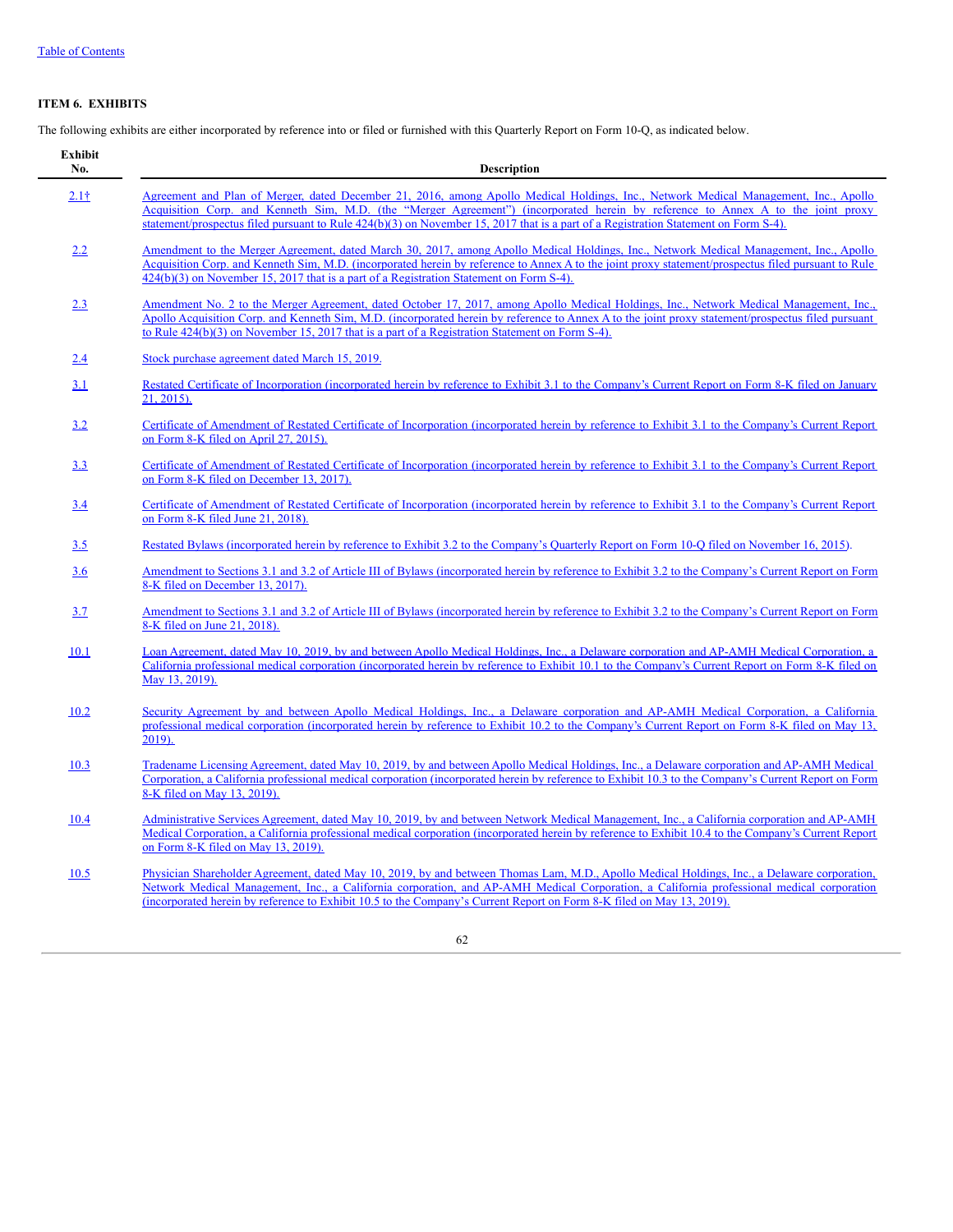| 10.6                   | Series A Preferred Stock Purchase Agreement, dated May 10, 2019, by and between AP-AMH Medical Corporation, a California professional medical<br>corporation and Allied Physicians of California, a Professional Medical Corporation, a California professional medical corporation (incorporated<br>herein by reference to Exhibit 10.6 to the Company's Current Report on Form 8-K filed on May 13, 2019). |
|------------------------|--------------------------------------------------------------------------------------------------------------------------------------------------------------------------------------------------------------------------------------------------------------------------------------------------------------------------------------------------------------------------------------------------------------|
| 10.7                   | Special Purpose Shareholder Agreement, dated May 10, 2019, by and between Allied Physicians of California, a Professional Medical Corporation, a<br>California professional medical corporation and AP-AMH Medical Corporation, a California professional medical corporation (incorporated herein by<br>reference to Exhibit 10.7 to the Company's Current Report on Form 8-K filed on May 13, 2019).       |
| 10.8                   | Stock Purchase Agreement, dated May 10, 2019, by and between Allied Physicians of California, a Professional Medical Corporation, a California<br>professional medical corporation and Apollo Medical Holdings, Inc., a Delaware corporation (incorporated herein by reference to Exhibit 10.8 to the<br>Company's Current Report on Form 8-K filed on May 13, 2019).                                        |
| 10.9                   | Voting and Registration Rights Agreement by and between Allied Physicians of California, a Professional Medical Corporation, a California<br>professional medical corporation and Apollo Medical Holdings, Inc., a Delaware corporation (incorporated herein by reference to Exhibit 10.9 to the<br>Company's Current Report on Form 8-K filed on May 13, 2019).                                             |
| $10.10*$               | Form of Amendment to Stockholder Lock-up Agreement                                                                                                                                                                                                                                                                                                                                                           |
| $31.1*$                | Certification by the Chief Executive Officer pursuant to Section 302 of the Sarbanes-Oxley Act of 2002 and Rules 13a-14 and 15d-14 under the<br>Securities Exchange Act of 1934.                                                                                                                                                                                                                             |
| $31.2*$                | Certification by the Chief Financial Officer pursuant to Section 302 of the Sarbanes-Oxlev Act of 2002 and Rules 13a-14 and 15d-14 under the<br>Securities Exchange Act of 1934.                                                                                                                                                                                                                             |
| $32**$                 | Certification of Periodic Financial Report by the Chief Executive Officer and Chief Financial Officer pursuant to 18 U.S.C. §1350, as adopted<br>pursuant to pursuant to Section 906 of the Sarbanes-Oxley Act of 2002.                                                                                                                                                                                      |
| 101.INS*               | <b>XBRL</b> Instance Document                                                                                                                                                                                                                                                                                                                                                                                |
| 101.SCH*               | XBRL Taxonomy Extension Schema Document                                                                                                                                                                                                                                                                                                                                                                      |
| $101.CAL*$             | XBRL Taxonomy Extension Calculation Linkbase Document                                                                                                                                                                                                                                                                                                                                                        |
| 101.DEF*               | XBRL Taxonomy Extension Definition Linkbase                                                                                                                                                                                                                                                                                                                                                                  |
| $101.LAB*$<br>101.PRE* | XBRL Taxonomy Extension Label Linkbase Document<br>XBRL Taxonomy Extension Presentation Linkbase Document                                                                                                                                                                                                                                                                                                    |
| Ť                      | The schedules and exhibits thereof have been omitted pursuant to Item $601(b)(2)$ of Regulation S-K. A copy of any omitted schedule or exhibit will be<br>furnished to the SEC upon request.                                                                                                                                                                                                                 |
|                        | Filed herewith.                                                                                                                                                                                                                                                                                                                                                                                              |

\*\* Furnished herewith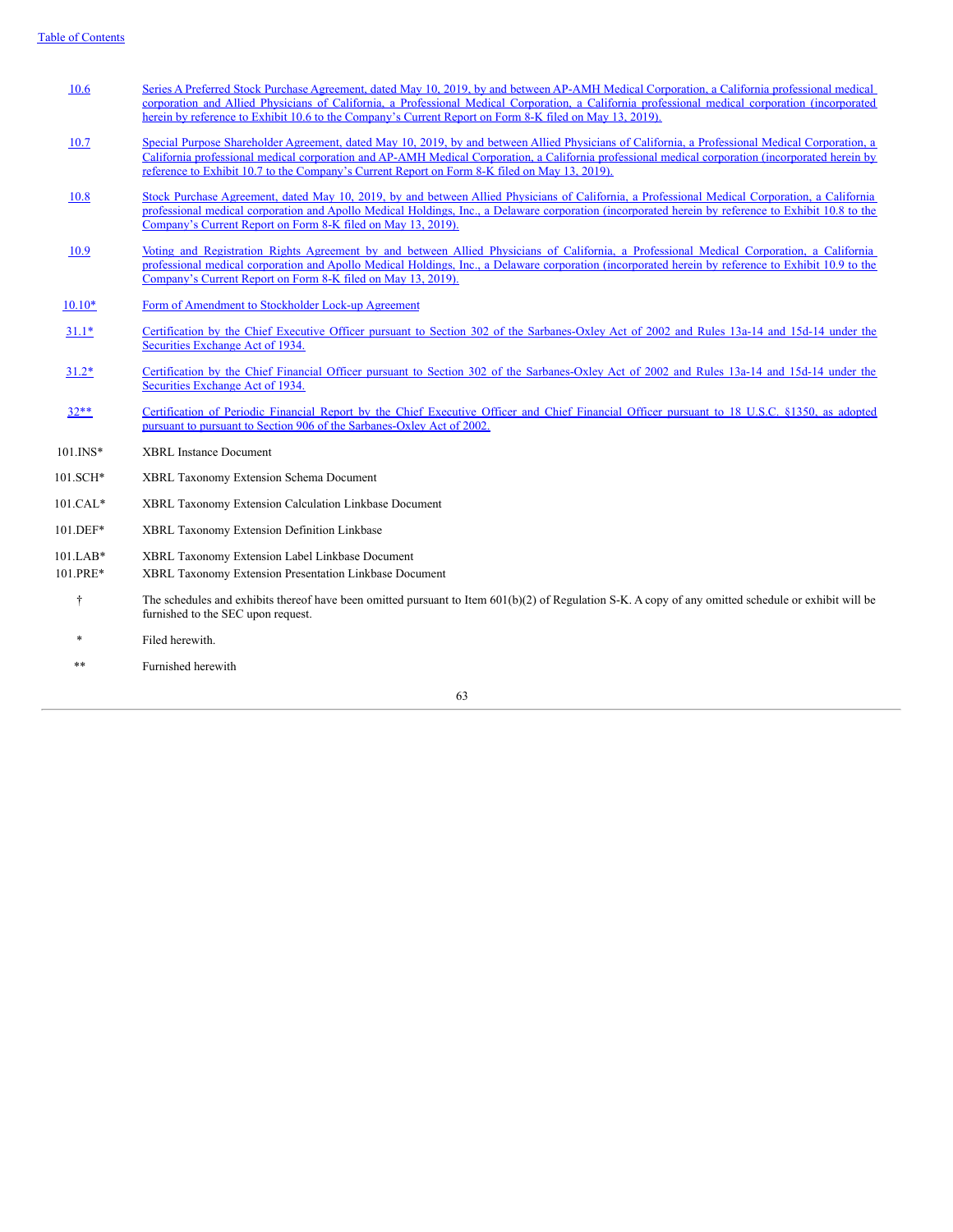### SIGNATURE

Pursuant to the requirements of the Securities Exchange Act of 1934, the registrant has duly caused this report to be signed on its behalf by the undersigned thereunto duly authorized.

# **APOLLO MEDICAL HOLDINGS, INC.**

Dated: August 9, 2019 By: /s/ Thomas Lam

Dated: August 9, 2019 By: /s/ Eric Chin

Thomas Lam Chief Executive Officer (Principal Executive Officer)

Eric Chin Chief Financial Officer (Principal Financial Officer)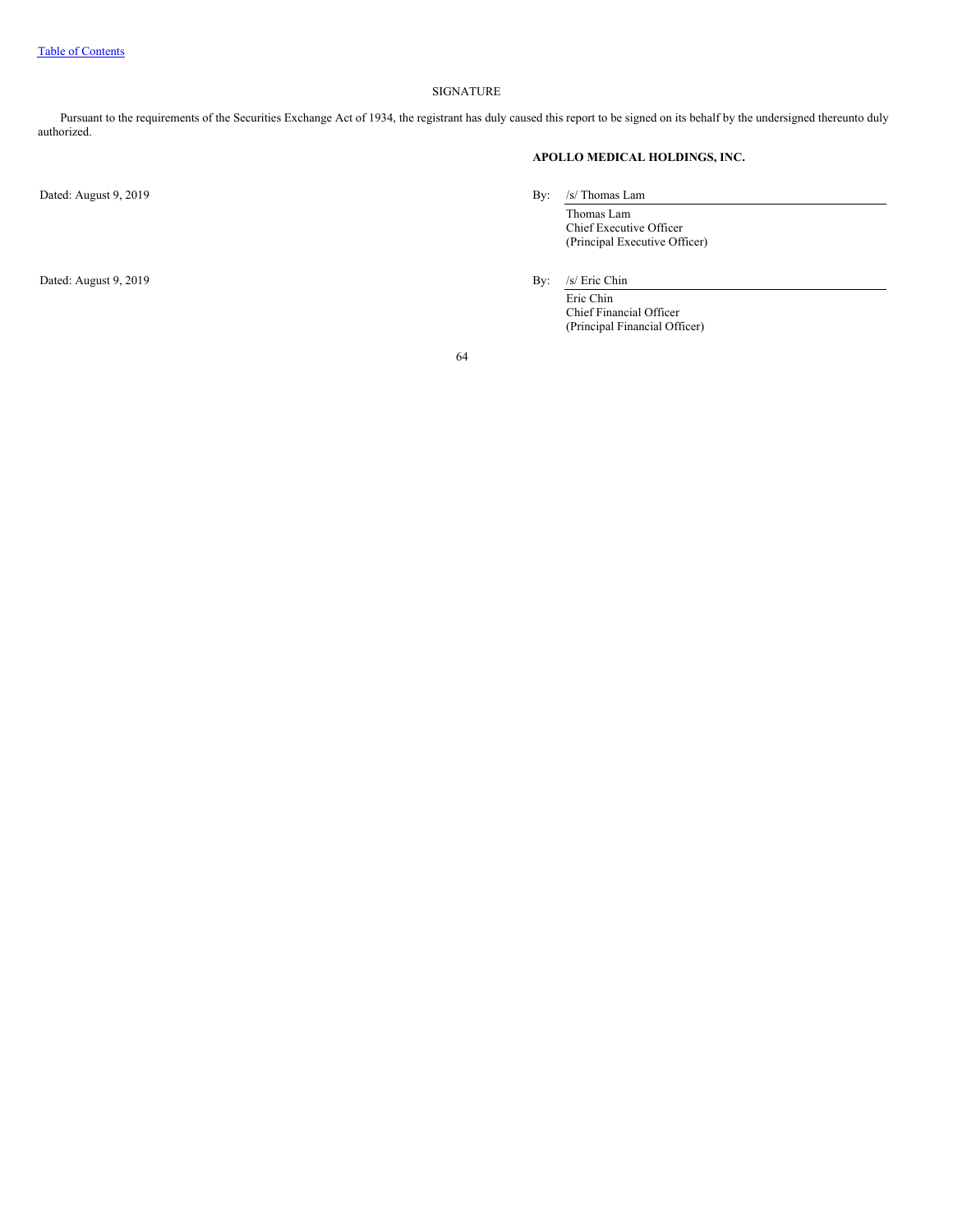# **AMENDMENT TO LOCK-UP AGREEMENT**

<span id="page-64-0"></span>Reference is made to a certain Lock-Up Agreement dated as of December 6, 20 17 (the "Lock-Up Agreement"), between the undersigned shareholder ("Shareholder") and Apollo Medical Holdings, Inc., a Delaware corporation ("Apollo"). Capitalized terms used but not otherwise defined herein shall have the same meanings given to such terms in the Lock-Up Agreement.

For valuable consideration, the receipt and sufficiency of which are hereby acknowledged, Apollo and Shareholder agree that the expiration date of the "First Lock-Up Period" (as defined in the Lock Up Agreement) is hereby extended to and including September 30, 2019. Except as expressly amended above, all of the terms and conditions of the Lock-Up Agreement remain unchanged and in full force and effect.

AGREED:

**"Apollo" "Shareholder"**

 $\mathbf{By:}$ 

Mitchell Kitayama Lead Independent Committee Director

By:

Eric Chin Chief Financial Officer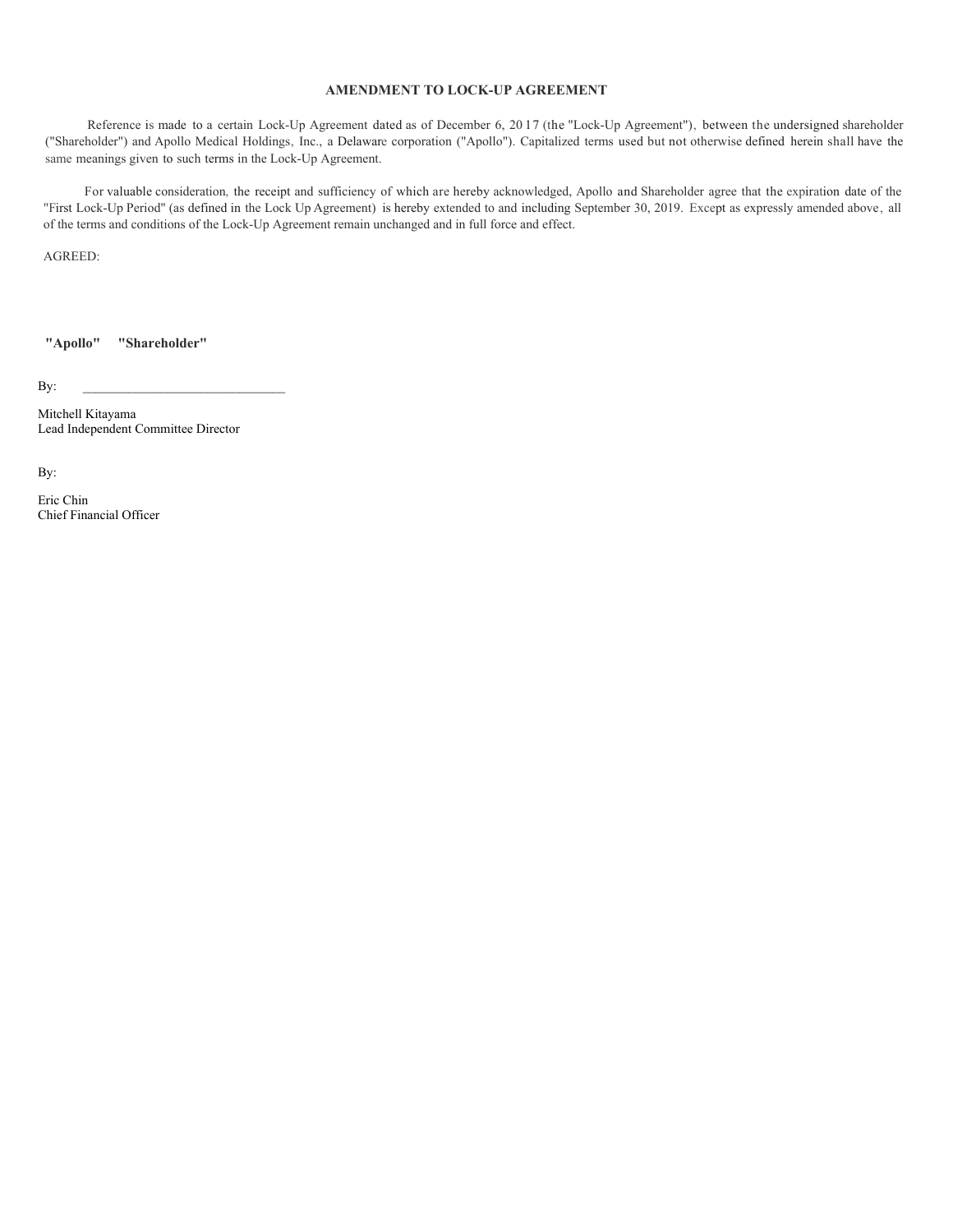### **Certification of Chief Executive Officer Pursuant to Section 302 of the Sarbanes-Oxley Act of 2002 and Rules 13a-14 and 15d-14 under the Securities Exchange Act of 1934**

<span id="page-65-0"></span>I, Thomas S. Lam, certify that:

1. I have reviewed this Quarterly Report on Form 10-Q of Apollo Medical Holdings, Inc.;

2. Based on my knowledge, this report does not contain any untrue statement of a material fact or omit to state a material fact necessary to make the statements made, in light of the circumstances under which such statements were made, not misleading with respect to the period covered by this report;

3. Based on my knowledge, the financial statements, and other financial information included in this report, fairly present in all material respects the financial condition, results of operations and cash flows of the registrant as of, and for, the periods presented in this report;

4. The registrant's other certifying officer(s) and I are responsible for establishing and maintaining disclosure controls and procedures (as defined in Exchange Act Rules 13a-15(e) and 15d-15(e)) and internal control over financial reporting (as defined in Exchange Act Rules 13a-15(f) and 15(d)-15(f)) for the registrant and have:

- (a) Designed such disclosure controls and procedures, or caused such disclosure controls and procedures to be designed under our supervision, to ensure that material information relating to the registrant, including its consolidated subsidiaries, is made known to us by others within those entities, particularly during the period in which this report is being prepared;
- (b) Designed such internal control over financing reporting, or caused such internal control over financial reporting to be designed under our supervision, to provide reasonable assurance regarding the reliability of financial reporting and the preparation of financial statements for external purposes in accordance with generally accepted accounting principles;
- (c) Evaluated the effectiveness of the registrant's disclosure controls and procedures and presented in this report our conclusions about the effectiveness of the disclosure controls and procedures, as of the end of the period covered by this report based on such evaluation; and
- (d) Disclosed in this report any change in the registrant's internal control over financial reporting that occurred during the registrant's most recent fiscal quarter (the registrant's fourth fiscal quarter in the case of an annual report) that has materially affected, or is reasonably likely to materially affect, the registrant's internal control over financial reporting; and

5. The registrant's other certifying officer(s) and I have disclosed, based on our most recent evaluation of internal control over financial reporting, to the registrant's auditors and the audit committee of the registrant's board of directors (or persons performing the equivalent functions):

- (a) All significant deficiencies and material weaknesses in the design or operation of internal control over financial reporting which are reasonably likely to adversely affect the registrant's ability to record, process, summarize and report financial information; and
- (b) Any fraud, whether or not material, that involves management or other employees who have a significant role in the registrant's internal control over financial reporting.

Date: August 9, 2019

/s/ Thomas S. Lam

**Thomas S. Lam Chief Executive Officer**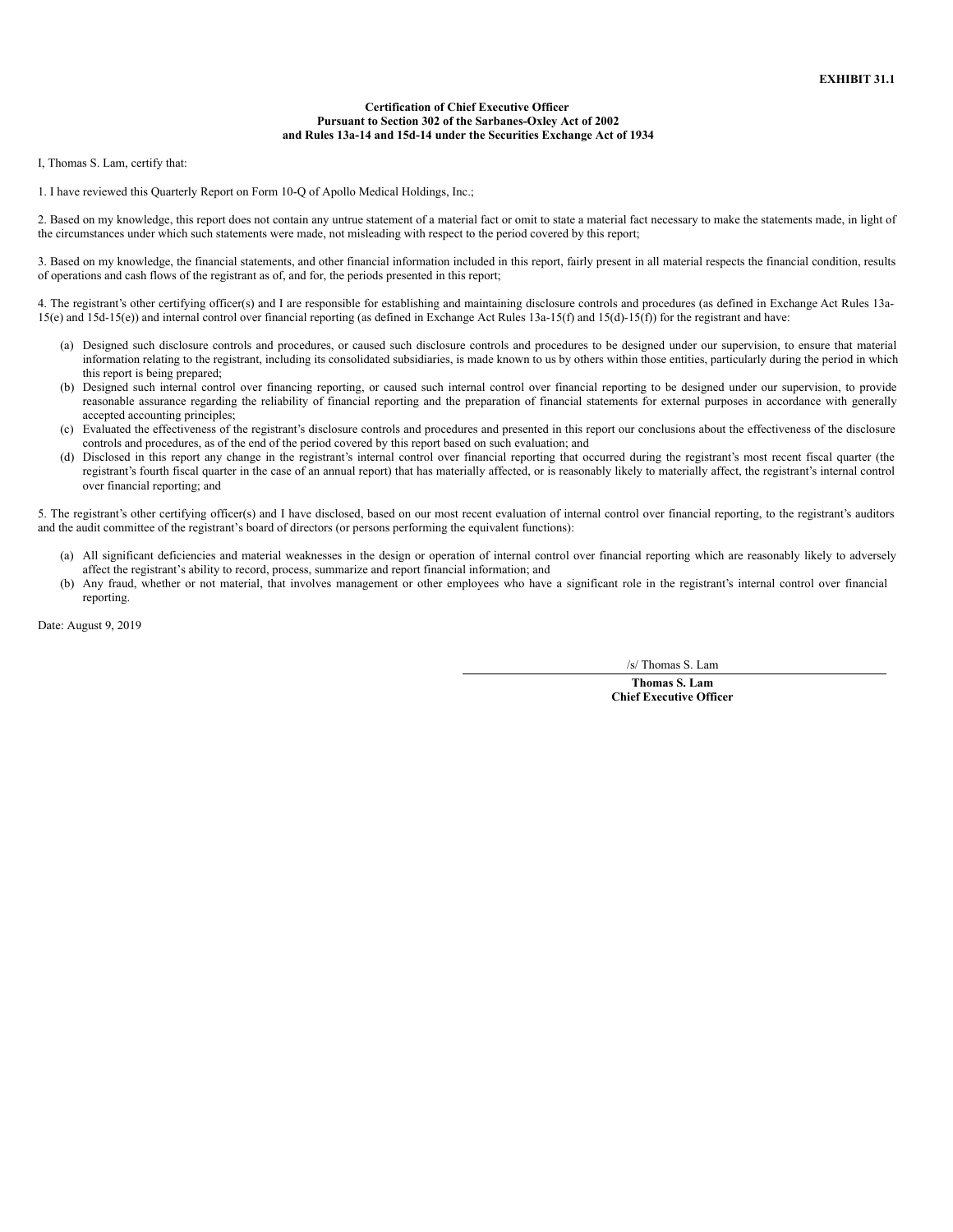### **Certification of Chief Financial Officer Pursuant to Section 302 of the Sarbanes-Oxley Act of 2002 and Rules 13a-14 and 15d-14 under the Securities Exchange Act of 1934**

<span id="page-66-0"></span>I, Eric Chin, certify that:

1. I have reviewed this Quarterly Report on Form 10-Q of Apollo Medical Holdings, Inc.;

2. Based on my knowledge, this report does not contain any untrue statement of a material fact or omit to state a material fact necessary to make the statements made, in light of the circumstances under which such statements were made, not misleading with respect to the period covered by this report;

3. Based on my knowledge, the financial statements, and other financial information included in this report, fairly present in all material respects the financial condition, results of operations and cash flows of the registrant as of, and for, the periods presented in this report;

4. The registrant's other certifying officer(s) and I are responsible for establishing and maintaining disclosure controls and procedures (as defined in Exchange Act Rules 13a-15(e) and 15d-15(e)) and internal control over financial reporting (as defined in Exchange Act Rules 13a-15(f) and 15(d)-15(f)) for the registrant and have:

- (a) Designed such disclosure controls and procedures, or caused such disclosure controls and procedures to be designed under our supervision, to ensure that material information relating to the registrant, including its consolidated subsidiaries, is made known to us by others within those entities, particularly during the period in which this report is being prepared;
- (b) Designed such internal control over financing reporting, or caused such internal control over financial reporting to be designed under our supervision, to provide reasonable assurance regarding the reliability of financial reporting and the preparation of financial statements for external purposes in accordance with generally accepted accounting principles;
- (c) Evaluated the effectiveness of the registrant's disclosure controls and procedures and presented in this report our conclusions about the effectiveness of the disclosure controls and procedures, as of the end of the period covered by this report based on such evaluation; and
- (d) Disclosed in this report any change in the registrant's internal control over financial reporting that occurred during the registrant's most recent fiscal quarter (the registrant's fourth fiscal quarter in the case of an annual report) that has materially affected, or is reasonably likely to materially affect, the registrant's internal control over financial reporting; and

5. The registrant's other certifying officer(s) and I have disclosed, based on our most recent evaluation of internal control over financial reporting, to the registrant's auditors and the audit committee of the registrant's board of directors (or persons performing the equivalent functions):

- (a) All significant deficiencies and material weaknesses in the design or operation of internal control over financial reporting which are reasonably likely to adversely affect the registrant's ability to record, process, summarize and report financial information; and
- (b) Any fraud, whether or not material, that involves management or other employees who have a significant role in the registrant's internal control over financial reporting.

Date: August 9, 2019

/s/ Eric Chin

**Eric Chin Chief Financial Officer**